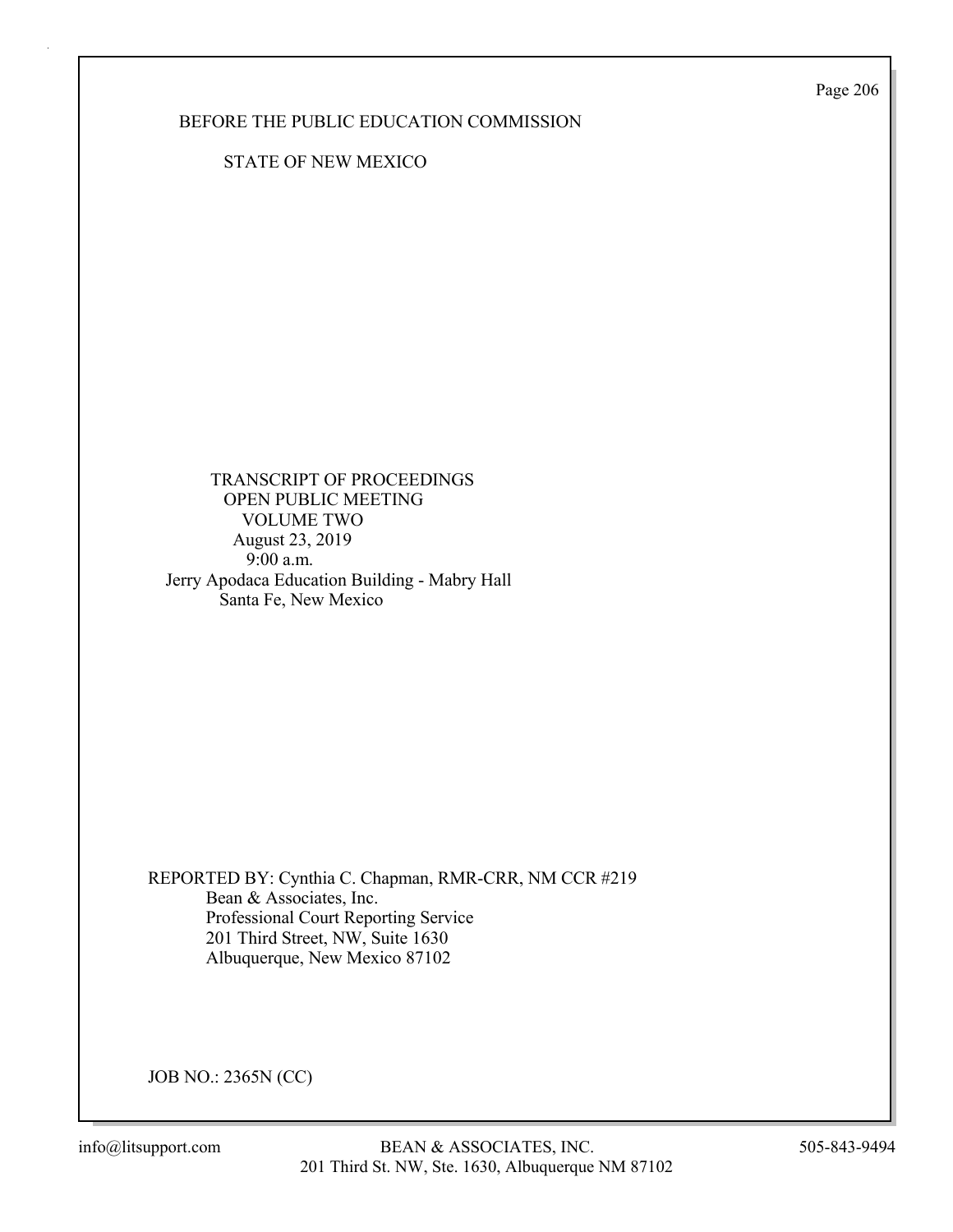# 2 (Pages 207 to 210)

| Page 207                                                                                                                                                                                                                                                                                                                                                                                                                                                                                                                                                                                                                                                                                                                                                                                                                                                                                                                                                                                                                                                                                                                                                                                                                                                                                                                    | Page 209                                                                                                                                                                                                                                                                                                                                                                                                                                                                                                                                                                                                                                                                                                                                                                                                                                                                                                                                                                                                                                                                                                                                                                                                                                                                                                                                                                                                                                                           |
|-----------------------------------------------------------------------------------------------------------------------------------------------------------------------------------------------------------------------------------------------------------------------------------------------------------------------------------------------------------------------------------------------------------------------------------------------------------------------------------------------------------------------------------------------------------------------------------------------------------------------------------------------------------------------------------------------------------------------------------------------------------------------------------------------------------------------------------------------------------------------------------------------------------------------------------------------------------------------------------------------------------------------------------------------------------------------------------------------------------------------------------------------------------------------------------------------------------------------------------------------------------------------------------------------------------------------------|--------------------------------------------------------------------------------------------------------------------------------------------------------------------------------------------------------------------------------------------------------------------------------------------------------------------------------------------------------------------------------------------------------------------------------------------------------------------------------------------------------------------------------------------------------------------------------------------------------------------------------------------------------------------------------------------------------------------------------------------------------------------------------------------------------------------------------------------------------------------------------------------------------------------------------------------------------------------------------------------------------------------------------------------------------------------------------------------------------------------------------------------------------------------------------------------------------------------------------------------------------------------------------------------------------------------------------------------------------------------------------------------------------------------------------------------------------------------|
| $\mathbf{1}$<br><b>APPEARANCES</b><br>$\sqrt{2}$<br><b>COMMISSIONERS:</b><br>3<br>MS. PATRICIA GIPSON, Chair<br>MS. TRISH RUIZ, Vice Chair<br>4<br>MS. KARYL ANN ARMBRUSTER, Secretary<br>MR. R. CARLOS CABALLERO, Member<br>5<br>MR. MICHAEL CHAVEZ, Member<br>MR. TIM CRONE, Member<br>6<br>MS. GEORGINA DAVIS, Member<br>MS. M. SONIA RAFTERY, Member<br>7<br>MR. DAVID ROBBINS, Member<br>MS. GLENNA VOIGT, Member<br>8<br>PED STAFF:<br>9<br>MR. ALAN BRAUER, Acting Director<br>10<br>Options for Parents and Families<br>11<br>MS. KAREN WOERNER, Deputy Director<br>Options for Parents and Families<br>12<br>MS. MELISSA BROWN, Training and Support Administrator<br>13<br>Options for Parents and Families<br>14<br>PEC COUNSEL:<br>15<br>MS. AMI JAEGER, Attorney at Law<br>16<br>17<br>18<br>19<br>20<br>21<br>22<br>23<br>24<br>25                                                                                                                                                                                                                                                                                                                                                                                                                                                                            | 1<br>THE CHAIR: I'm going -- I am reconvening<br>$\overline{c}$<br>this meeting of the Public Education Commission. We<br>3<br>left off, we were able to complete Item No. 6<br>4<br>yesterday with all the new applications. So we --<br>5<br>we are now on to Item No. 7, which is the report<br>6<br>from Options for Parents.<br>$\sqrt{ }$<br>MR. ALAN BRAUER: Good morning,<br>$\,$ $\,$<br>Madam Chair, members of the Commission.<br>9<br>I wanted to first start out and cordially<br>$10\,$<br>invite you all to join the NMPED's tailgate party<br>11<br>today from 11:30 to 1:00. I know you have a lot of<br>12<br>work ahead of you. If you needed APS incentive to<br>13<br>take a break or to join us, I wanted to make that<br>14<br>formal invitation to you-all. It's going to be just<br>15<br>outside -- just outside the main doors there where<br>16<br>you guys parked.<br>17<br>But we're bringing folks together -- it<br>18<br>was Jersey Day today. I missed that part of the<br>19<br>memo. But if you have your jersey or a hat that<br>20<br>you'd like to take part in the tailgate party, we'd<br>21<br>love to have you there, for sure.<br>22<br>THE CHAIR: I would have worn my Aggie<br>23<br>gear.<br>24<br>MR. ALAN BRAUER: In terms of staffing<br>25<br>updates, I wanted to share a little bit more of the                                                                                                               |
| Page 208                                                                                                                                                                                                                                                                                                                                                                                                                                                                                                                                                                                                                                                                                                                                                                                                                                                                                                                                                                                                                                                                                                                                                                                                                                                                                                                    | Page 210                                                                                                                                                                                                                                                                                                                                                                                                                                                                                                                                                                                                                                                                                                                                                                                                                                                                                                                                                                                                                                                                                                                                                                                                                                                                                                                                                                                                                                                           |
| INDEX TO PROCEEDINGS<br>$\mathbf{1}$<br>$\overline{c}$<br>PAGE<br>3<br>Report from Options for Parents and<br>209<br>7<br>the Charter School Division - Discussion<br>and Possible Actions<br>4<br>5<br>8<br>Discussion and Possible Action on<br>225<br>Revisions to Pre-2019 Academic Performance<br>6<br>Frameworks to Align with the New State School<br>Accountability and Support System<br>7<br>9 Discussion and Possible Action Related to 304<br>8<br>Altura Preparatory School's Move Outside<br>of Area Served as Identified in Application<br>9<br>10 Discussion and Possible Action on the<br>232<br>10<br>Response by Alma d'Arte Charter High<br>School to the PEC Notice of Breach<br>11<br>11 Discussion and Possible Action on Public 223<br>12<br>Education Commission/Public Education<br>Department Memorandum of Understanding<br>13<br>(PEC/PED MOU)<br>14<br>12 Discussion and Possible Action on the<br>334<br>Revised PEC Budget for 2020<br>15<br>337<br>13 Discussion and Possible Action on<br>16<br>Details of the PEC Meeting in December<br>17<br>14 Report from the Chair<br>351<br>18<br>15 PEC Comments<br>373<br>382<br>19<br>16 Adjourn<br>20<br>REPORTER'S CERTIFICATE<br>383<br>21<br>ATTACHMENTS:<br>22<br>4. Visitor Sign-In Sheets, August 23, 2019,<br>Meeting<br>23<br>24<br>25 | decision around the Charter School Director role.<br>1<br>2<br>In July's meeting, I believe I mentioned to the<br>3<br>Commission that the PED was exploring transitioning<br>$\overline{\mathbf{4}}$<br>the -- you know, my role as an appointed role by the<br>5<br>Governor to making it a classified role so that we<br>6<br>could create salaries that were commensurate with<br>7<br>the experiences that we are looking for for the<br>8<br>permanent -- permanent Charter School Director.<br>9<br>So we are in that process. We're in the<br>final throes of getting that launched. My hope is<br>10<br>11<br>next week will be the week we are able to formally<br>12<br>launch that, and we'll go through the similar<br>13<br>process as any State Personnel Office hire needs to.<br>14<br>And so we'll do a formal interview and things of<br>15<br>that nature, for sure.<br>16<br>In terms of CSD staffing updates, we do<br>17<br>have four positions that we have interviewed for;<br>18<br>some since July, some before July. And they are<br>19<br>with HR right now. We have gotten offers out to a<br>20<br>few folks. We're waiting to hear back from them in<br>21<br>terms of their final decision. So I'm really<br>22<br>hopeful that we're going to be able to hire two<br>23<br>people during August. And, hopefully, early<br>24<br>September, the other two people will be cleared so<br>25<br>that we can make that offer as well. |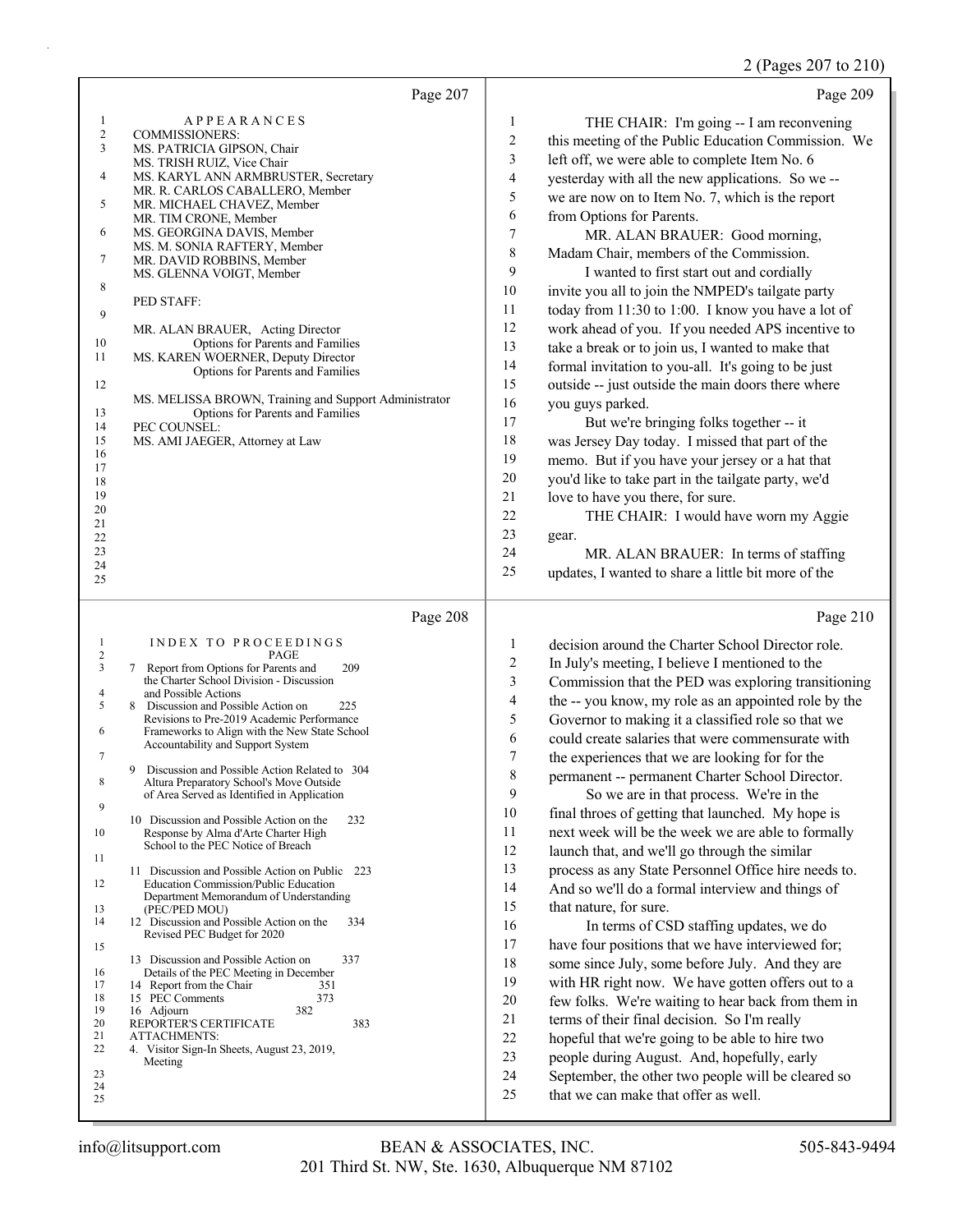# 3 (Pages 211 to 214)

|    | Page 211                                            |    | Page 213                                             |
|----|-----------------------------------------------------|----|------------------------------------------------------|
| -1 | That will get us to almost full staff. I            | 1  | the school moved very close to the beginning of      |
| 2  | think we'll have one other position that we need to | 2  | the -- of the -- of the school year, and so they     |
| 3  | fill at that time.                                  | 3  | were just still putting paint on the walls and       |
| 4  | In terms -- the next thing I wanted to              | 4  | getting new carpeting in there as well.              |
| 5  | share was updates on the pre-opening of the two new | 5  | One -- one other thing. I know that our              |
| 6  | schools that the Public Education Commission        | 6  | team has been working to get E-Occupancy as well as  |
| 7  | authorized to commence operations this year. Our    | 7  | the capacity of each of the different portables.     |
| 8  | staff went out and did beginning-of-the-year visits | 8  | The capacity for the portables was incomplete during |
| 9  | to the schools on -- on July 29th. Solare -- I'm    | 9  | that visit as well.                                  |
| 10 | going to start with Solare first.                   | 10 | THE CHAIR: Shouldn't CPS hold those                  |
| 11 | Solare Collegiate Charter School                    | 11 | E-Occupancy certificates? Because those are LCPS.    |
| 12 | successfully opened its doors on the first day of   | 12 | MR. ALAN BRAUER: Madam Chair, they do                |
| 13 | school with 134 students. The school was            | 13 | have E-Occupancy. And I think I'll be able to        |
| 14 | current--- however, the school was currently        | 14 | answer that in my next few comments here.            |
| 15 | serving 140 students. According to the head         | 15 | But they -- to my understanding, the                 |
| 16 | administrator, roughly 120 students ride the bus    | 16 | school did not have evidence of, you know, each of   |
| 17 | each day from the Southwest Mesa area.              | 17 | the portables, "This is the capacity for this" --    |
| 18 | Solare currently has a head administrator,          | 18 | THE CHAIR: Like, a fire --                           |
| 19 | one operations manager, one office                  | 19 | MR. ALAN BRAUER: That's right. Like, the             |
| 20 | manager/educational assistant, nine teachers, and   | 20 | fire marshal was not able to go in there. But on     |
| 21 | one other educational assistant.                    | 21 | August 18th, this past Monday, the fire marshal did  |
| 22 | The school is looking to hire a third               | 22 | do a walk-through, and the school was waiting to     |
| 23 | special ed teacher, as the school's students with   | 23 | hear back from the fire marshal on the capacity      |
| 24 | special needs population was larger than            | 24 | overall.                                             |
| 25 | anticipated; currently, 40 students, with nine      | 25 | THE CHAIR: Because he's been too busy.               |
|    |                                                     |    |                                                      |

## Page 212  $\parallel$

|    | Page 212                                             |                | Page 214                                            |
|----|------------------------------------------------------|----------------|-----------------------------------------------------|
| 1  | students being D-level and one student requiring a   | 1              | COMMISSIONER CHAVEZ: Yeah. Let's not go             |
| 2  | one-to-one aide all day.                             | $\overline{2}$ | there.                                              |
| 3  | The school's permanent facility is making            | 3              | MR. ALAN BRAUER: The fire marshal did say           |
| 4  | solid progress. The plumbing and foundation work is  | 4              | they did not see any concerns, and the school was   |
| 5  | complete, and the tentative move-in date for         | 5              | following through with them to get that last        |
| 6  | January 2020 is still scheduled.                     | 6              | specific work done.                                 |
| 7  | For Raíces, the team visited Raíces also             | 7              | Also, on August 20th, I had a chance to             |
| 8  | on August the 29th [verbatim]. And Raíces opened     | 8              | talk to the principal, Angela Stock.                |
| 9  | its doors on August the 8th. During the              | 9              | All the other concerns were corrected with          |
| 10 | beginning-of-the-year site visit, there were a few   | 10             | the exception of capacity information. And so I     |
| 11 | concerns.                                            | 11             | don't think that the -- there will be an issue with |
| 12 | (Commissioner Caballero enters meeting.)             | 12             | their -- their current enrollment and the capacity  |
| 13 | MR. ALAN BRAUER: The school did report               | 13             | of the room, that each of the portables' square     |
| 14 | that they had 28 kindergarteners and 22              | 14             | footage is 718 square feet, which was part of their |
| 15 | first-graders as of August the 2nd.                  | 15             | paperwork that they sent to us. There was a map     |
| 16 | Some of the concerns that arose during the           | 16             | indicating that.                                    |
| 17 | visit on the 29th of July were not all the           | 17             | And so I don't think there's going to be            |
| 18 | background checks were confirmed at the time. The    | 18             | an issue in terms of the square footage for the     |
| 19 | special education contracted services, the contract  | 19             | kindergarteners and first-graders at this time.     |
| 20 | itself was not in place, but there was an assurance  | 20             | The school did agree to send us                     |
| 21 | that they were working with CES to get that in place | 21             | notification of the portable capacity once they     |
| 22 | for the school.                                      | 22             | receive it, and that's the reason why there is a    |
| 23 | Not all the classrooms were furnished at             | 23             | governing council concern. That was their concern:  |
| 24 | the time, and not all the curricular resources were  | 24             | Notification.                                       |
| 25 | there at the time. I will say that's partly because  | 25             | THE CHAIR: Okay. So are they still                  |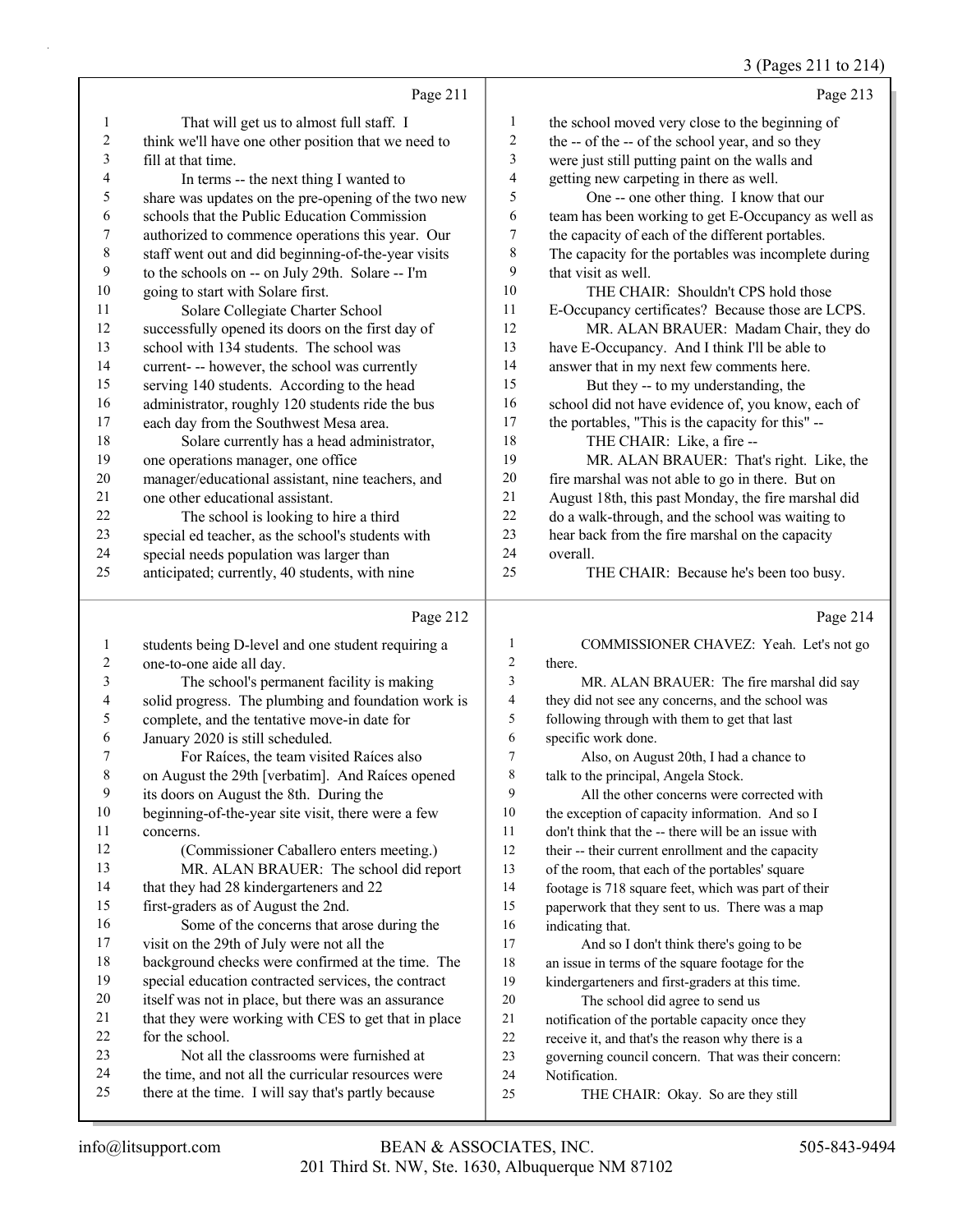## 4 (Pages 215 to 218)

|              | Page 215                                             |                  | Page 217                                             |
|--------------|------------------------------------------------------|------------------|------------------------------------------------------|
| $\mathbf{1}$ | anticipating that they're going to stay in till the  | 1                | the school has written a response to me, addressed   |
| 2            | winter break, or -- because I haven't spoken to them | $\overline{2}$   | to me, but I think it really should be to you.       |
| 3            | since, you know, when we had the DOT issue.          | 3                | So what this says is that -- that their              |
| 4            | MR. ALAN BRAUER: Yeah. Madam Chair,                  | 4                | board of trustees -- their bylaws state that they    |
| 5            | members of the Commission, their anticipation to     | 5                | have no more than nine members; so they're still in  |
| 6            | move is the winter break, similar to Solare. I       | 6                | compliance with their bylaws.                        |
| 7            | think they were interested in moving earlier in      | 7                | They have a -- all voting members must               |
| 8            | October. My professional opinion for the school was  | 8                | hold a bachelor's degree or higher, because they are |
| 9            | I think you're going to dip in enrollment if you do  | 9                | a college prep school, for bylaws.                   |
| 10           | that midstream, and --                               | 10 <sup>10</sup> | One board member shall be a parent of a              |
| 11           | THE CHAIR: I said similarly, when they               | 11               | current student attending for two or more years.     |
| 12           | were first discussing it, that the winter seemed to  | 12               | The parent member serves a one-year term and may     |
| 13           | be a -- just a better break time for that and the    | 13               | serve two terms. All other board members serve       |
| 14           | families and everything.                             | 14               | four-year terms and may serve for two terms. A       |
| 15           | MR. ALAN BRAUER: Yeah, absolutely. I--               | 15               | board member may serve for additional terms beyond   |
| 16           | but those are the updates on the -- the site visits, | 16               | two terms upon two-thirds vote of the board.         |
| 17           | the pre-opening site visits.                         | 17               | Four members shall be faculty of the UNM,            |
| 18           | In terms of -- I already mentioned Raíces,           | 18               | University of New Mexico; and then it says the       |
| 19           | their governing board concern is around capacity.    | 19               | University of New Mexico president or nominee, one   |
| 20           | THE CHAIR: Okay.                                     | 20               | faculty member nominated by the dean from the School |
| 21           | MR. ALAN BRAUER: Evidence -- I'm going to            | 21               | of Engineering, one by the dean of the College of    |
| 22           | pass it over to Deputy Director Woerner to share a   | 22               | Arts and Sciences, and one by the dean of the        |
| 23           | little bit more about AIMS.                          | 23               | College of Education.                                |
| 24           | MS. KAREN WOERNER: Good morning,                     | 24               | And to complicate things, they also have             |
| 25           | Chairwoman, Commissioners.                           | 25               | an MOU with UNM that dictates the makeup of their    |
|              | Page 216                                             |                  | Page 218                                             |

## Page 216 |

|    | So Albuquerque Institute of Math and                 | 1      | board members, which, again, says that four          |
|----|------------------------------------------------------|--------|------------------------------------------------------|
| 2  | Science, there's some concern due to the lack of     | 2      | representatives will serve -- that the UNM president |
| 3  | submission of paperwork regarding a couple of        | 3      | will select four members to serve, one each from     |
| 4  | designations on their board. They do have some       | 4      | those colleges I just mentioned.                     |
| 5  | extenuating circumstances, and I was supposed to     | 5      | They recently lost their engineering                 |
| 6  | hold off till September, but I felt this was up to   | 6      | representative as well as their parent member. And   |
| 7  | the Commission how they want to treat this.          | $\tau$ | they're having a difficult time finding willing      |
| 8  | So just wanted to present the situation              | 8      | replacements for both of those positions.            |
| 9  | and share with you what I know.                      | 9      | However, they do have two nominees ready             |
| 10 | So first is that, originally, on May 7th             | 10     | for the September board meeting. And they would      |
| 11 | of 2019, paperwork was submitted regarding three     | 11     | like to have this brought before you again for the   |
| 12 | resignations and one designation. And those were     | 12     | September meeting.                                   |
| 13 | provided to you at the June meeting. However, two    | 13     | I think that's a fair request. But,                  |
| 14 | designations are significantly overdue, if you       | 14     | again, I thought that the Commission needed to be    |
| 15 | caught that. There were three resignations, one      | 15     | apprised of the situation and why those two          |
| 16 | designation; so two other designations are           | 16     | designations haven't happened yet and leave it to    |
| 17 | significantly overdue.                               | 17     | you for how you want to handle this matter.          |
| 18 | Those should have been done by October of            | 18     | THE CHAIR: I appreciate the information              |
| 19 | last year and one by April 1st of this year. They    | 19     | that they've given. But I think because of the       |
| 20 | do have six board members currently seated. So they  | 20     | significant time lapse that has occurred, I think a  |
| 21 | do have enough members in terms of Board of Finance. | 21     | Letter of Concern is more appropriate. Of course,    |
| 22 | They have six seated members. But they had eight.    | 22     | not that they're in the Letter of Concern, simply    |
| 23 | So what's happening -- and just to let you           | 23     | we're going to send the letter saying, "We have a    |
| 24 | know, in our -- Dolores has spent a lot of time      | 24     | concern over this."                                  |
| 25 | communicating back and forth with the school. And    | 25     | Okay. Thanks.                                        |
|    |                                                      |        |                                                      |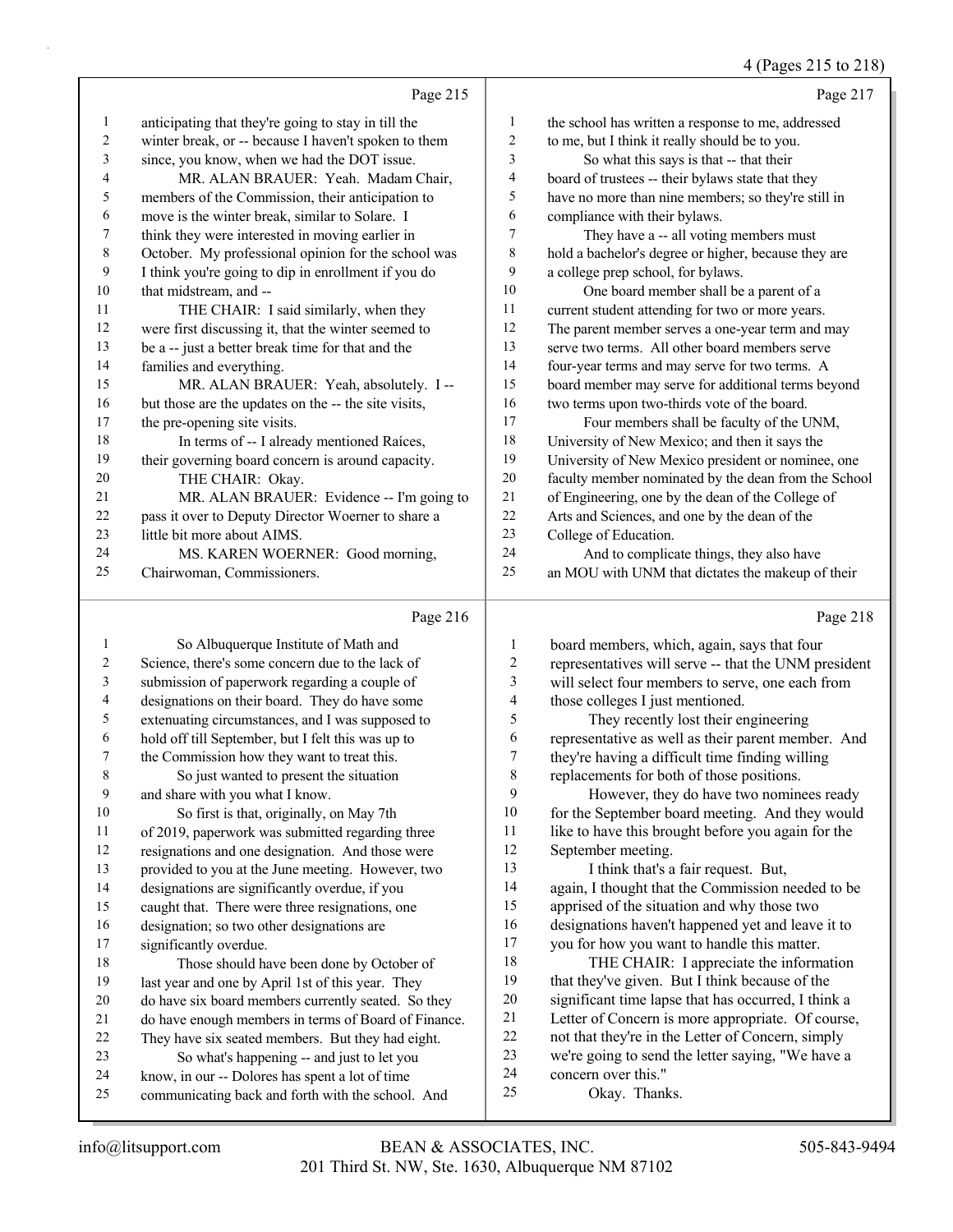5 (Pages 219 to 222)

|                          | Page 219                                            |                         | Page 221                                             |
|--------------------------|-----------------------------------------------------|-------------------------|------------------------------------------------------|
| $\mathbf{1}$             | MR. ALAN BRAUER: For clarification, Ami,            | $\mathbf{1}$            | I had a chance to go to Albuquerque School           |
| $\overline{\mathbf{c}}$  | you provide that -- right? -- the letter?           | $\overline{\mathbf{c}}$ | of Excellence as well. I've never had the chance to  |
| 3                        | MS. AMI JAEGER: (Indicates.)                        | 3                       | go to that school; although, it took me a minute to  |
| 4                        | MR. ALAN BRAUER: Madam Chair, members of            | 4                       | realize that 20 years ago, when I first came to      |
| 5                        | the Commission, I wanted to close out on some       | 5                       | New Mexico, I was in that building. It was an        |
| 6                        | highlights and appreciations.                       | 6                       | Albertson's at that time. And it finally kind of     |
| 7                        | I've had the privilege to join our Deputy           | $\tau$                  | came back to me that it doesn't look a bit like that |
| $\,$ $\,$                | Secretary and Secretary on several different school | $\,$ $\,$               | anymore; but the footprint kind of gave me a         |
| 9                        | visits, traditional public school visits, district  | 9                       | flashback.                                           |
| $10\,$                   | visits, as well as some charter school visits. And  | 10                      | And so it was wonderful to visit with                |
| $11\,$                   | so I wanted to just highlight four charter school   | 11                      | their new -- new principal, their new head           |
| 12                       | visits that I had the chance to visit over the last | 12                      | administrator. He was here for a little bit          |
| 13                       | month.                                              | 13                      | yesterday in the back. And the team was just really  |
| 14                       | Southwest Aeronautics, Math-Science                 | 14                      | welcoming and had a chance -- yeah, Mr. Ayik.        |
| 15                       | Academy invited us in to join them in their opening | 15                      | That's right. He was here yesterday to just learn a  |
| 16                       | day with staff back in late July. I've never been   | 16                      | little bit more about the process for, you know, how |
| 17                       | out to the Double Eagle --                          | 17                      | new schools are -- are authorized.                   |
| 18                       | THE CHAIR: To the hangar?                           | 18                      | So much appreciation for Albuquerque                 |
| 19                       | MR. ALAN BRAUER: -- airport area before.            | 19                      | School of Excellence.                                |
| $20\,$                   | And so seeing their beautiful, you know, like       | $20\,$                  | And then most recently, on Wednesday, I              |
| 21                       | football field was pretty impressive. Their         | 21                      | had a chance to go to Commissioner Voigt's old       |
| 22                       | building was impressive. The staff is equally       | 22                      | stomping grounds, Media Arts Collaborative, and join |
| 23                       | really great and was really welcoming.              | 23                      | their team in an ice cream social with their staff   |
| 24                       | I think one of the big highlights for me            | 24                      | and their parents and students. And they were        |
| 25                       | is I've never actually seen a flight simulator in   | 25                      | super-prepared with a lot of questions for me and    |
|                          | Page 220                                            |                         | Page 222                                             |
| $\mathbf{1}$             | person before. And they have two of them. Many of   | $\mathbf{1}$            | were ready to really engage deeply around things     |
| $\overline{c}$           | their students go to SAMS in order to get their     | $\overline{c}$          | that really mattered for that -- that school, one of |
| $\mathfrak{Z}$           | pilot license.                                      | 3                       | which is the Small School Size Subsidy being sunset. |
| $\overline{\mathcal{L}}$ | They have a pilot there -- a certified              | 4                       | And so there are many parents and students           |
| 5                        | pilot, who -- who takes care of that for students   | 5                       | who had a lot of questions around charter school     |
| 6                        | who are on that pathway.                            | 6                       | funding. And so I really appreciate Mr. Dooley       |
| $\boldsymbol{7}$         | And so I would really highly encourage              | $\boldsymbol{7}$        | there for his welcoming -- welcoming me into his     |
| $\,$ 8 $\,$              | Commissioners, if you haven't had a chance to go to | $\,$ $\,$               | school on Wednesday. And I look forward to           |
| 9                        | that school, I think it was something that was      | 9                       | continuing to collaborate with these schools as well |
|                          |                                                     |                         |                                                      |

#### 

| 1       | person before. And they have two of them. Many of    | 1  | were ready to really engage deeply around things     |
|---------|------------------------------------------------------|----|------------------------------------------------------|
| 2       | their students go to SAMS in order to get their      | 2  | that really mattered for that -- that school, one of |
| 3       | pilot license.                                       | 3  | which is the Small School Size Subsidy being sunset. |
| 4       | They have a pilot there -- a certified               | 4  | And so there are many parents and students           |
| 5       | pilot, who -- who takes care of that for students    | 5  | who had a lot of questions around charter school     |
| 6       | who are on that pathway.                             | 6  | funding. And so I really appreciate Mr. Dooley       |
| 7       | And so I would really highly encourage               | 7  | there for his welcoming -- welcoming me into his     |
| $\,8\,$ | Commissioners, if you haven't had a chance to go to  | 8  | school on Wednesday. And I look forward to           |
| 9       | that school, I think it was something that was       | 9  | continuing to collaborate with these schools as well |
| 10      | really impressive. And I don't know, off the top of  | 10 | as the other schools that the Commission works       |
| 11      | my head, how many states have a charter school that  | 11 | closely with.                                        |
| 12      | provides access to roles such as getting your        | 12 | So that's all I have for today.                      |
| 13      | pilot's license. So something to really highlight    | 13 | THE CHAIR: Okay. Thank you. We're going              |
| 14      | and appreciate on them.                              | 14 | to have to skip 8 right now because we don't have    |
| 15      | I had a chance to go to Mission                      | 15 | the new-                                             |
| 16      | Achievement and Success Charter School as well a     | 16 | MS. KAREN WOERNER: I think it's just                 |
| 17      | couple of weeks back. I was invited in with several  | 17 | arriving, if you wanted to proceed.                  |
| 18      | other leaders from across Albuquerque. And the       | 18 | THE CHAIR: Okay. The paper copy that we              |
| 19      | school was very welcoming in providing us an         | 19 | were given was not right. So there's a new version   |
| 20      | opportunity to engage with their leadership as well  | 20 | that's just arriving.                                |
| 21      | as to get into some classrooms and engage with their | 21 | So that's why I was not moving on that,              |
| 22      | students.                                            | 22 | because no one had seen it yet. So what you already  |
| 23      | And I just want to appreciate them for               | 23 | had this morning, ignore.                            |
| 24      | putting up their doors to us during that time.       | 24 | (A discussion was held off the record.)              |
| 25      | [Verbatim.]                                          | 25 | THE CHAIR: So this is not yet fully                  |
|         |                                                      |    |                                                      |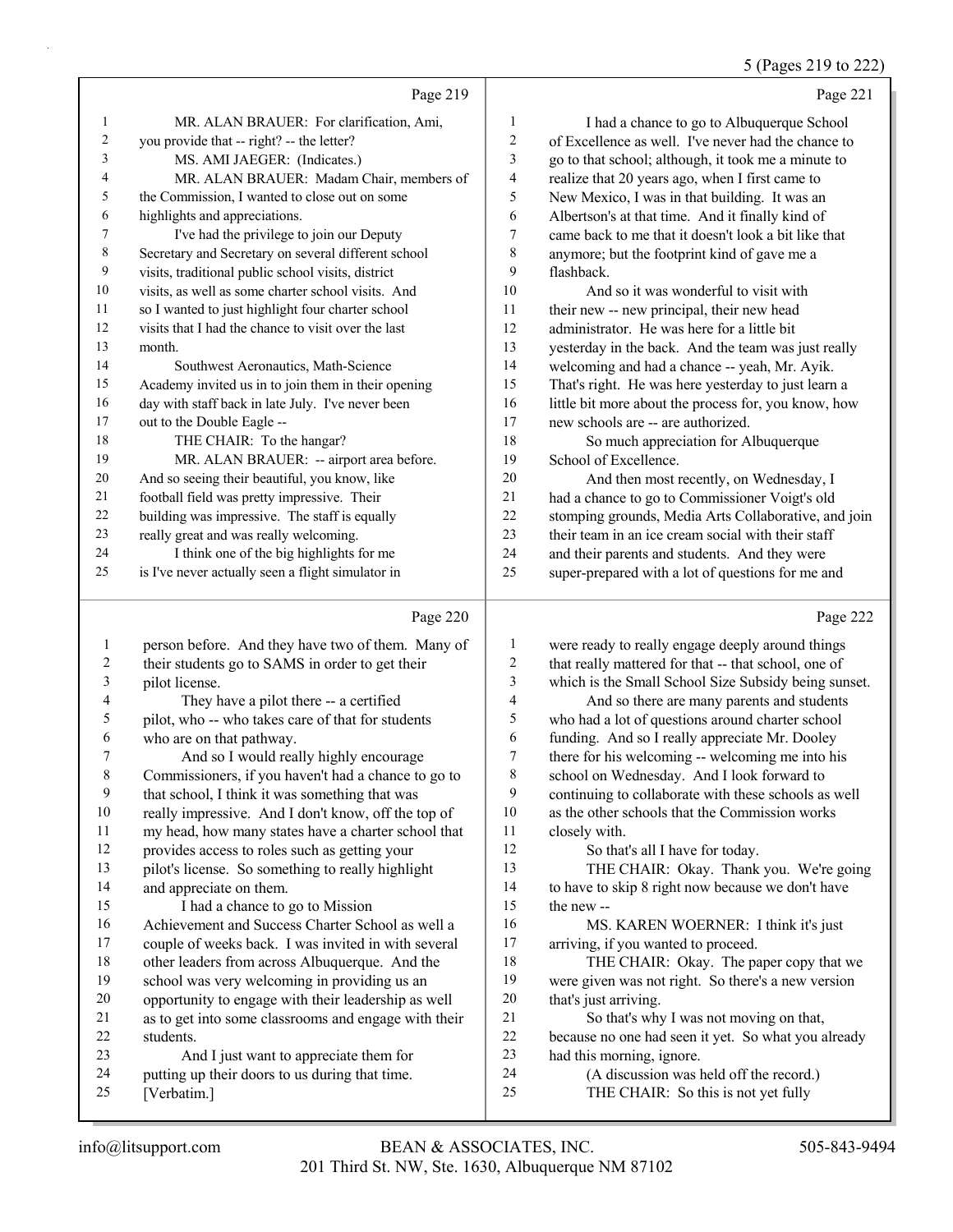6 (Pages 223 to 226)

|                |                                                     |                | 6 (Pages 223 to 226)                                 |
|----------------|-----------------------------------------------------|----------------|------------------------------------------------------|
|                | Page 223                                            |                | Page 225                                             |
| 1              | complete for the record. So we're just going to     | 1              | 100 percent, because it's been a little bit since I  |
| $\overline{c}$ | hold onto this for a second. And I'm going to move  | $\overline{2}$ | last looked at it. But I don't think it did.         |
| 3              | to No. -- right now, because Ami had to leave to    | 3              | This -- Commissioner Robbins is correct.             |
| 4              | make the copies that we need, I'm going to move to  | 4              | This did have a specific line item that said, you    |
| 5              | No. 11 because it's an easy out.                    | 5              | know, that PED would submit the budget. And I get    |
| 6              | COMMISSIONER VOIGT: Quick fix.                      | 6              | the good faith. But in good faith, the budget --     |
| 7              | THE CHAIR: All right. There has been no             | 7              | our budget was not submitted with the PED budget     |
| 8              | new communication from PED regarding the MOU, so    | 8              | last year.                                           |
| 9              | that we're taking no action at this time until we   | 9              | MR. ALAN BRAUER: Okay. I will --                     |
| 10             | hear. But we're anticipating that it's going to be  | 10             | Madam Chair, members of the Commission, I'll work    |
| 11             | forthcoming soon. I guess the transition with the   | 11             | with the leadership team to make sure that we figure |
| 12             | new Secretary has delayed it a bit.                 | 12             | out a resolution, for sure.                          |
| 13             | COMMISSIONER CABALLERO: Madam Chair,                | 13             | COMMISSIONER ROBBINS: Thank you,                     |
| 14             | would that require a special meeting, or just the   | 14             | Mr. Brauer.                                          |
| 15             | next regular meeting?                               | 15             | THE CHAIR: Thank you.                                |
| 16             | THE CHAIR: I think it'll just be the next           | 16             | Okay. So we are now quickly back to Item             |
| 17             | regular meeting. There's nothing that's that --     | 17             | No. 8; so that -- Commissioners, we had this         |
| 18             | obviously, there's nothing that urgent in it,       | 18             | discussion at the Work Session. And the new page     |
| 19             | because we haven't moved on it in months. So I      | 19             | that you were just given reflects the new verbiage   |
| 20             | don't think it would -- it would necessitate a      | 20             | for the old contracts, that the reference to the     |
| 21             | special meeting.                                    | 21             | A-to-F grading system is stricken out.               |
| 22             | COMMISSIONER ROBBINS: Madam Chair, with             | 22             | And what is -- what will be -- it will be            |
| 23             | regard to the MOU, one of the things that we had    | 23             | replaced with is identified -- by the New Mexico     |
| 24             | previously discussed was our proposed budget for    | 24             | System of School Support and Accountability, as      |
| 25             | FY '21. And I just -- because that does             | 25             | being -- and if you are Exceeding, it's going to be  |
|                | Page 224                                            |                | Page 226                                             |
| 1              | interconnect with this MOU, in getting the budget   | 1              | in the top 25 percent of schools in the state. If    |
| 2              | submitted -- our budget submitted -- as part of the | $\mathfrak{2}$ | you're Meeting standard, it's going to be the middle |
| 3              | PED submission, I think, is time-sensitive, because | 3              | 50 percent of all public schools in the state. And   |
| 4              | that is due to DFA September 1st.                   | $\overline{4}$ | we have the Does Not Meet, which is identified by    |

- 5 THE CHAIR: But we're submitting the
- budget regardless of the MOU. 7 MS. AMI JAEGER: Because we have statutory authority.
- 9 COMMISSIONER ROBBINS: Have we had any conversations back from PED that they're going to
- submit that or they're going to put it in a file
- somewhere?
- 13 MR. ALAN BRAUER: Madam Chair, members of the Commission, Commissioner Robbins. I believe you
- all have submitted a budget to us, correct? And I
- 16 think that happened last year as well. And so in
- good faith, we do want to respect that for sure.
- 18 There also is an MOU that is in place right now between the PEC and the PED. It was
- signed in 2013 without any sunset or termination; so
- there is information in there. I cannot remember
- off the top of my head if any --
- 23 THE CHAIR: It does. The old MOU does --
- I do not recall it saying anything specifically
- about the budget. I -- you know, I can't say
- we have the Does Not Meet, which is identified by the New Mexico System of School Support and
- Accountability as being in the lowest 25 percent of all public schools in the state. And we've taken
- out the Falls Far Below.
- 9 COMMISSIONER ROBBINS: Madam Chair -- I'm sorry. I'm sorry to interrupt. I just want to go on record that although this was put forth and
- approved by PED, I think it does a disservice to
- students in schools by having only three categories,
- that you have such a broad middle category that,
- really, it doesn't give a clear indication of what's
- happening within the schools of schools that are
- really struggling and those that are maybe just at
- 18 the -- you know, the bottom of that 50 percent,
- they're struggling, and they may not be doing very well, and those students aren't doing well.
- 21 When we have over, you know, 40 percent of
- our students statewide not proficient in math, not
- proficient in reading, that's a concern. And if you
- just say, well, the middle 50 percent, well, if
- they're still struggling, that's a concern. You can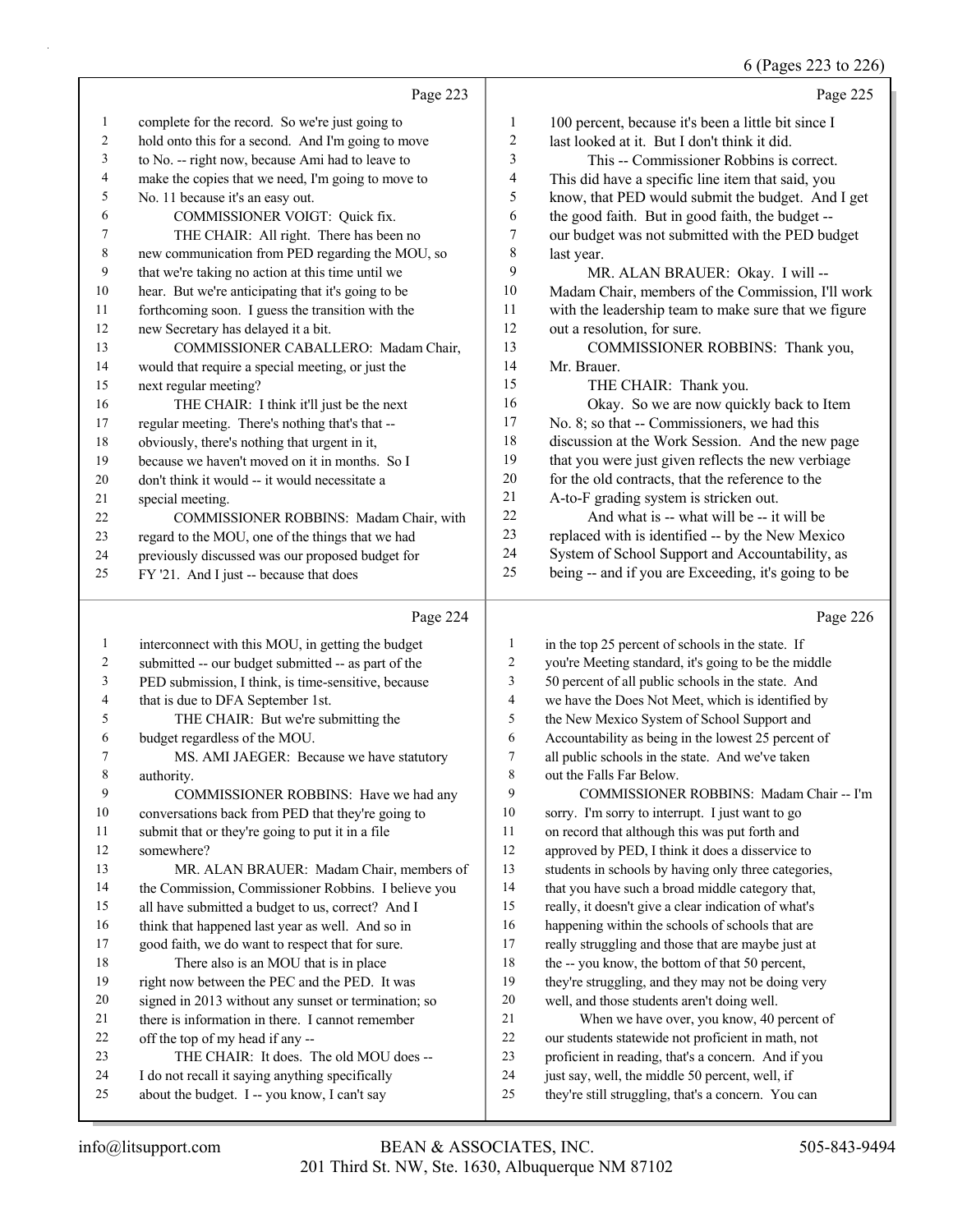7 (Pages 227 to 230)

|              | Page 227                                                                                        |                  | Page 229                                                            |
|--------------|-------------------------------------------------------------------------------------------------|------------------|---------------------------------------------------------------------|
| $\mathbf{1}$ | say they're in the middle 50 percent; but if -- you                                             | $\mathbf{1}$     | I've asked this before, and I do apologize in                       |
| 2            | know, that means you can still have a lot of                                                    | $\boldsymbol{2}$ | advance, but --                                                     |
| 3            | students in that category that are struggling with                                              | 3                | (Reporter requests microphone use.)                                 |
| 4            | proficiencies in these areas.                                                                   | 4                | COMMISSIONER ARMBRUSTER: So when you're                             |
| 5            | And I think that's a concern that we                                                            | 5                | School A and you're in the middle 50, does each                     |
| 6            | aren't really putting enough emphasis that we just                                              | 6                | school get a number within that -- like "40" or                     |
| 7            | say it's the bottom 25 percent.                                                                 | 7                | "74"?                                                               |
| 8            | THE CHAIR: Right. And I'll partly agree                                                         | 8                | THE CHAIR: Yeah.                                                    |
| 9            | with you. However, in -- as you dig further into                                                | 9                | COMMISSIONER ARMBRUSTER: So it's not just                           |
| 10           | the performance framework, we do go into the                                                    | 10               | if you're in the middle 50. You actually have your                  |
| 11           | sub-group categories, so that that hopefully will                                               | 11               | own -- your own score. So it's not quite as bad.                    |
| 12           | help to identify those schools that are on the cusp                                             | 12               | THE CHAIR: These range of scores -- my                              |
| 13           | between the bottom and that broad middle.                                                       | 13               | understanding is this range of scores falls into                    |
| 14           | So that that's the best we can mitigate it                                                      | 14               | that 50 percent, this range of scores into the                      |
| 15           | at this point in time. But I think -- and I think                                               | 15               | spotlight, so that, yes, you'll get a score. It's                   |
| 16           | the accountability system will -- I hope. We won't                                              | 16               | just -- correct?                                                    |
| 17           | know till we see it.                                                                            | 17               | MS. KAREN WOERNER: Madam Chair, yes,                                |
| 18           | COMMISSIONER ROBBINS: I understand.                                                             | 18               | absolutely. There will be a score out of                            |
| 19           | THE CHAIR: And then dig into it a little                                                        | 19               | 100 points based on how the schools score the top                   |
| 20           | bit. But I hope that through the other pieces that                                              | $20\,$           | 25 percent. I don't think there's a cutoff score                    |
| 21           | we've put into the performance framework, we can                                                | 21               | that makes you in the 75 percent. It's based on all                 |
| 22           | ferret that out.                                                                                | 22               | the schools, right? So that might fluctuate. But                    |
| 23           | COMMISSIONER ROBBINS: Right. And I trust                                                        | 23               | the top 25 percent will be based on the overall all                 |
| 24           | that we at PED will understand that.                                                            | 24               | schools.                                                            |
| 25           | THE CHAIR: Right.                                                                               | 25               | But, yes, they will all get a score out of                          |
|              | Page 228                                                                                        |                  | Page 230                                                            |
| 1            | COMMISSIONER ROBBINS: It's just my                                                              | 1                | 100 points. What you're looking at today,                           |
| 2            | concern is that the average parent will not                                                     | 2                | Commissioner Robbins, for this vote is just for the                 |
| 3            | understand that. And that's -- that's one of the                                                | 3                | pre-2018, yeah, how we will rate them on their                      |
| 4            | big things, when we -- when we take it to a level                                               | 4                | academic framework for those schools still on the                   |
| 5            | that you have to dig down into the detail, not a lot                                            | 5                | pre-2018 contract.                                                  |
| 6            | of the average individuals in the state are going to                                            | 6                | THE CHAIR: Yeah. And it's really after                              |
| 7            | take that time to dig into it to really understand                                              | 7                | this renewal cycle -- what did we say? Six to                       |
| 8<br>9       | what's happening.                                                                               | $\,$ $\,$<br>9   | eight, something like that, schools --                              |
| 10           | THE CHAIR: And I agree. And I hope that<br>that's going to be part of PED's goal is to truly do | 10               | MS. KAREN WOERNER: Exactly.<br>THE CHAIR: -- that it still affects. |
| 11           | a -- a big explanation to parents about this new                                                | 11               | MS. KAREN WOERNER: So there were several                            |
| 12           | dashboard and make it as user-friendly as you can;                                              | 12               | this year. But the next year -- yeah.                               |
| 13           | because we all know that trying to find those school                                            | 13               | THE CHAIR: Right. Yeah. Okay.                                       |
| 14           | report cards was difficult, and there were a lot of                                             | 14               | Commissioner Voigt?                                                 |
| 15           | things in it that people didn't understand.                                                     | 15               | COMMISSIONER VOIGT: Madam Chair, I'd like                           |
| 16           | And my understanding is the dashboard is                                                        | 16               | to make the motion.                                                 |
| 17           | supposed to be friendlier, because it is supposed to                                            | 17               | THE CHAIR: Certainly.                                               |
| 18           | be used by parents and, truly, the community, to see                                            | 18               | COMMISSIONER VOIGT: I'd like to move to                             |
| 19           | how their schools are doing. So that I hope PED                                                 | 19               | have the Public Education Commission adopt the                      |
| 20           | helps to get out there to the communities to help                                               | 20               | changes to the academic performance frameworks for                  |
| 21           | support the understanding of how this works and make                                            | 21               | charter schools under contract in effect before 2018                |
| 22           | it easier for folks.                                                                            | 22               | or 2019, to align with the changes in the School                    |
| 23           | Okay. So I need a motion -- oh, I'm                                                             | 23               | Accountability and Support System.                                  |
| 24           | sorry. You have a question?                                                                     | 24               | COMMISSIONER RAFTERY: Second.                                       |
| 25           | COMMISSIONER ARMBRUSTER: Yes. I'm sure                                                          | 25               | THE CHAIR: There's a motion by                                      |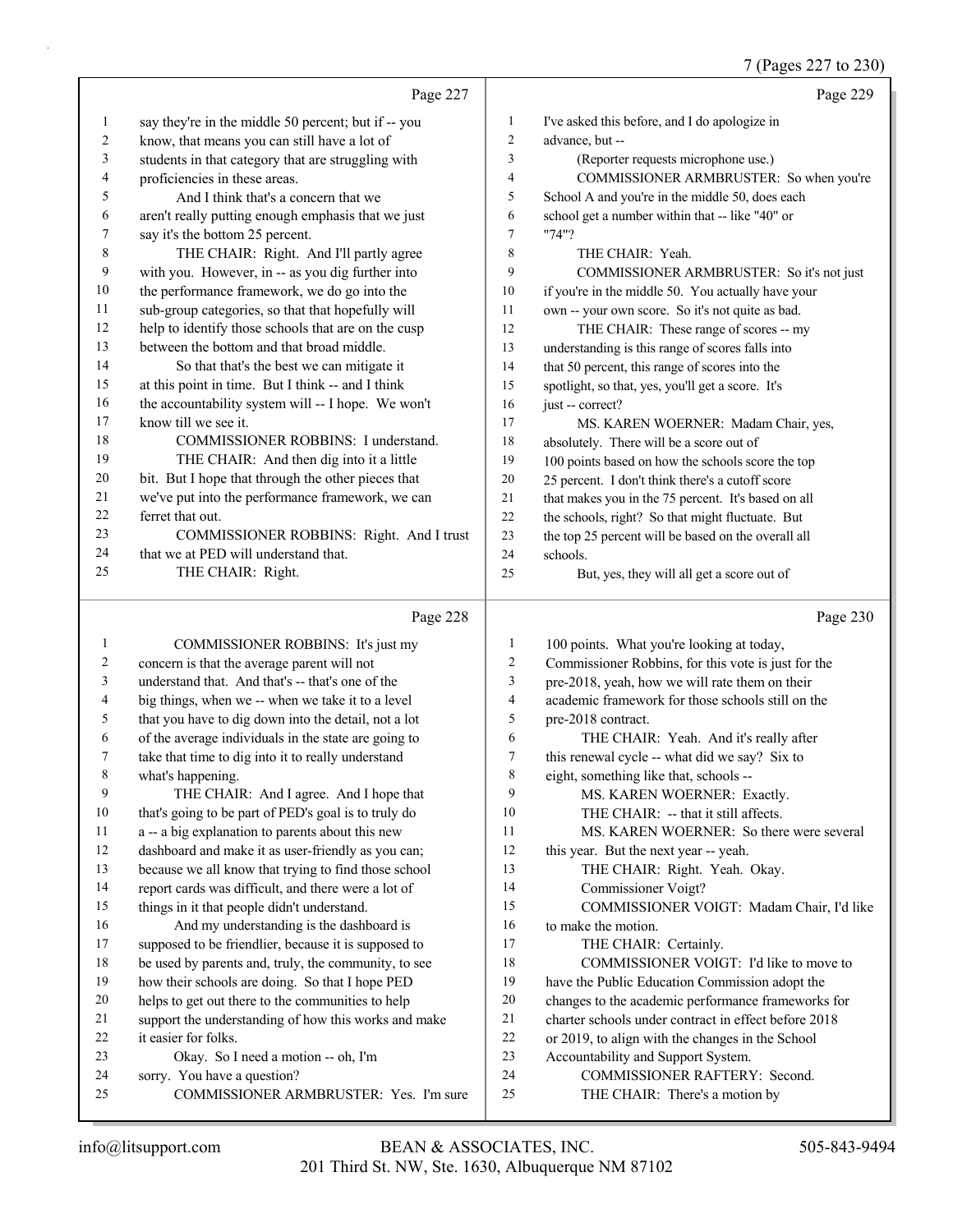8 (Pages 231 to 234)

|              |                                                                               |                | o                                                                                          |
|--------------|-------------------------------------------------------------------------------|----------------|--------------------------------------------------------------------------------------------|
|              | Page 231                                                                      |                | Page 233                                                                                   |
| $\mathbf{1}$ | Commissioner Voigt, a second by Commissioner Davis.                           | $\mathbf{1}$   | school to come up?                                                                         |
| 2            | COMMISSIONER DAVIS: No. Raftery.                                              | $\overline{c}$ | MS. PATRICIA MATTHEWS: I'm sorry. I                                                        |
| 3            | THE CHAIR: Oh, I'm sorry. I just heard                                        | 3              | thought the item on No. 10 was Discussion of                                               |
| 4            | to the left. Sorry.                                                           | 4              | Possible Action on the school. So are we going to                                          |
| 5            | COMMISSIONER DAVIS: Ventriloquist.                                            | 5              | hear about the audit now, before you talk to us?                                           |
| 6            | THE CHAIR: Any further discussion?                                            | 6              | THE CHAIR: It's part of the -- okay.                                                       |
| 7            | (No response.)                                                                | 7              | MS. PATRICIA MATTHEWS: However you want                                                    |
| 8            | THE CHAIR: If not, roll call, please.                                         | 8              | to $d_{0}$ --                                                                              |
| 9            | COMMISSIONER ARMBRUSTER: Commissioner                                         | 9              | MS. KAREN WOERNER: Four people.                                                            |
| 10           | Robbins?                                                                      | 10             | MS. SHELLY CHERRIN: It's up to you.                                                        |
| 11           | <b>COMMISSIONER ROBBINS: Yes.</b>                                             | 11             | MS. PATRICIA MATTHEWS: She's the auditor.                                                  |
| 12           | COMMISSIONER ARMBRUSTER: Commissioner                                         | 12             | MS. AMI JAEGER: Why don't you wait until                                                   |
| 13           | Voigt?                                                                        | 13             | after she presents? Thank you.                                                             |
| 14           | <b>COMMISSIONER VOIGT: Yes.</b>                                               | 14             | MS. SHELLY CHERRIN: Hi.                                                                    |
| 15           | COMMISSIONER ARMBRUSTER: Commissioner                                         | 15             | THE CHAIR: Good morning.                                                                   |
| 16           | Armbruster votes "Yes."                                                       | 16             | MS. SHELLY CHERRIN: Good morning.                                                          |
| 17           | <b>Commissioner Davis?</b>                                                    | 17             | THE CHAIR: Is that on?                                                                     |
| 18           | COMMISSIONER DAVIS: Yes.                                                      | 18             | MS. SHELLY CHERRIN: I believe it's on.                                                     |
| 19           | COMMISSIONER ARMBRUSTER: Commissioner                                         | 19             | THE CHAIR: Okay. If you could just                                                         |
| 20           | Chavez?                                                                       | 20             | identify yourself for the record.                                                          |
| 21           | <b>COMMISSIONER CHAVEZ: Yes.</b>                                              | 21             | MS. SHELLY CHERRIN: Okay. So I am Shelly                                                   |
| 22           | COMMISSIONER ARMBRUSTER: Commissioner                                         | 22             | Cherrin. And I conducted the audit for the Charter                                         |
| 23           | Gipson?                                                                       | 23             | School Division.                                                                           |
| 24           | THE CHAIR: Yes.                                                               | 24             | I will apologize up front, because we all                                                  |
| 25           | COMMISSIONER ARMBRUSTER: Commissioner                                         | 25             | realize -- well, I did yesterday -- that it was                                            |
|              |                                                                               |                |                                                                                            |
|              | Page 232                                                                      |                | Page 234                                                                                   |
| $\mathbf{1}$ | Raftery?                                                                      | 1              | dated 2018. But I assure you it was done in the                                            |
| 2            | COMMISSIONER RAFTERY: Yes.                                                    | $\overline{c}$ | last three weeks.                                                                          |
| 3            | COMMISSIONER ARMBRUSTER: Commissioner                                         | 3              | THE CHAIR: So I don't know. If you want                                                    |
| 4            | Crone?                                                                        | 4              | to just give some highlights? If not, we can just                                          |
| 5            | <b>COMMISSIONER CRONE: Yes.</b>                                               | 5              | start with any questions, concerns, that                                                   |
| 6            | <b>COMMISSIONER ARMBRUSTER: Commissioner</b>                                  | 6              | Commissioners have with it.                                                                |
| 7            | Ruiz?                                                                         | 7              | (Chair consults with PEC Counsel.)                                                         |
| 8            | COMMISSIONER RUIZ: Yes.                                                       | 8              | MS. SHELLY CHERRIN: So, Madam Chair,                                                       |
| 9            | COMMISSIONER ARMBRUSTER: Commissioner                                         | 9              | members of the Commission, I was contracted to start                                       |
| 10           | Caballero?                                                                    | 10             | this on July 26th, I believe. And the goal was to                                          |
| 11           | COMMISSIONER CABALLERO: Yes.                                                  | 11             | conduct a thorough review of the operational and                                           |
| 12           | COMMISSIONER ARMBRUSTER: The motion                                           | 12             | governing council practices, policies and systems of                                       |
| 13           | passes, ten-to-zero.                                                          | 13             | the school. More specifically, I was supposed to                                           |
| 14           | THE CHAIR: Okay. Thanks. And I -- in                                          | 14             | review the academic structure systems and policies                                         |
| 15           | speaking with Shelly Cherrin, who did the                                     | 15             | to support special education students and English                                          |
| 16           | operational audit. And I appreciate the fact that                             | 16             | Learners.                                                                                  |
| 17           | she made the effort to come up today so we would --                           | 17             | So in order to do that, I think, on                                                        |
| 18           | to accommodate, hopefully, her ability to get to a                            | 18             | Page -- Page 2, I did a lot of digging. I received                                         |
| 19           | doctor, we would take her next.                                               | 19             | a lot of documents from the Charter School Division.                                       |
| 20           | So we're going to move to Item No. 10,                                        | 20<br>21       | I received copies of all of the correction --                                              |
| 21<br>22     | which is the report of the operational audit. So                              | 22             | Corrective Action Plans.                                                                   |
| 23           | folks from the school can come up.<br>MS. PATRICIA MATTHEWS: No. 10 is on the | 23             | I also ended up reviewing the minutes from<br>all the Public Education Commission meetings |
| 24           | audit.                                                                        | 24             | beginning after the renewal hearings this past year.                                       |
| 25           | MS. SHELLY CHERRIN: Did you want the                                          | 25             | I attended a meeting with the -- members of the                                            |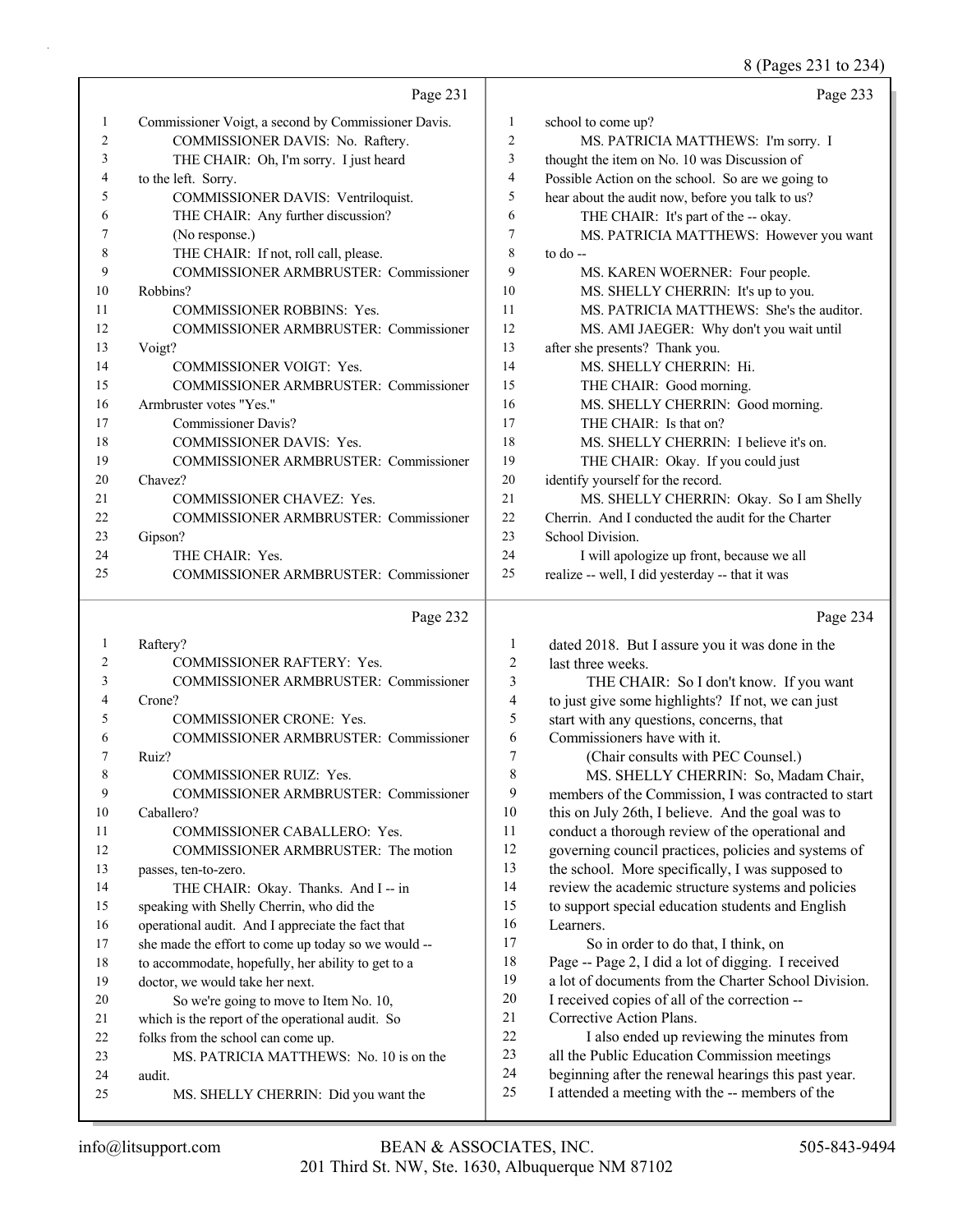#### 9 (Pages 235 to 238)

|                | Page 235                                             |                | Page 237                                             |
|----------------|------------------------------------------------------|----------------|------------------------------------------------------|
| $\mathbf{1}$   | school and the special ed department and their       | $\mathbf{1}$   | with the numerous times the school has been before   |
| $\overline{c}$ | attorney shortly after I started. And I also went    | 2              | us, that compensatory time had been completed by     |
| 3              | down and spent a morning at the school reviewing     | 3              | May. And I'm just wondering how that has been        |
| 4              | documents and having discussions with not only the   | 4              | figured out.                                         |
| 5              | head administrator, but the special ed coordinator   | 5              | I know there was a mention here that                 |
| 6              | and the EL coordinator as well, and the governing    | 6              | parents were questioned as to how many hours were    |
| 7              | council president, who also -- and I sent them as an | 7              | still needed. And I have significant concern and a   |
| $\,$ 8 $\,$    | attachment to this report -- had sent in all of      | 8              | huge question of how is that? Because I don't know   |
| 9              | their required policies that the PEC were concerned  | 9              | too many parents that keep track of the compensatory |
| 10             | about, that the PEC was concerned about, and minutes | 10             | hours that are owed, needed and owed. They probably  |
| 11             | and agendas from their governing council meetings    | 11             | know what's needed, because they're at the IEP       |
| 12             | over the past year.                                  | 12             | meetings and they're in discussion of it.            |
| 13             | And so what I did is I summarized                    | 13             | But in terms of a parent keeping their own           |
| 14             | everything, and then I put the supporting detail in  | 14             | log to know how many compensatory hours are still    |
| 15             | my report in each of the areas: The governing        | 15             | required -- we were talking, early on, 300 --        |
| 16             | board, the special education, and the English        | 16             | approximately 300 hours around January. And the      |
| 17             | Learners.                                            | 17             | discussion, whenever the school came up here --      |
| 18             | THE CHAIR: Okay. So I'm -- in reading                | 18             | sorry -- always -- always was that the plan was      |
| 19             | this -- well, I wanted to make one thing -- it       | 19             | we're going to do this after-school compensatory     |
| 20             | appeared to me, when the -- in the section on the    | 20             | time makeup, and that we have to do an intensive     |
| 21             | English -- on the ELs, that there was a reference    | 21             | summer program to make up that time; and then, not   |
| 22             | that it appeared that our CAP had been satisfied.    | 22             | to mention that opt-out letter that had been sent.   |
| 23             | And we have not -- just to remind                    | 23             | So now, there's this, oh, all the                    |
| 24             | Commissioners, we have not closed out the EL CAP.    | 24             | compensatory time was made up by May. And I          |
| 25             | The only piece of the CAP that we closed out was the | 25             | don't -- and we've had Special Ed Bureau here. And   |
|                | Page 236                                             |                | Page 238                                             |
| $\mathbf{1}$   | financial piece quite a while ago, so that the EL    | $\mathbf{1}$   | they've identified, time and time again, that they   |
| $\overline{c}$ | and the SpEd CAP is still open.                      | $\overline{c}$ | can't figure out how many hours are owed. And there  |
| 3              | And that's what brought us the Letter of             | 3              | was no indication from them that the school was      |
| 4              | Concern and the Notice of Breach.                    | $\overline{4}$ | clear with their compensatory time.                  |
| 5              | MS. SHELLY CHERRIN: Madam Chair, members             | 5              | So I'm just -- (Indicates.)                          |
| 6              | of the Commission, if I could just clarify that a    | 6              | COMMISSIONER ARMBRUSTER: Before you                  |
| 7              | little bit as well. I did receive a copy of that     | 7              | answer, a second -- somewhere I'm remembering that   |
| 8              | latest EL CAP. And I guess that maybe it didn't get  | 8              | they were getting compensatory time through the end  |
| 9              | to the Commission in time for the Commission to      | 9              | of school but that they still needed hours in the    |
| 10             | review it. But my assessment was that it did         | 10             | summer.                                              |
| 11             | cover -- it took care of all of the concerns. So I   | 11             | THE CHAIR: Oh, yeah.                                 |
| 12             | don't believe that I stated that it had been         | 12             | COMMISSIONER ARMBRUSTER: And my question             |
| 13             | approved. I think I just --                          | 13             | was, because this is a high school, how were they    |
| 14             | THE CHAIR: No, I didn't -- but in -- so I            | 14             | going to do it? And I thought they were going to do  |
| 15             | just wanted that clarification that we have to close | 15             | something in July. But maybe I'm not -- and I        |
| 16             | that out.                                            | $16\,$         | didn't know --                                       |

- that out. 17 MS. SHELLY CHERRIN: Okay.
- 18 THE CHAIR: Yeah. Yeah. So that being said, I still have concerns and questions about special ed servicing. And I don't know whether you can answer them or the school has to answer them; because the report indicated that the school
- indicated that the compensatory time had been made
- up in May.
- 25 There had been no communication to us,
- 201 Third St. NW, Ste. 1630, Albuquerque NM 87102 info@litsupport.com BEAN & ASSOCIATES, INC. 505-843-9494

program."

17 THE CHAIR: And I'll also add to that that I was at at least one governance council meeting where a parent questioned, "I thought there was going to be a summer program. And school is starting in two weeks, and there's been no summer

23 So that's where I'm -- I still have this

25 MS. PATRICIA MATTHEWS: Madam Chair, may I

huge question. And I'm at a loss.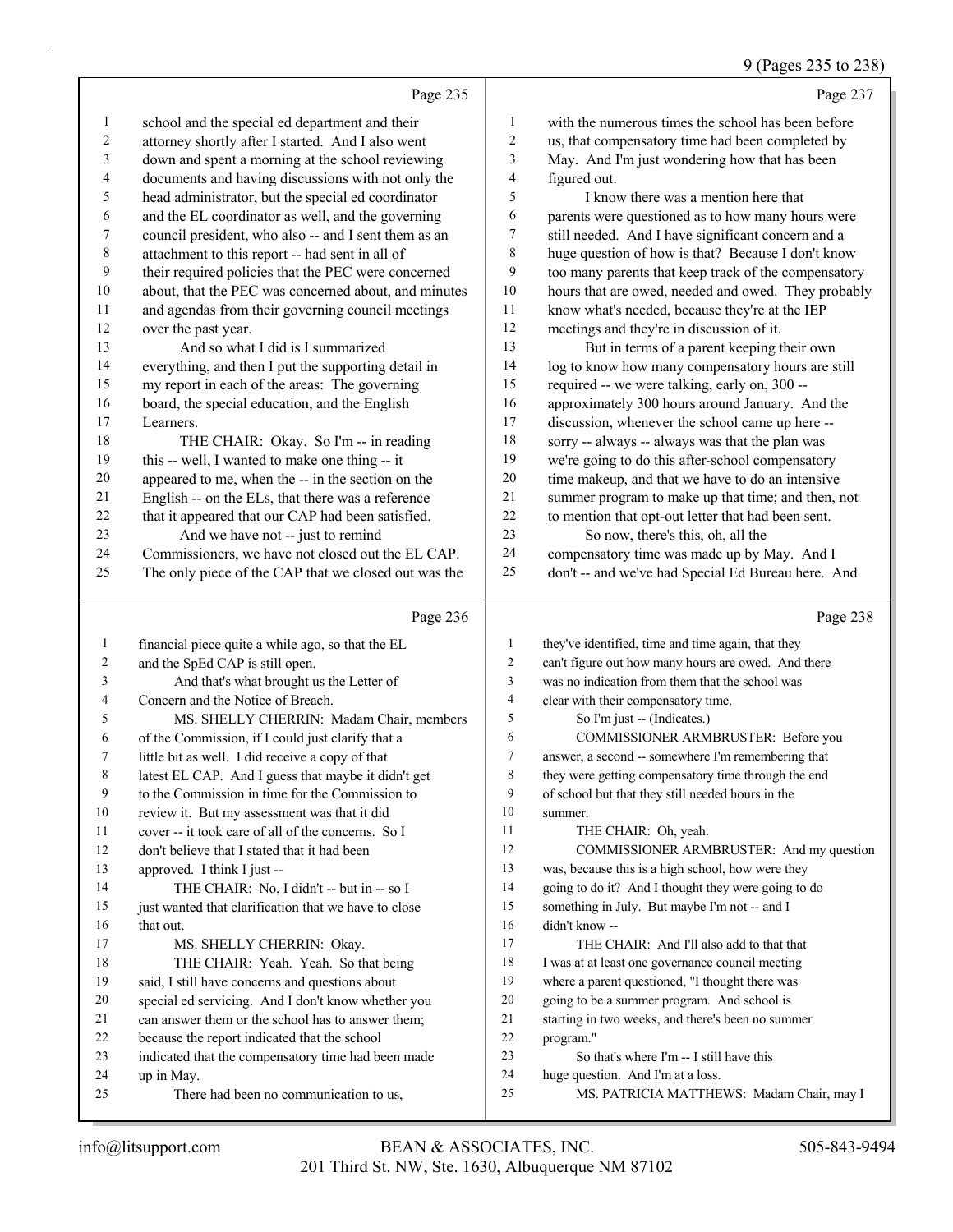10 (Pages 239 to 242)

|    |                                                      |    | $10 \text{ (}1 \text{ u}$ gos 200 to 212             |
|----|------------------------------------------------------|----|------------------------------------------------------|
|    | Page 239                                             |    | Page 241                                             |
| 1  | address the Commission? Because I think we're        | 1  | council -- regardless of who the new people on the   |
| 2  | putting the cart before the horse here.              | 2  | block are with running the school, the governance    |
| 3  | THE CHAIR: I don't think we are.                     | 3  | council ultimately is responsible for what's         |
| 4  | MS. PATRICIA MATTHEWS: The plan that the             | 4  | happening there. They've been consistently through   |
| 5  | school has developed -- and I think that, in all     | 5  | this. They've known. They have been the ones that    |
| 6  | fairness, both the SpEd director, the head           | 6  | have been here at every meeting and know what we     |
| 7  | administrator, and every special education and ELL   | 7  | have been asking for.                                |
| 8  | person is a complete turnover. And they began their  | 8  | So, you know, to say, "Hey, we've figured            |
| 9  | positions just briefly after Ms. Cherrin came to the | 9  | it out now" -- and I don't see the documentation to  |
| 10 | school to do the audit.                              | 10 | prove to us that those services were completed by    |
| 11 | And we have submitted a plan that                    | 11 | May, when the school sat here in May and was still   |
| 12 | addresses, I believe, your question about what's     | 12 | doing the plan to have the Saturdays and the summer  |
| 13 | happening with those six kiddos and other            | 13 | school. So how, all of a sudden, do they             |
| 14 | compensatory services. And I think we should be      | 14 | miraculously get in completion by May, all of a      |
| 15 | able to present that plan, because that plan was not | 15 | sudden, when they never said that when they were     |
| 16 | developed by the time Ms. Cherrin came to the        | 16 | here?                                                |
| 17 | school, nor were we required to do so.               | 17 | MS. PATRICIA MATTHEWS: I assume we'll                |
| 18 | THE CHAIR: Oh. And I'm going to                      | 18 | have the opportunity to respond, which is reflected  |
| 19 | completely disagree with that. Because part of the   | 19 | in the report. Because what you just said is not     |
| 20 | Corrective Action Plan that has been in place        | 20 | what the report says. And the school is not          |
| 21 | since -- what date did we establish this Corrective  | 21 | representing in that report that everything was done |
| 22 | Action Plan -- part of that Corrective Action Plan   | 22 | by May. That was a misstatement by Dr. Lonergan to   |
| 23 | has consistently, every month that you've been up    | 23 | Ms. Cherrin. And it's unfortunate that Ms. Cherrin   |
| 24 | here, was, "How are you fixing the compensatory      | 24 | included it in the report before the school          |
| 25 | time?"                                               | 25 | presented its comprehensive response to the Notice   |
|    | Page 240                                             |    | Page 242                                             |
|    | HTT<br>$\alpha$ $\alpha$                             |    | $2D - 1 - 1$                                         |

|    | So that to say, "Hey, everyone is just on            | 1              | of Breach, which was what we were asked to do.       |
|----|------------------------------------------------------|----------------|------------------------------------------------------|
| 2  | board, and we're all the new people on the block"    | $\overline{2}$ | THE CHAIR: And the Notice of Breach is --            |
| 3  | isn't sufficient at this point in time.              | 3              | the compensatory time is part of that Notice of      |
| 4  | And we've also said that, that this is               | 4              | Breach. It's been the fabric of the discussion       |
| 5  | not -- we're moving forward for this year. This is   | 5              | every time the school has been up here.              |
| 6  | an issue that we have raised and asked to be         | 6              | MS. PATRICIA MATTHEWS: I appreciate that.            |
| 7  | addressed consistently every month.                  | 7              | And we responded.                                    |
| 8  | And to -- you know, I don't care how many            | 8              | THE CHAIR: So you're telling me it wasn't            |
| 9  | students it is. All right. There was an outrageous   | 9              | completed in May. This is a misrepresentation.       |
| 10 | number of hours that were owed to servicing these    | 10             | MS. PATRICIA MATTHEWS: It was a                      |
| 11 | students. And to say, "Now we've figured it out and  | 11             | misunderstanding between Ms. Cherrin and             |
| 12 | we're going forward" -- we have been asking for the  | 12             | Ms. Lonergan at the time she was at the school.      |
| 13 | answer on how the school did this.                   | 13             | MS. SHELLY CHERRIN: Madam Chair and                  |
| 14 | And the plan was always presented to us --           | 14             | members of the Commission, if I can respond to that? |
| 15 | the only plan that was ever presented to us was,     | 15             | And I think Dr. Lere will probably substantiate      |
| 16 | "We're doing after-school. We're going to do         | 16             | this, because he was sitting at the table when I had |
| 17 | Saturdays, and we're going to do this program in the | 17             | the conversation with the new special ed             |
| 18 | summer."                                             | 18             | coordinator.                                         |
| 19 | And now all of a sudden we're going back             | 19             | She had said that she -- she had checked             |
| 20 | and we're saying, "Hey, we fixed it all by May," and | 20             | the service logs up until May that suggested that    |
| 21 | we have no -- no -- where is the documentation? How  | 21             | all -- or that indicated that all of the students    |
| 22 | do we know that that did happen? Because as far as   | 22             | had been caught up with their compensatory hours.    |
| 23 | I know, the Saturdays didn't happen and the summer   | 23             | We, then, the three of us, had a                     |
| 24 | didn't happen.                                       | 24             | discussion about remaining hours and how they were   |
| 25 | And that's on -- there was a governance              | 25             | going to figure out if those remaining hours had     |
|    |                                                      |                |                                                      |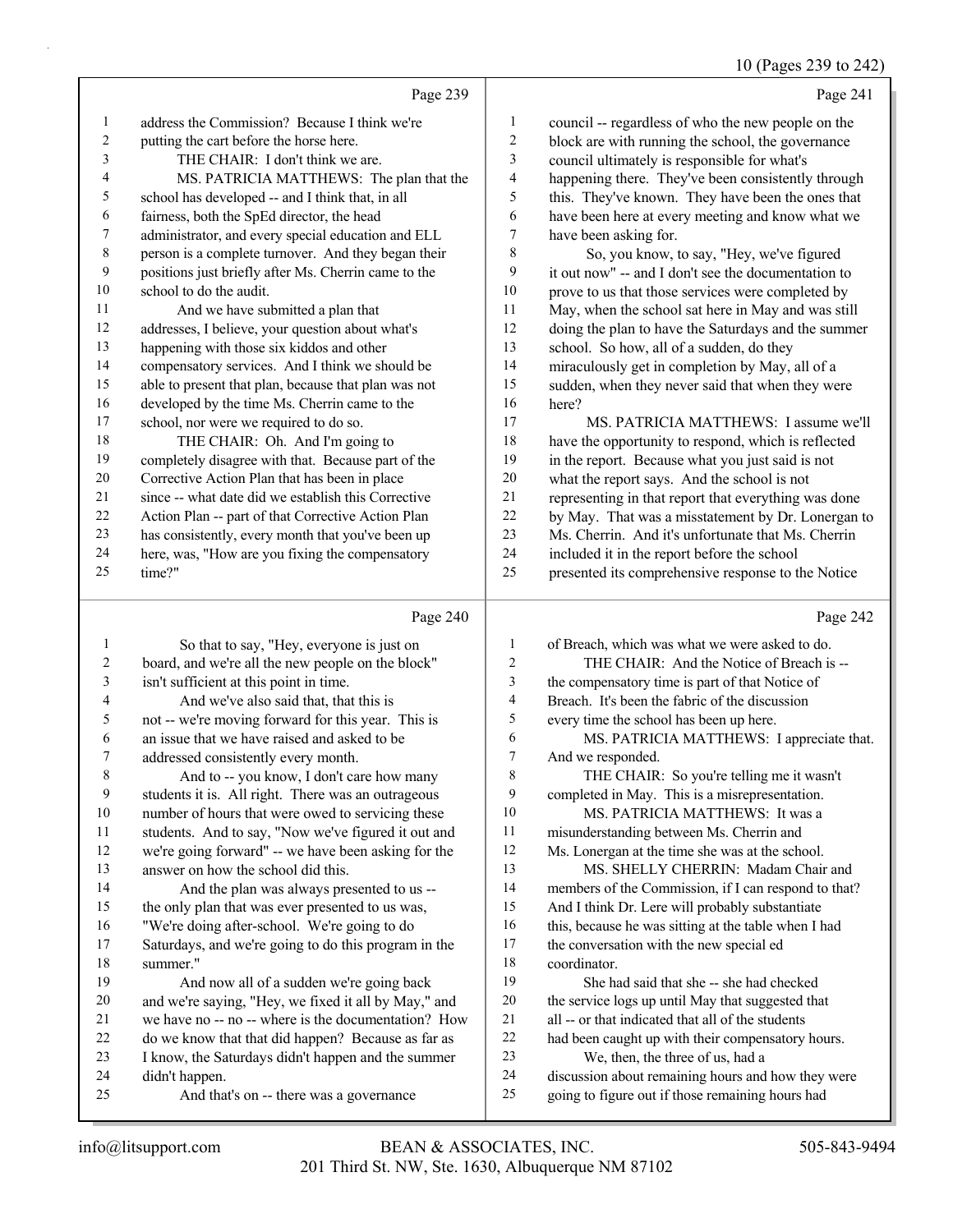11 (Pages 243 to 246)

|                          |                                                      |                | 11 (Fages $243$ to $240$ )                          |
|--------------------------|------------------------------------------------------|----------------|-----------------------------------------------------|
|                          | Page 243                                             |                | Page 245                                            |
| 1                        | been taken care of. And that's when they decided     | 1              | MS. SHELLY CHERRIN: I have the May 4th              |
| 2                        | that they would take some action to check with the   | $\overline{2}$ | report here from the Special Ed Bureau.             |
| 3                        | parents to be able to determine if any were left     | 3              | MS. PATRICIA MATTHEWS: It's misdated.               |
| 4                        | over that they would then have to address.           | $\overline{4}$ | It's dated wrong.                                   |
| 5                        | THE CHAIR: But, see, the struggle that I             | 5              | MS. SHELLY CHERRIN: This May 4th is --              |
| 6                        | have is every time the Special Ed Bureau came here,  | 6              | I'm sorry. I have a report dated May 4th from the   |
| 7                        | they said they couldn't identify, through the        | 7              | Special Ed Bureau. But Ms. Matthews is saying that  |
| 8                        | service logs, that the hours had been.               | 8              | that was a mistake.                                 |
| 9                        | So I'm not -- I just -- I'm at a loss as             | 9              | MS. PATRICIA MATTHEWS: I can show you the           |
| 10                       | to what's going on here; because we've all been here | 10             | packet from PED that has that date on it.           |
| 11                       | with the Special Ed Bureau standing up and saying,   | 11             | MS. SHELLY CHERRIN: Where it does discuss           |
| 12                       | "We -- there's -- we can't identify through service  | 12             | compensatory services.                              |
| 13                       | logs." And now all of a sudden, we've got service    | 13             | THE CHAIR: We'd have to go back to our --           |
| 14                       | logs, you know?                                      | 14             | we could easily check through our transcripts when  |
| 15                       | So I'm -- you know, truly, I'm at a loss             | 15             | it was put in. But that's right. You -- and I       |
| 16                       | here with what's -- what's happening and happened.   | 16             | apologize. You can continue.                        |
| 17                       | MS. PATRICIA MATTHEWS: Madam Chair, that             | 17             | MS. SHELLY CHERRIN: Well, that was --               |
| 18                       | statement that there are no service logs is          | 18             | anyway, I mean, that was the report about           |
| 19                       | incorrect. It is absolutely incorrect that there     | 19             | compensatory services.                              |
| 20                       | are no service logs. They're not what Special        | 20             | The special ed coordinator did have a               |
| 21                       | Education wanted. But there are absolutely service   | 21             | binder, and she had been checking through up until  |
| 22                       | logs. And we have them at the school. They were      | 22             | May. And like I said, the issue appeared to be that |
| 23                       | provided to Special Education.                       | 23             | going forward, they didn't know how many were left  |
| 24                       | The issue is whether or not they were the            | 24             | over, and they didn't -- there was no documentation |
| 25                       | way Special Education wanted them. And --            | 25             | about that, and that they were going to contact     |
|                          | Page 244                                             |                | Page 246                                            |
| $\mathbf{1}$             | THE CHAIR: No. The issue always was --               | $\mathbf{1}$   | parents and find out if they were still owed        |
| 2                        | I'm sorry. The issue -- when the Special Education   | $\mathbf{2}$   | compensatory services and then develop a plan for   |
| 3                        | Bureau came here and spoke to us, they said they     | 3              | that.                                               |
| $\overline{\mathcal{A}}$ | could not identify -- and correct me if I'm wrong -- | 4              | THE CHAIR: Okay. Commissioners, any                 |
| 5                        | they could not identify from service logs the hours  | 5              | other questions?                                    |
| 6                        | that each student was receiving. So they could not   | 6              | COMMISSIONER ROBBINS: Madam Chair?                  |

- identify. 8 MS. PATRICIA MATTHEWS: That's right.
- That's what --
- 10 THE CHAIR: So how does a school then
- attest to the fact that -- and why? Why didn't the
- school say, in April, May, June, that, "We're caught up, there isn't an issue"?
- 14 MS. PATRICIA MATTHEWS: Madam Chair, if
- you recall, the Special Education's Bureau's first
- report on this issue was June 4th. The first time
- the Special Education Bureau was asked to review the IEPs was after the May PEC meeting.
- 19 So it wasn't until June 4th that these
- things were identified and that subsequent action
- was to be taken. There was never a mention about
- special education logs before the June 4th report
- from SpEd. 24 THE CHAIR: Oh. And I'm going to somewhat disagree with that.
- 8 COMMISSIONER ROBBINS: Ms. Cherrin, I guess just a simple question. From what I gather --
- and I just ask you rather than stating it. Can it
- be clearly stated, either yes or no, that all of the

7 THE CHAIR: Commissioner Robbins.

- services that were owed to the students through
- their IEPs have been delivered and that
- documentation exists that those services were
- delivered as required?

16 MS. SHELLY CHERRIN: Commissioner Robbins, no.

- 18 COMMISSIONER ROBBINS: Thank you. So,
- Madam Chair, from that standpoint, I would say that
- they're failing to meet the Corrective Action Plan
- based upon the audit that was just completed two
- weeks ago.
- 23 Thank you.
- 24 THE CHAIR: Thanks. Do you want to talk
- about OMA and governance council?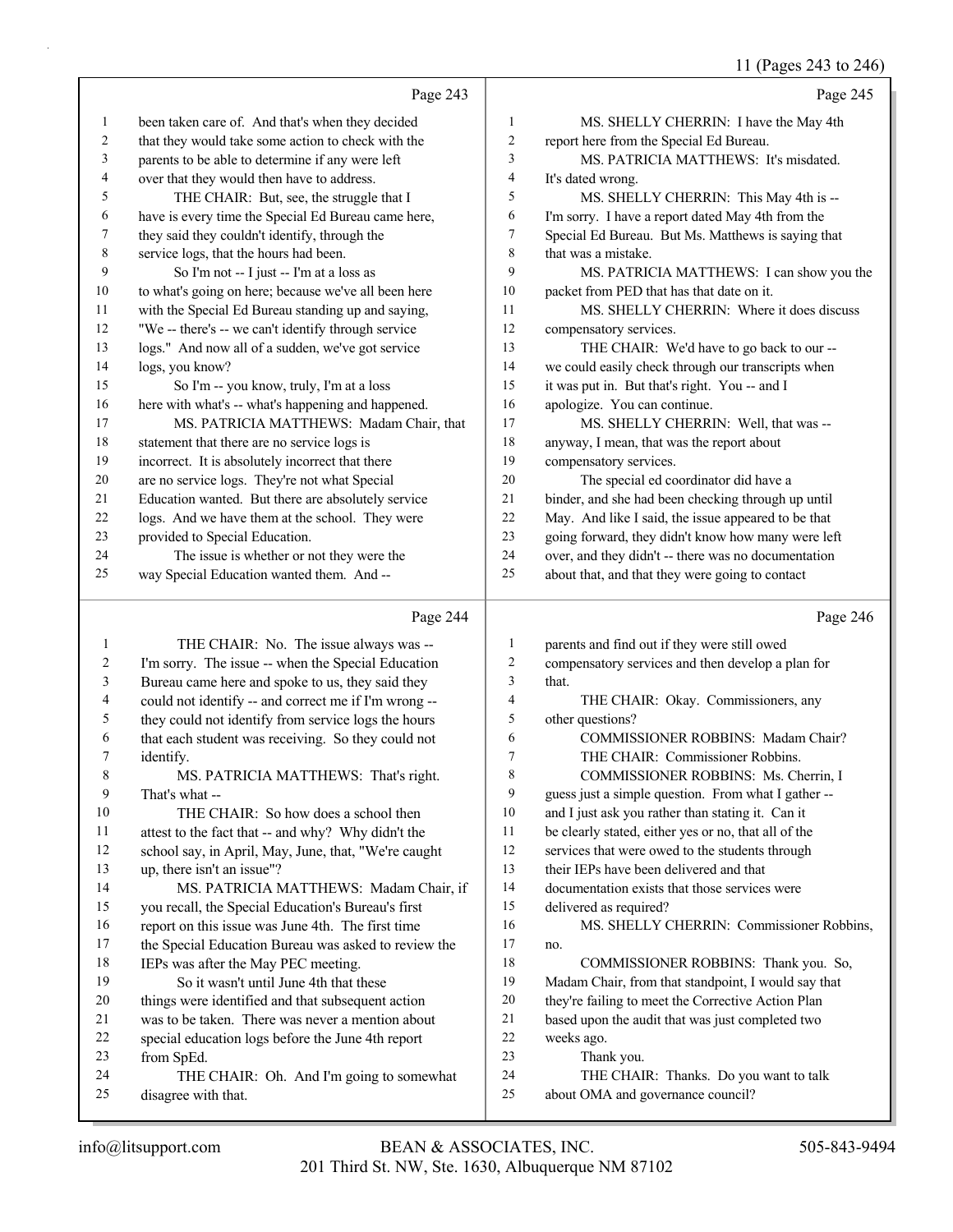#### 12 (Pages 247 to 250)

|          |                                                                                 |                  | $12$ (Pages 24 / to 250                                                                          |
|----------|---------------------------------------------------------------------------------|------------------|--------------------------------------------------------------------------------------------------|
|          | Page 247                                                                        |                  | Page 249                                                                                         |
| 1        | MS. SHELLY CHERRIN: Well, I can. Were                                           | 1                | educator, Alma d'Arte High School charter.                                                       |
| 2        | there any questions? From my report, I -- and I --                              | $\boldsymbol{2}$ | THE CHAIR: Okay.                                                                                 |
| 3        | okay.                                                                           | 3                | MS. PATRICIA MATTHEWS: Patricia Matthews                                                         |
| 4        | MS. PATRICIA MATTHEWS: To the extent --                                         | 4                | for Alma d'Arte. Madam Chair, Mr. Elliott was not                                                |
| 5        | Madam Chair, I'd like to make an objection for the                              | 5                | able to attend. He is, I guess, literally flat on                                                |
| 6        | record that this issue of the governance council is                             | 6                | his back.                                                                                        |
| 7        | being raised as part of the Notice of Breach,                                   | 7                | THE CHAIR: Oh, I'm sorry.                                                                        |
| 8        | because it wasn't in the Notice of Breach.                                      | 8                | MS. PATRICIA MATTHEWS: So he's not doing                                                         |
| 9        | This is -- I understand -- and we're                                            | 9                | well. So, Madam Chair, I think that I will take the                                              |
| 10       | not -- we're not contesting what Ms. Cherrin's                                  | 10               | lead, only because -- and I know you don't like to                                               |
| 11       | report reveals. But it was not part of the Notice                               | 11               | hear from lawyers first up. But, unfortunately,                                                  |
| 12       | of Breach. And so if it's an issue to go forward,                               | 12               | Dr. Lere and Mr. Lucero are in a -- I assume, from                                               |
| 13       | fine. But just to put that on the record.                                       | 13               | your perspective earlier, that that doesn't really                                               |
| 14       | MS. SHELLY CHERRIN: Were there any                                              | 14               | matter who's here on first, that new or not, they                                                |
| 15       | specific questions from members of the Commission?                              | 15               | should have figured it out and got on board and                                                  |
| 16       | In my summary report -- and if you reviewed the                                 | 16               | quickly solved the problem from last year.                                                       |
| 17       | policies and also the minutes, they weren't all                                 | 17               | I guess I'm a bit puzzled at the approach                                                        |
| 18       | addressed.                                                                      | 18               | of the Commission and the way the audit was                                                      |
| 19       | THE CHAIR: All right. That they're                                              | 19               | presented as a defense of continuing grounds for the                                             |
| 20       | still-                                                                          | 20               | breach.                                                                                          |
| 21       | MS. SHELLY CHERRIN: They weren't all                                            | 21               | When we were here in June, I understood                                                          |
| 22       | found.                                                                          | 22               | the intent -- in fact, what's on the record is that                                              |
| 23       | THE CHAIR: There are still minutes                                              | 23               | two consultants were going to be hired. One was a                                                |
| 24       | missing.                                                                        | 24               | mentor for special education. And I have the                                                     |
| 25       | MS. SHELLY CHERRIN: There are minutes                                           | 25               | minutes right here, if you'd like for me to pull                                                 |
|          | Page 248                                                                        |                  | Page 250                                                                                         |
| 1        | missing. There were minutes that didn't match the                               | 1                | them out and read what was in the motion. And then                                               |
| 2        | agendas. There were -- you know, I think I forget                               | 2                | there was another one to do an operational audit on                                              |
| 3        | his last name, Gene -- the governing council                                    | $\mathfrak{Z}$   | the school.                                                                                      |
| 4        | president sent me all that he had.                                              | $\overline{4}$   | It wasn't my understanding that that                                                             |
| 5        | And when I met with him and Dr. Lere, they                                      | 5                | operational audit was to come back -- it's not said                                              |
| 6        | talked about collecting all of that at the school                               | 6                | on the record to come back and use as added support                                              |
| 7        | and maintaining all of those records at the school.                             | 7                | for your Notice of Breach or that we would ignore                                                |
| 8        | THE CHAIR: At the school. Right.                                                | 8                | the aspect of special education mentoring                                                        |
| 9        | MS. SHELLY CHERRIN: Yes.                                                        | 9                | altogether; because, certainly, that first prong did                                             |
| 10       | THE CHAIR: Right. Commissioners, any                                            | $10\,$           | not happen.                                                                                      |
| 11       | additional questions?                                                           | 11               | I do recall Mr. -- Commissioner Caballero                                                        |
| 12       | (No response.)                                                                  | 12               | saying how difficult special education compliance                                                |
| 13       | THE CHAIR: Thank you. I appreciate it.                                          | 13               | is. I can guarantee you that I have looked back                                                  |
| 14       | I appreciate your time.                                                         | 14               | from January to June multiple times over the                                                     |
| 15       | COMMISSIONER ARMBRUSTER: I hope you're                                          | 15               | sequencing of what has happened. I've also looked                                                |
| 16       | feeling better.                                                                 | 16               | at your letter of intervention as far as how this                                                |
| 17       | COMMISSIONER ROBBINS: Thank you.                                                | 17               | thing -- the process is supposed to fall out. And                                                |
| 18       | THE CHAIR: So if the school would like to                                       | 18               | this has not followed that path.                                                                 |
| 19       | come up? Good morning.                                                          | 19               | And the school has tried to work with the                                                        |
| 20       | FROM THE FLOOR: Good morning.                                                   | $20\,$           | Commission. And I think we've all been working                                                   |
|          |                                                                                 |                  |                                                                                                  |
| 21       | THE CHAIR: And I would ask you if you                                           | $21\,$           | cooperatively. So I'm a little surprised at the                                                  |
| 22       | could identify yourselves for the record.                                       | 22               | tenor of the conversation today and the use of                                                   |
| 23<br>24 | DR. DAN LERE: Dr. Dan Lere, interim<br>principal at Alma d'Arte Charter School. | 23<br>24         | Ms. Cherrin as a sort of a final stab of the school.<br>I thought we were going to come here and |

24 I thought we were going to come here and<br>25 be able to present the work that we did, the school be able to present the work that we did, the school

25 FROM THE FLOOR: Adam Lucero, special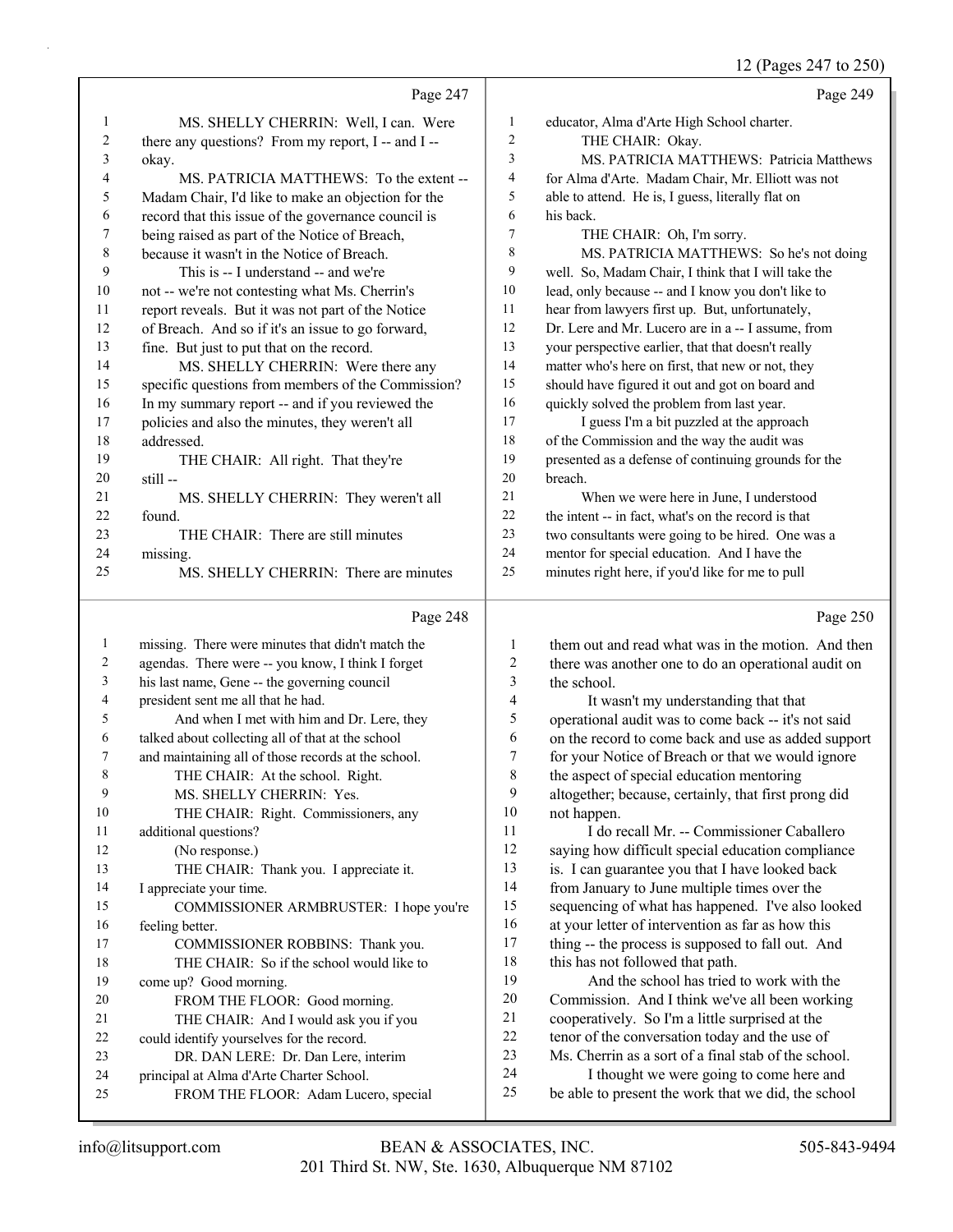13 (Pages 251 to 254)

| Page 253                                                  | Page 251                                             |                 |
|-----------------------------------------------------------|------------------------------------------------------|-----------------|
| 1<br>she's addressed the issues of the Special Education  | has done, and the roughly 30 days Dr. Lere,          | -1              |
| Bureau with regard to specialized instruction, how<br>2   | Dr. Lonergan, Mr. Lucero, Mr. Ruiz have been on      | 2               |
| 3<br>it's delivered, how it's monitored, how it's         | board.                                               | 3               |
| 4<br>recorded.                                            | I understand that the Commission -- I                | 4               |
| 5<br>There is -- we have two special education            | mean, that the council is responsible ultimately.    | 5               |
| people now on board. Dr. Lere is looking to hire<br>6     | But we got the Notice of Breach on the 25th of June. | 6               |
| 7<br>other folks to support special education. We have    | Dr. Schullo was let go on the 3rd of July. Mr. --    | 7               |
| 8<br>Mr. Lucero, who started on the 12th, and we have     | Dr. Lere started on the 15th of July, Dr. Lonergan   | $8\phantom{.0}$ |
| 9<br>Mr. Ruiz, who is the EL person, which they did not   | on the 22nd.                                         | 9               |
| 10<br>have on board before.                               | I think what we've proposed as a plan to             | 10              |
| 11<br>I think that they are doing what you -- I           | address the special education issues go further than | 11              |
| 12<br>understand the Commission's -- well, I'm not sure I | what you asked us to do, which is not only figure    | 12              |
| 13<br>understand it.                                      | out what happened with those six kiddos, which we    | 13              |
| 14<br>But the school is trying very, very hard            | feel comfortable -- although the documentation is    | 14              |
| 15<br>to do what's right for these children and to make   | not particularly clear, picking up -- that those     | 15              |
| 16<br>sure that they are getting all of the services as   | kids did get the services.                           | 16              |
| 17<br>quickly as they can, as quickly as -- to make sure  | So I think that's why Dr. Lonergan                   | 17              |
| 18<br>that they have all of the help that they needed.    | represented to Ms. Cherrin that she thought they     | 18              |
| 19<br>I don't think -- and, you know, what we             | were there -- those hours were there.                | 19              |
| 20<br>decided is it made -- it would delay going back and | But, you know, the proposal is for the               | 20              |
| 21<br>trying to track what that special education teacher | school to go back and effectively audit what did get | 21              |
| 22<br>did in the classroom by interviewing teachers,      | done. If they determine that, not just for these     | 22              |
| 23<br>interviewing families. We decided that's not on     | six kids, but for all of those kids who special ed   | 23              |
| 24<br>them.                                               | has dumped into the did-not-get-services category,   | 24              |
| 25<br>We will go forward. The school will go              | which we disagree with, and then immediately hold    | 25              |
| Page 254                                                  | Page 252                                             |                 |

#### Page 252

|    | $1$ agu $2J2$                                        |    | $1$ agu $2J7$                                       |
|----|------------------------------------------------------|----|-----------------------------------------------------|
|    | review hearings with the parents if we can't sort    | 1  | forward and assume, just assume, that those things  |
| 2  | out who got what -- because there's clearly logs     | 2  | didn't happen if we can't find documentation in the |
| 3  | that show those -- the teacher was in the classroom  | 3  | next 30 days and move it forward to amend the --    |
| 4  | providing special education services to those kids   | 4  | or -- excuse me, that is apparently not the correct |
| 5  | who were owed them on their IEP. It's in the logs.   | 5  | process -- to do a PWN for whatever compensatory    |
| 6  | So they are proposing that they take the             | 6  | services are, get those on track and go, expedite   |
| 7  | time in the next 30 to 60 days to do that process.   | 7  | the IEPs for all 41 of their students so that we    |
| 8  | They are expediting the renewal IEPs for all of the  | 8  | make sure that the goals are written properly,      |
| 9  | kids with IEPs at the school to make sure some of    | 9  | monitoring is identified correctly, et cetera.      |
| 10 | the other deficiencies that the SpEd Bureau          | 10 | And those were things, again, that were             |
| 11 | identified; for example, the goal issue, which is to | 11 | identified in the June 4th report of the Special    |
| 12 | get those goals written -- rewritten as quickly as   | 12 | Education Bureau. They were not previously          |
| 13 | possible, to hold the renewal IEPs as quickly as     | 13 | identified. And so according to your own processes, |
| 14 | possible, and then to provide those compensatory     | 14 | once the Notice of Breach is issued, the school is  |
| 15 | services, not just to the six, which we still        | 15 | supposed to come forward with a CAP at that time.   |
| 16 | haven't determined if they did or didn't get some or | 16 | And so we've kind of stumbled through               |
| 17 | all of it.                                           | 17 | either it's an amalgamation of the last contract    |
| 18 | Mr. Robbins, I understand your concern.              | 18 | version versus this contract version. But I would   |
| 19 | But the idea would be that they compress             | 19 | say that Dr. Lere and Mr. Lucero here stand for     |
| 20 | the upcoming renewal -- the IEP annual renewal, but  | 20 | questions with regard to the response.              |
| 21 | also to hold another IEP just to address the issue   | 21 | And I feel like -- I understand that                |
| 22 | of compensatory services within the next 30 to       | 22 | Ms. Cherrin was asked to do what she was asked to   |
| 23 | 60 days, if they can -- once they've sorted out who  | 23 | do. But to not give the school the opportunity to   |
| 24 | is owed compensatory services from what they have.   | 24 | present its plan, even though we're -- you know, it |
| 25 | Dr. Lonergan has clearly established --              | 25 | was a five-day gap, I understand that. But they     |
|    |                                                      |    |                                                     |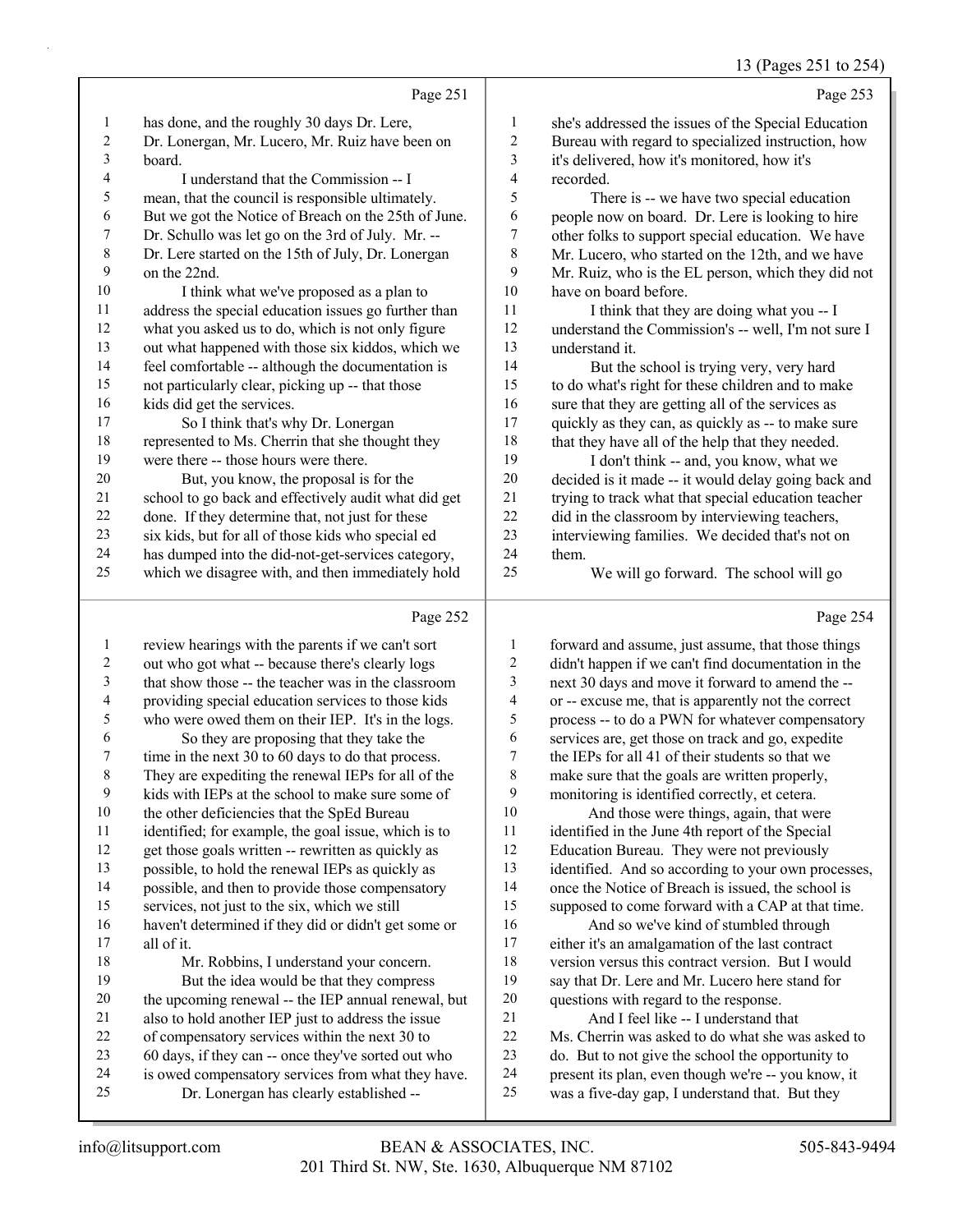14 (Pages 255 to 258)

|                |                                                      |                          | 14 (Pages 255 to 258)                                |
|----------------|------------------------------------------------------|--------------------------|------------------------------------------------------|
|                | Page 255                                             |                          | Page 257                                             |
| $\mathbf{1}$   | were running fast to get a report to you in response | $\mathbf{1}$             | item.                                                |
| $\sqrt{2}$     | to the Notice of Breach. And that's what they've     | $\overline{2}$           | MS. PATRICIA MATTHEWS: I understand that.            |
| 3              | done.                                                | $\mathfrak{Z}$           | THE CHAIR: So it was not a condition of              |
| $\overline{4}$ | And I think that, you know, some things              | $\overline{\mathcal{L}}$ | the renewal, and we did that CAP in January. And     |
| 5              | weren't quite finalized by the time Ms. Cherrin got  | 5                        | January, February, March, April, consistently, this  |
| 6              | there. Understand. But they're still trying --       | 6                        | school was not showing the Commission that it was    |
| $\tau$         | first order of business was to make sure when the    | $\boldsymbol{7}$         | providing the services, the special ed services and  |
| $\,$ 8 $\,$    | doors opened that the IEPs were implemented          | 8                        | the EL services.                                     |
| 9              | properly, first order of business. And so that       | 9                        | And as a result of us being unable to                |
| 10             | obviously took the new SpEd coordinator some time.   | 10                       | close out that CAP, our backs were to the wall.      |
| 11             | THE CHAIR: Thank you.                                | 11                       | So to give -- actually, to give the school           |
| 12             | MS. PATRICIA MATTHEWS: I mean, obviously,            | 12                       | more time to try to fix this, the Letter of Concern, |
| 13             | the school is asking for the ELL piece of it to be   | 13                       | the Notice of Breach. And that if the operational    |
| 14             | closed. But if there -- I mean -- and for the        | 14                       | audit had come out where the school was in full      |
| 15             | special education plan that they've presented to be  | 15                       | compliance, everyone would have been happy with that |
| 16             | accepted by the Commission. Whether you want to      | 16                       | operational audit.                                   |
| 17             | roll it into a new CAP -- because this has never     | 17                       | But because the operational audit comes              |
| 18             | been presented in a CAP. And then if the governance  | 18                       | out with, still, findings, now it's viewed as, oh,   |
| 19             | piece, which is a part of the audit, which was not   | 19                       | it's used as a weapon against us. The understanding  |
| 20             | part of these discussions for the last six months -- | 20                       | was that operational audit was going to show us      |
| 21             | understand them.                                     | 21                       | what, if any, deficiencies there might still be,     |
| 22             | Understand those concerns. I will say --             | 22                       | because we were still so unclear about this.         |
| 23             | and I'm talking over Dr. Lere; he can say this if he | 23                       | So to say that we're weaponizing it now is           |
| 24             | wants to. But I was in Las Cruces on Monday and      | 24                       | only because there were findings in it.              |
| 25             | gave a two-hour training for that board. And I       | 25                       | So I'll let the -- I'll let Dr. Lere speak           |
|                | Page 256                                             |                          | Page 258                                             |
| $\mathbf{1}$   | would like for Dr. Lere to speak about governance.   | 1                        | if he wishes.                                        |
| $\overline{c}$ | But -- so I'll let him talk about the governance     | $\overline{2}$           | DR. DAN LERE: Well, Madam Chair and                  |
| $\mathfrak{Z}$ | piece.                                               | $\overline{3}$           | Commissioners, first of all, thanks for giving us    |
| 4              | THE CHAIR: Okay. Hold on. Hold on,                   | $\overline{4}$           | the time. We did realize as soon as I came on board  |
| 5              | because I just want to say a couple of things.       | 5                        | that the special ed staff was understaffed with one  |
| 6              | We're not doing an iteration of one                  | 6                        | special ed teacher and 41 IEPs.                      |
| 7              | contract versus another contract. But the school     | $\boldsymbol{7}$         | We did -- we felt we did not have adequate           |
| 8              | left us little opportunity to do much else. We had   | 8                        | documentation from the previous year to make         |

|    | would like for Dr. Lere to speak about governance.   |                | if he wishes.                                        |
|----|------------------------------------------------------|----------------|------------------------------------------------------|
| 2  | But -- so I'll let him talk about the governance     | 2              | DR. DAN LERE: Well, Madam Chair and                  |
| 3  | piece.                                               | 3              | Commissioners, first of all, thanks for giving us    |
| 4  | THE CHAIR: Okay. Hold on. Hold on,                   | $\overline{4}$ | the time. We did realize as soon as I came on board  |
| 5  | because I just want to say a couple of things.       | 5              | that the special ed staff was understaffed with one  |
| 6  | We're not doing an iteration of one                  | 6              | special ed teacher and 41 IEPs.                      |
| 7  | contract versus another contract. But the school     | $\tau$         | We did -- we felt we did not have adequate           |
| 8  | left us little opportunity to do much else. We had   | 8              | documentation from the previous year to make         |
| 9  | two choices, because we were consistently unable to  | 9              | assumptions that compensatory hours had been done.   |
| 10 | close out that CAP out of frustration of the school  | 10             | So as Pattie Matthews has said, we made the          |
| 11 | not fixing the problem.                              | 11             | assumption that those still had to be done. And so   |
| 12 | So we had two choices. We had a choice of            | 12             | at that point, rather than spending time digging     |
| 13 | holding a revocation hearing or going to the Notice  | 13             | through documents and trying to find some evidence   |
| 14 | of Concern and then the Notice of Breach.            | 14             | that this -- those compensatory hours were actually  |
| 15 | Because that CAP existed as a result of              | 15             | taken care of, we made the assumption that some of   |
| 16 | the renewal. When we renewed it, we renewed it with  | 16             | them -- and we have identified actually seven        |
| 17 | the CAP, that there would be a Corrective Action     | 17             | students; one of the students has left the school -- |
| 18 | Plan.                                                | 18             | at least six of them, we have such doubts that they  |
| 19 | MS. PATRICIA MATTHEWS: Madam Chair, I                | 19             | were not done that we were going to -- we're going   |
| 20 | have the minutes before me. You made it very clear   | 20             | to go ahead and do that.                             |
| 21 | at that hearing that it was not a condition of       | 21             | This is in conjunction with a complete               |
| 22 | renewal.                                             | 22             | review of all 41 IEPs and a rescheduling of those    |
| 23 | THE CHAIR: It wasn't. We were going to               | 23             | IEPs. Because what we see is that -- well, the law   |
| 24 | have a Corrective Action Plan to deal with -- it was | 24             | says you have to have an IEP annually or before that |
| 25 | not a condition of the renewal; it was a separate    | 25             | annual date. We are going to fast-forward some of    |
|    |                                                      |                |                                                      |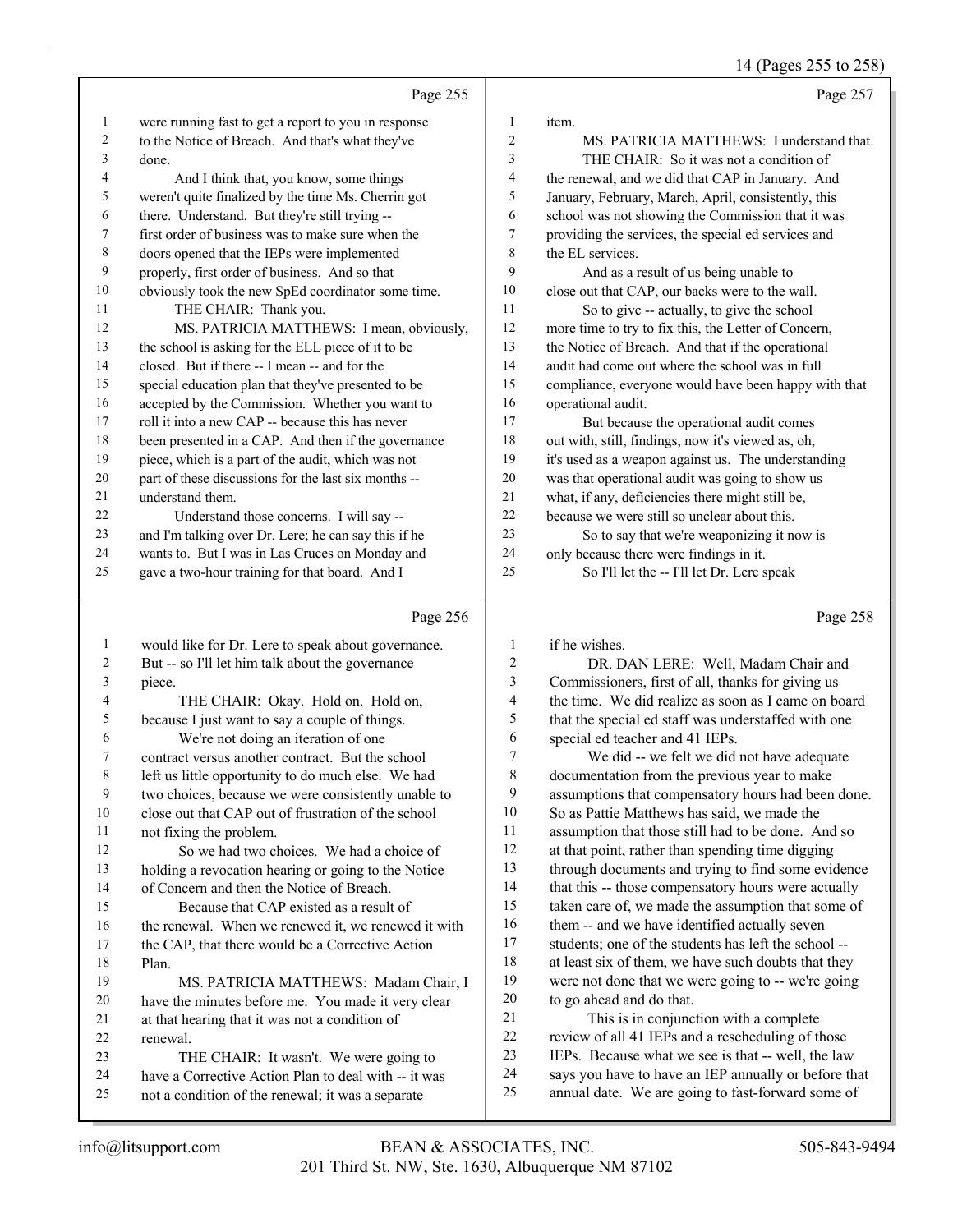15 (Pages 259 to 262)

|              | Page 259                                            |                | Page 261                                            |
|--------------|-----------------------------------------------------|----------------|-----------------------------------------------------|
| $\mathbf{1}$ | those by as much as 60 days so we can get a jump on | 1              | category. And so we have about 20 of them that are  |
| 2            | getting these IEPs scheduled and get in there and   | 2              | probably more on monitoring. But still, we have 20  |
| 3            | work on them.                                       | 3              | that we do -- that have pretty extensive IEPs that  |
| 4            | For the most part, the IEPs themselves are          | $\overline{4}$ | we have to make sure that we're following.          |
| 5            | fairly well-written, but in some parts of it are    | 5              | So at this point, the plan is not just a            |
| 6            | incomplete. For instance, there are goals, but      | 6              | plan. It's already been -- it's being implemented.  |
| $\tau$       | they're not very -- they're not very -- the         | 7              | We've been doing it now. Mr. Lucero could talk a    |
| $\,8\,$      | measurable part of it is not very well -- it's not  | 8              | little bit more about detail about this.            |
| 9            | clear at all. So we're going to go back and look at | 9              | But we are -- the plan is operational.              |
| 10           | those goals and then come up with measurements.     | 10             | Students are being serviced in the classroom in     |
| 11           | Now, all of these are going to require --           | 11             | small group and individually. The two areas that we |
| 12           | because in talking to the Special Ed board -- the   | 12             | are probably doing the most work in are math and    |
| 13           | Special Education Bureau -- there is very, very     | 13             | writing, probably math being number one. And that   |
| 14           | little you can change on an IEP without an IEP      | 14             | seems to be a very common one with a lot of our     |
| 15           | meeting.                                            | 15             | students. But the plan is -- is in operation.       |
| 16           | And so we actually have to schedule many,           | 16             | We are working on taking care of those              |
| 17           | many IEP meetings. We have to make sure we have the | 17             | compensatory hours right now. Probably one of the   |
| 18           | right people there, and we have to go through each  | 18             | reasons why Dr. Lonergan isn't here today, she has  |
| 19           | one of those and make sure that they truly are an   | 19             | got some of those things that she's made a          |
| 20           | Individualized Education Plan. Because one of the   | 20             | commitment to take care of today. So that's what    |
| 21           | concerns identified by the Special Education Bureau | 21             | she's doing.                                        |
| 22           | was that there was -- there was too much            | 22             | So we feel the plan is -- is going to               |
| 23           | similarities between the IEPs.                      | 23             | meet -- is going to meet the requirements and       |
| 24           | And so that's one of our goals is to                | 24             | address the concerns of the Special Education       |
| 25           | actually turn these into true IEPs, truly           | 25             | Bureau.                                             |
|              | Page 260                                            |                | Page 262                                            |

#### $\sim$  260

|        | Page 200                                             |    | Page 262                                             |
|--------|------------------------------------------------------|----|------------------------------------------------------|
| 1      | independent -- I mean, Individual Education Plans    |    | We believe that it's going to be refined             |
| 2      | and that are different and appropriate for each one  | 2  | in the future. We think we've got a pretty good      |
| 3      | of these students.                                   | 3  | plan at this point. We don't think it's perfect;     |
| 4      | That's going to take some time. That's               | 4  | but we think we're on the right track.               |
| 5      | one of the reasons why I hired Mr. Lucero, because I | 5  | We would certainly welcome, like, a site             |
| 6      | knew that 41 -- a 41 caseload for one person is      | 6  | visit from the Special Education Bureau to come make |
| 7      | almost impossible to do. We are actually at a point  | 7  | sure we're on the right track and we're doing what   |
| 8      | now where we're not even sure that 20 is going to be | 8  | we're supposed to do. We feel pretty confident that  |
| 9      | reasonable. We have had conversations about          | 9  | we have sort of righted the ship when it comes to    |
| 10     | bringing in a third person to make sure we can get   | 10 | special ed.                                          |
| 11     | this done in a timely fashion.                       | 11 | The ELL piece with Mr. Ruiz is going along           |
| 12     | The services for the students that have              | 12 | very nicely. It's working actually better than I     |
| 13     | their IEPs have already started. Those services      | 13 | was expecting it to at this point. It really has     |
| 14     | are -- are a combination of in-class, small-group,   | 14 | fulfilled all the requirements that we had hoped     |
| 15     | and individualized specialized instruction, given by | 15 | for. So I'm pretty confident about that.             |
| 16     | the special ed staff.                                | 16 | I don't know if you'd like me to address             |
| 17     | Our schedule is such that four days a week           | 17 | the governance issues at this point.                 |
| $18\,$ | that we have 90-day [verbatim] periods. We are       | 18 | THE CHAIR: Yeah, I'd appreciate that.                |
| 19     | pulling these kids out for 30 minutes of each of     | 19 | DR. DAN LERE: Okay. First of all, let me             |
| 20     | those 60-minute times. We are actually exceeding     | 20 | say I've been a superintendent for 12 years in three |
| 21     | the number of minutes that are actually required on  | 21 | different states. A good portion of my doctoral      |
| 22     | their IEP just to make sure that we are fulfilling   | 22 | dissertation was on the roles and responsibilities   |
| 23     | the specialized instruction piece of their IEP.      | 23 | of school boards. And so I don't want to paint       |
| 24     | Now, not all of them have that; because we           | 24 | myself as an expert; but it is something I know      |
| 25     | have -- most of our students are in the A-B          | 25 | something about.                                     |
|        |                                                      |    |                                                      |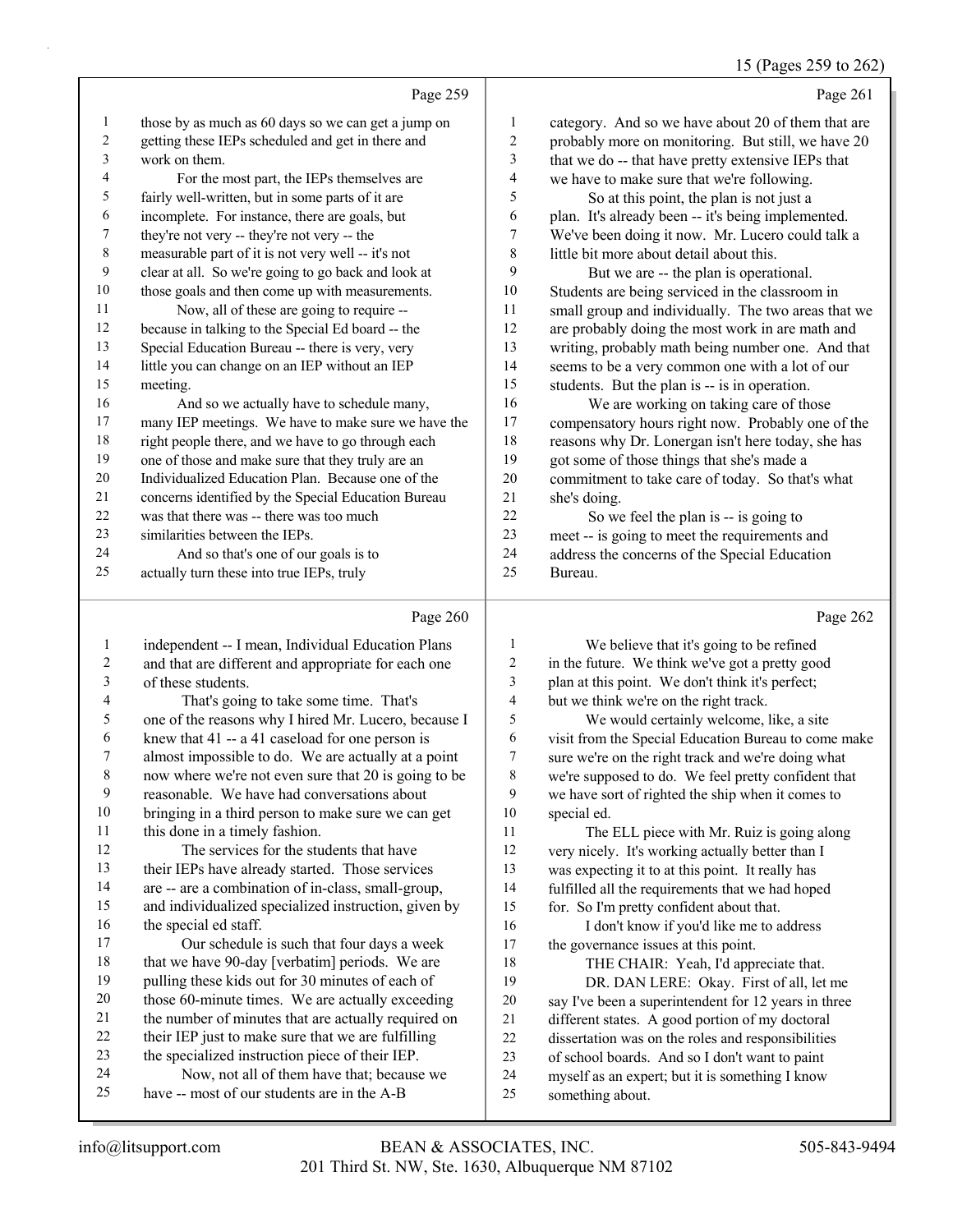16 (Pages 263 to 266)

|                          |                                                      |                  | $10 \text{ (1 ages } 203 \text{ to } 200$           |
|--------------------------|------------------------------------------------------|------------------|-----------------------------------------------------|
|                          | Page 263                                             |                  | Page 265                                            |
| 1                        | Every board I've worked for has had some             | $\mathbf{1}$     | MS. KAREN WOERNER: But some of these                |
| $\mathbf{2}$             | level of function and dysfunction. I would say that  | $\overline{c}$   | concerns have existed in prior year site visits as  |
| 3                        | there are some things that our current board does    | 3                | well. But -- so additional things were added in     |
| $\overline{\mathcal{A}}$ | need to do better. They need -- they intend to work  | 4                | April of this year.                                 |
| 5                        | on it. I would suggest that those are things that    | 5                | THE CHAIR: Right. And we have brought it            |
| 6                        | are fixable and can be taken care of actually in a   | 6                | up when we did contract negotiations. And that was  |
| $\boldsymbol{7}$         | relatively short period of time.                     | $\boldsymbol{7}$ | April; correct?                                     |
| $\,8\,$                  | I think our attorney has started with some           | 8                | MR. ALAN BRAUER: May.                               |
| 9                        | training. I believe there's additional training      | 9                | MS. AMI JAEGER: We did contracts in May.            |
| 10                       | they could use. More than anything, I think they     | 10               | THE CHAIR: Okay. And so you were                    |
| 11                       | need to start actually practicing in a very, very    | 11               | actually present at that. And we brought up the OMA |
| 12                       | deliberate way and accounting and documenting        | 12               | concerns at that point in time. And the response    |
| 13                       | exactly what they're doing and how they're doing it. | 13               | was, "I'd have to hire someone to try to be         |
| 14                       | For instance, we've -- I've arranged to              | 14               | OMA-compliant. And who has the time to do that?"    |
| 15                       | have a staff member take minutes rather than have    | 15               | That was -- that was the -- that was the            |
| 16                       | one of the board members take minutes, with the idea | 16               | governance council head's response to us at that    |
| 17                       | that this staff member would take the minutes and    | 17               | point in time. And nothing -- there was no attempt, |
| 18                       | have the minutes back to the board within 72 hours   | 18               | from that point in time. And I believe our legal    |
| 19                       | for them to review.                                  | 19               | counsel contacted Sue, because there was supposed   |
| $20\,$                   | We would also be able, then -- since we              | $20\,$           | to -- you know, there was supposed to be an attempt |
| 21                       | have updated our website, we would be able to put    | $21\,$           | to try to at least get the notices on the website   |
| $22\,$                   | the draft minutes on the website probably the next   | 22               | and so on.                                          |
| 23                       | day, and then after approval by the board, we would  | 23               | And it still had -- you know, that was              |
| 24                       | then be able to put the approved minutes on the --   | 24               | June. July. So that's the frustrating part,         |
| 25                       | on the website within a month.                       | 25               | that -- you know --                                 |
|                          | Page 264                                             |                  | Page 266                                            |
| 1                        | I think that there are several things that           | 1                | MS. PATRICIA MATTHEWS: Madam Chair, I               |
| $\overline{c}$           | the board is aware of that they need -- they know    | 2                | want to be gentle in the way I say this. Yes. And   |
| 3                        | that they need to update things and get things back  | 3                | we're very clear what needs to be done. And I'm not |
| 4                        | to where they should be. But I think it's one of     | 4                | going to say it in an open meeting.                 |
| 5                        | those things that is -- needs a few trainings. And   | 5                | So we know. We know. And so like I said,            |
| 6                        | I would be more than willing to work with them to    | 6                | I was down there training. His expertise. I don't   |
| 7                        | make sure that we get to where we're supposed to be. | 7                | think the previous administrator had any of that    |
| 8                        | I think they're open to the -- they're               | 8                | capacity. And so I think Dr. Lere has a good -- I   |
| 9                        | open to this. They are not saying -- they are not    | 9                | understand the gap. Understand.                     |
| $10\,$                   | advocating that what they're doing is perfect and is | 10               | THE CHAIR: Right. Because in all                    |
| 11                       | right and they've done it right. They know, and      | 11               | honesty, to me, it's not on the head administrator  |
| $12\,$                   | they have told me, "We need to work on this. We      | 12               | to make sure that the board is being compliant.     |
| 13                       | need to make sure we do this better."                | 13               | It's on the head of the board to make sure they're  |
| 14                       | THE CHAIR: And I appreciate that -- this.            | 14               | being compliant. And he shouldn't be monitoring the |
| 15                       | But this is still one of those very frustrating      | 15               | people who are monitoring him.                      |
| 16                       | pieces. Because it's been identified in the site     | 16               | MS. PATRICIA MATTHEWS: I understand that,           |
| 17                       | visit report that goes back to -- when was that site | 17               | Madam Chair; but                                    |

was in October.

visit?

19 DR. DAN LERE: It was in April. 20 THE CHAIR: It was in the spring, right.

25 THE CHAIR: In October. Yeah.

22 MS. KAREN WOERNER: Madam Chair, Commissioners, the initial visit last school year

21 It was prior to our negotiations.

so...

18 THE CHAIR: That really goes cattywampus. 19 MS. PATRICIA MATTHEWS: I've been doing<br>20 this for 20 years. And I can guarantee you that's this for 20 years. And I can guarantee you that's exactly how it works. So unless the superintendent of the charter school takes the bull by the horns -- it is hard. It's very hard. And -- and there are politics and feelings and individuals in the mix;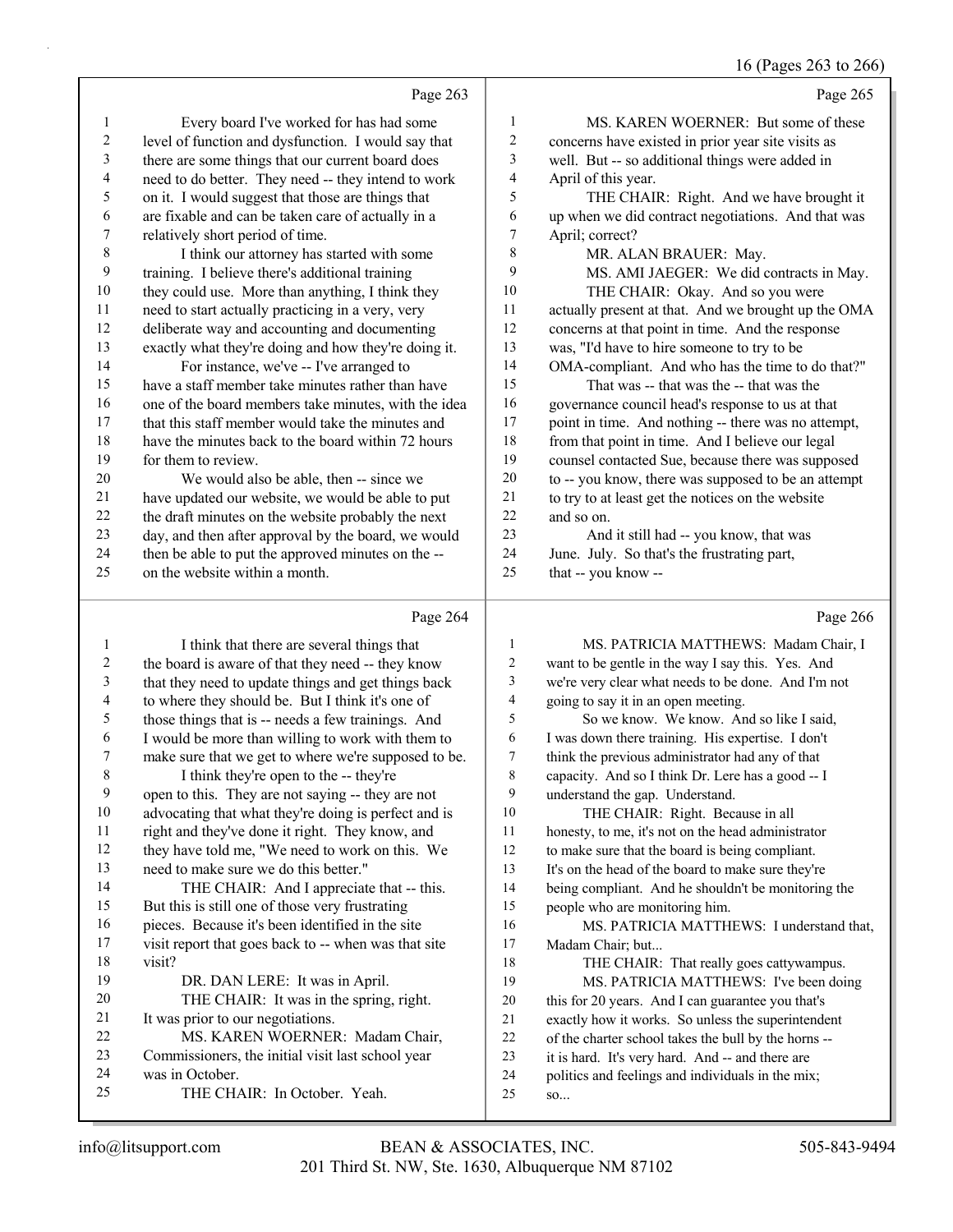17 (Pages 267 to 270)

|                  |                                                     |                | 1/(1 ages 20/ to 2/0)                                |
|------------------|-----------------------------------------------------|----------------|------------------------------------------------------|
|                  | Page 267                                            |                | Page 269                                             |
| 1                | THE CHAIR: Yeah. So can I ask? Because              | $\mathbf{1}$   | the school?                                          |
| $\sqrt{2}$       | I don't know if you know. Has anything happened     | $\overline{c}$ | THE CHAIR: Yes and no. We -- just to let             |
| 3                | with the -- with the IPRA complaint that went in?   | 3              | you know, we were having a discussion on our work    |
| $\overline{4}$   | Because I don't know.                               | $\overline{4}$ | session about what we would like to see schools have |
| 5                | MS. PATRICIA MATTHEWS: I can update you             | 5              | on the websites. And one of those is, you know,      |
| 6                | on that. Madam Chair, members of the Commission, on | 6              | there's -- whoever is the head administrator, a      |
| $\boldsymbol{7}$ | Monday, what I got back -- Tuesday, when I got back | $\tau$         | contact, the board members.                          |
| $\,$ $\,$        | from Las Cruces, I -- one of the things I had       | 8              | And, actually, they had had most of that             |
| 9                | represented to the AG was that I would do what we   | 9              | on the previous website. There was the drop-down     |
| 10               | did, which was to present the training.             | $10\,$         | for all their governance council members. There was  |
| 11               | I sent the certificates and verification            | 11             | even a bio on the governance council members.        |
| 12               | of the PowerPoint that I had done the training on   | 12             | So they actually -- I think the only                 |
| 13               | both IPRA and OMA. And so I did get correspondence  | 13             | concern might be with the school -- we have a        |
| 14               | from Mr. Brian Kemp on Tuesday that he acknowledged | 14             | concern when schools go on, like, a summer break,    |
| 15               | that. But he hasn't sent anything. I've not         | 15             | and there's no one available to speak to, you know.  |
| 16               | received any response from the AG's Office on, you  | 16             | So that's what we're wrestling with.                 |
| 17               | know, "Do this" or "Do that." We're just moving     | 17             | And I think that was actually brought up             |
| 18               | forward. I haven't received a bad-school letter or  | 18             | as a concern at a GC meeting I was with, with the    |
| 19               | anything like that. So -- yeah.                     | 19             | school, because when that head administrator was let |
| 20               | THE CHAIR: Okay. All right. Yeah.                   | 20             | go, there was nobody to answer the phones, because   |
| 21               | MS. PATRICIA MATTHEWS: Dr. Lere did just            | 21             | they don't have a staff person, any other staff      |
| 22               | hand to me something that we received from the      | 22             | person there. So it's --                             |
| 23               | Department of Education about a special education   | 23             | COMMISSIONER VOIGT: Madam Chair?                     |
| 24               | complaint that's been dismissed as well.            | 24             | THE CHAIR: Commissioner Voigt?                       |
| 25               | So one of the -- there was a special                | 25             | COMMISSIONER VOIGT: Thank you,                       |
|                  | Page 268                                            |                | Page 270                                             |
| $\mathbf{1}$     | education complaint that had been filed.            | $\mathbf{1}$   | Madam Chair.                                         |
| 2                | THE CHAIR: Was that back from quite a bit           | $\overline{c}$ | In just listening to the presentation                |
| 3                | ago?                                                | 3              | given by the new administrator at Alma d'Arte, and   |
| 4                | MS. PATRICIA MATTHEWS: It looks like it.            | $\overline{4}$ | since January, it has -- there's a demonstration     |
| 5                | THE CHAIR: Yeah, okay. Okay.                        | 5              | of -- of a capacity of knowledge that possibly       |
| 6                | MS. PATRICIA MATTHEWS: "All findings of             | 6              | wasn't there before.                                 |
| 7                | non-compliance have been documented and addressed." | $\overline{7}$ | They're turning a corner. It looks like              |
| 8                | That's what it says.                                | 8              | they have a grasp on what needs to be done and are   |
|                  |                                                     |                |                                                      |

| 1   | education complaint that had been filed.            | 1  | Madam Chair.                                        |
|-----|-----------------------------------------------------|----|-----------------------------------------------------|
| 2   | THE CHAIR: Was that back from quite a bit           | 2  | In just listening to the presentation               |
| 3   | ago?                                                | 3  | given by the new administrator at Alma d'Arte, and  |
| 4   | MS. PATRICIA MATTHEWS: It looks like it.            | 4  | since January, it has -- there's a demonstration    |
| 5   | THE CHAIR: Yeah, okay. Okay.                        | 5  | of -- of a capacity of knowledge that possibly      |
| 6   | MS. PATRICIA MATTHEWS: "All findings of             | 6  | wasn't there before.                                |
| 7   | non-compliance have been documented and addressed." | 7  | They're turning a corner. It looks like             |
| 8   | That's what it says.                                | 8  | they have a grasp on what needs to be done and are  |
| 9   | THE CHAIR: Okay. All right. Thanks.                 | 9  | working expediently to -- to come into compliance   |
| 10  | MS. PATRICIA MATTHEWS: So, yeah, we                 | 10 | with all of their special education CAP             |
| 11  | definitely are working -- and I have -- I have      | 11 | requirements. So I just want to give kudos to the   |
| 12  | Dr. Lere now that I can work with on developing     | 12 | new administration in recognizing that and in       |
| 13  | policies. On Monday, we did pass an annual          | 13 | working diligently toward getting there.            |
| 14  | resolution, because Shelly noted that Mr. --        | 14 | DR. DAN LERE: Commissioner, thank you.              |
| 15  | THE CHAIR: That the OMA --                          | 15 | THE CHAIR: So the question for the                  |
| 16  | MS. PATRICIA MATTHEWS: Couldn't find the            | 16 | Commission is twofold. We basically have two        |
| 17  | OMA resolution in the file. They passed one Monday  | 17 | choices. We give additional time for the school and |
| 18  | night.                                              | 18 | determine what that additional time is for the      |
| 19  | THE CHAIR: And I do appreciate the new              | 19 | school to come back and show that they are now in   |
| 20  | website.                                            | 20 | compliance and the plans are, you know, definitely  |
| 2.1 | DR. DAN LERE: Okay.                                 | 21 | in motion, and there's -- you know, there's success |
| 22  | THE CHAIR: Commissioners, any other                 | 22 | with those. Or we go to revocation. That's our two  |
| 23  | questions?                                          | 23 | choices.                                            |
| 24  | COMMISSIONER CABALLERO: Does the website            | 24 | So                                                  |
| 25  | satisfy your being bugged about the office hours by | 25 | COMMISSIONER CABALLERO: I have a question           |
|     |                                                     |    |                                                     |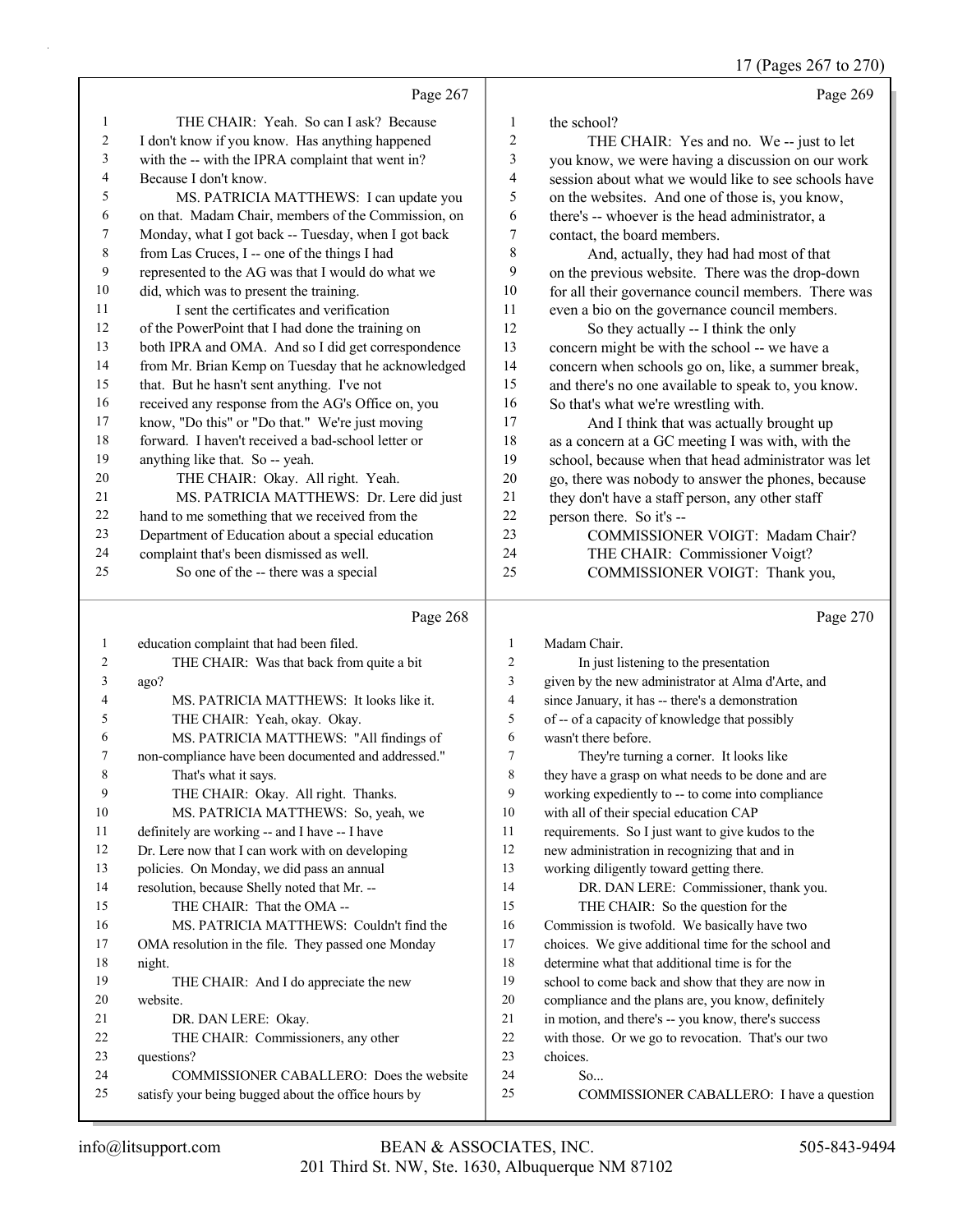|              |                                                      |                | 18 (Pages 271 to 274)                                |
|--------------|------------------------------------------------------|----------------|------------------------------------------------------|
|              | Page 271                                             |                | Page 273                                             |
| $\mathbf{1}$ | prior to that that keeps bugging me. And that is,    | 1              | THE CHAIR: Also one of those pieces that             |
| 2            | you mentioned 41 IEPs, total. What is the            | $\overline{2}$ | attracts a number of parents, too, of special ed     |
| 3            | percentage of -- between the 40 IEPs and the total   | $\overline{3}$ | students, because it is that, you know, other way    |
| 4            | population, how many students percentage-wise in     | $\overline{4}$ | $of -$                                               |
| 5            | your school population is in the IEP category?       | 5              | COMMISSIONER VOIGT: Of expression, you               |
| 6            | DR. DAN LERE: We have a total of 140                 | 6              | know.                                                |
| 7            | students attending the school. 41 of them have       | $\tau$         | THE CHAIR: So I think that also helps to             |
| 8            | IEPs.                                                | 8              | lead some parents to that as well. But, absolutely.  |
| 9            | THE CHAIR: And I will attest to the fact             | 9              | That small nurturing community, which the school     |
| 10           | that that has been an upward trend over the past     | 10             | does have, has always had that reputation in having. |
| 11           | couple of years with the school. They have seen a    | 11             | And I do know that they've made an effort this year  |
| 12           | significant increase in the number of special ed     | 12             | to refocus on the arts, which kind of was getting    |
| 13           | students in the school.                              | 13             | set aside, unfortunately, for a couple of years      |
| 14           | I -- and I just know that from all the               | 14             | there. So that I do believe you've increased the     |
| 15           | discussions that we've had.                          | 15             | staffing for some of those programs; at least a      |
| 16           | MS. PATRICIA MATTHEWS: That seems like               | 16             | dance teacher you've added.                          |
| 17           | two times last year.                                 | 17             | DR. DAN LERE: Yes, we've added a dance               |
| 18           | COMMISSIONER CABALLERO: And what are the             | 18             | class. We've reinstated the theater program. We've   |
| 19           | schools close by surrounding your charter school?    | 19             | added a sculpture class. And then our culinary arts  |
| 20           | DR. DAN LERE: Well, we're in the                     | 20             | program, we've added an advanced baking class and    |
| 21           | Las Cruces Public School District. The schools that  | 21             | we've also reintroduced Spanish.                     |
| 22           | are closest -- right next door to us, we have        | 22             | THE CHAIR: I've been to events where the             |
| 23           | J. Paul Taylor Charter School, which is an           | 23             | culinary program has catered.                        |
| 24           | elementary school. Within a couple of blocks is      | 24             | DR. DAN LERE: And we do it all. The                  |
| 25           | Central Elementary. The nearest other high school    | 25             | culinary students make lunch for all the students    |
|              | Page 272                                             |                | Page 274                                             |
| $\mathbf{1}$ | to us is probably Mayfield High School, which is --  | 1              | every day.                                           |
| 2            | would be several miles to the north of us.           | $\overline{2}$ | THE CHAIR: Can you use any of the produce            |
| 3            | THE CHAIR: Or you're probably equally                | 3              | that J. Paul Taylor's little garden -- I don't know  |
| 4            | distant between Mayfield and Las Cruces High School. | $\overline{4}$ | if they got anything out of that garden.             |
| 5            | DR. DAN LERE: And Las Cruces, that's                 | 5              | DR. DAN LERE: We actually share that with            |
| 6            | true.                                                | 6              | them. There are 12 raised beds out there. They       |
| 7            | COMMISSIONER VOIGT: Madam Chair?                     | 7              | have six, and we have six.                           |
| $\,8\,$      | THE CHAIR: Oh, I'm sorry.                            | 8              | THE CHAIR: Okay.                                     |
| 9            | COMMISSIONER VOIGT: That's okay. And                 | 9              | DR. DAN LERE: And so we're planning on               |
| 10           | also, just, Commissioner Caballero, I know special   | 10             | how we're going to use ours. There are things        |
| 11           | education numbers are increasing in the charter      | 11             | growing out there. I'm not sure they're edible       |
| 12           | school world.                                        | 12             | vegetables, though.                                  |
| 13           | COMMISSIONER CABALLERO: Yes,                         | 13             | THE CHAIR: It's Las Cruces. We don't do              |
| 14           | tremendously.                                        | 14             | vegetables well.                                     |
| 15           | COMMISSIONER VOIGT: Because what parent              | 15             | COMMISSIONER VOIGT: There were lots of               |

15 COMMISSIONER VOIGT: There were lots of edible weeds in New Mexico that are called "weeds," but it's actually --

18 THE CHAIR: But can you grow a tomato? 19 COMMISSIONER VOIGT: I was going to add to that, Madam Chair, that given the fact that you-all are turning the corner now and you're on a positive trend towards becoming -- in compliance with what 23 you need to do with your service logs, your<br>24 ancillary logs, and you're hustling to get all ancillary logs, and you're hustling to get all of these 41 IEPs done at the beginning of the school

22 those students.

component.

 of a special education student would not want their child to go to a small, inclusive, supportive environment with smaller class size, right? 19 DR. DAN LERE: Absolutely.

20 COMMISSIONER VOIGT: So it's great to see you're staffing up and meeting the requirements of

23 THE CHAIR: And I think even that arts

25 COMMISSIONER VOIGT: Is huge, yeah.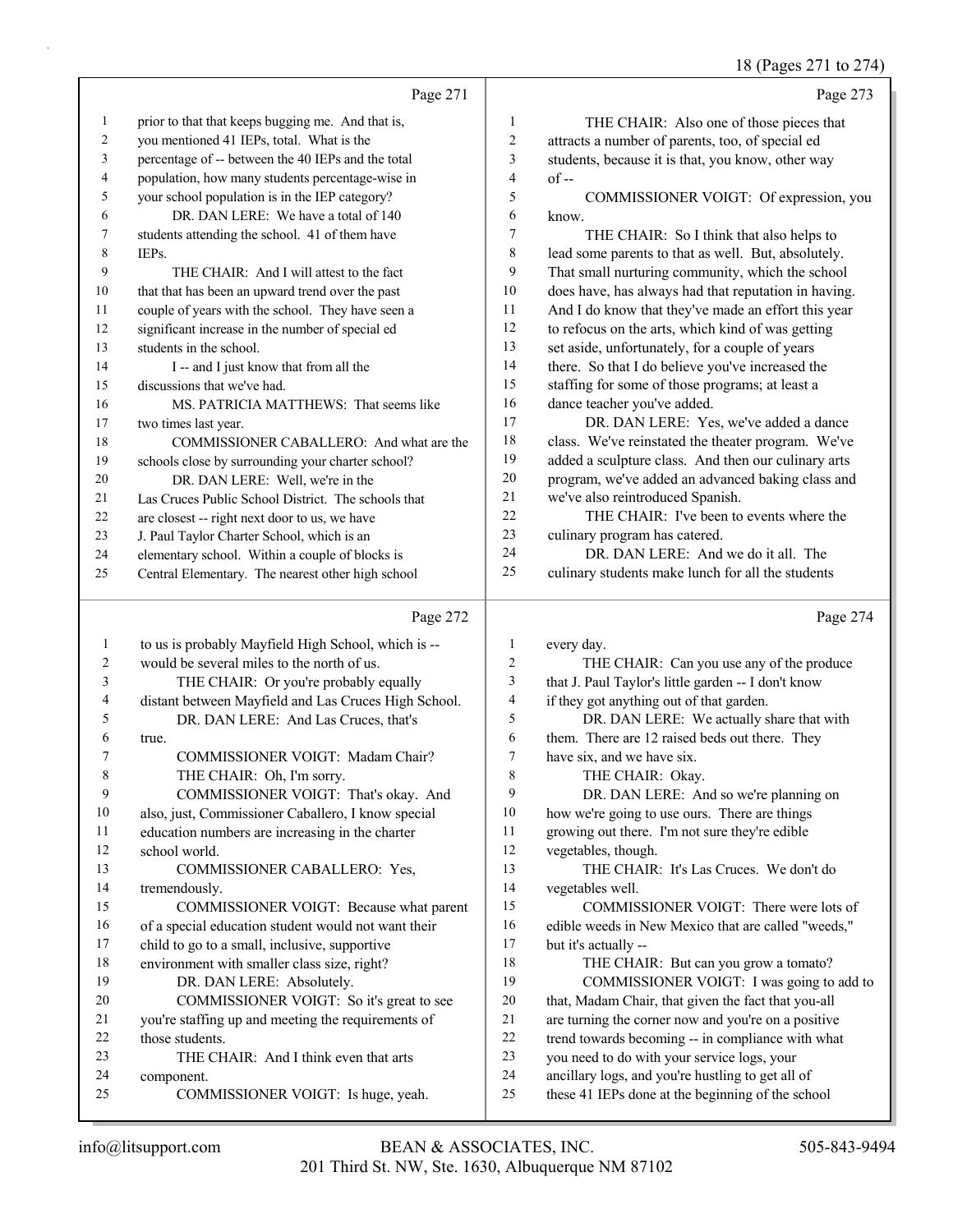19 (Pages 275 to 278)

|                          |                                                     |                         | 17 (1 agus 277 to 270                                                                                      |
|--------------------------|-----------------------------------------------------|-------------------------|------------------------------------------------------------------------------------------------------------|
|                          | Page 275                                            |                         | Page 277                                                                                                   |
| 1                        | year, I would support giving the new administration | $\mathbf{1}$            | So I'm inclined to agree with Commissioner                                                                 |
| $\overline{c}$           | more time to get all of their ducks in a role.      | $\overline{c}$          | Voigt, that we let you proceed and try to continue                                                         |
| 3                        | It's a heavy lift. I don't know. A                  | 3                       | to improve on those issues and concerns that we have                                                       |
| $\overline{\mathcal{L}}$ | couple of months. I mean, since --                  | 4                       | faced for several months, and -- you know, and wish                                                        |
| 5                        | THE CHAIR: As much as I'd like to see               | 5                       | you the best.                                                                                              |
| 6                        | them, I don't -- and we've got some new faces here. | 6                       | DR. DAN LERE: Commissioner, thank you.                                                                     |
| 7                        | COMMISSIONER VOIGT: Right.                          | $\boldsymbol{7}$        | THE CHAIR: Let me ask the school.                                                                          |
| 8                        | THE CHAIR: I'm not trying to make this is           | 8                       | Because we're trying to figure out a time.                                                                 |
| 9                        | a monthly event on their part that they have to     | 9                       | Reasonably, when do you anticipate that the -- all                                                         |
| $10\,$                   | calendar--                                          | 10                      | the IEP meetings can be held and that you can -- and                                                       |
| 11                       | COMMISSIONER VOIGT: Driving up each                 | 11                      | don't say May. But -- you know, so let's be                                                                |
| 12                       | single month, I understand that. This has been      | 12                      | reasonable and say that you -- you know, you can                                                           |
| 13                       | going on since January. And we're in August. You    | 13                      | have this done, and you can adequately attest to the                                                       |
| 14                       | know, September, October. If this is something that | 14                      | fact that the meetings took place, and we're                                                               |
| 15                       | they can demonstrate and also collaborate closely   | 15                      | implementing everything that was -- that has been                                                          |
| 16                       | with the Special Education Bureau, send them an     | 16                      | provided in the IEPs?                                                                                      |
| $17\,$                   | invitation to come down. And so you know that the   | 17                      | (Ms. Matthews consults with clients.)                                                                      |
| $18\,$                   | next time you come here, you know, you're going to  | 18                      | MS. PATRICIA MATTHEWS: Madam Chair,                                                                        |
| 19                       | ace it.                                             | 19                      | apologize. We just -- I don't want to over-commit.                                                         |
| 20                       | DR. DAN LERE: Thank you, Commissioner.              | 20                      | That would be the dangerous thing.                                                                         |
| 21                       | THE CHAIR: And I just want to say that I            | 21                      | THE CHAIR: Right. And we don't want to                                                                     |
| $22\,$                   | do believe we said the special -- the Special Ed    | $22\,$                  | do that as well. We don't -- that's why I asked, so                                                        |
| 23                       | mentoring, it's not that it's not going to happen.  | 23                      | that we're not putting an unreasonable deadline of                                                         |
| 24<br>25                 | But we put that in. But then the special ed         | 24<br>25                | September, when you just can't physically get that                                                         |
|                          | teacher -- there was no special ed teacher. So      |                         | all done. So                                                                                               |
|                          | Page 276                                            |                         | Page 278                                                                                                   |
| 1                        | there's no sense in hiring a mentor to go sit in an | 1                       | MR. LUCERO: We're trying to accomplish                                                                     |
| $\overline{2}$           | empty room.                                         | $\overline{c}$          | one bite of the elephant at the time. And we're                                                            |
| 3                        | So that's not something that's off the              | 3                       | looking at the whole elephant right now; so --                                                             |
| 4                        | table.                                              | $\overline{\mathbf{4}}$ | MS. PATRICIA MATTHEWS: I know what the                                                                     |
| 5                        | MS. PATRICIA MATTHEWS: Okay. Thank you              | 5                       | team has done. And I don't know what that schedule                                                         |
| 6                        | very much.                                          | 6                       | looks like, as has, I think -- is this correct,                                                            |
| 7                        | THE CHAIR: But the timing was just --               | $\tau$                  | Mr. Lucero? -- put together an expedited schedule                                                          |
| 8                        | (Indicates.)                                        | 8                       | for those IEPs that actually are not up for renewal                                                        |
| 9                        | Commissioner Ruiz?                                  | $\mathbf{9}$            | until May. So we want to get those done early.                                                             |
| 10                       | COMMISSIONER RUIZ: Yes, Madam Chair. I              | $10\,$                  | But also those that are up, those are also                                                                 |
| 11                       | would just like to first thank you and commend you  | 11                      | being expedited. But in addition to those, I want                                                          |
| 12                       | for absolutely working hard to correct the problems | 12<br>13                | him to express the sort of -- the review IEP to deal<br>with comp time. And so --                          |
| 13                       | that have been there. I really appreciate that      |                         |                                                                                                            |
| 14                       |                                                     |                         |                                                                                                            |
|                          | you-all hired Dr. Lere. Welcome to you. And I       | 14                      | THE CHAIR: So if we did October --                                                                         |
| 15                       | think your experience in governance council and     | 15                      | because we meet later in October. You've got all of                                                        |
| 16                       | leadership, I think is going to be a really good    | 16                      | September and half -- well --                                                                              |
| 17                       | thing for the school.                               | 17                      | MS. PATRICIA MATTHEWS: Are you asking                                                                      |
| 18                       | And, Mr. Lucero in SpEd, I'm glad that              | 18                      | them to be completed or for us to bring you very                                                           |
| 19                       | you're on that, and that they're looking at hiring  | 19                      | specific deadlines for every item?                                                                         |
| 20                       | additional teachers for that; because that is a big | 20                      | THE CHAIR: No. I was hoping that they --                                                                   |
| 21                       | pool, a big lift, 41 kids out of 100-and --         | 21                      | not the -- not the ones that have to be done in May.                                                       |
| 22<br>23                 | whatever.<br>COMMISSIONER CABALLERO: 40.            | $22\,$<br>23            | I appreciate the fact that you're going to get them                                                        |
| 24                       | COMMISSIONER RUIZ: And I am real pleased,           | 24                      | done early. They don't have to get done early. But                                                         |
| 25                       | too, that Mr. Ruiz is working with the ELL kids.    | 25                      | the work that you absolutely have to get done now,<br>that you can have that -- I would appreciate knowing |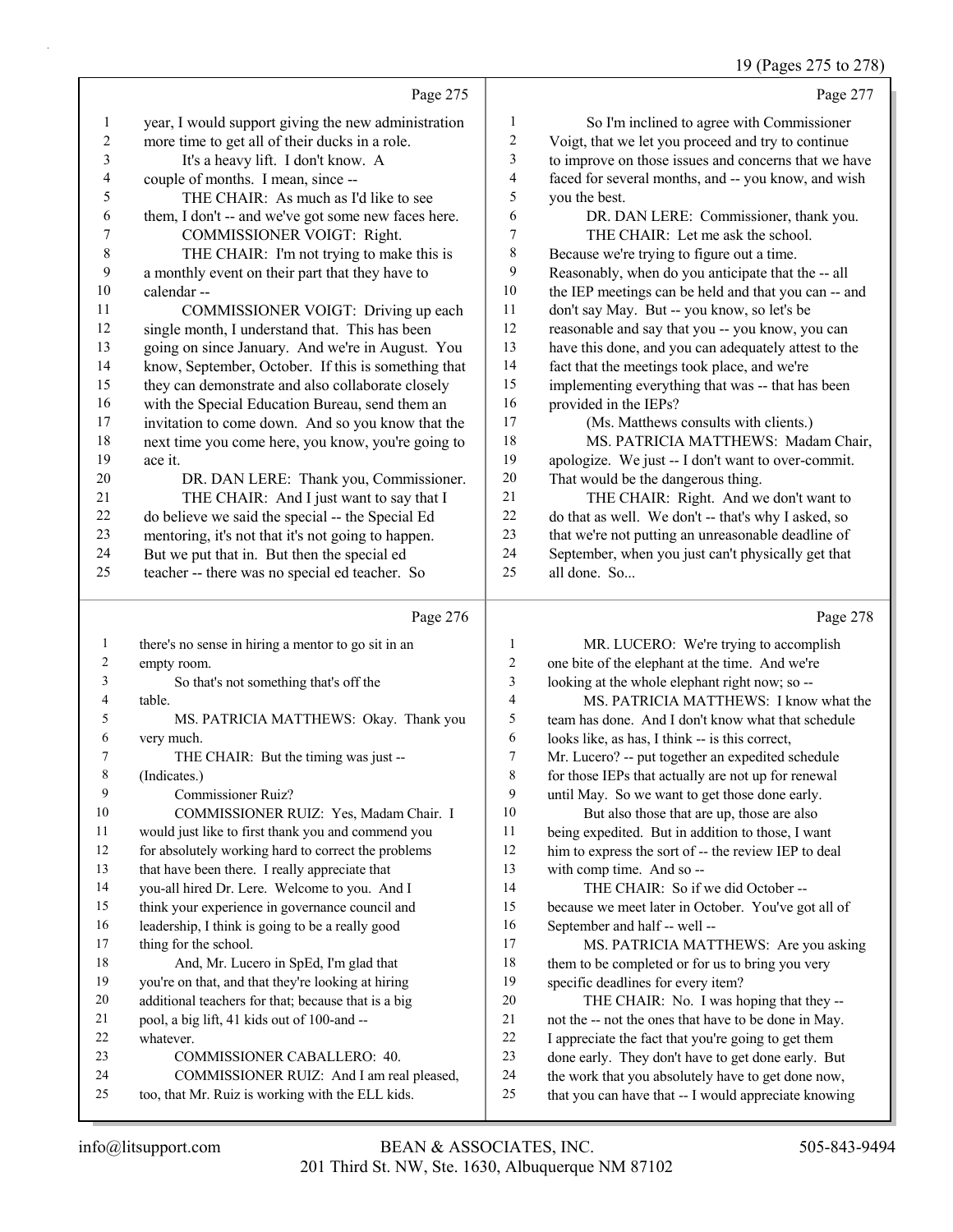20 (Pages 279 to 282)

|                |                                                                                                 |              | $20$ (F ages $212$ to $202$                                                                               |
|----------------|-------------------------------------------------------------------------------------------------|--------------|-----------------------------------------------------------------------------------------------------------|
|                | Page 279                                                                                        |              | Page 281                                                                                                  |
| $\mathbf{1}$   | that it had been done, not that we still have this                                              | $\mathbf{1}$ | you would only have September.                                                                            |
| $\overline{c}$ | in the planning.                                                                                | $\mathbf{2}$ | COMMISSIONER CABALLERO: How about                                                                         |
| 3              | So that's why I was asking whether you can                                                      | 3            | November?                                                                                                 |
| 4              | reasonably say that the ones that absolutely are due                                            | 4            | DR. DAN LERE: I think we'd be more                                                                        |
| 5              | now. And if you want to say, "And we've also been                                               | 5            | comfortable, knowing that, November.                                                                      |
| 6              | able to complete five others that aren't even due                                               | 6            | COMMISSIONER CABALLERO: Commissioner                                                                      |
| 7              | until May," that's fine. But the finalizing of                                                  | 7            | Voigt, what do you think? November -- you're more                                                         |
| $\,$ 8 $\,$    | those that need to be done, and that those -- that                                              | 8            | familiar with IEP; I'm not. I know it's a lot of                                                          |
| 9              | whatever is provided in those IEPs, that that plan                                              | 9            | stuff. That's not my take. Do you think that                                                              |
| 10             | has been started.                                                                               | 10           | November would be more adequate? And we're looking                                                        |
| 11             | COMMISSIONER VOIGT: And, Madam Chair, so                                                        | 11           | at one-third of the student population. They have                                                         |
| 12             | basically whatever is outstanding, come into current                                            | 12           | one full-time special ed.                                                                                 |
| 13             | standing with --                                                                                | 13           | THE CHAIR: No, they have two. But not                                                                     |
| 14             | MS. PATRICIA MATTHEWS: All the IEPs are                                                         | 14           | all the IEPs are expiring now. So they've got some                                                        |
| 15             | currently -- they're not out of date. There's not a                                             | 15           | they don't have to do till the spring.                                                                    |
| 16             | single IEP out of date. I'm trying to compress the                                              | 16           | COMMISSIONER VOIGT: I would ask the                                                                       |
| 17             | time because of the goal issues that need to be --                                              | 17           | school. I mean, what seems realistically doable                                                           |
| 18             | for the renewal IEP to happen early. But I'm also                                               | 18           | for-                                                                                                      |
| 19             | trying to address the comp time issue, so that we're                                            | 19           | THE CHAIR: So you're saying November,                                                                     |
| 20             | not waiting until renewal of an IEP to deal with                                                | 20           | because October is really September. You've got                                                           |
| 21             | comp time.                                                                                      | 21           | September to -- because August is gone.                                                                   |
| 22             | COMMISSIONER VOIGT: Sure.                                                                       | 22           | DR. DAN LERE: Yes. And to build-in to                                                                     |
| 23             | MS. PATRICIA MATTHEWS: And so that's                                                            | 23           | that mix, the second week of October is our fall                                                          |
| 24             | the -- we're going to effectively have to have a                                                | 24<br>25     | break.                                                                                                    |
| 25             | preliminary IEP and then a full IEP --                                                          |              | THE CHAIR: Okay. So are we good with                                                                      |
|                |                                                                                                 |              |                                                                                                           |
|                | Page 280                                                                                        |              | Page 282                                                                                                  |
|                |                                                                                                 |              |                                                                                                           |
| $\mathbf{1}$   | COMMISSIONER VOIGT: Right.                                                                      | 1            | November?                                                                                                 |
| $\overline{c}$ | MS. PATRICIA MATTHEWS: -- for some of                                                           | 2            | COMMISSIONER CABALLERO: I am.                                                                             |
| 3              | them.                                                                                           | 3            | THE CHAIR: Okay. Commissioner Armbruster                                                                  |
| 4              | Is that right, Dr. Lere?                                                                        | 4            | did have a -- something.                                                                                  |
| 5              | DR. DAN LERE: Yes. Madam Chair, if                                                              | 5            | COMMISSIONER ARMBRUSTER: A lot of                                                                         |
| 6<br>7         | you're asking that if by your October meeting, if we<br>can come back and --                    | 6<br>7       | somethings. You know who I am. So I just wanted to                                                        |
| 8              |                                                                                                 | 8            | check on a couple of things.                                                                              |
| 9              | THE CHAIR: I'm sorry.                                                                           | 9            | And I do thank you for taking this over,<br>because it was really overwhelming. I mean, I know            |
| $10\,$         | DR. DAN LERE: If you're asking if by your<br>October meeting, we can come back and definitively | 10           | that it was overwhelming for you, because I sort of                                                       |
| 11             | say, "We've taken care of the compensatory hours and                                            | 11           | started this. Sorry. I'm never going to say a                                                             |
| 12             | that we are -- have successfully done IEPs that are                                             | 12           | thing again.                                                                                              |
| 13             | due up to that point and maybe even beyond," I would                                            | 13           | So on -- on your 41 kids, you have about                                                                  |
| 14             | say we can do that.                                                                             | 14           | 20 who are on A-level or B-level. So a B-level                                                            |
| 15             | THE CHAIR: Okay. Understanding the fact                                                         | 15           | student could be in an inclusion -- I think you call                                                      |
| 16             | that when we say our October meeting, we're talking                                             | 16           | it input or output or something like that?                                                                |
| 17             | about our October meeting minus ten days, because                                               | 17           | MR. LUCERO: Pullout.                                                                                      |
| 18             | that's our -- that information needs to be at CSD so                                            | 18           | COMMISSIONER ARMBRUSTER: It was another                                                                   |
| 19             | that it can be populated into our information for                                               | 19           | word you said. "Pullout," I understood. I think it                                                        |
| $20\,$         | the meeting.                                                                                    | $20\,$       | was in -- it doesn't matter. I'm assuming the other                                                       |
| 21             | MS. PATRICIA MATTHEWS: Do you know the                                                          | $21\,$       | word meant inclusion. I'll just leave it at that.                                                         |
| 22             | date of the October meeting? That's two full                                                    | $22\,$       | So if you have some of the As and Bs, and                                                                 |
| 23             | workweeks. That's why I struggle with that.                                                     | 23           | you have about 20 of them, some doing inclusion but                                                       |
| 24<br>25       | THE CHAIR: Oh. I thought it was later in<br>October. Oh. It's October -- so it -- actually,     | 24<br>25     | have goals, the A-level kids generally don't -- I'm<br>thinking this is correct -- that they don't really |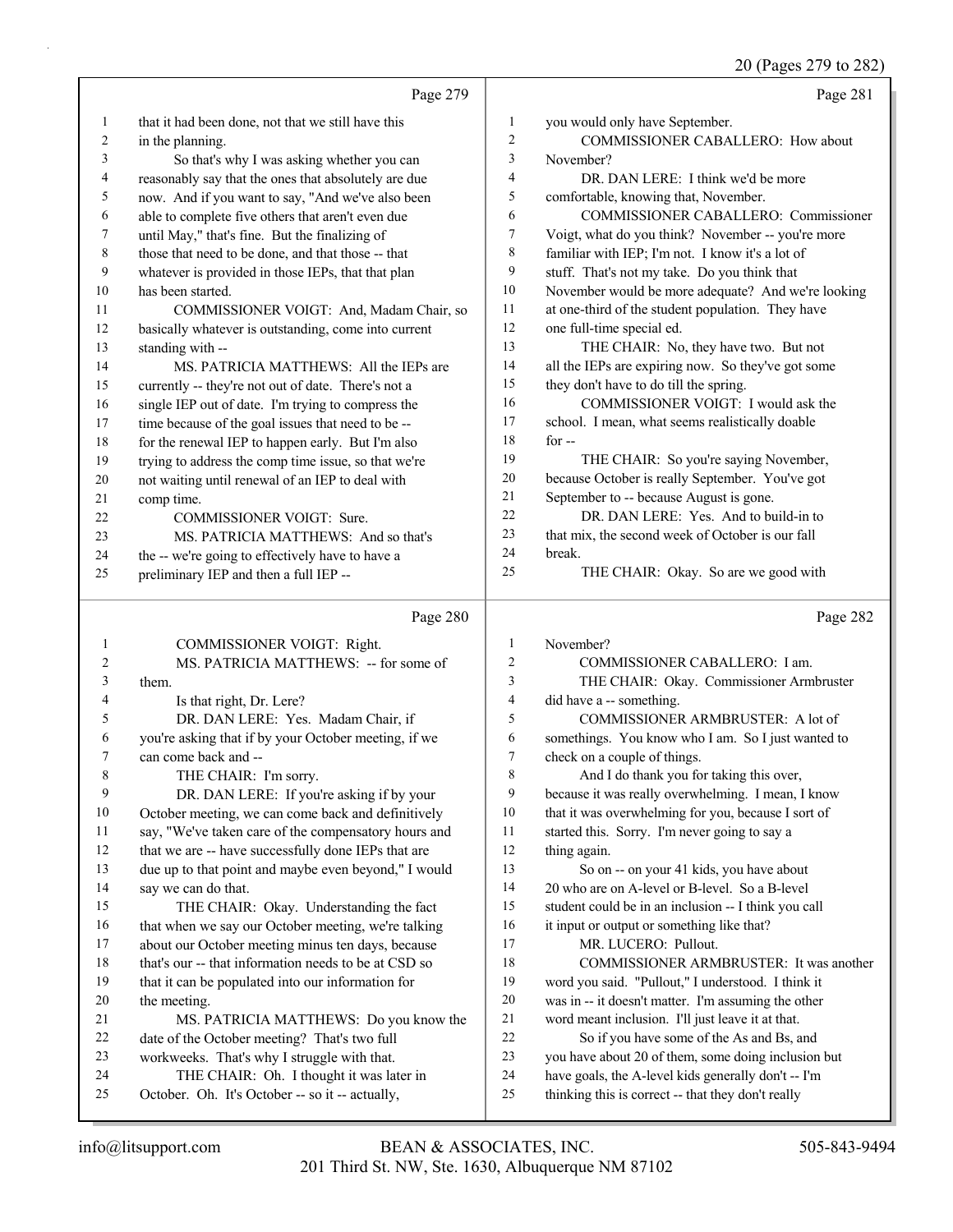### 21 (Pages 283 to 286)

|              | Page 283                                                                                  |                | Page 285                                                                                             |
|--------------|-------------------------------------------------------------------------------------------|----------------|------------------------------------------------------------------------------------------------------|
| $\mathbf{1}$ | have goals that you have to do a lot of, other than                                       | 1              | DR. DAN LERE: My understanding from the                                                              |
| 2            | their working -- their succeeding in their                                                | $\overline{c}$ | information we got from the Special Education Bureau                                                 |
| 3            | classroom. They're doing their homework. They're                                          | 3              | was that there were -- there were several that were                                                  |
| 4            | doing whatever.                                                                           | 4              | almost identical, where they're -- it's very                                                         |
| 5            | MR. LUCERO: Yes, ma'am, because they're                                                   | 5              | possible you could have three or four kids have the                                                  |
| 6            | above present levels and they're --                                                       | 6              | same writing goal or the same math goal.                                                             |
| 7            | COMMISSIONER ARMBRUSTER: Just monitoring                                                  | 7              | I think what their concern was, was they                                                             |
| 8            | that.                                                                                     | 8              | saw several parts of IEPs that were identical, to                                                    |
| 9            | So how many of them are As? You can just                                                  | 9              | the point where maybe the entire IEP looked the same                                                 |
| 10           | guess. You don't have to be exact.                                                        | 10             | as maybe three or four other ones did, which                                                         |
| 11           | MR. LUCERO: Around ten, I believe; a                                                      | 11<br>12       | probably is improbable. And so that was their                                                        |
| 12           | fourth of them.                                                                           | 13             | concern.                                                                                             |
| 13<br>14     | COMMISSIONER ARMBRUSTER: So we have ten                                                   | 14             | And when we looked at them, we thought                                                               |
| 15           | Bs who are going to have an active IEP. The As, how                                       | 15             | maybe that they did need to be differentiated a<br>little bit more. That's one of the reasons why we |
| 16           | long do you keep them on A-level?<br>MR. LUCERO: They're on A-level for most              | 16             | were going through and reviewing every one of these                                                  |
| 17           | of their career. Until they get reevaluated every                                         | 17             | IEPs.                                                                                                |
| 18           | three years by the team.                                                                  | 18             | THE CHAIR: Okay. Can I just ask on that                                                              |
| 19           | COMMISSIONER ARMBRUSTER: Okay. So how                                                     | 19             | point? So that all of the IEPs, if they did not                                                      |
| 20           | many are your three-year evaluations? Are some of                                         | 20             | include goals, you're looking at that and fixing                                                     |
| 21           | those due at this time, since we're talking about                                         | 21             | that, even if they're -- if you don't have to have                                                   |
| 22           | November?                                                                                 | 22             | the IEP meeting until May, because the -- because of                                                 |
| 23           | MR. LUCERO: A few are, yes, ma'am.                                                        | 23             | that timing?                                                                                         |
| 24           | THE CHAIR: Okay. And how many of your                                                     | 24             | DR. DAN LERE: My understanding from the                                                              |
| 25           | kids -- again, since you didn't know I was going to                                       | 25             | Special Education Bureau is if we were going to do                                                   |
|              |                                                                                           |                |                                                                                                      |
|              |                                                                                           |                |                                                                                                      |
|              | Page 284                                                                                  |                | Page 286                                                                                             |
| 1            | ask this, I'm not going to hold you to an exact                                           | 1              | something like add goals or change goals, we would                                                   |
| 2            | number. But approximately how many of your kids are                                       | $\overline{c}$ | have to have an IEP meeting.                                                                         |
| 3            | EL and SpEd?                                                                              | 3              | THE CHAIR: Right. Okay.                                                                              |
| 4            | MR. LUCERO: Approximately five, I                                                         | 4              | COMMISSIONER ARMBRUSTER: Yeah. And they                                                              |
| 5            | believe, three to five.                                                                   | 5              | do have to have one.                                                                                 |
| 6            | COMMISSIONER ARMBRUSTER: Okay. And so                                                     | 6              | THE CHAIR: Yeah. I knew that.                                                                        |
| 7            | what I -- you know, I do have copies of some of what                                      | 7              | COMMISSIONER ARMBRUSTER: So the other                                                                |
| 8            | was written in the IEP, because the former special                                        | 8              | thing is -- and I don't even remember why I would                                                    |
| 9            | ed teacher talked to me about them. And many of                                           | 9              | think this. I've understood that the former special                                                  |
| 10           | them, I thought, were really quite good. Some, I                                          | 10             | ed teacher was doing compensatory time occurring on                                                  |
| 11           | didn't see how you were going to measure them. But                                        | 11             | Saturdays? It was occurring after school on some                                                     |
| 12           | I think in terms of what they said in the                                                 | 12             | day. I don't remember.                                                                               |
| 13           | Common Core standards that they addressed were right                                      | 13             | MS. PATRICIA MATTHEWS: Tuesdays.                                                                     |
| 14           | on.                                                                                       | 14             | Tuesdays.                                                                                            |
| 15           | And I know -- and I haven't taught for ten                                                | 15             | COMMISSIONER ARMBRUSTER: Do you have                                                                 |
| 16           | years. So let me say that. But I don't know why it                                        | 16             | records of that? Or you don't have any records of                                                    |
| 17           | would be in the law that you -- no two kids could                                         | 17             | that?                                                                                                |
| 18           | have the same IEP. I think they very well could                                           | 18<br>19       | DR. DAN LERE: I wouldn't say there                                                                   |
| 19<br>20     | have the same IEP. But maybe the Special Ed Bureau                                        | 20             | weren't any records. I would just say that they                                                      |
| 21           | and I disagree and they win on that argument.                                             | 21             | were inadequate.<br>COMMISSIONER ARMBRUSTER: So you don't                                            |
| 22           | But I think it would be easy that kids<br>could still have the same writing goal, or they | 22             | really know.                                                                                         |
| 23           | could still have the same reading goal or whatever.                                       | 23             | DR. DAN LERE: They were not specific                                                                 |
| 24           | So I'm sort of confused about Special Ed Bureau's                                         | 24             | enough for us to put a lot of trust into them. We                                                    |
| 25           | take on that. Do you want to address that?                                                | 25             | know those hours occurred. We know that the teacher                                                  |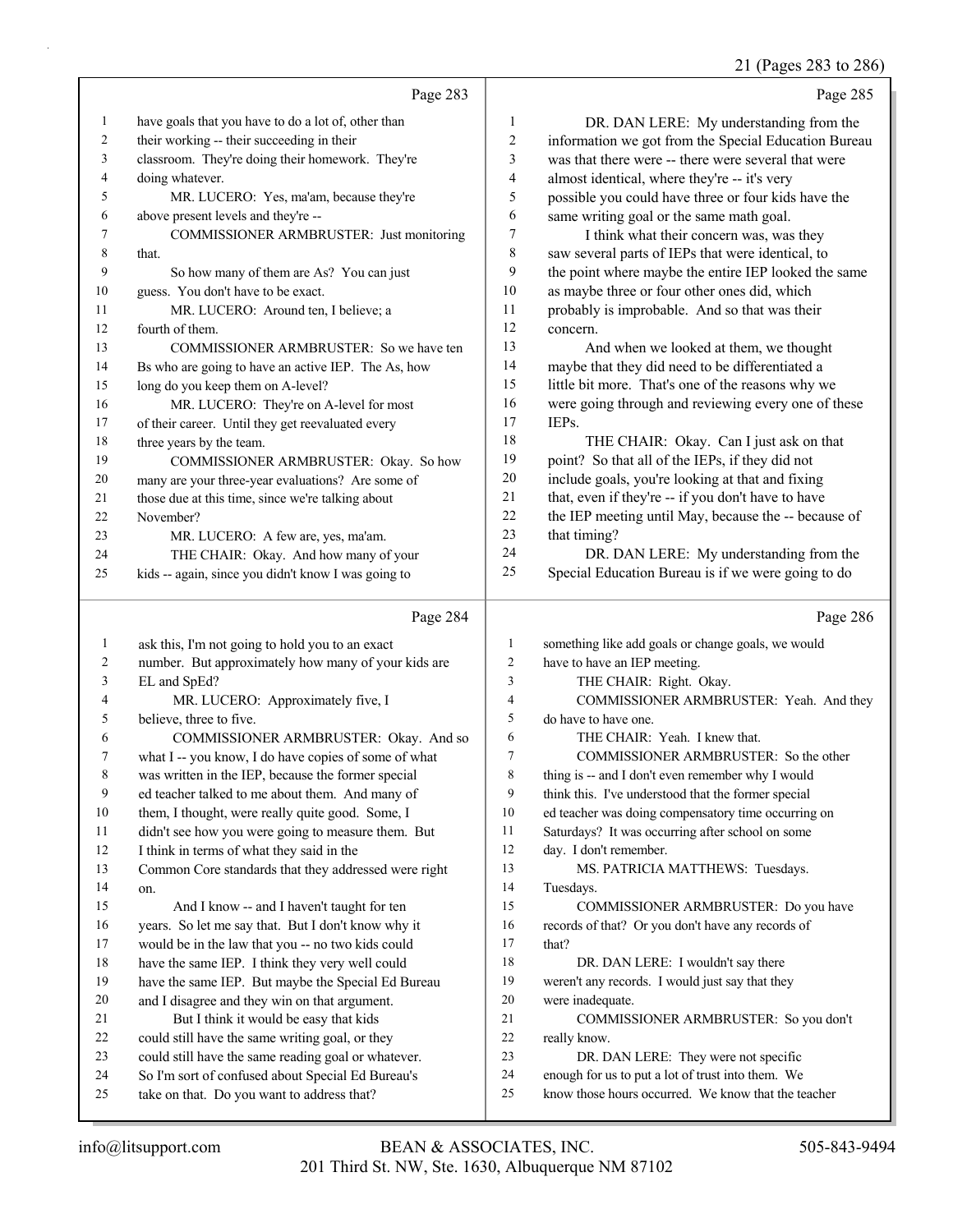22 (Pages 287 to 290)

|          | Page 287                                                                        |                         | Page 289                                                                                     |
|----------|---------------------------------------------------------------------------------|-------------------------|----------------------------------------------------------------------------------------------|
| 1        | spent the time with them. That part, we know.                                   | $\mathbf{1}$            | copy of the most recent site visit report?                                                   |
| 2        | What -- specifically what was addressed in                                      | $\overline{c}$          | DR. DAN LERE: This one here is from the                                                      |
| 3        | detail during those times is not well -- not as                                 | $\overline{\mathbf{3}}$ | April.                                                                                       |
| 4        | well-documented as we'd like it to be.                                          | $\overline{4}$          | MS. PATRICIA MATTHEWS: Okay. We can --                                                       |
| 5        | COMMISSIONER ARMBRUSTER: So, in essence,                                        | 5                       | THE CHAIR: I'm sorry. I don't know -- it                                                     |
| 6        | possibly these children did -- did compensatory                                 | 6                       | looked like Shelly wanted to say something; but I'm                                          |
| 7        | skills. And I would say --                                                      | 7                       | not sure.                                                                                    |
| 8        | DR. DAN LERE: Yes.                                                              | 8                       | MS. SHELLY CHERRIN: (Indicates.)                                                             |
| 9        | COMMISSIONER ARMBRUSTER: -- 99 percent                                          | 9                       | THE CHAIR: Okay. Okay.                                                                       |
| 10       | assurance that they were addressing the deficiencies                            | 10                      | COMMISSIONER ARMBRUSTER: So my other --                                                      |
| 11       | that these kids had; is that --                                                 | 11                      | I'm just thinking that maybe we could have this CSD                                          |
| 12       | DR. DAN LERE: Yes, I think that's an                                            | 12                      | and -- I don't know if this is possible. I love                                              |
| 13       | accurate statement.                                                             | 13                      | laying things on other people. If the CSD and the                                            |
| 14       | COMMISSIONER ARMBRUSTER: So maybe                                               | 14                      | Special Ed Bureau and whomever else needs to go                                              |
| 15       | contacting her, you could get something. I mean, I                              | 15                      | there could just come down and do a site visit and                                           |
| 16       | can't imagine why someone would stay after school                               | 16                      | see what's going on and maybe make sure that you're                                          |
| 17       | and come on Saturday if you weren't addressing the                              | 17                      | going in the right direction. Because I, as my                                               |
| 18       | goals that were -- she can't give any information?                              | 18                      | fellow Commissioners, don't want you to have to come                                         |
| 19       | They can't collect it? Okay. Take that back.                                    | 19                      | up here, because it's not what we need.                                                      |
| 20       | DR. DAN LERE: All right.                                                        | 20                      | THE CHAIR: The site visit for what?                                                          |
| 21       | COMMISSIONER ARMBRUSTER: And my other                                           | 21                      | COMMISSIONER ARMBRUSTER: To see that                                                         |
| 22       | question -- two other things. One is I was                                      | 22                      | these things that they're working on are actually --                                         |
| 23       | looking -- sorry, Shelly, because I know you're                                 | 23                      | and the Special Ed Bureau is going down to look at                                           |
| 24       | sick. Because on Page 14 of this document that you                              | 24                      | the IEPs, right?                                                                             |
| 25       | have, one of the concerns I had was on this election                            | 25                      | THE CHAIR: No. Special Ed is not going                                                       |
|          |                                                                                 |                         |                                                                                              |
|          | Page 288                                                                        |                         | Page 290                                                                                     |
| 1        | of officers on January 21st -- I think it's on                                  | 1                       | down to look at the IEPs. To my knowledge -- but                                             |
| 2        | Page 14 -- it says that --                                                      | $\overline{c}$          | from the Special Ed Bureau -- they could upload                                              |
| 3        | THE CHAIR: We have to talk about it --                                          | $\mathfrak{Z}$          | anything. Special Ed Bureau does not have to go                                              |
| 4        | sorry.                                                                          | $\overline{4}$          | down there. They can upload to Special Ed as                                                 |
| 5        | COMMISSIONER ARMBRUSTER: Is it okay? So                                         | 5                       | they -- as they did before.                                                                  |
| 6        | I was concerned that there were -- they opened                                  | 6                       | So that's -- they don't have to travel                                                       |
| 7        | nominations for vice president, secretary, and                                  | 7                       | down. And that was an issue when we asked them to                                            |
| 8        | treasurer for one-year terms, but they're not -- the                            | 8                       | go down. It can be uploaded. So that's not a                                                 |
| 9        | nominations for president were not requested. So                                | 9                       | problem.                                                                                     |
| 10       | not that there weren't any; but they weren't even                               | 10                      | But I don't know exactly what you want                                                       |
| 11       | requested. So that concerned me in terms of any                                 | 11                      | this -- that would be something separately. If we                                            |
| 12       | number of those letters that we could talk about.                               | 12                      | wanted a -- an additional site visit, what exactly                                           |
| 13       | Do you understand what I'm saying?                                              | 13                      | would it be for?                                                                             |
| 14       | THE CHAIR: That came as a result of the                                         | 14                      | COMMISSIONER ARMBRUSTER: Well, I guess I                                                     |
| 15       | Charter School Division's -- it didn't come from --                             | 15                      | was thinking this school's been having issues since                                          |
| 16       | that was documented by Shelly, because it was part                              | 16                      | a year ago, pretty much. And we kind of got off on                                           |
| 17       | of what CSD had provided. It wasn't something that                              | 17                      | this, I'm sure you notice, in December. I believe                                            |
| 18       | Shelly noted. It was something that CSD had noted                               | 18                      | it was since the renewals. And you've been going                                             |
| 19       | from a site visit or a governance council review,                               | 19                      | and coming, and going -- and, "We didn't do this                                             |
| 20       | for want --                                                                     | 20                      | part, and we did part of that part, and this" -- and                                         |
| 21       | COMMISSIONER ARMBRUSTER: I assume.                                              | 21                      | it just seems we want to get you on the                                                      |
| 22<br>23 | Because I've gone to Ms. Matthews -- so I assume<br>that's been addressed. Yes? | 22<br>23                | straight-and-narrow.                                                                         |
| 24       | MS. PATRICIA MATTHEWS: It will be.                                              | 24                      | I feel personally that you have good<br>people on board now who actually get how to run this |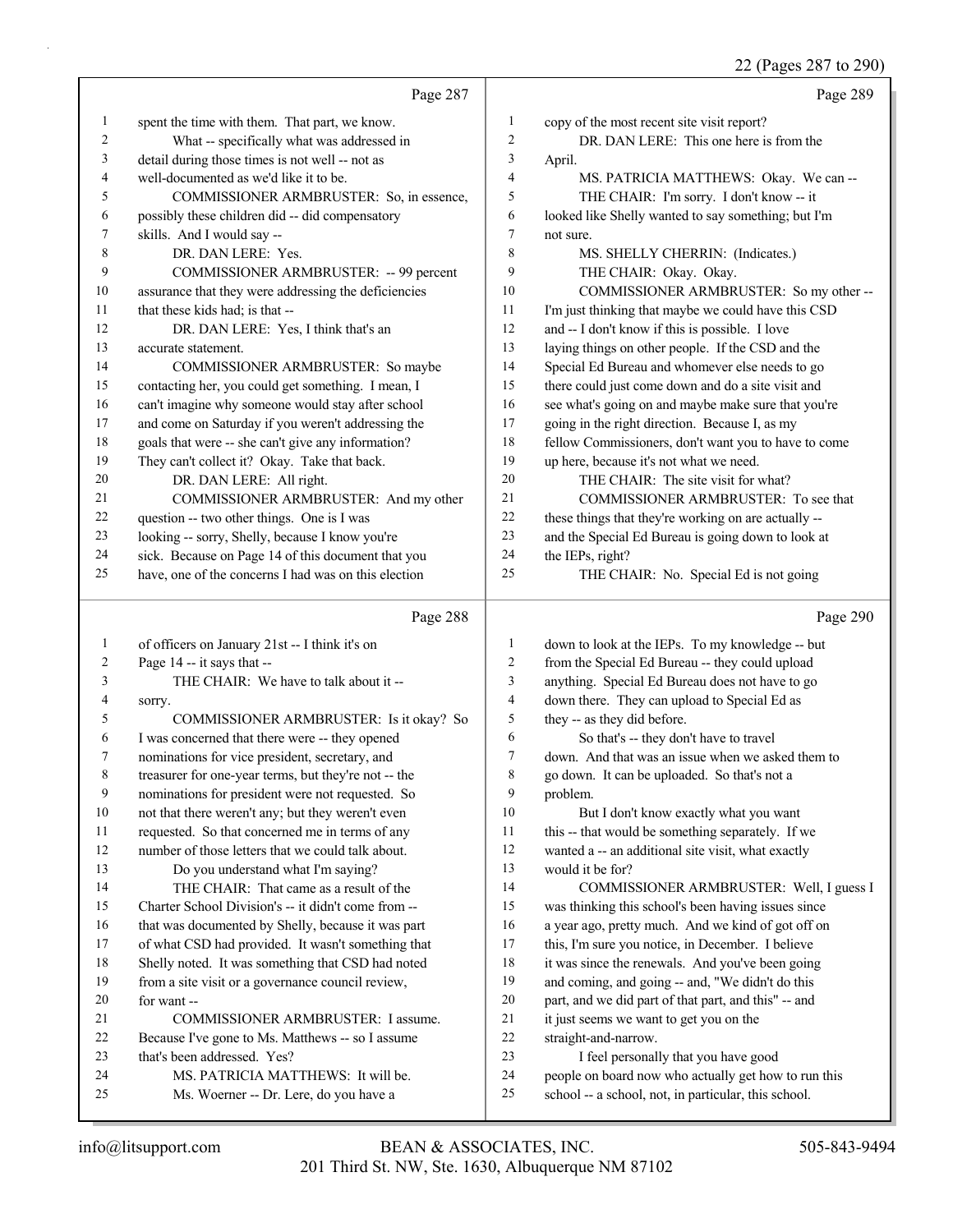# 23 (Pages 291 to 294)

|    | Page 291                                             |                | Page 293                                             |
|----|------------------------------------------------------|----------------|------------------------------------------------------|
| 1  | But I just wanted to make sure that we don't have to | 1              | we've got everything that we should need. I think    |
| 2  | keep going back and forth. And I thought maybe a     | $\overline{2}$ | that's greater timing for me.                        |
| 3  | check --                                             | 3              | COMMISSIONER ARMBRUSTER: I think maybe               |
| 4  | THE CHAIR: But they're coming up in                  | $\overline{4}$ | the end of October or November, depending on your    |
| 5  | November-                                            | 5              | schedule. So rather than say in November, kind of    |
| 6  | COMMISSIONER ARMBRUSTER: Correct. But                | 6              | in October-November. Because I want the school to    |
| 7  | maybe they could --                                  | $\tau$         | succeed because I care about the kids. And I've      |
| 8  | THE CHAIR: -- and show the documentation             | 8              | heard very good things about the school itself and   |
| 9  | that they're doing it. So what in addition do you    | 9              | what they offer.                                     |
| 10 | want in a site visit?                                | 10             | But sometimes we just keep going back and            |
| 11 | COMMISSIONER ARMBRUSTER: Whatever they               | 11             | forth requesting. I just want it to be over. So      |
| 12 | generally do.                                        | 12             | that's why I'm saying that. But Karen and -- you     |
| 13 | THE CHAIR: But they're going to do a site            | 13             | all can address that.                                |
| 14 | visit in the fall; correct?                          | 14             | COMMISSIONER DAVIS: So I agree with                  |
| 15 | MR. ALAN BRAUER: Madam Chair, members of             | 15             | Commissioner Armbruster, that they seem like they're |
| 16 | the Commission, yes. And we do -- although this is   | 16             | going to be successful. But I would rather that we   |
| 17 | not directly connected, but we do have probably      | 17             | don't have to do again after November. So if         |
| 18 | 18 school renewals that will be -- really keeping us | 18             | there's a way to kind of ensure that this is the     |
| 19 | busy during a similar time period. So if you'd like  | 19             | last time we ever see them                           |
| 20 | $to -$                                               | 20             | COMMISSIONER CHAVEZ: Madam Chair?                    |
| 21 | THE CHAIR: To ask you to do something in             | 21             | THE CHAIR: Commissioner Chavez?                      |
| 22 | addition, I think would be burdensome.               | 22             | COMMISSIONER CHAVEZ: I think one of the              |
| 23 | MR. ALAN BRAUER: Madam Chair, members of             | 23             | things -- I think I heard Dr. Lere say that he       |
| 24 | the Commission, I think it would be feasible for us  | 24             | welcomed -- that he would invite the Special Ed      |
| 25 | to do that earlier on in that time frame. So         | 25             | Bureau. And I believe Commissioner Voigt had         |
|    | Page 292                                             |                | Page 294                                             |

|    | $1 \text{ age}$ $272$                                |                | $1 \text{ g}$ $2 \text{ g}$                          |
|----|------------------------------------------------------|----------------|------------------------------------------------------|
| 1  | sometime in early September probably would be a      | 1              | suggested, you know, "Invite them."                  |
| 2  | little more conducive.                               | $\overline{c}$ | I think one of the things that -- the                |
| 3  | THE CHAIR: But I'll be honest with you.              | 3              | frustrating piece with all this has been a lack of   |
| 4  | If you do in early September and they're just        | 4              | communication between the different bureaus, not     |
| 5  | starting the implementation of this, I don't think   | 5              | just the Special Ed Bureau, but also the -- the      |
| 6  | we're going to get the information. I think we're    | 6              | Language and Culture Bureau. And it seems like       |
| 7  | going to get a false positive out of this, if        | $\tau$         | there hasn't been really good communication between  |
| 8  | that's -- you know.                                  | 8              | the school and those different bureaus.              |
| 9  | So I -- I don't think it's wise to make              | 9              | And if -- if, as you're suggesting, the              |
| 10 | it -- to expedite that visit, because that's -- puts | 10             | school would just keep the bureaus -- you know,      |
| 11 | them in a position that we're going to get a report  | 11             | given updates as to what's going on, then we can     |
| 12 | we don't want.                                       | 12             | have a better idea of what is going on, without an   |
| 13 | MR. ALAN BRAUER: Madam Chair, members of             | 13             | official audit or visit or anything like that.       |
| 14 | the Commission, we could do -- we could do early     | 14             | I hear what you're saying, Commissioner              |
| 15 | November as well. Or we could work with the school,  | 15             | Armbruster. I think we all want the same thing.      |
| 16 | and maybe it's not that formal site visit, but just  | 16             | COMMISSIONER ARMBRUSTER: I'm sure we do.             |
| 17 | an opportunity for us to connect and do a systems    | 17             | COMMISSIONER CHAVEZ: It's just more                  |
| 18 | check that would be over -- you know, over what we   | 18             | communication that needs to happen between the       |
| 19 | typically do.                                        | 19             | bureaus to make sure that they are on track and they |
| 20 | THE CHAIR: Early November, I think, would            | 20             | are on the straight-and-narrow.                      |
| 21 | be ideal.                                            | 21             | THE CHAIR: Right.                                    |
| 22 | MR. ALAN BRAUER: We can do that.                     | 22             | COMMISSIONER ARMBRUSTER: I just want --              |
| 23 | THE CHAIR: Because they're coming to us              | 23             | you know, my goal is if we say, "Oh, we're going to  |
| 24 | in November. You go down in November; so,            | 24             | revoke your charter" -- first of all, we're still    |
| 25 | therefore, at the November meeting, we've got --     | 25             | going to finish the year. I'm not saying we're       |
|    |                                                      |                |                                                      |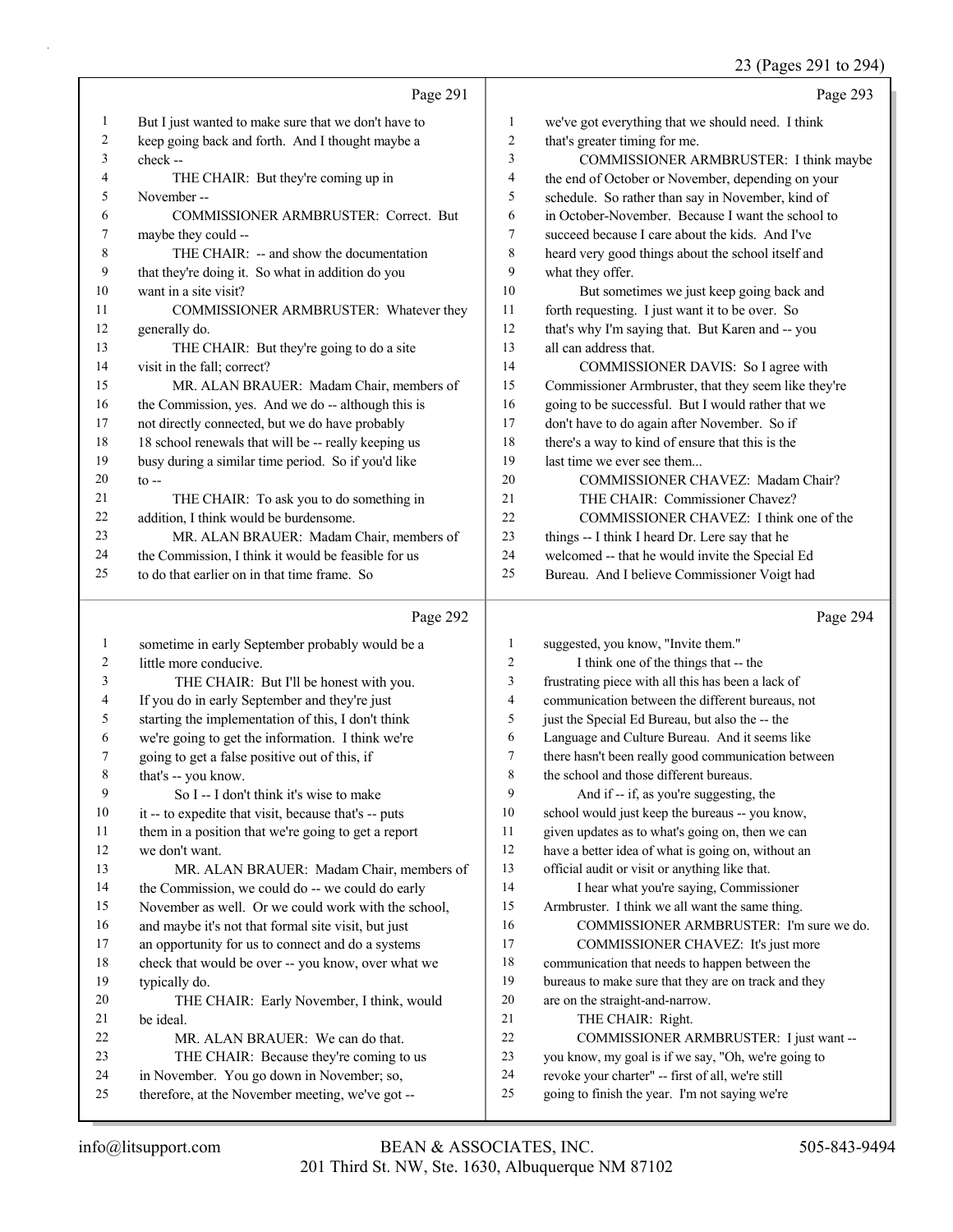|              |                                                                            |                  | 24 (Pages 295 to 298)                                                                               |
|--------------|----------------------------------------------------------------------------|------------------|-----------------------------------------------------------------------------------------------------|
|              | Page 295                                                                   |                  | Page 297                                                                                            |
| $\mathbf{1}$ | doing that; I'm just saying if that is one of the                          | 1                | MS. PATRICIA MATTHEWS: -- looking at our                                                            |
| 2            | options. Or giving more time.                                              | 2                | bylaws, policies, that process, and having all of                                                   |
| 3            | So even if we say, "We're going to revoke                                  | 3                | the members at the table. And, you know, he's                                                       |
| 4            | your charter," you still have children for eight                           | 4                | certainly willing to do that. I've done it before.                                                  |
| 5            | more months. And we want them to get the correct                           | 5                | And so I don't know if that is sufficient to get                                                    |
| 6            | everything.                                                                | 6                | forward on this -- to address the concerns that were                                                |
| 7            | And as I said before, I'm really thrilled                                  | 7                | in Ms. Cherrin's report. But I do sort of have an                                                   |
| 8            | that it appears that you're on that path, and you're                       | 8                | ask for --                                                                                          |
| 9            | going forward, and I think that's really good. But                         | 9                | THE CHAIR: So you're asking us for the --                                                           |
| 10           | there's just a lot that needs to be done.                                  | 10               | to provide it?                                                                                      |
| 11           | And I want to make sure that all those                                     | 11               | MS. PATRICIA MATTHEWS: Well, to say that                                                            |
| 12           | things are in line; because, actually, the school is                       | 12               | that's part of the plan on the governance piece.                                                    |
| 13           | up for renewal in two years, pretty much, because                          | 13               | THE CHAIR: Okay. I guess I just need                                                                |
| 14           | we --                                                                      | 14               | clarity on is the expectation that PEC and/or CSD                                                   |
| 15           | THE CHAIR: No. They have a five-year --                                    | 15               | provide that? Or is the school saying that that's                                                   |
| 16           | COMMISSIONER ARMBRUSTER: No, they don't.                                   | 16               | what they're going to do as part of this plan?                                                      |
| 17           | It's three.                                                                | 17               | MS. PATRICIA MATTHEWS: That's what we                                                               |
| 18           | THE CHAIR: We gave them a three?                                           | 18               | would like to do. I think it's -- in fact, the                                                      |
| 19           | MS. KAREN WOERNER: Yes, ma'am.                                             | 19               | feedback I got from the training, that it was much                                                  |
| 20           | MS. PATRICIA MATTHEWS: We'll take five.                                    | $20\,$           | better training than what the Division provides                                                     |
| 21           | COMMISSIONER ARMBRUSTER: So that's why                                     | $21\,$           | because it was one-on-one with the school with their                                                |
| 22           | I'm wanting to get things going so -- so that they                         | $22\,$           | specific issues. And I think -- that's always been                                                  |
| 23           | can be renewed and so that we don't have to do all                         | 23               | my experience.                                                                                      |
| 24           | this; because they don't really have three years.                          | 24               | So I would like to ask Mr. Brauer,                                                                  |
| 25           | It's two more until they are renewed. It was                               | 25               | perhaps, that this training be allowed to count as                                                  |
|              |                                                                            |                  |                                                                                                     |
|              | Page 296                                                                   |                  | Page 298                                                                                            |
| 1            |                                                                            | 1                | credit for their five hours. And to me --                                                           |
| 2            | because of the special ed issue.<br>It was because of a lot of issues. And | $\overline{c}$   |                                                                                                     |
| 3            | that's why we didn't have -- so that's why I'm                             | 3                | THE CHAIR: The problem is the -- that<br>pesky rule.                                                |
| 4            | proposing dropping things on CSD since they have                           | 4                | MR. ALAN BRAUER: Madam Chair, members of                                                            |
| 5            | nothing to do.                                                             | 5                | the Commission, I think I -- you know, we do have a                                                 |
| 6            | MS. PATRICIA MATTHEWS: Madam Chair, I                                      | 6                | process to approve trainings like this. I can work                                                  |
|              | have an idea, if I can say so. Because we did talk                         | $\boldsymbol{7}$ | with Melissa Brown for us to use that process. So                                                   |
| 8            | about a special ed coordinator, or a consultant, who                       | 8                | if you do provide us, you know, the scope of the                                                    |
| 9            | would take it off their backs, would take it off                           | 9                | training --                                                                                         |
| 10           | SpEd Bureau's back. If we did have that individual                         | 10               | MS. PATRICIA MATTHEWS: Do I have to swear                                                           |
| 11           | come and work with -- track this plan with them,                           | 11               | an affidavit that I will, on penalty of perjury, not                                                |
| 12           | tweak it as they go, and then they -- that                                 | 12               | veer from the PowerPoint? Because that's what it                                                    |
| 13           | individual could come back with you in November.                           | 13               | says.                                                                                               |
| 14           | THE CHAIR: Then they could come back in                                    | 14               | MR. ALAN BRAUER: Ms. Matthews, I would                                                              |
| 15           | November.                                                                  | 15               | like to say in the spirit of generosity, "No, I'm                                                   |
| 16           | MS. PATRICIA MATTHEWS: So that's one                                       | 16               | not going to expect you to do an affidavit." But I                                                  |
| 17           | idea. We haven't talked about the governance piece;                        | 17               | think I would like to -- before we get too                                                          |
| 18           | so I'll put that on the side. But we also had                              | 18               | loosey-goosey on a rule that we really are wanting                                                  |
| 19           | another idea for some work there. If you want to                           | 19               | to shift, that we really do -- do what they think is                                                |
| 20           | hear that it, I can do that.                                               | 20               | reasonable within the rule.                                                                         |
| 21           | THE CHAIR: Sure.                                                           | 21               | And so I would ask that we would -- before                                                          |
| 22           | MS. PATRICIA MATTHEWS: Dr. Lere and I                                      | 22               | I can say -- give you an affirmative "For sure," I                                                  |
| 23           | think the board would benefit from an all-day sort                         | 23               | would like for us to work together to have some type                                                |
| 24<br>25     | of training on roles and responsibilities --<br>DR. DAN LERE: Yes.         | 24<br>25         | of an approval process, in the spirit of getting<br>this out and getting the training on the -- you |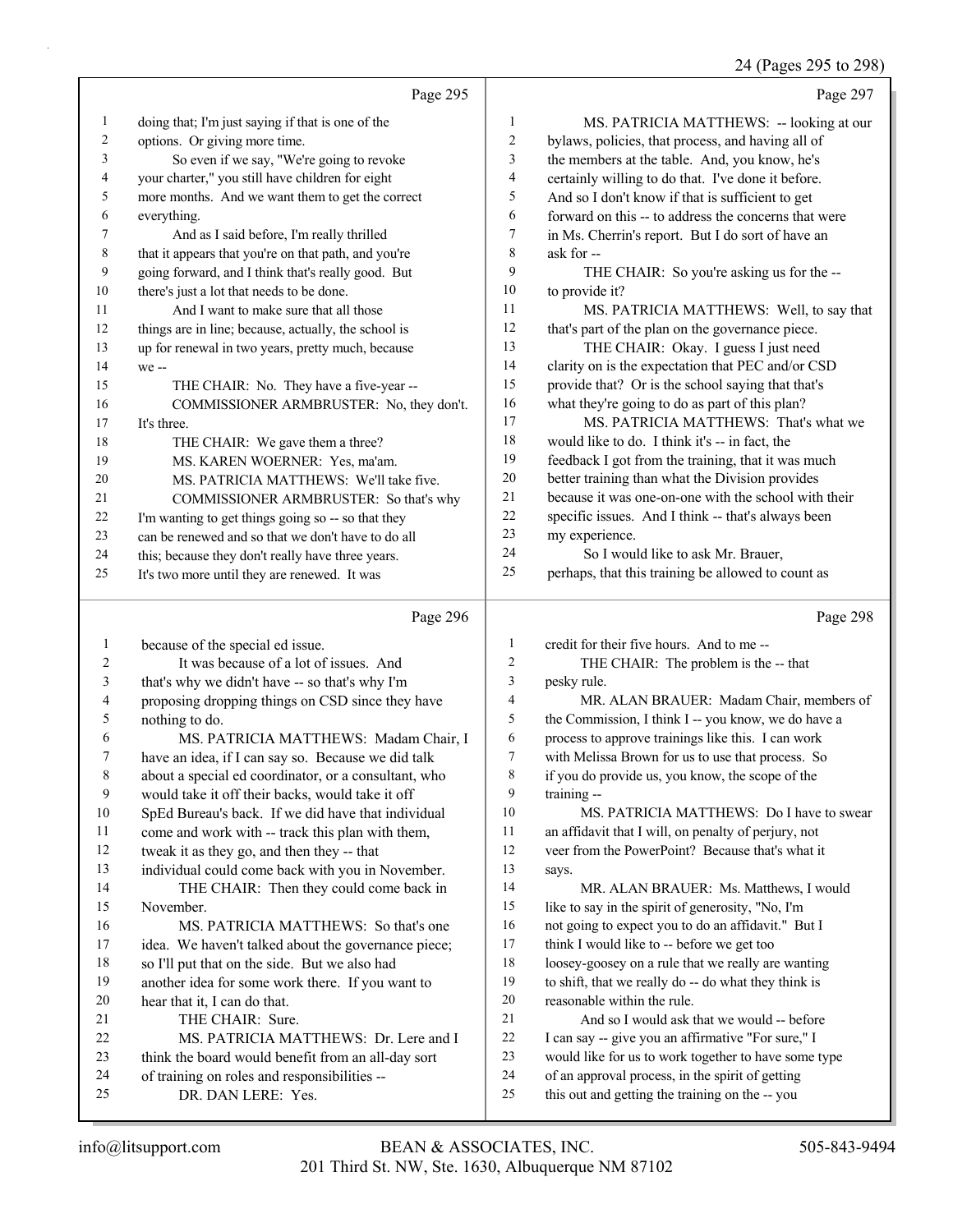25 (Pages 299 to 302)

|    | Page 299                                             |                | Page 301                                             |
|----|------------------------------------------------------|----------------|------------------------------------------------------|
| 1  | know, out to the governing council, for sure.        | 1              | I move that the Public Education                     |
| 2  | MS. PATRICIA MATTHEWS: All right. Thank              | $\overline{c}$ | Commission take into consideration the response to   |
| 3  | you.                                                 | 3              | the Notice of Breach by Alma d'Arte and extend the   |
| 4  | THE CHAIR: We're good.                               | $\overline{4}$ | Notice of Breach until our November meeting.         |
| 5  | COMMISSIONER VOIGT: Madam Chair, just to             | 5              | At that time, the school will provide                |
| 6  | follow up with that about governing board --         | 6              | information verifying that IEP reviews, IEP meetings |
| 7  | embedded governing board training, I think is a lot  | 7              | have taken place and that the goals in the IEPs are  |
| 8  | more meaningful to schools; because every school has | 8              | being implemented, and that they have documentation  |
| 9  | different needs and challenges regarding their       | 9              | of governance council training having taken place.   |
| 10 | boards.                                              | 10             | COMMISSIONER RUIZ: Second.                           |
| 11 | And if we can eventually move to a                   | 11             | COMMISSIONER CABALLERO: Second.                      |
| 12 | relevant school-specific governing board training    | 12             | THE CHAIR: There is a second by                      |
| 13 | model, where perhaps trainers can go into governing  | 13             | Commissioner Ruiz and Commissioner Caballero.        |
| 14 | board meetings, find out what their strengths,       | 14             | COMMISSIONER CABALLERO: And two others.              |
| 15 | weaknesses are, their challenges, and address        | 15             | THE CHAIR: Any discussion?                           |
| 16 | training in that fashion, it might be able to parse  | 16             | COMMISSIONER ARMBRUSTER: I just have one.            |
| 17 | down, you know, some of the hours -- the overall     | 17             | Maybe this is a friendly amendment; I'm not sure.    |
| 18 | hours that are needed. Because I know the            | 18             | But I would also -- as well as the                   |
| 19 | boilerplate of governing board training sometimes is | 19             | governing council getting information on these IEPs, |
| 20 | not meeting every school's needs.                    | 20             | I'm not sure that the staff shouldn't get that,      |
| 21 | THE CHAIR: Well, then, of course, part of            | 21             | because, actually, teachers in the classroom are     |
| 22 | the problem was that miserable rule.                 | 22             | responsible for fulfilling those IEP goals as well.  |
| 23 | <b>COMMISSIONER VOIGT: I know.</b>                   | 23             | THE CHAIR: But -- so let me ask you,                 |
| 24 | MR. ALAN BRAUER: Madam Chair?                        | 24             | wouldn't that be the verification that there's the   |
| 25 | THE CHAIR: So I think we're looking at --            | 25             | implementation of the goals?                         |
|    | Page 300                                             |                | Page 302                                             |

## Page 300 |

| 1  | MR. ALAN BRAUER: Absolutely, Madam Chair,           | 1  | COMMISSIONER ARMBRUSTER: Okay.                    |
|----|-----------------------------------------------------|----|---------------------------------------------------|
| 2  | Commission Voigt, Commissioners. 100 percent agree  | 2  | THE CHAIR: Because how could the goals be         |
| 3  | with you. The Department is absolutely in alignment | 3  | implemented if the staff isn't aware of what the  |
| 4  | with that. The prioritization of changing the rule  | 4  | goals are?                                        |
| 5  | is down the chart a little bit for our policy shop. | 5  | DR. DAN LERE: Madam Chair, could I                |
| 6  | And so something we definitely wanted to do.        | 6  | address that? I just wanted --                    |
| 7  | Within reason, we have been working                 | 7  | THE CHAIR: Actually, you can't, because           |
| 8  | with -- with schools and the departmental trainings | 8  | there's a motion at the table. So you can't.      |
| 9  | that we provide, we have made shifts. And I also    | 9  | DR. DAN LERE: Oh, you're right. Okay.             |
| 10 | wanted to share that the public schools -- Public   | 10 | Sorry. Sorry.                                     |
| 11 | Charter Schools of New Mexico also has proposed     | 11 | COMMISSIONER ARMBRUSTER: I can go with            |
| 12 | specific school-based trainings as well that are    | 12 | that. I just wanted to make sure that that was a  |
| 13 | available for our schools to partner.               | 13 | part of that. That's fine.                        |
| 14 | So I do want to share, like, on the                 | 14 | THE CHAIR: And I think that's an                  |
| 15 | record, absolutely, we are in agreement with that,  | 15 | understood. And maybe --                          |
| 16 | Commissioner Voigt.                                 | 16 | COMMISSIONER ARMBRUSTER: I understand.            |
| 17 | COMMISSIONER VOIGT: Super.                          | 17 | THE CHAIR: But it's an understood with            |
| 18 | MR. ALAN BRAUER: And we're working to               | 18 | me. So if there's no other discussion, roll call, |
| 19 | address that. But in the time-being, we want to     | 19 | please?                                           |
| 20 | work and do -- reasonably within the current rule.  | 20 | <b>COMMISSIONER ARMBRUSTER: Commissioner</b>      |
| 21 | COMMISSIONER VOIGT: Thank you very much.            | 21 | Caballero?                                        |
| 22 | MS. PATRICIA MATTHEWS: I very much                  | 22 | <b>COMMISSIONER CABALLERO: Yes.</b>               |
| 23 | apologize for the deflection.                       | 23 | <b>COMMISSIONER ARMBRUSTER: Commissioner</b>      |
| 24 | THE CHAIR: That's okay. Thank you. So               | 24 | Ruiz?                                             |
| 25 | I'm going to make a motion.                         | 25 | <b>COMMISSIONER RUIZ: Yes.</b>                    |
|    |                                                     |    |                                                   |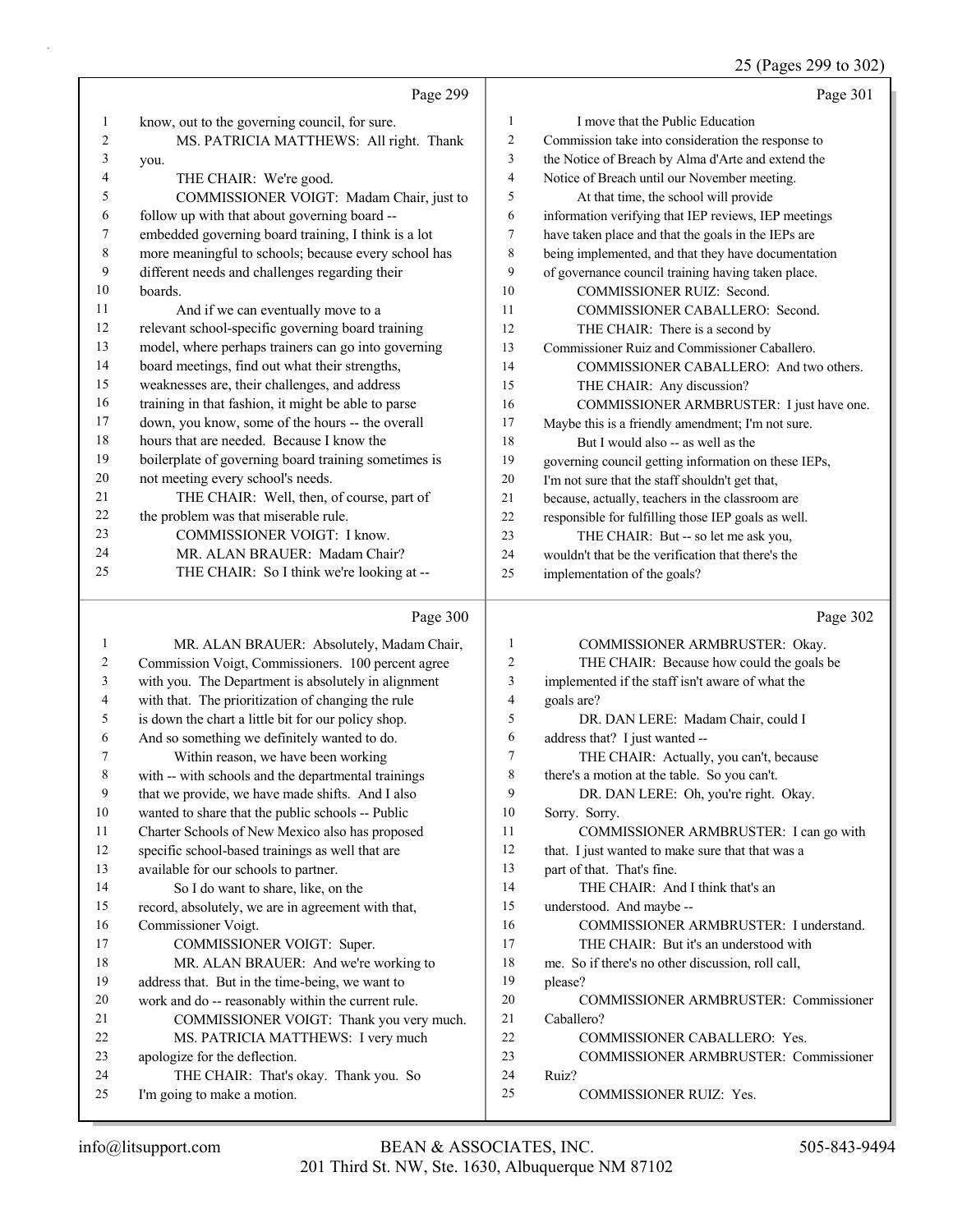#### 26 (Pages 303 to 306)

|    | Page 303                                           |     | Page 305                                             |
|----|----------------------------------------------------|-----|------------------------------------------------------|
| 1  | <b>COMMISSIONER ARMBRUSTER: Commissioner</b>       | 1   | So if this school would like to come down.           |
| 2  | Robbins?                                           | 2   | And I'll just also remind Commissioners that we      |
| 3  | <b>COMMISSIONER ROBBINS: Yes.</b>                  | 3   | received yesterday a copy of the demand letter.      |
| 4  | <b>COMMISSIONER ARMBRUSTER: Commissioner</b>       | 4   | MS. AMI JAEGER: No, it was a response.               |
| 5  | Armbruster votes "Yes."                            | 5   | THE CHAIR: No, the school's response.                |
| 6  | Commissioner Voigt.                                | 6   | The demand letter was --                             |
|    | <b>COMMISSIONER VOIGT: Yes.</b>                    | 7   | MS. AMI JAEGER: Demand letter.                       |
| 8  | <b>COMMISSIONER ARMBRUSTER: Commissioner</b>       | 8   | THE CHAIR: No, it should be the demand               |
| 9  | Chavez?                                            | 9   | letter.                                              |
| 10 | <b>COMMISSIONER CHAVEZ: Yes.</b>                   | 10  | MS. AMI JAEGER: It was the demand letter.            |
| 11 | <b>COMMISSIONER ARMBRUSTER: Commissioner</b>       | 11  | THE CHAIR: It's the demand letter.                   |
| 12 | Davis?                                             | 12  | MS. AMI JAEGER: Sorry.                               |
| 13 | <b>COMMISSIONER DAVIS: Yes.</b>                    | 13  | THE CHAIR: I received a phone call --                |
| 14 | COMMISSIONER ARMBRUSTER: Commissioner              | 14  | just so folks know, I received a phone call from the |
| 15 | Crone?                                             | 15  | property management on Monday saying that they were  |
| 16 | <b>COMMISSIONER CRONE: Yes.</b>                    | 16  | going to send a demand letter. And then they sent    |
| 17 | COMMISSIONER ARMBRUSTER: Commissioner              | 17  | me the copy of it Monday, and that's why it wasn't   |
| 18 | Gipson?                                            | 18  | in the books, because I just got it.                 |
| 19 | THE CHAIR: Yes.                                    | 19  | So Ami -- and so Ami passed it out                   |
| 20 | <b>COMMISSIONER ARMBRUSTER: Commissioner</b>       | 20  | yesterday.                                           |
| 21 | Raftery?                                           | 2.1 | So everyone has their copy of that? It's             |
| 22 | <b>COMMISSIONER RAFTERY: Yes.</b>                  | 22  | in your book.                                        |
| 23 | THE CHAIR: The motion passes, ten-zero.            | 23  | COMMISSIONER ARMBRUSTER: I know. I'm                 |
| 24 | Thank you so much, and we're glad we're not seeing | 24  | just looking to see where I may have stuck it.       |
| 25 | you next month.                                    | 25  | Okay.                                                |
|    |                                                    |     |                                                      |

# Page  $304$

|    | DR. DAN LERE: Thank you.                            | 1  | THE CHAIR: So the concern of the school's            |
|----|-----------------------------------------------------|----|------------------------------------------------------|
| 2  | THE CHAIR: I'm guessing some at the                 | 2  | move was somewhat addressed at the last meeting with |
| 3  | table, we'll probably see next month, not all.      | 3  | the notice? Was it our last meeting that the notice  |
| 4  | MS. PATRICIA MATTHEWS: I'm trying not to            | 4  | of the move came? I've lost our timing a little      |
| 5  | be here.                                            | 5  | bit. But I think it was the last meeting. But        |
| 6  | THE CHAIR: I don't know anything; but it            | 6  | that, of course, in our process, is merely a notice. |
| 7  | just has -- it's just a guess. Thank you so much,   | 7  | And we had -- I had asked at that time for it to be  |
| 8  | and safe travels back home.                         | 8  | moved off, because I had a concern about the length  |
| 9  | MS. PATRICIA MATTHEWS: Let me know,                 | 9  | of the move.                                         |
| 10 | Ms. Jaeger, if I need to be here next month.        | 10 | In the meantime, a concern was raised, I             |
| 11 | THE CHAIR: Hopefully, I'll pass you on              | 11 | believe, both to the Charter School Division and     |
| 12 | the road at some point in time.                     | 12 | myself, about how the move took place; so that I, at |
| 13 | MS. PATRICIA MATTHEWS: It looks like that           | 13 | our July meeting -- actually, it was the June        |
| 14 | might happen.                                       | 14 | meeting, the notice came to us of the move.          |
| 15 | THE CHAIR: I'm going to indulge us in a             | 15 | At the July meeting, I had spoken -- prior           |
| 16 | short break.                                        | 16 | to our July meeting, right before, I had a           |
| 17 | (Recess taken, 11:02 a.m. to 11:22. a.m.)           | 17 | conversation with the property management firm, and  |
| 18 | THE CHAIR: Okay. We've skipped around so            | 18 | I gave the Commission the update as to what the      |
| 19 | much.                                               | 19 | property management company had indicated to me.     |
| 20 | COMMISSIONER RUIZ: Yes, we did.                     | 20 | And for the most part, that is outlined in that      |
| 21 | THE CHAIR: I am on No. 9. Okay. So.                 | 21 | demand letter, the concerns that the property        |
| 22 | We are now on to Item No. 9, which is               | 22 | management company is now addressing, outside of I   |
| 23 | Discussion and Possible Action Related to Altura    | 23 | didn't know about the playground equipment when I    |
| 24 | Preparatory School's Move Outside of Area Served as | 24 | spoke with them in July. That's the only new         |
| 25 | Identified in Application.                          | 25 | addition to the concern is the -- the equipment      |
|    |                                                     |    |                                                      |

Page 306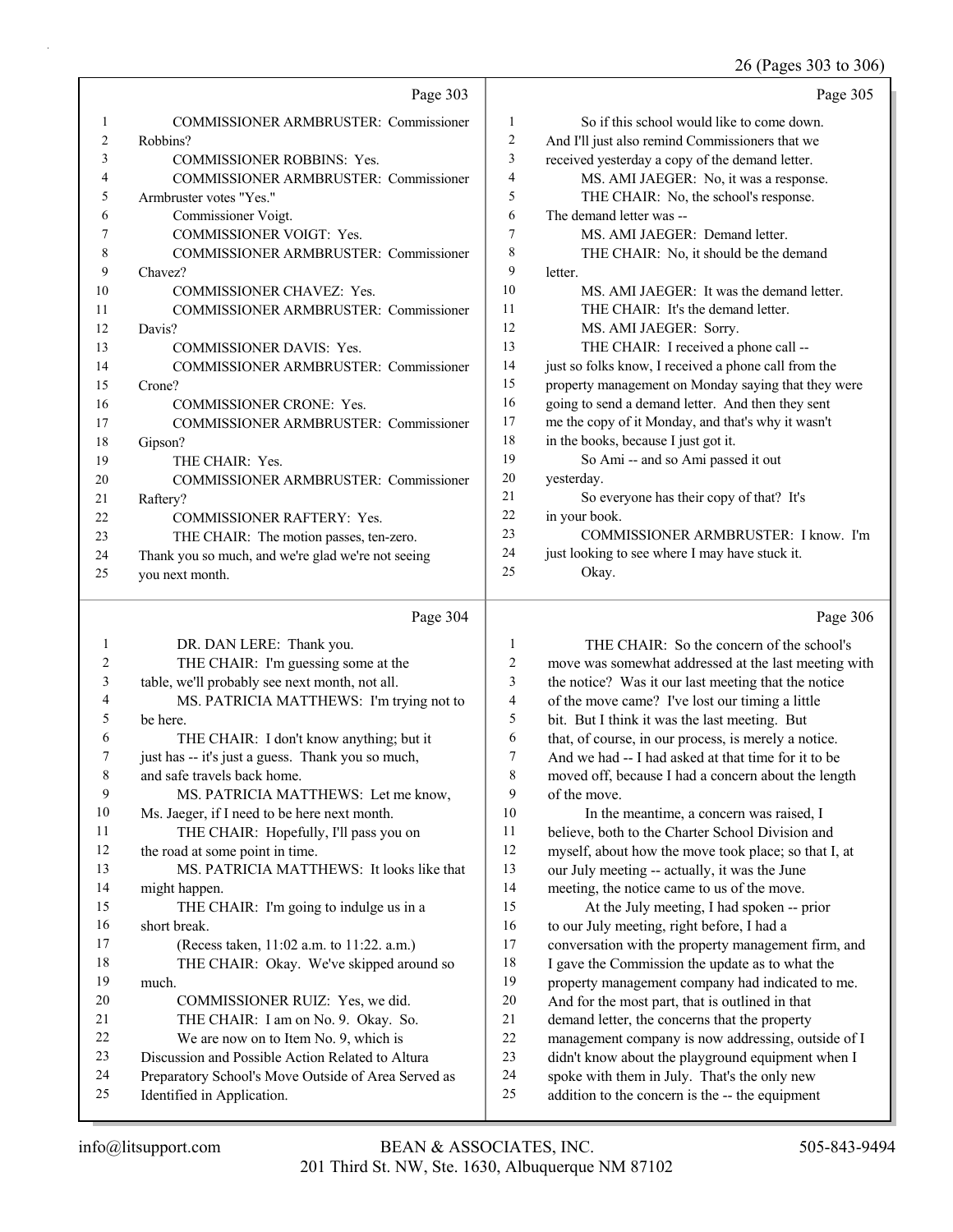# 27 (Pages 307 to 310)

|                          | Page 307                                                                                      |                | Page 309                                                                                  |
|--------------------------|-----------------------------------------------------------------------------------------------|----------------|-------------------------------------------------------------------------------------------|
| $\mathbf{1}$             | that's left there, and, of course, the damage that                                            | $\mathbf{1}$   | And we certainly do have concern when                                                     |
| $\overline{\mathbf{c}}$  | they're claiming.                                                                             | $\sqrt{2}$     | there's late payments of rent, when we can't figure                                       |
| 3                        | At that time, they hadn't indicated to                                                        | $\mathfrak{Z}$ | out -- and I know in your response, you said the CSP                                      |
| $\overline{\mathcal{A}}$ | me -- they simply indicated they weren't sure what                                            | 4              | money was late. CSP money should not be being used                                        |
| 5                        | they were going to do at that moment in time, but                                             | 5              | to pay rent; so that that's where I had a confusion,                                      |
| 6                        | that they did indicate to me that the school had                                              | 6              | that if that's the response for why rent was late,                                        |
| 7                        | been late a number of times with their -- with their                                          | 7              | that shouldn't be the response, because you're                                            |
| $\,$ $\,$                | rent and that they felt that the -- the request for                                           | 8              | getting that budgeted lease reimbursement. So the                                         |
| 9                        | the build-out coming a little bit earlier than they                                           | 9              | two don't jibe for me.                                                                    |
| $10\,$                   | had anticipated was burdensome on them and not                                                | 10             | So I'll let the school speak.                                                             |
| 11                       | necessary at the time. And then the remaining came                                            | 11             | FROM THE FLOOR: Madam Chairwoman,                                                         |
| 12                       | in the demand letter. There was other items.                                                  | 12             | Commissioners.                                                                            |
| 13                       | So it does raise some serious concerns for                                                    | 13             | THE CHAIR: Can you just identify yourself                                                 |
| 14                       | us, that the school did, in fact, leave the area                                              | 14             | for the record?                                                                           |
| 15                       | that they had indicated that they were going to                                               | 15             | MS. MEAGHAN HINDMAN: My name is Meaghan                                                   |
| 16                       | serve. And in the documentation, it does indicate                                             | 16             | Hindman, M-E-A-G-H-A-N, H-I-N-D-M-A-N. I'm one of                                         |
| 17                       | that the number of students that are coming from                                              | 17             | the co-directors of Altura Preparatory School. I                                          |
| 18                       | that original area is smaller, and, I would                                                   | 18             | also have our board chair, Christine Sargent, our                                         |
| 19                       | anticipate as a rollout, would continue to be                                                 | 19             | board vice chair, Patrick Barnes; and our other                                           |
| $20\,$                   | smaller; so that we have, I think, expressed a                                                | 20             | board vice chair is Dr. Robert Wilson. And I'm also                                       |
| 21                       | concern about the move and moving into another                                                | 21             | here with Paul Aguilar and our attorney, Jason                                            |
| 22                       | neighborhood and servicing.                                                                   | 22             | Burnett.                                                                                  |
| 23                       | In addition, when a school makes a move --                                                    | 23             | So I just want to take a second. I                                                        |
| 24                       | and I know it's not part of our processes right now.                                          | 24             | appreciate the comments and the questions that you                                        |
| 25                       | But when a school makes a move into a completely                                              | 25             | all have and want to make sure that we address the                                        |
|                          |                                                                                               |                |                                                                                           |
|                          | Page 308                                                                                      |                | Page 310                                                                                  |
| $\mathbf{1}$             | different neighborhood, there is no impact                                                    | $\mathbf{1}$   | points that you made.                                                                     |
| $\overline{\mathbf{c}}$  | information that comes to us.                                                                 | $\overline{c}$ | When we moved into our building last                                                      |
| 3                        | When a school is first opening in an area,                                                    | $\mathfrak{Z}$ | August, it was a few days before school started.                                          |
| 4                        | we have a community input hearing so that we hear                                             | 4              | The build-out had taken a very long time, put us in                                       |
| 5                        | from that piece of the community they're expressed                                            | 5              | a very tough position to move in right before school                                      |
| 6                        | interest for the school to be there. And the school                                           | 6              | started. Mr. Jerry Geist, who was the landlord at                                         |
| 7                        | district also gets to weigh in on their sense of the                                          | 7              | that time, had worked with the school to create a                                         |
| 8                        | impact that it might have.                                                                    | $\,$ $\,$      | lease agreement that had -- and we had discussed the                                      |
| 9                        | Now the school moves into a completely                                                        | 9              | possibility and the opportunity to grow, to serve                                         |
| $10\,$                   | different area, and that potential impact hasn't                                              | 10             | additional grade levels within that space when the                                        |
| 11                       | been -- hasn't been weighed. So that is part of a                                             | 11             | time came.                                                                                |
| 12                       | concern.                                                                                      | 12             | Mr. Geist unfortunately passed away after                                                 |
| 13                       | But it is the servicing of those students                                                     | 13             | an illness in late March. And in early April, we                                          |
| 14                       | in that area simply isn't -- isn't taking place. So                                           | 14             | met with his son, Mr. Bruce Geist. He reached out                                         |
| 15                       | that is a concern, in addition to, now, a potential                                           | 15             | to us asking us to meet to talk about the school,                                         |
| 16                       | cost-bearing through this demand letter of \$64,000.                                          | 16             | our plans, and anything else, you know, related to                                        |
| 17                       | And one of the things that we're                                                              | $17\,$         | the building.                                                                             |
| 18                       | consistently, I think, trying to communicate to the                                           | $18\,$         | So we met with -- with him and his wife in                                                |
| 19                       | public is that we're trying to be a good -- charters                                          | 19             | person. And we wanted to discuss the plans that the                                       |
| 20                       | are trying to be a good partner in a community. And                                           | 20             | school had to grow.                                                                       |
| 21                       | when you leave -- and these are State funds that                                              | 21             | We opened -- if you remember, we opened                                                   |
| 22                       | help pay that rent. So that's part of our                                                     | $22\,$         | K-2 last year. This year we added third grade. We                                         |
| 23                       | responsibility is oversight of that, and that it                                              | 23             | will add fourth grade and then fifth grade; and then                                      |
| 24<br>25                 | doesn't -- on the surface level, it's not showing<br>that there was a good partnership there. | 24<br>25       | ultimately, our cap is just under 400 students.<br>What we brought up at that meeting was |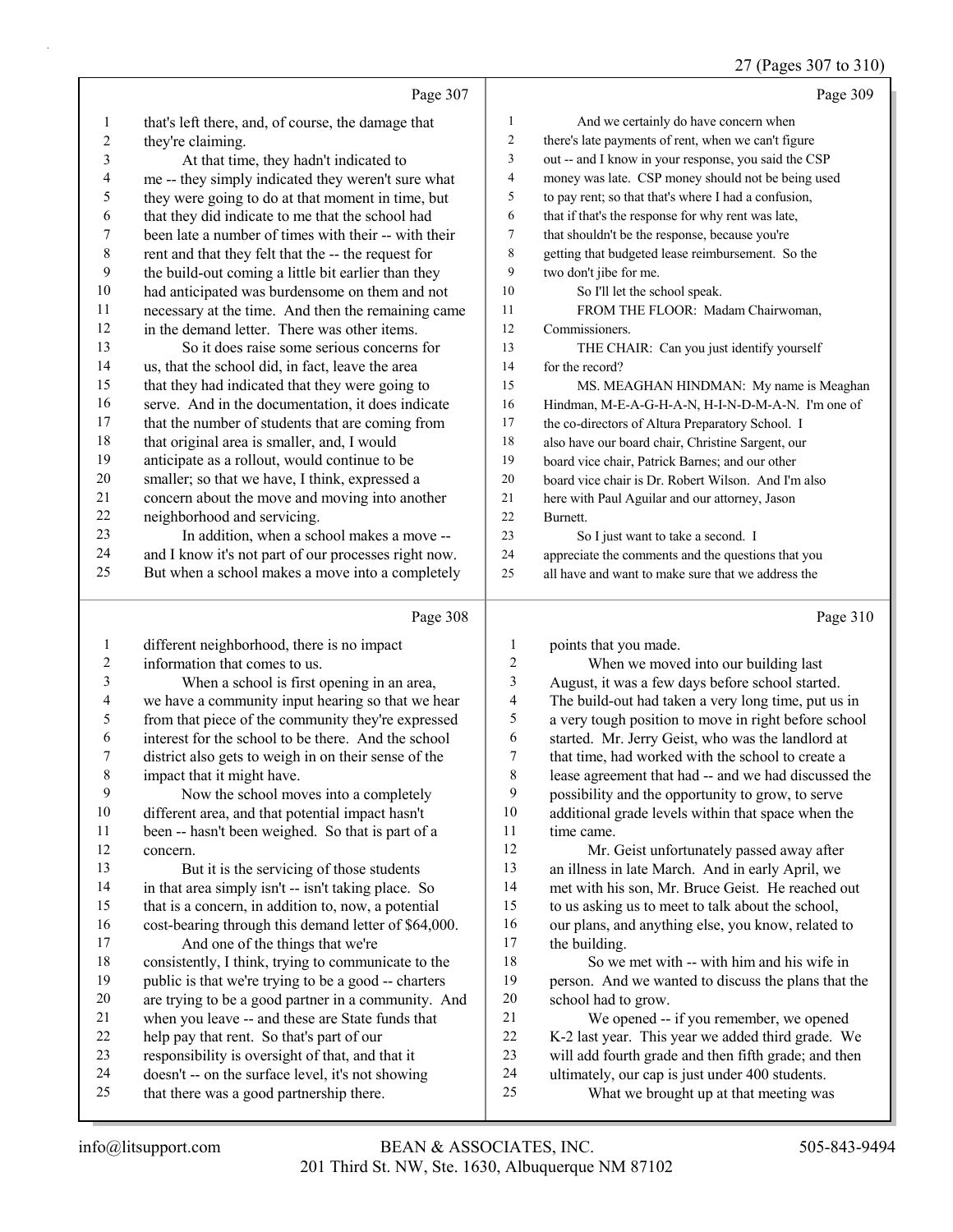28 (Pages 311 to 314)

|    |                                                      |                          | $\circ$                                              |
|----|------------------------------------------------------|--------------------------|------------------------------------------------------|
|    | Page 311                                             |                          | Page 313                                             |
| 1  | that the school's plans are to grow to serve more    | 1                        | and very unfortunately and wished hadn't happened    |
| 2  | students in that area. And it was our plan to work   | 2                        | that way. But that was what happened.                |
| 3  | with the Geist family to serve students in that      | 3                        | And so when Mr. Geist received our letter            |
| 4  | building. And that was what we had brought up.       | $\overline{\mathcal{L}}$ | to request future space to grow into to serve the    |
| 5  | We also asked to start discussing that               | 5                        | students that we planned to serve K-5, we received a |
| 6  | future growth sooner rather than later, because it   | 6                        | letter notifying us that we needed to vacate the     |
| 7  | was so difficult to move into a building the week    | 7                        | building by August 26th.                             |
| 8  | before school started and actually run classes out   | 8                        | So at that time, we began to search for              |
| 9  | of our cafeteria/multi-purpose room, because the     | 9                        | other options. That building had been the last       |
| 10 | remainder of the building and the classrooms weren't | 10                       | building we were able to find in the 87108 ZIP code, |
| 11 | completed.                                           | 11                       | near the 87106 ZIP code. So as we received that      |
| 12 | So our purpose in bringing that up to                | 12                       | letter, we started to look, expanding incrementally  |
| 13 | Mr. Geist in that meeting was simply to express our  | 13                       | outward.                                             |
| 14 | interest in staying there and in growing there and   | 14                       | The building with E-Occupancy that we were           |
| 15 | to do it in a way that didn't put undue pressure on  | 15                       | able to find was $10$ miles $-10.5$ , the route that |
| 16 | the landlord to complete a project right up against  | 16                       | you would go through the streets -- 10.5 miles away  |
| 17 | when we were going to try to put students in the     | 17                       | from the school. So we contracted with the           |
| 18 | classrooms.                                          | 18                       | transportation provider to have a bus that leaves    |
| 19 | So that was the point of that request to             | 19                       | from a day-care partner that we have around the      |
| 20 | expand.                                              | 20                       | corner from the school to take our students from our |
| 21 | He did ask us, you know, per the lease, to           | 21                       | former neighborhood to the new building.             |
| 22 | submit that to him in writing. So we did,            | 22                       | The transportation was not a cost that we            |
| 23 | articulating at the earliest that we would be asking | 23                       | had included in our first year. And I think we       |
| 24 | this for would be the 2020-2021 school year. So we   | 24                       | remember the conversation -- I think I addressed     |
| 25 | were not asking for any building to be prepared for  | 25                       | that before at some point. But that was something    |
|    |                                                      |                          |                                                      |
|    | Page 312                                             |                          | Page 314                                             |
| 1  | us for this year. We just simply wanted to start     | 1                        |                                                      |
|    |                                                      |                          | that we felt was incredibly necessary to provide to  |
| 2  | that planning process together earlier than we had   | $\overline{\mathbf{c}}$  | our students and family to maintain the access that  |
| 3  | been able to the year before -- or this -- the past  | 3                        | we -- that we committed to.                          |
| 4  | year.                                                | 4                        | We have still recruited students from that           |
| 5  | We then received a letter -- in that                 | 5                        | area. We have new students coming that did not       |
| 6  | meeting, he brought up a concern that our rent had   | 6                        | attend the school last year coming from that         |
| 7  | been late. It indeed had been late in October one    | 7                        | neighborhood, taking the bus, or their parents are   |
| 8  | time, and it was currently overdue for March,        | 8                        | dropping them off. We've helped families set up      |
| 9  | because we had fronted our operational dollars on    | 9                        | carpools and helped them figure out the best way to  |
| 10 | things like furniture, things like, you know,        | 10                       | get to the school.                                   |
| 11 | professional development for our teachers, for our   | 11                       | And, actually, I ran our numbers. We had             |
| 12 | literacy assessment, curriculum.                     | 12                       | eleven ZIP codes represented in our school last      |
| 13 | That is, indeed, CSP-reimbursable. And so            | 13                       | year. This year we have 13 ZIP codes represented.    |
| 14 | to put the operational dollars into spending those   | 14                       | And the number of students per ZIP code, the highest |
| 15 | and then requesting the reimbursement, it was        | 15                       | number by far is the 87108 ZIP code. And that        |
| 16 | actually the reimbursement and not the funds         | 16                       | includes students new this year that had not         |
| 17 | themselves that we were going to use for our rent.   | 17                       | attended the school last year. The highest number    |
| 18 | But because the process took longer than             | 18                       | of students per ZIP code are still coming from the   |
| 19 | planned and anticipated, we did end up notifying our | 19                       | 87108 ZIP code.                                      |
| 20 | landlords and letting them know, which we did in     | 20                       | And those partnerships are not something             |
| 21 | October, with Mr. Jerry Geist as well, saying, "That | 21                       | that we're going to change because that was the      |
| 22 | is -- that is where we are. And we promise we're     | $22\,$                   | commitment that we made, where the school is.        |
| 23 | not trying to not pay rent."                         | 23                       | THE CHAIR: But that's not part of the                |
| 24 | It was never our intent to -- to not pay             | 24                       | information -- because the numbers you presented to  |
| 25 | our rent. It was a position we found ourselves in    | 25                       | us with the notice of the move did not indicate      |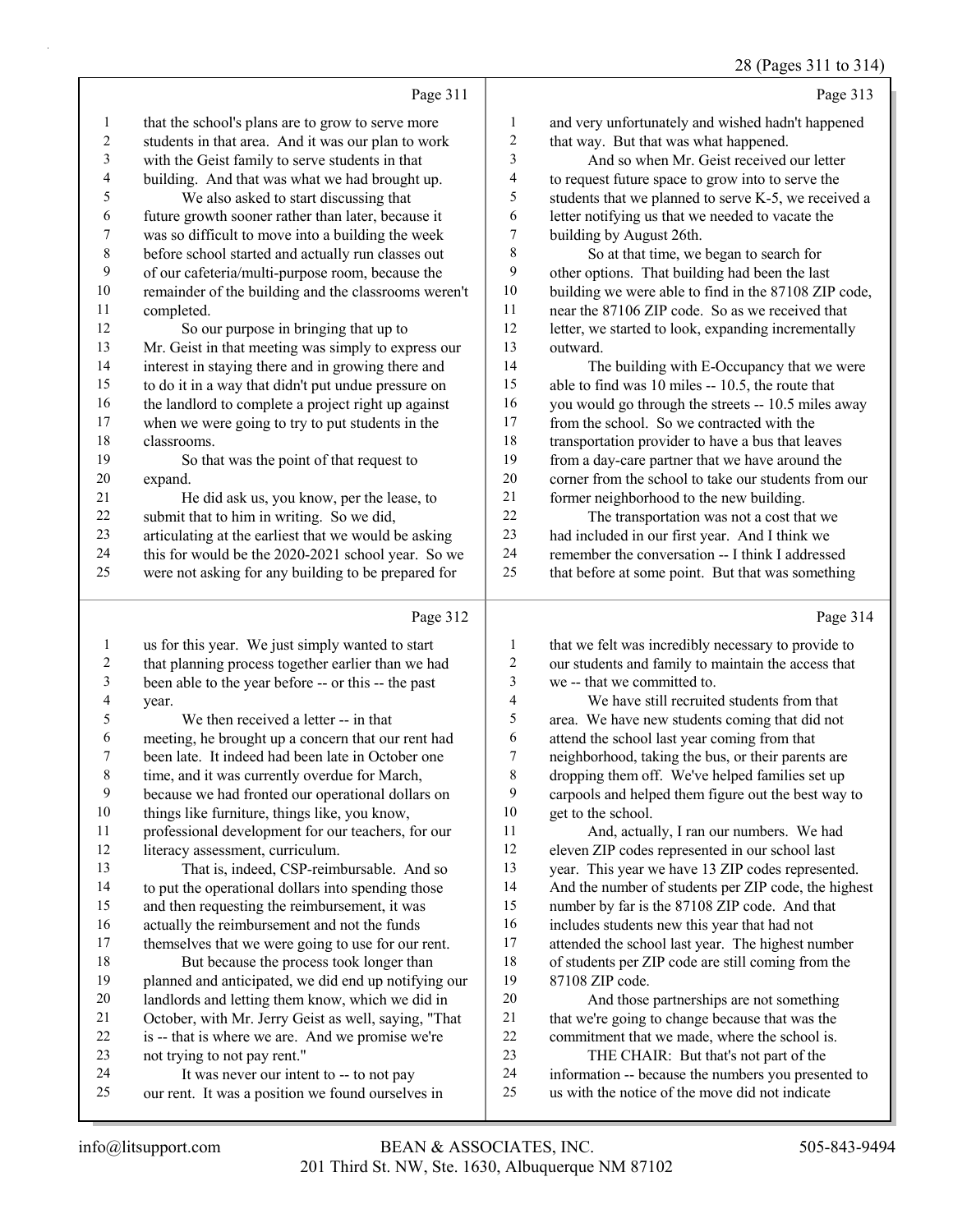# 29 (Pages 315 to 318)

|                | Page 315                                            |    | Page 317                                             |
|----------------|-----------------------------------------------------|----|------------------------------------------------------|
| 1              | that, I don't believe.                              | 1  | And, you know, the Albuquerque School of             |
| $\overline{c}$ | MS. MEAGHAN HINDMAN: And that was                   | 2  | Excellence, which is in my neighborhood, they have   |
| 3              | submitted I think the early June. So these numbers  | 3  | students coming from all over the city, even from    |
| 4              | I have were the ones I pulled.                      | 4  | the South Valley, and I think they even have a few   |
| 5              | THE CHAIR: Do you have a copy of the                | 5  | coming from Los Lunas all the way up. That's a       |
| 6              | letter the Geists sent you to vacate?               | 6  | 45-minute drive for their parents.                   |
| 7              | MS. MEAGHAN HINDMAN: Yes.                           | 7  | And I think, you know, the school has                |
| 8              | THE CHAIR: Because I'm going to tell you            | 8  | shown an effort and -- to provide transportation,    |
| 9              | that they indicated to me that you broke the lease, | 9  | which I think is necessary from the previous site.   |
| 10             | that they did not -- they were not the ones who     | 10 | And I think as long as they are meeting that need in |
| 11             | broke the lease. That was their words.              | 11 | that local community -- unfortunately, there's not a |
| 12             | Because I called them back up and said,             | 12 | lot of E-Occupancy buildings in Albuquerque that are |
| 13             | "Could you tell me, did the school break the lease  | 13 | readily available for the number of charters that    |
| 14             | or did you break the lease?"                        | 14 | are there.                                           |
| 15             | And they said, "The school broke the                | 15 | APS has a lot of excess capacity in their            |
| 16             | lease."                                             | 16 | schools; but they are not necessarily closing down   |
| 17             | MS. MEAGHAN HINDMAN: My water bottle                | 17 | schools and moving them. They're just having the     |
| 18             | spilled on my copy. But it's right here.            | 18 | excess capacity. So it becomes a challenge for       |
| 19             | Do you want me to walk it up to you?                | 19 | charters that, you know, either APS has approved or  |
| 20             | THE CHAIR: Yes. I'm not Judge Judy.                 | 20 | that we have approved to find locations.             |
| 21             | There's no --                                       | 21 | And I think, you know, for the growth that           |
| 22             | MS. MEAGHAN HINDMAN: I have one without             | 22 | they're looking at trying to do and expanding all    |
| 23             | water on it. I'm sorry. I have a dry copy.          | 23 | the way up to their fifth grade, you know, I just    |
| 24             | MS. AMI JAEGER: And we don't want it in             | 24 | would go with their judgment.                        |
| 25             | the public record.                                  | 25 | And if we, in the future, want to put                |
|                |                                                     |    |                                                      |

## Page 316 |

| $\mathbf{1}$ | THE CHAIR: If I could keep this dry copy,            | 1  | restrictions |
|--------------|------------------------------------------------------|----|--------------|
| 2            | because I'll call them.                              | 2  | a requireme  |
| 3            | MS. MEAGHAN HINDMAN: Okay.                           | 3  | change loca  |
| 4            | COMMISSIONER ROBBINS: Madam Chair, I                 | 4  | Albuquerqu   |
| 5            | don't know if we should be getting involved in       | 5  | very large c |
| 6            | tenant-landlord disputes and issues, if it comes     | 6  | there are pe |
| 7            | down to a -- a fiscal solvency issue for the charter | 7  | go have din  |
| 8            | school. I think we should let the school, their      | 8  | way from th  |
| 9            | attorney, and the attorney for the representative    | 9  | They'll com  |
| 10           | for the landlord discuss these things and hash them  | 10 | Winrock Co   |
| 11           | out.                                                 | 11 | You l        |
| 12           | You know, the school has no -- based upon            | 12 | not quite th |
| 13           | the letter of termination from the landlord, yes, it | 13 | transit in A |
| 14           | is, you know, approximately 10-and-a-half or 11      | 14 | necessarily  |
| 15           | miles; it's about a 20-minute drive. And in          | 15 | way everyo   |
| 16           | Albuquerque -- you know, Albuquerque is a very large | 16 | very good t  |
| 17           | city. It's about 140 square miles. It can take the   | 17 | around the   |
| 18           | average commuter in Albuquerque -- from what I've    | 18 | Eleve        |
| 19           | read and everything, takes between 20 and 30 minutes | 19 | used to trav |
| 20           | to commute.                                          | 20 | work or to   |
| 21           | If you live outside of Albuquerque -- and            | 21 | Albuquerqu   |
| 22           | there are a lot of people that live in Rio Rancho    | 22 | that much ti |
| 23           | that commute to Albuquerque, even from the           | 23 | I do a       |
| 24           | East Mountains or from Los Lunas, you know, they     | 24 | requiremen   |
| 25           | drive 45, 50 minutes.                                | 25 | public inpu  |
|              |                                                      |    |              |

Page 318

| 1              | restrictions -- and I think it's a good idea to have |
|----------------|------------------------------------------------------|
| 2              | a requirement for a community input when they do     |
| 3              | change locations beyond a certain mile limit. But    |
| $\overline{4}$ | Albuquerque, like I said, 140 square miles, it's a   |
| 5              | very large city, and people drive all over. I mean,  |
| 6              | there are people, they'll drive 30 minutes just to   |
| $\overline{7}$ | go have dinner, you know. People will go all the     |
| 8              | way from the far eastside out to Cottonwood.         |
| 9              | They'll come from the far eastside up to Coronado or |
| 10             | Winrock Center.                                      |
| 11             | You know, transportation in Albuquerque is           |
| 12             | not quite the same. And there is good public         |
| 13             | transit in Albuquerque, also. It doesn't             |
| 14             | necessarily reach all the far reaches, you know, the |
| 15             | way everyone would like to. But Albuquerque has a    |
| 16             | very good transportation network, and you can get    |
| 17             | around the city pretty quickly.                      |
| 18             | Eleven miles sounds like a lot if you're             |
| 19             | used to traveling two or three miles to and from     |
| 20             | work or to your school and things like that. But in  |
| 21             | Albuquerque, it's not an uncommon thing to spend     |
| 22             | that much time.                                      |
| 23             | I do agree that probably we should have a            |
| 24             | requirement for a public input hearing, or at least  |
| 25             | public input notification and meeting with the       |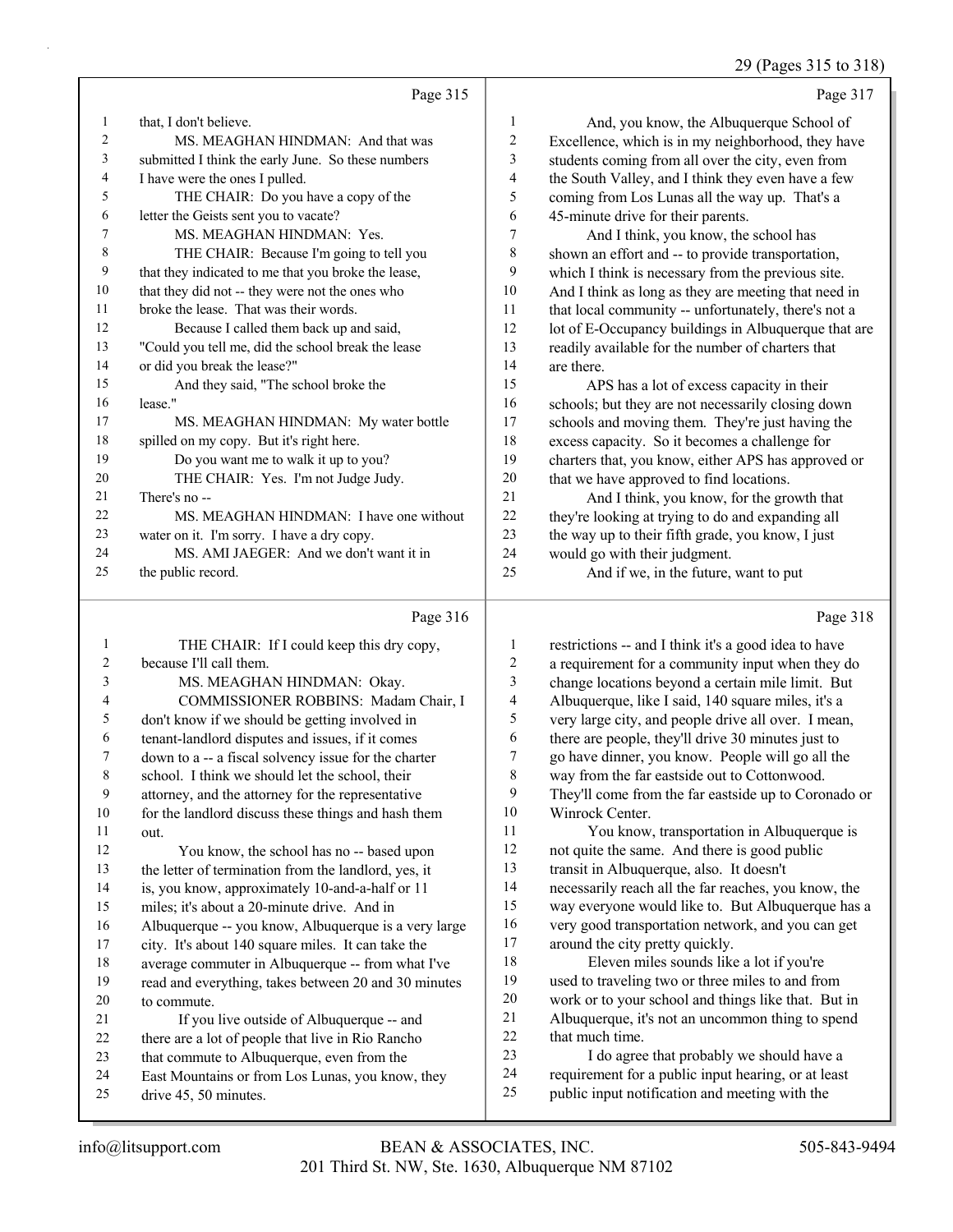|  |  | 505-843-9494 |  |  |
|--|--|--------------|--|--|
|  |  |              |  |  |
|  |  |              |  |  |

|                          | Page 319                                                           |                          | Page 321                                                                                                   |
|--------------------------|--------------------------------------------------------------------|--------------------------|------------------------------------------------------------------------------------------------------------|
| $\mathbf{1}$             | public when a move out of an original site beyond a                | $\mathbf{1}$             | That didn't happen. And that's my                                                                          |
| $\overline{\mathbf{c}}$  | few miles is being made or contemplated.                           | $\overline{c}$           | concern.                                                                                                   |
| 3                        | But when a school receives a termination                           | 3                        | Also, again, the -- the community, that                                                                    |
| $\overline{\mathcal{A}}$ | letter, I think they're put in a very precarious                   | $\overline{\mathcal{A}}$ | neighborhood, has to have access. When I went to                                                           |
| 5                        | situation, and they have to scramble to find a new                 | 5                        | school, we weren't provided with transportation.                                                           |
| 6                        | location.                                                          | $\sqrt{6}$               | The Hispanic community was not provided with                                                               |
| 7                        | So while I think we may not have had all                           | 7                        | transportation; only the other community. And so                                                           |
| $\,$ $\,$                | of the information when the original notification                  | 8                        | that bugged the hell out of me.                                                                            |
| 9                        | was provided, or have all the background, I really                 | 9                        | And so we were told, "There's a bus right                                                                  |
| 10                       | would advise that we try to stay out of the                        | $10\,$                   | in front of your house." So I had to walk it,                                                              |
| 11                       | tenant-landlord disputes; because it sounds like                   | 11                       | two-and-a-half miles.                                                                                      |
| 12                       | we're acting like, you know, the parent of a grown                 | 12                       | So when you have a community that is                                                                       |
| 13                       | child trying to deal with a situation between the                  | 13                       | already there, they're coming to the school, if the                                                        |
| 14                       | landlord and the school. And I don't think that's                  | 14                       | school is awesome, then they see this awesome school                                                       |
| 15                       | really our role.                                                   | 15                       | leaving. And that shouldn't be. We should be able                                                          |
| 16                       | THE CHAIR: And I want to make it clear                             | 16                       | to -- they should be able to have a parent meeting                                                         |
| 17                       | that I'm not trying to intervene in a                              | 17                       | on the fly. And if they can't -- I'm sure they                                                             |
| 18                       | landlord-lessee dispute. But as I said before, I                   | $18\,$                   | didn't leave from one day to the other. There had                                                          |
| 19                       | think we do have an obligation to show that we're a                | 19                       | to be days and weeks.                                                                                      |
| 20                       | good partner in the community. And that the school                 | $20\,$                   | And so if you can't pull it off, that                                                                      |
| 21                       | is now on the hook for \$64,000 to this -- of public               | 21                       | means that you were having very little communication                                                       |
| 22                       | monies -- so that is a concern. And I think it has                 | 22                       | with your parents. And that's not charter schools.                                                         |
| 23                       | to be a concern.                                                   | 23                       | That should not be charter schools. Charter schools                                                        |
| 24                       | In addition, there is -- and I know there                          | 24                       | should be able to bring in parents, at least some                                                          |
| 25                       | was earlier conversation with Mr. Aguilar -- about                 | 25                       | majority of the parents that can come in. And                                                              |
|                          | Page 320                                                           |                          | Page 322                                                                                                   |
| $\mathbf{1}$             | the disposal of -- there's State property. There's                 | 1                        | that's -- in a very poor neighborhood, that's                                                              |
| 2                        | playground equipment that's there. So that is                      | 2                        | evening, late evening. That bugs me the way it                                                             |
| 3                        | something that we do have to have a concern about,                 | 3                        | was --                                                                                                     |
| 4                        | too.                                                               |                          |                                                                                                            |
| 5                        |                                                                    | $\overline{\mathbf{4}}$  | THE CHAIR: Just to be clear, they                                                                          |
|                          | COMMISSIONER ROBBINS: I agree.                                     | 5                        | finished out the school year in the current                                                                |
| 6                        | THE CHAIR: So that it's not -- I'm not                             | 6                        | facility, and they opened the new school year in                                                           |
| 7                        | intervening in the argument about the lease itself.                | 7                        | the -- in the new. So they didn't leave on the fly.                                                        |
| 8                        | But the fact that on the surface it appears that one               | 8                        | COMMISSIONER CABALLERO: So that means                                                                      |
| 9                        | of our schools that we do authorize was not a good                 | 9                        | that they had more time to be able to communicate                                                          |
| 10                       | partner in that community, we have to be concerned                 | 10                       | with parents and bring them in.                                                                            |
| 11                       | about that, because there may very well be, at some                | 11                       | THE CHAIR: Right. Right.                                                                                   |
| 12                       | point in time, another charter that wants to open in               | 12                       | COMMISSIONER CABALLERO: They weren't                                                                       |
| 13                       | that community, and look at what happened when this                | 13                       | busy; so they could have done a meeting in the                                                             |
| 14                       | other school came in; so that there should be that                 | 14                       | morning, meeting in the evening, and say, "We have                                                         |
| 15                       | partnership there and some guarantees by us about                  | 15                       | no choice. This is the only "--                                                                            |
| 16                       | that good partnership.                                             | 16                       | THE CHAIR: And I think she's going to say                                                                  |
| 17                       | Commissioner Caballero?                                            | 17                       | they did.                                                                                                  |
| 18                       | COMMISSIONER CABALLERO: Madam Chair? And                           | 18                       | MS. MEAGHAN HINDMAN: Yes. Commissioner                                                                     |
| 19                       | I agree. I don't want to have to look at the lease                 | 19                       | Caballero, we -- we telephoned or met with every                                                           |
| 20                       | and the lease fight, per se. But the whole idea of                 | 20                       | single family of every single child that was in the                                                        |
| 21                       | moving into a neighborhood -- and we understand                    | 21                       | school to let them know what was happening and what                                                        |
| 22                       | where it is. Charters have to come in and say,                     | 22                       | our plans may end up being and to help them think                                                          |
| 23                       | "We're going to move."                                             | 23                       | about the best option for their child, whether that                                                        |
| 24<br>25                 | "Where are you going to move? Are you<br>going to have occupancy?" | 24<br>$25\,$             | was the bus, whether that was a carpool, or whether<br>it was another option that we could help them with, |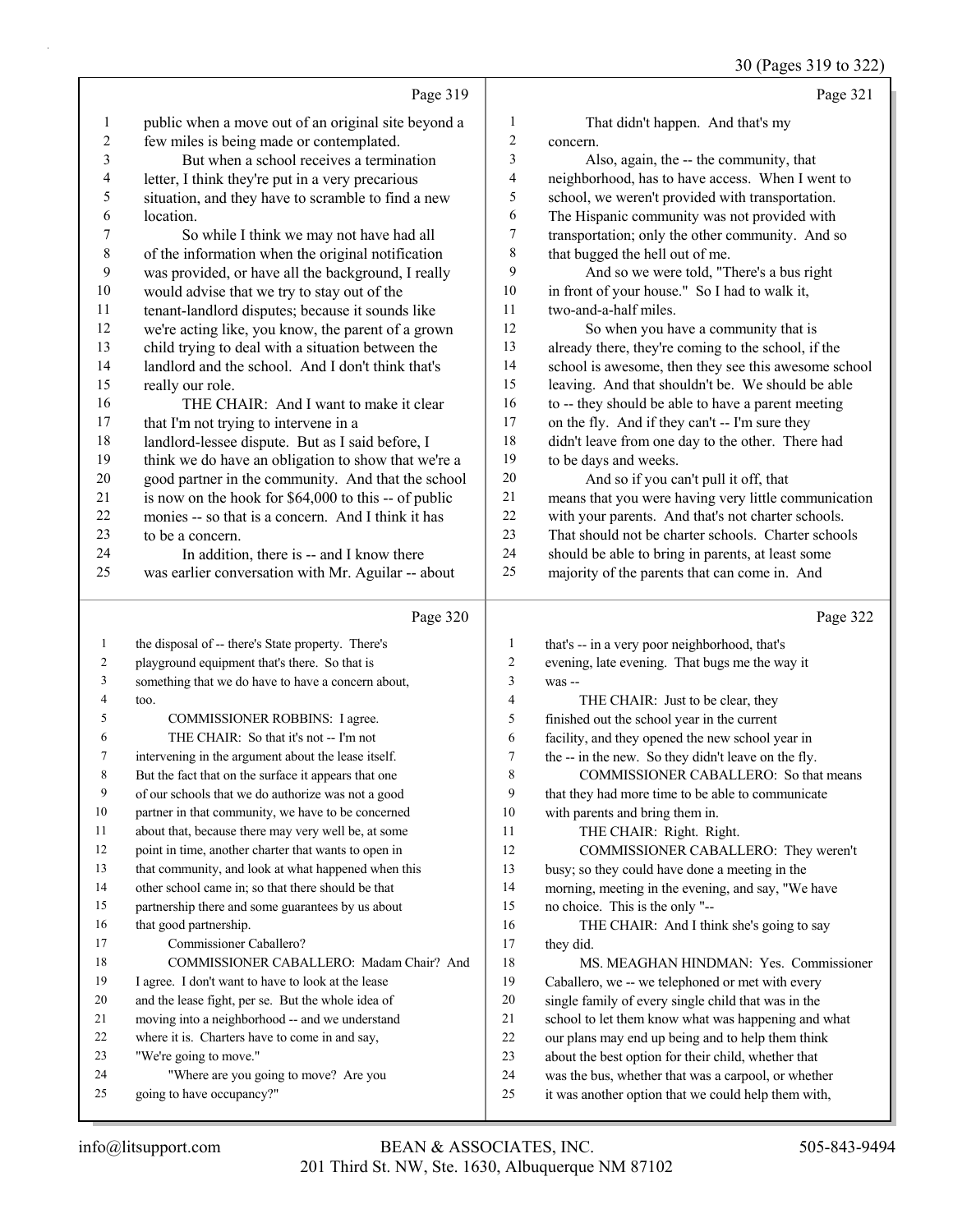### 31 (Pages 323 to 326)

|                         |                                                      |                  | 31 (Fages 323 to 320)                                |
|-------------------------|------------------------------------------------------|------------------|------------------------------------------------------|
|                         | Page 323                                             |                  | Page 325                                             |
| $\mathbf{1}$            | depending on what they needed.                       | $\mathbf{1}$     | have any time to look at it, and we don't have any   |
| 2                       | It definitely was a conversation that my             | $\sqrt{2}$       | role in that response. So I guess I'm good with      |
| 3                       | cofounder, co-director, Lissa Hines, and I had with  | 3                | that.                                                |
| 4                       | every family together.                               | $\overline{4}$   | But we do -- we do need to see what's                |
| 5                       | THE CHAIR: Okay. Are there any other                 | $\mathfrak s$    | being done with the playground equipment and making  |
| 6                       | questions?                                           | 6                | sure that the State and -- and I know it's not       |
| 7                       | COMMISSIONER ARMBRUSTER: Well -- so -- I             | $\boldsymbol{7}$ | disposal because it's not a closure.                 |
| 8                       | do, Madam Chair.                                     | $\,$ 8 $\,$      | But I think maybe the Charter School                 |
| 9                       | THE CHAIR: Uh-huh.                                   | 9                | Division might be able to help with that, in the     |
| 10                      | COMMISSIONER ARMBRUSTER: So in this new              | 10               | sense that if there was communication out that this  |
| 11                      | area -- well, I'm going to go backwards, where you   | $11\,$           | equipment was available for purchase, that might     |
| 12                      | were -- what were the percentage of free-and-reduced | 12               | help the school perhaps get rid of the equipment     |
| 13                      | lunch? And then what is that percentage now?         | 13               | earlier, if that's -- you know.                      |
| 14                      | MS. MEAGHAN HINDMAN: So our                          | 14               | MR. ALAN BRAUER: Madam Chair?                        |
| 15                      | free-and-reduced lunch percentage last year was      | 15               | THE CHAIR: I don't think that would                  |
| 16                      | 78 percent. Our numbers this year aren't confirmed   | 16               | violate anything.                                    |
| 17                      | yet. But it's looking like between 70 and 75 or so.  | 17               | MR. ALAN BRAUER: Madam Chair, members of             |
| 18                      | COMMISSIONER ARMBRUSTER: Not a huge                  | 18               | the Commission, Altura team. Is there any interest   |
| 19                      | difference, apparently. Okay. Thank you.             | 19               | in taking the playground equipment to their new      |
| 20                      | THE CHAIR: Oh. Okay.                                 | 20               | site?                                                |
| 21                      | COMMISSIONER ARMBRUSTER: It was just -- I            | 21               | THE CHAIR: It doesn't fit. That's the                |
| 22                      | wanted to see if we went from 80 percent to          | 22               | problem. The playground -- the size of the           |
| 23                      | 10 percent or something. I'm not going to quibble.   | 23               | playground equipment doesn't fit the anticipated     |
| 24                      | THE CHAIR: No. So I guess -- and I don't             | 24               | playground space that they have in the new. So they  |
| 25                      | know whether this can be answered at this point in   | 25               | need to sell what they -- my understanding -- they   |
|                         | Page 324                                             |                  | Page 326                                             |
| $\mathbf{1}$            | time. What's going to be done about that \$64,000    | $\mathbf{1}$     | need to sell what they have so that they can         |
| $\overline{\mathbf{c}}$ | that's in the demand letter and where you anticipate | $\sqrt{2}$       | purchase new when that playground is available. So   |
| 3                       | that -- those funds coming from, if, in fact, it is  | $\mathfrak{Z}$   | they can't take it with them.                        |
| 4                       | \$64,000?                                            | $\overline{4}$   | COMMISSIONER ROBBINS: Madam Chair, if I              |
| 5                       | Let's just say that's what it is. I don't            | $\sqrt{5}$       | could suggest that maybe we request an update on the |
| 6                       | know if you want -- I don't know if you want to      | 6                | status of that in two or three months, that we       |
| 7                       | respond to that at this point in time. That's up to  | $\tau$           | request that they provide us a status, and that we   |
| 8                       | your counsel, you know.                              | $\,$ 8 $\,$      | continue -- CSD would receive continuing monthly     |
| 9                       | MR. JASON BURNETT: This is Jason Burnett.            | 9                | updates after that until such time as the equipment  |
| $10\,$                  | Thank you, Madam Chair. I think our response at      | 10               | disposition has been resolved.                       |
| 11                      | this point would be that the demand is pretty        | 11               | THE CHAIR: So let me ask you, when are               |
| $12\,$                  | vigorously disputed. And please keep in mind, this   | 12               | you -- do you have an anticipated date to move it    |
| 13                      | is just a demand; it has no binding value at this    | 13               | off of the current property? Because I know you      |
| 14                      | point. We were just served this letter on Monday     | 14               | mentioned that it was going to go into storage. So   |
| 15                      | and are evaluating the response at this point.       | 15               | do you already have a plan -- a plan to remove it?   |
| 16                      | THE CHAIR: Right. So I guess the                     | 16               | MS. MEAGHAN HINDMAN: Madam Chair, I'll               |
| 17                      | question is if the Commission wishes to, you know,   | 17               | have Paul Aguilar speak on behalf of the school.     |
| $18\,$                  | do anything or not, or hold off -- at the very least | 18               | MR. PAUL AGUILAR: Thank you, Madam Chair.            |
| 19                      | hold off until we find out what the end result is of | 19               | Madam Chair, so the -- the contractor that is        |
| $20\,$                  | the demand letter, you know; because that may beg a  | 20               | currently doing the construction on Solare School    |

- 
- 21 has offered -- not free -- but he has offered to<br>22 remove the -- the playeround and to place it in remove the -- the playground and to place it in
- storage at the current school.
- 24 There is a fenced-in area within the
- school that would provide security for it. If

amount is, if any.

larger conversation, depending on what that dollar

23 So that -- and I appreciate that you don't want to respond at this moment in time because it is so -- so new. It's new to us, because we didn't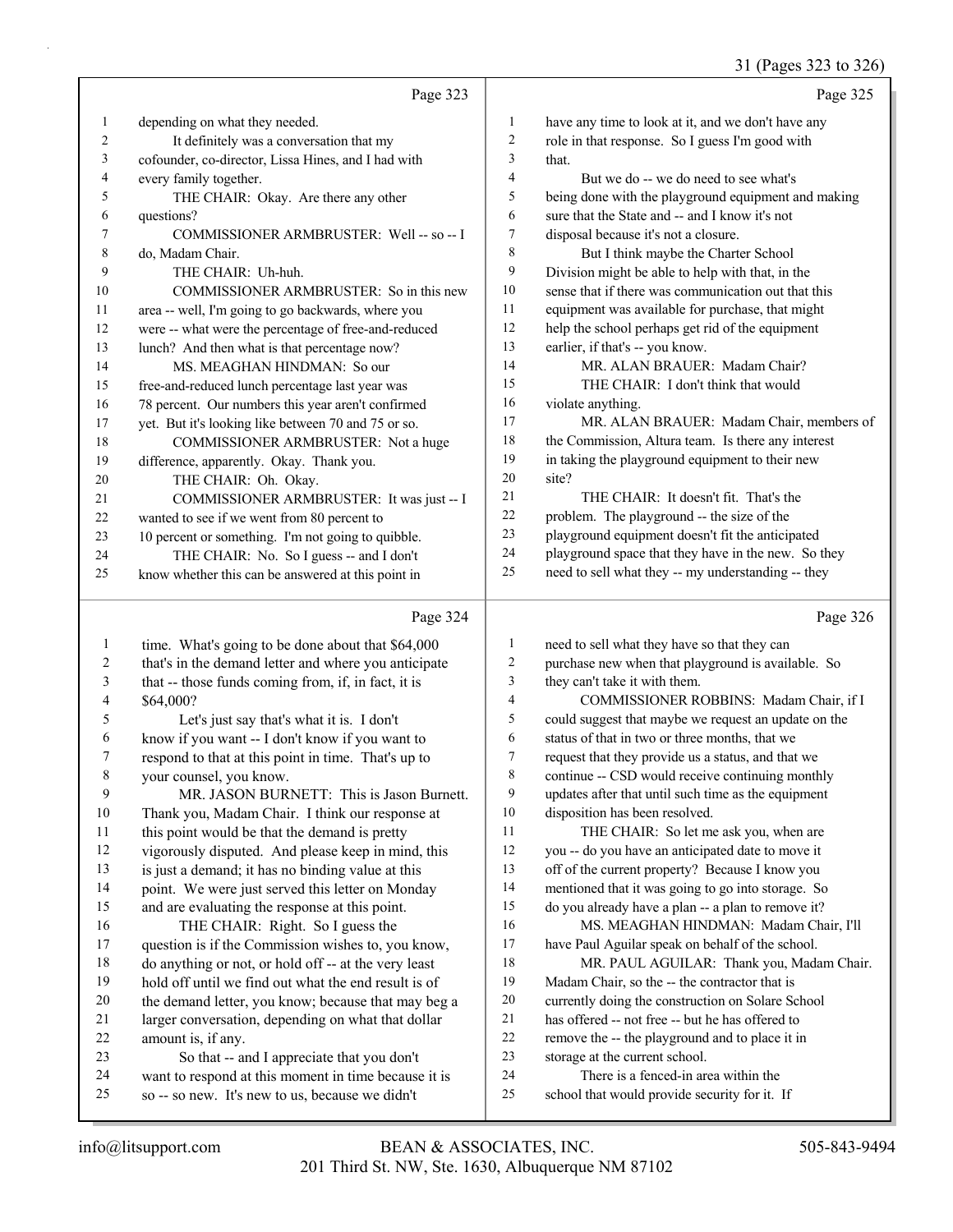#### 32 (Pages 327 to 330)

|              | Page 327                                                                                      |                | Page 329                                                                                                  |
|--------------|-----------------------------------------------------------------------------------------------|----------------|-----------------------------------------------------------------------------------------------------------|
| 1            | necessary, and to our points, we would prefer that                                            | $\mathbf{1}$   | get up to speed with our second floor to make sure                                                        |
| 2            | we have an end user available so that it could be                                             | $\overline{c}$ | that we are following the proper disposal process.                                                        |
| 3            | removed, transported immediately, and not have to be                                          | 3              | THE CHAIR: It's not disposal.                                                                             |
| 4            | put into storage.                                                                             | $\overline{4}$ | MR. ALAN BRAUER: Or if we are -- I don't                                                                  |
| 5            | But there is an area at the school that is                                                    | 5              | want us to say that we're --                                                                              |
| 6            | asphalt, and it has a wrought iron fence totally                                              | 6              | THE CHAIR: Because disposal is if we're                                                                   |
| 7            | around it that will provide security for that                                                 | 7              | closing.                                                                                                  |
| $\,$ $\,$    | material, if it needs to be stored.                                                           | 8              | MR. ALAN BRAUER: Okay. Thank you for                                                                      |
| 9            | Again, we're hoping not to have to store                                                      | 9              | that correction. I -- I need to -- before we agree                                                        |
| 10<br>11     | it so that we can get it moved out and begin                                                  | 10             | that they can sell the equipment, you know, since it                                                      |
| 12           | construction on the new playground as quickly as                                              | 11<br>12       | was paid with federal funds, I think we just -- I                                                         |
| 13           | possible.                                                                                     | 13             | want to make sure we're following the process. And<br>I want to make sure that I work with Altura and our |
| 14           | THE CHAIR: Okay. So that you have an<br>approximate dollar amount, what it would cost to      | 14             | second floor to be sure we have a key partner with                                                        |
| 15           | remove off. Obviously, the delivery, if it was                                                | 15             | you, and Mr. Aguilar for sure, want to make sure                                                          |
| 16           | significantly outside of the area, there might be an                                          | 16             | we're following that protocol before we start                                                             |
| 17           | additional cost to get it delivered to a school if                                            | 17             | selling it to a school and --                                                                             |
| 18           | they were significantly outside of the -- the area,                                           | 18             | THE CHAIR: Right. But it does say -- the                                                                  |
| 19           | I would presume.                                                                              | 19             | code does say, with the federal grants, you have to                                                       |
| 20           | MR. PAUL AGUILAR: Madam Chair, at the                                                         | 20             | just follow the state procurement and disposal. So                                                        |
| 21           | risk of sounding glib, which I'm trying not to, as                                            | 21             | that I -- I'm going to give you my legal opinion.                                                         |
| $22\,$       | you know --                                                                                   | 22             | COMMISSIONER ARMBRUSTER: Madam Chair?                                                                     |
| 23           | THE CHAIR: Why change?                                                                        | 23             | THE CHAIR: Yeah.                                                                                          |
| 24           | MR. PAUL AGUILAR: -- my brother and I                                                         | 24             | COMMISSIONER ARMBRUSTER: I just had some                                                                  |
| 25           | actually own a 16-foot trailer and a 20-foot bobcat                                           | 25             | questions, and I'm sure it's not all that important.                                                      |
|              |                                                                                               |                |                                                                                                           |
|              | Page 328                                                                                      |                | Page 330                                                                                                  |
| $\mathbf{1}$ | trailer. And so we've offered at no cost, other                                               | $\mathbf{1}$   | But I'm just curious, and I don't want to leave here                                                      |
| 2            | than fuel, to transport -- to have the product                                                | $\mathfrak{2}$ | curious.                                                                                                  |
| 3            | loaded in those trailers and transported to the new                                           | 3              | So this playground equipment, for which                                                                   |
| 4            | site at no cost, other than fuel.                                                             | 4              | they're charging you rent, I guess, does that                                                             |
| 5            | THE CHAIR: Okay.                                                                              | 5              | preclude them the ability to rent this place? I                                                           |
| 6            | MR. PAUL AGUILAR: So --                                                                       | 6              | mean, is it in the middle so that you can't walk                                                          |
| 7            | THE CHAIR: Thank you. I appreciate that.                                                      | 7              | around it?                                                                                                |
| 8            | So maybe the Charter School Division could then, at                                           | 8              | THE CHAIR: No. But it's taking up space.                                                                  |
| 9            | the very least, reach out to -- especially because                                            | 9              | So they're charging the rent for the space that it's                                                      |
| 10           | some of the schools that we have with those pre-K                                             | 10             | occupying.                                                                                                |
| 11           | programs might be looking for playground equipment.                                           | 11             | COMMISSIONER ARMBRUSTER: It's petty. All                                                                  |
| 12<br>13     | So that Mr. Aguilar has an approximate dollar amount                                          | 12<br>13       | right. I just wanted to say that.                                                                         |
| 14           | that they're looking for for that playground                                                  | 14             | Second of all, I'm just curious. So when                                                                  |
| 15           | equipment. So he can communicate that to you, and<br>we can put it out there.                 | 15             | they're talking about \$11,000 for painting and<br>\$8,000 for windows, did you, like, knock out the      |
| 16           | So maybe we can at least help to mitigate                                                     | 16             | windows?                                                                                                  |
| 17           | this situation by getting it -- and putting it in                                             | 17             | THE CHAIR: I'm going to say that I think                                                                  |
| 18           | use.                                                                                          | 18             | that's -- because that's part of the demand letter,                                                       |
| 19           | COMMISSIONER CABALLERO: Madam Chair, the                                                      | 19             | I don't think they want to respond to that at this                                                        |
| 20           | Charter School Association has a really nice website                                          | 20             | point in time; because that's --                                                                          |
| 21           | of services by folks, and buy and sell, and stuff                                             | 21             | COMMISSIONER ARMBRUSTER: I see.                                                                           |
| 22           | like that. It could work that way.                                                            | 22             | THE CHAIR: -- because that's in the                                                                       |
| 23           | THE CHAIR: Right. Right.                                                                      | 23             | demand letter that they just got. So I'm going to                                                         |
| 24<br>25     | MR. ALAN BRAUER: Madam Chair, members of<br>the Commission, team of Altura. I do -- I need to | 24<br>25       | give them my legal --<br>MR. JASON BURNETT: Thank you.                                                    |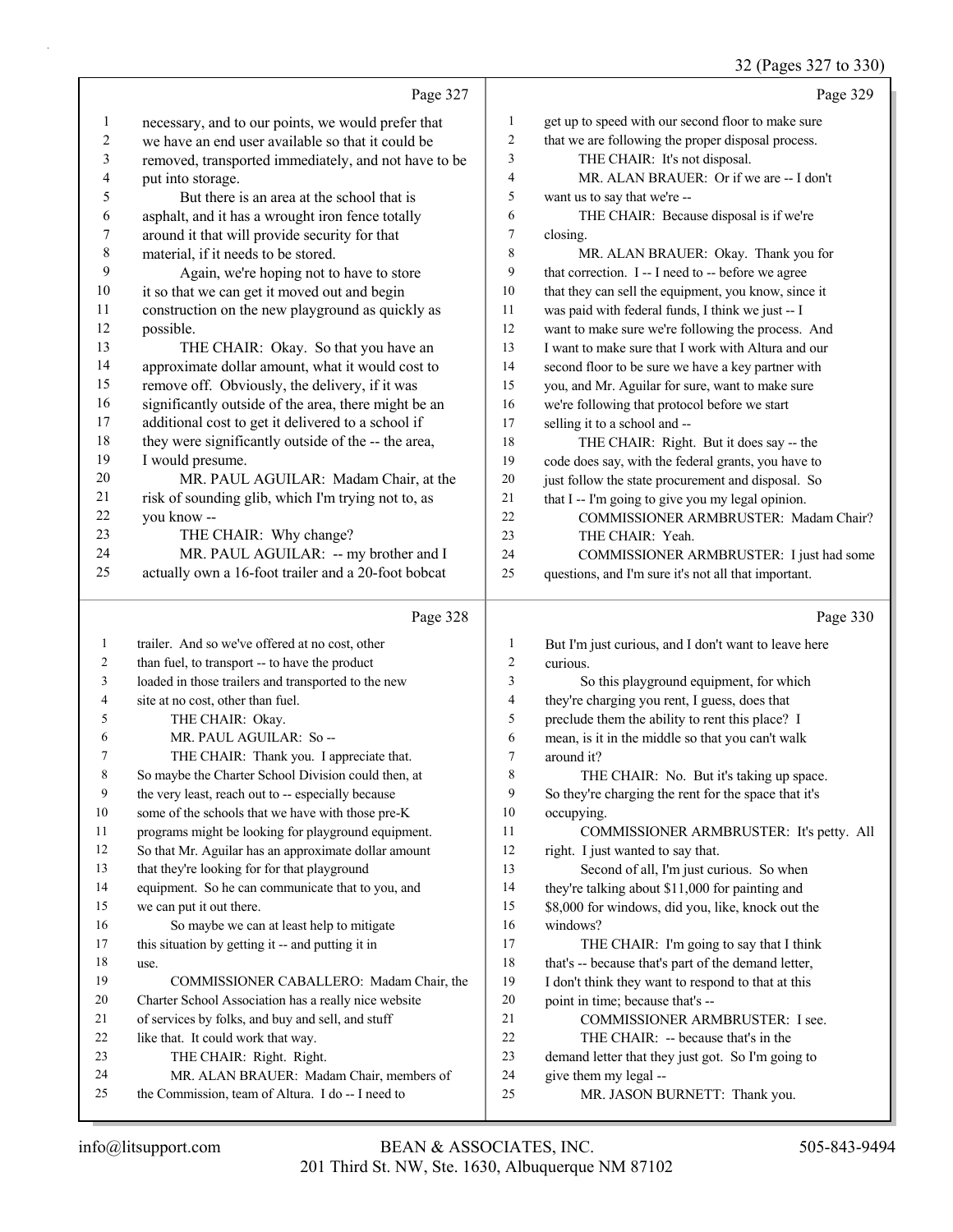33 (Pages 331 to 334)

|                         |                                                                                           |                | $33$ (1 ages $331$ to $337$                           |
|-------------------------|-------------------------------------------------------------------------------------------|----------------|-------------------------------------------------------|
|                         | Page 331                                                                                  |                | Page 333                                              |
| 1                       | THE CHAIR: -- advice once again.                                                          | 1              | all there was to it.                                  |
| 2                       | COMMISSIONER ARMBRUSTER: I'm available                                                    | $\overline{c}$ | THE CHAIR: Right. And you're right.                   |
| 3                       | to -- I just want you to know.                                                            | 3              | That's not on them at this moment in time; but it's   |
| 4                       | THE CHAIR: Yeah, yeah.                                                                    | $\overline{4}$ | on us to look at -- and oftentimes, that's what       |
| 5                       | COMMISSIONER VOIGT: Madam Chair?                                                          | 5              | happens. Something happens, and then we realize       |
| 6                       | THE CHAIR: Commissioner Voigt?                                                            | 6              | that maybe the process that we had wasn't as          |
| 7                       | COMMISSIONER VOIGT: Thank you. Back to                                                    | 7              | complete as it should be. So we're always in          |
| 8                       | the conversation about the relocation of your                                             | $\,$ 8 $\,$    | motion.                                               |
| 9                       | school. I empathize with the school having to                                             | 9              | COMMISSIONER VOIGT: Yeah, I know.                     |
| 10                      | scramble and find a facility -- which is such a huge                                      | 10             | Evolution. It's called "evolving."                    |
| 11                      | challenge, as we know in our charter school world in                                      | 11             | THE CHAIR: Yeah. So will the record                   |
| 12                      | New Mexico -- having to scramble and find a location                                      | 12             | reflect that Commissioner Caballero has left the      |
| 13                      | in such a short amount of time. And because Altura                                        | 13             | building? Thank you.                                  |
| 14                      | was authorized before I came on to the PEC, was                                           | 14             | Okay. So are we good? So we'll just                   |
| 15                      | their application specifically stated that they were                                      | 15             | simply get an update whenever there's a resolution    |
| 16                      | going to serve a geographic location?                                                     | 16             | with the demand letter so that we've got an update    |
| 17                      | THE CHAIR: Well, it was -- because it's                                                   | 17             | on that. And we'll get some communication whenever    |
| 18                      | Albuquerque, it was ZIP-coded, you know. I'm                                              | 18             | the disposal -- whenever the removal of the -- of     |
| 19                      | fascinated all the time about this, that Albuquerque                                      | 19             | the playground equipment has been satisfied and how   |
| 20                      | identifies by ZIP code. And I don't even know what                                        | $20\,$         | it happened.                                          |
| 21                      | all the ZIP codes in Las Cruces are.                                                      | 21             | And, hopefully, we can get, you know, some            |
| 22                      | COMMISSIONER VOIGT: It's probably a                                                       | $22\,$         | help with it in terms of getting it to -- it would    |
| 23                      | trend.                                                                                    | 23             | be great if it just could go to another charter       |
| 24                      | THE CHAIR: People throw out these ZIP                                                     | 24             | school, it really would, or at the very least         |
| 25                      | codes. I need a map with ZIP codes, because I know                                        | 25             | another public school, you know. But we always        |
|                         | Page 332                                                                                  |                | Page 334                                              |
|                         |                                                                                           |                |                                                       |
| 1                       | locations in Albuquerque, but not coded to areas.                                         | 1              | prefer to go to a charter first.                      |
| $\overline{\mathbf{c}}$ | COMMISSIONER VOIGT: So one school                                                         | $\overline{c}$ | COMMISSIONER VOIGT: A State charter.                  |
| 3                       | probably did it, so other schools do it, you know.                                        | 3              | Just kidding.                                         |
| 4                       | It might be a pigeonhole for schools. If they're                                          | $\overline{4}$ | THE CHAIR: It would be great if it was                |
| 5                       | committing to physically be in a specific geographic                                      | 5              | free; but I understand why it's not.                  |
| 6                       | area and then something unexpected arises like this,                                      | 6              | Okay. Thank you so much for your time.                |
| 7                       | it really -- it becomes a huge challenge, you know,                                       | 7              | We appreciate it.                                     |
| 8                       | to obtain a facility that's E-Occupancy-approved.                                         | 8              | MS. MEAGHAN HINDMAN: Thank you for your               |
| 9                       | And moving forward, though, with future                                                   | 9              | time.                                                 |
| $10\,$                  | application language for charter schools, we might                                        | 10             | THE CHAIR: Okay. So we are on to,                     |
| 11                      | want to consider something that allows for charter                                        | 11             | actually, Item No. 12, which is Discussion and        |
| 12                      | schools to make some type of amendment to their                                           | 12             | Possible Action on the Revised PEC Budget for 2020.   |
| 13                      | charter should this emergency type of facility                                            | 13             | So we had -- we briefly mentioned before that the     |
| 14                      | situation arise.                                                                          | 14             | budget had been -- we voted last month to use the     |
| 15                      | THE CHAIR: You're absolutely right. We                                                    | 15             | budget that we submitted last year. There were some   |
| $16\,$                  | need to look at that; because right now the move is                                       | 16             | revisions to it that were provided to you.            |
| 17                      | only a notice. And I think we have to look at                                             | 17             | I don't know if there are any questions.              |
| 18<br>19                | should it be an amendment, and if that's so, should                                       | 18             | And I -- and I'm not 100 percent sure if we have to   |
| $20\,$                  | this also include a community meeting so that there                                       | 19<br>20       | actually vote on the revision or not.                 |
| 21                      | is an understanding about that as well.                                                   | 21             | COMMISSIONER ARMBRUSTER: Here comes Ami.              |
| 22                      | COMMISSIONER VOIGT: Especially if the<br>language of said application stated specifically | $22\,$         | THE CHAIR: Do we have to vote on the<br>revision?     |
| 23                      | that you're going to be serving a certain geographic                                      | 23             |                                                       |
| 24                      | area or quadrant of Albuquerque. If the application                                       | 24             | MS. AMI JAEGER: To what?<br>THE CHAIR: On the budget. |
|                         |                                                                                           |                |                                                       |

didn't say that, then you had to move, and that's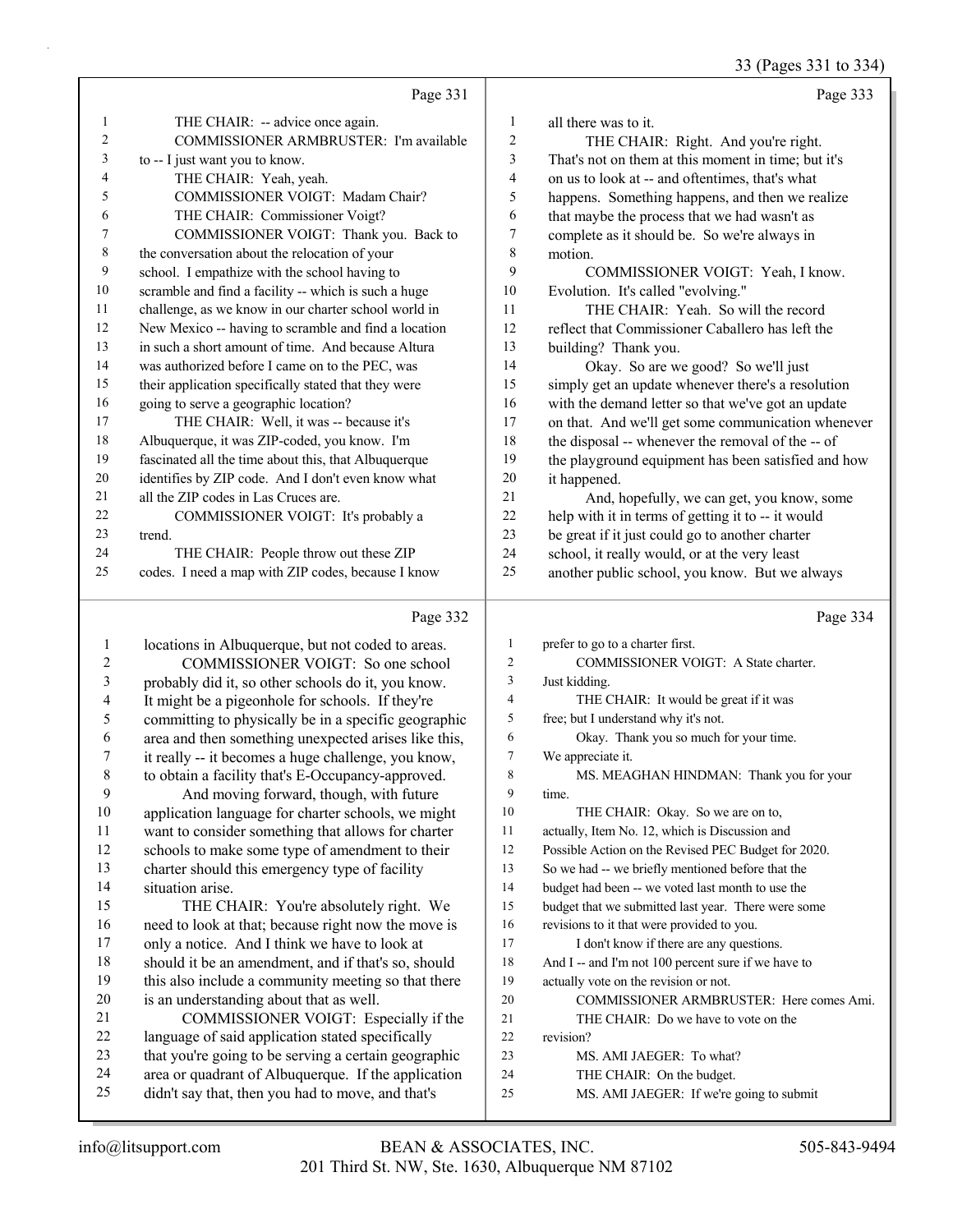34 (Pages 335 to 338)

|    |                                                      |    | 34 (Pages 335 to 338)                                |
|----|------------------------------------------------------|----|------------------------------------------------------|
|    | Page 335                                             |    | Page 337                                             |
| 1  | it. And maybe you want to submit the changes.        | 1  | THE CHAIR: Yes.                                      |
| 2  | COMMISSIONER ROBBINS: Madam Chair, if I              | 2  | COMMISSIONER ARMBRUSTER: Commissioner                |
| 3  | can just --                                          | 3  | Raftery?                                             |
| 4  | THE CHAIR: Sure.                                     | 4  | COMMISSIONER RAFTERY: Yes.                           |
| 5  | COMMISSIONER ROBBINS: I reviewed this                | 5  | COMMISSIONER ARMBRUSTER: That's                      |
| 6  | yesterday. I didn't look at it in our SharePoint.    | 6  | nine-to-zero.                                        |
| 7  | But Ms. Jaeger did send it to me. I did review it.   | 7  | THE CHAIR: The motion passes, nine-zero.             |
| 8  | And it's a roughly \$100,000 increase in total       | 8  | Thank you very much.                                 |
| 9  | spending -- actually about \$140,000 in total        | 9  | So now we are on to Item No. 13, which is            |
| 10 | proposed spending with a -- roughly a \$99,000       | 10 | the December meeting. So let's just reflect back to  |
| 11 | projected increase in revenue. So the surplus drops  | 11 | yesterday, all right, which I think is still         |
| 12 | from about \$628,000 to about \$575,000, still       | 12 | hopefully fresh in everyone's mind; so that we       |
| 13 | remaining as a surplus that could be used for other  | 13 | have -- and the timing of those hearings are almost  |
| 14 | items or by PED or could be reverted.                | 14 | exactly the same, from my recollection. We set it    |
| 15 | THE CHAIR: Okay. Thank you.                          | 15 | out the same way, with the timing for the renewals   |
| 16 | COMMISSIONER ROBBINS: Okay? So I would               | 16 | as we do the new applications. Because we do the     |
| 17 | like to move that we approve the adopted -- or the   | 17 | public; we do the school; we do you; we do us.       |
| 18 | revised budget --                                    | 18 | Boom.                                                |
| 19 | THE CHAIR: For 2020.                                 | 19 | MS. KAREN WOERNER: Yeah, pretty similar.             |
| 20 | <b>COMMISSIONER ROBBINS: -- for Fiscal</b>           | 20 | THE CHAIR: So it's basically the same                |
| 21 | Year 2020.                                           | 21 | timing that we did yesterday. So we have, I'm going  |
| 22 | COMMISSIONER RUIZ: Second.                           | 22 | to say, 18 schools that are up for renewal.          |
| 23 | THE CHAIR: There's a motion by                       | 23 | COMMISSIONER ROBBINS: And it'll take                 |
| 24 | Commissioner Robbins, a second by Commissioner Ruiz, | 24 | about an hour-and-a-half apiece.                     |
| 25 | to adopt the revised PEC budget for 2020.            | 25 | THE CHAIR: That's a minimum.                         |
|    | Page 336                                             |    | Page 338                                             |
| 1  | Any further discussion?                              | 1  | COMMISSIONER ARMBRUSTER: That's a good               |
| 2  | (No response.)                                       | 2  | one, an easy one.                                    |
| 3  | THE CHAIR: Roll call, please?                        | 3  | THE CHAIR: And I hate to use the phrase              |
| 4  | COMMISSIONER ARMBRUSTER: Commissioner                | 4  | "good," you know; but, yeah, that's -- that's a      |
| 5  | Voigt?                                               | 5  | seamless one, you know. And that's also -- you       |
| 6  | COMMISSIONER VOIGT: Yes.                             | 6  | know, some schools do -- like yesterday, some        |
| 7  | COMMISSIONER ARMBRUSTER: Commissioner                | 7  | schools do take the 15 minutes for the public        |
| 8  | Robbins?                                             | 8  | comment and bring a host of people up. Some don't.   |
| 9  | COMMISSIONER ROBBINS: Yes.                           | 9  | So that's the variable.                              |
| 10 | COMMISSIONER ARMBRUSTER: Commissioner                | 10 | But the bigger variable always is how many           |
| 11 | Caballero is not here.                               | 11 | questions we have. We can -- we can, spot-on, how    |
| 12 | <b>Commissioner Ruiz?</b>                            | 12 | long the school is going to take, the public         |
| 13 | COMMISSIONER RUIZ: Yes.                              | 13 | comments, CSD. But depending on the school, we have  |
| 14 | COMMISSIONER ARMBRUSTER: Commissioner                | 14 | some schools that there is a lot of questions; we    |
| 15 | Crone?                                               | 15 | have some schools that -- you know, let's be honest. |
| 16 | COMMISSIONER CRONE: Yes.                             | 16 | There's two schools that we just did contract        |
| 17 | COMMISSIONER ARMBRUSTER: Commissioner                | 17 | negotiations with. They're coming up for renewal.    |
| 18 | Davis?                                               | 18 | So there may not be as many questions with           |
| 19 | COMMISSIONER DAVIS: Yes.                             | 19 | a school like that, because we've just had a lot of  |
| 20 | COMMISSIONER ARMBRUSTER: Commissioner                | 20 | conversations with them.                             |
| 21 | Armbruster votes "Yes."                              | 21 | So there's a lot in there. But,                      |
| 22 | Commissioner Chavez?                                 | 22 | absolutely, a minimum of an hour-and-a-half.         |
| 23 | COMMISSIONER CHAVEZ: Yes.                            | 23 | That's -- so two -- so there's a couple of factors   |
| 24 | COMMISSIONER ARMBRUSTER: Commissioner                | 24 | here. We have to be fair and reasonable to all of    |
| 25 | Gipson?                                              | 25 | us here. And it's not always all about us; but lots  |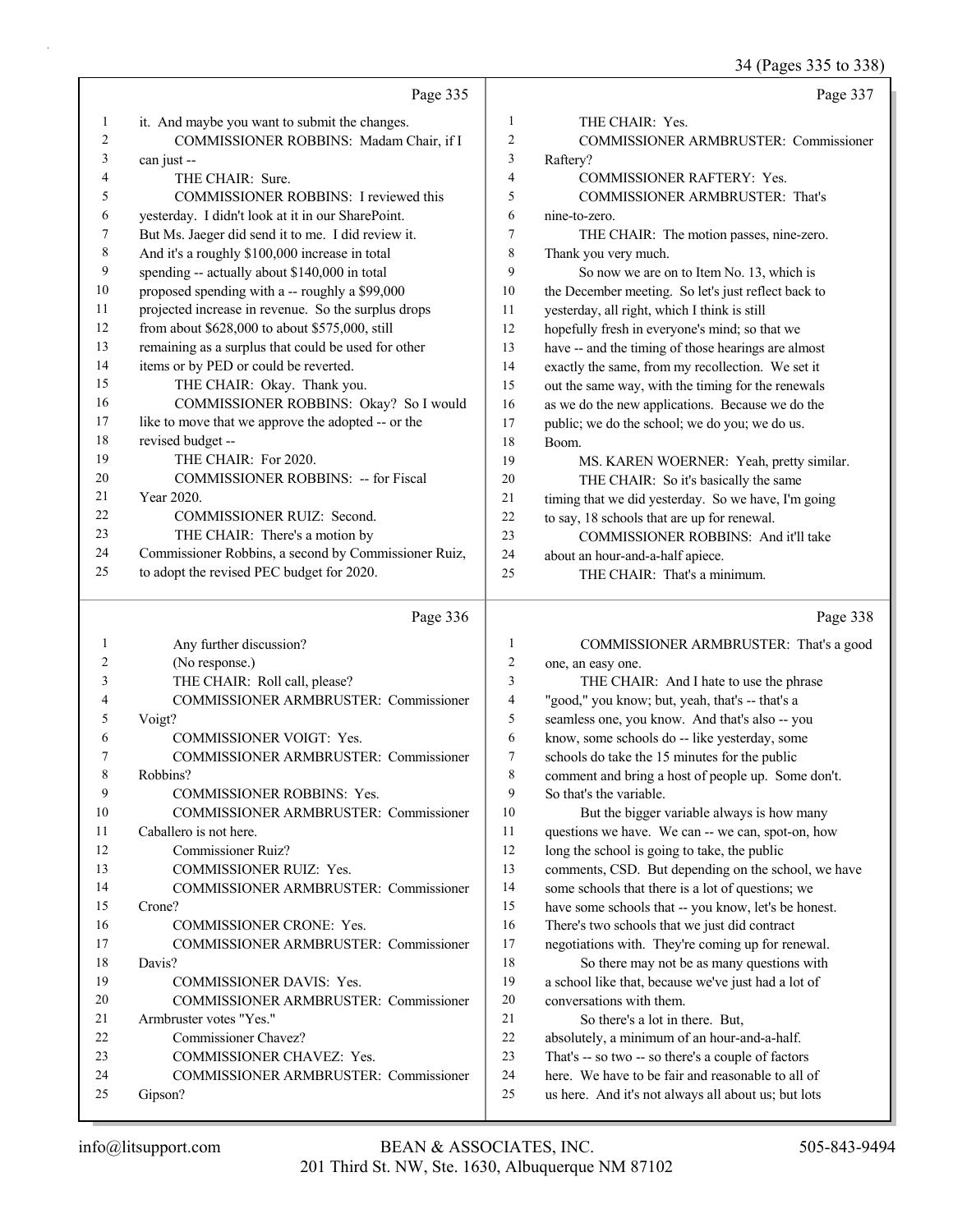|                |                                                                                                        |                  | $55 \text{ (1466535)}$ to $512$                                                         |
|----------------|--------------------------------------------------------------------------------------------------------|------------------|-----------------------------------------------------------------------------------------|
|                | Page 339                                                                                               |                  | Page 341                                                                                |
| 1              | of times, it is, you know. So that's a piece of it.                                                    | 1                | four -- it seems like we could do four or five a                                        |
| $\overline{c}$ | But we have to be fair and reasonable to                                                               | 2                | day.                                                                                    |
| 3              | the schools. Because there are so many schools, we                                                     | 3                | COMMISSIONER RUIZ: If we did lunch like                                                 |
| 4              | can't expect a school to come up on Monday and hang                                                    | 4                | we have in the past, where Beverly brought in lunch                                     |
| 5              | out until it's their time to go. And that's a piece                                                    | 5                | and we had a working lunch, I think we could do two                                     |
| 6              | that we have always struggled with.                                                                    | 6                | in the morning and two in the afternoon.                                                |
| 7              | We spent a year where there were flat                                                                  | 7                | COMMISSIONER VOIGT: That's what I                                                       |
| $\,$ $\,$      | times, and we had, like, two-hour gaps at times,                                                       | 8                | thought, two and two.                                                                   |
| 9              | because, like, "Oh, my God, we finished with them                                                      | 9                | THE CHAIR: And my only concern about that                                               |
| 10             | early, and the school is not here yet."                                                                | 10               | is the concern about the interests of the schools.                                      |
| 11             | So we, at the very least, have to be able                                                              | 11               | So if I get a concern of if you're school No. 4, and                                    |
| 12             | to communicate to schools, I think, a day.                                                             | 12               | we actually didn't get to you, and we have to say                                       |
| 13             | MS. KAREN WOERNER: That's fair.                                                                        | 13               | come back tomorrow --                                                                   |
| 14             | THE CHAIR: "We're going to hear you on                                                                 | 14               | COMMISSIONER VOIGT: I think -- well, you                                                |
| 15             | Tuesday. So that we can't tell you what time on                                                        | 15               | know, I think schools might have an understanding                                       |
| 16             | Tuesday, but you have to be up here for Tuesday, and                                                   | 16               | about having to do that.                                                                |
| 17             | we'll get to you on Tuesday." So that that's, I                                                        | 17               | THE CHAIR: No, they don't. They don't.                                                  |
| $18\,$         | think, fairer to the schools, and also to the                                                          | 18               | Honestly.                                                                               |
| 19             | community that they may want to bring up with them                                                     | 19               | COMMISSIONER VOIGT: I've been on that                                                   |
| $20\,$         | so that they can figure that out.                                                                      | $20\,$           | side, where we've come down and we've had to come                                       |
| 21             | I think it's also fairer to schools -- you                                                             | 21               | back, and -- you know.                                                                  |
| 22             | know, let's be honest. If you're the No. 18 school,                                                    | 22               | THE CHAIR: You're in Albuquerque. Not                                                   |
| 23             | you don't want to be sitting there, and we look like                                                   | 23               | all of these schools are in Albuquerque.                                                |
| 24             | deer in headlights, because we've done this, and do                                                    | 24               | COMMISSIONER VOIGT: So all of these will                                                |
| 25             | they feel like -- let's just say we say no to the                                                      | 25               | be in Mabry?                                                                            |
|                |                                                                                                        |                  |                                                                                         |
|                |                                                                                                        |                  |                                                                                         |
|                | Page 340                                                                                               |                  | Page 342                                                                                |
| $\mathbf{1}$   | school. I don't want them to come back and say,                                                        | 1                | THE CHAIR: We do these in Mabry. Not all                                                |
| 2              | "Hey, we really didn't get a fair hearing because                                                      | $\boldsymbol{2}$ | the schools are in Albuquerque. We dealt with --                                        |
| 3              | they had no idea what they were talking about," that                                                   | 3                | last year we dealt with the Office for Open                                             |
| 4              | it's fair -- I think we have to be fair to the                                                         | 4                | Government, because they wanted an exact time that                                      |
| 5              | school for them to feel like we -- we truly heard                                                      | 5<br>6           | the school was being heard; because it was -- their                                     |
| 6<br>7         | them, and we read it.                                                                                  | 7                | parent -- you know, we've gotten calls, "It's not                                       |
| 8              | So we need to look at how we want to roll                                                              |                  | fair, we're going to call the Attorney General's                                        |
| 9              | out these December days, understanding the fact that                                                   | 8<br>9           | Office."<br>COMMISSIONER VOIGT: So let's look at our                                    |
| 10             | it'll take us approximately three -- a day for three                                                   | 10               | schools that are coming the furthest away. We can                                       |
| 11             | schools. Because that's what we did yesterday. We<br>did three schools. And, really, the only thing we | 11               | look at the schools that are coming the longest                                         |
| 12             | did yesterday were the new applications.                                                               | 12               | distance and lock them into a date then.                                                |
| 13             | COMMISSIONER VOIGT: I have a -- just a                                                                 | 13               | THE CHAIR: I think we have to lock every                                                |
| 14             | typical operational question. So do we go into                                                         | 14               | school into a date. I think if we do it for one --                                      |
| 15             | closed session after each school?                                                                      | 15               | COMMISSIONER VOIGT: But what we should                                                  |
| 16             | THE CHAIR: It's up to us.                                                                              | 16               | do, though, to be ahead of this, is that the schools                                    |
| 17             | MS. AMI JAEGER: We can.                                                                                | 17               | that are either in the first of the day or the last                                     |
| 18             | THE CHAIR: We can. But we have not.                                                                    | 18               | of the day, give them that flexibility, that -- and                                     |
| 19             | COMMISSIONER VOIGT: Okay.                                                                              | 19               | us the flexibility that there might -- they might                                       |
| 20             | THE CHAIR: But we can.                                                                                 | 20               | have to -- it might have to be a different day,                                         |
| 21             | COMMISSIONER VOIGT: Because it adds more                                                               | $21\,$           | either the day before or the day after. And it                                          |
| 22             | time.                                                                                                  | $22\,$           | would be a school that's closest to Santa Fe that                                       |
| 23             | THE CHAIR: It would add way more time.                                                                 | 23               | would be less painful, you know.                                                        |
| 24<br>25       | We generally have not.<br>COMMISSIONER VOIGT: So 18 schools,                                           | 24<br>25         | THE CHAIR: Yes and no. Because the<br>schools will respond back and say, "But we've got |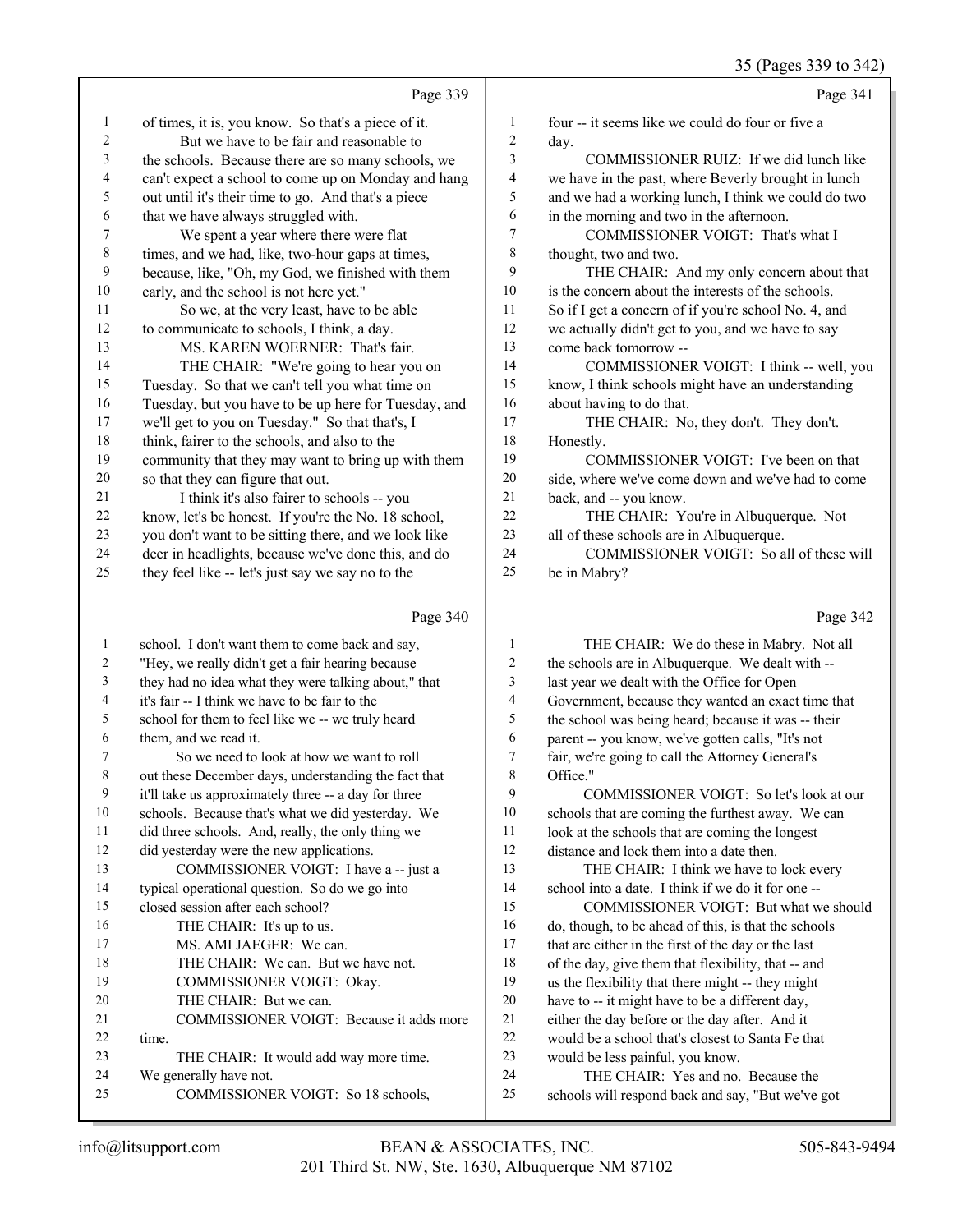# 36 (Pages 343 to 346)

|          | Page 343                                                                                             |                | Page 345                                                                                   |
|----------|------------------------------------------------------------------------------------------------------|----------------|--------------------------------------------------------------------------------------------|
| 1        | this schedule; so, you know, it's tough for us."                                                     | $\mathbf{1}$   | doing nothing. But you'd rather go ahead and get                                           |
| 2        | And it is December, so there -- you know,                                                            | $\overline{c}$ | started and be done.                                                                       |
| 3        | schools close out differently. It's hard to do                                                       | 3              | That way, we could end each day. And yes                                                   |
| 4        | that.                                                                                                | 4              | we may have a seven- or eight-hour day. But we'd be                                        |
| 5        | COMMISSIONER DAVIS: And there's weather.                                                             | 5              | pushing it to a longer time, and we're not going to                                        |
| 6        | THE CHAIR: And there is weather, too.                                                                | 6              | be stressing ourselves out, that that way we're                                            |
| 7        | COMMISSIONER ROBBINS: Madam Chair, if we                                                             | 7              | really allowing two hours for each one.                                                    |
| 8        | scheduled four a day, and we started at 8:30 and had                                                 | 8              | And if one, you know, took a little bit                                                    |
| 9        | a working lunch, we -- I'm sure we could get four                                                    | 9              | less or one took a few minutes longer, it's not                                            |
| 10       | done a day. That way, we could be definitive in the                                                  | 10             | going to bump others that much. I mean, we could go                                        |
| 11       | times, and we hopefully would have no more than 30                                                   | 11             | ahead and schedule that. That would be my                                                  |
| 12       | to 45 minutes in between. If there were time in                                                      | 12             | suggestion.                                                                                |
| 13       | between, we could schedule them one at 8:30, one at                                                  | 13             | COMMISSIONER VOIGT: I like that.                                                           |
| 14       | 10:30, you know, and do that.                                                                        | 14             | THE CHAIR: And I'm fine with starting at                                                   |
| 15       | We could maybe give ourselves a                                                                      | 15             | 8:30. Like I said, because it's -- I'm usually here                                        |
| 16       | half-an-hour -- order lunch in, only give us a                                                       | 16             | by a couple of minutes after 8:00; so that's -- you                                        |
| 17       | half-an-hour, and then the 10:30 would end at 12:30.                                                 | 17             | know, it's for the folks that are driving up. And                                          |
| 18       | At $1:00$ -- so we have one at $1:00$ , one at $3:00$ . We                                           | 18             | also, obviously, if -- you know, weather can always                                        |
| 19       | could potentially be done approximately at 5:00 each                                                 | 19             | be -- who knows what weather is going to be. That                                          |
| 20       | day. That would be an 8:30 to 5:00 approximate                                                       | 20             | is what it is.                                                                             |
| 21       | time.                                                                                                | $21\,$         | COMMISSIONER ROBBINS: With global                                                          |
| $22\,$   | For people that are coming up the day                                                                | 22             | warming, it probably won't be a problem.                                                   |
| 23       | before that travel long distances that are going to                                                  | 23             | COMMISSIONER DAVIS: We have more snow                                                      |
| 24       | come up the day before and spend the night. If you                                                   | 24             | because of global warming.                                                                 |
| 25       | come up for the meetings we had yesterday -- or                                                      | 25             | COMMISSIONER ROBBINS: We could have three                                                  |
|          |                                                                                                      |                |                                                                                            |
|          | Page 344                                                                                             |                | Page 346                                                                                   |
|          |                                                                                                      | $\mathbf{1}$   |                                                                                            |
| 1<br>2   | Wednesday, you probably came up Tuesday night,                                                       | 2              | feet of snow; that's true.<br>COMMISSIONER ARMBRUSTER: Madam Chair?                        |
| 3        | correct? So you came up Tuesday night. So you                                                        | 3              | THE CHAIR: Uh-huh.                                                                         |
| 4        | would do the same thing.                                                                             | 4              | COMMISSIONER ARMBRUSTER: I was asking                                                      |
| 5        | THE CHAIR: Who came up Tuesday night?                                                                | 5              | Melissa to give me a list -- those of you may have                                         |
| 6        | Who are you talking about?<br>COMMISSIONER ROBBINS: People who came for                              | 6              | it, but I didn't. So let me just think. Is Monte                                           |
| 7        | the work session on Wednesday.                                                                       | 7              | Del Sol going with Santa Fe?                                                               |
| 8        | THE CHAIR: You mean us, not --                                                                       | 8              | THE CHAIR: I can't answer that.                                                            |
| 9        | COMMISSIONER ROBBINS: No. The                                                                        | 9              | COMMISSIONER ARMBRUSTER: We don't know                                                     |
| 10       | Commissioners. We can start at 8:30. There's no                                                      | 10             | that.                                                                                      |
| 11       | reason to wait until 9:30. And for the 8:30                                                          | 11             | MS. KAREN WOERNER: I think not.                                                            |
| 12       | meeting, we try to get closer schools for those                                                      | 12             | THE CHAIR: We won't know who's going with                                                  |
| 13       | 8:30 times, in and around Santa Fe or the                                                            | 13             | anyone until October.                                                                      |
| 14       | Albuquerque schools, because that's not a burden for                                                 | 14             | COMMISSIONER ARMBRUSTER: Okay. So we                                                       |
| 15       | them.                                                                                                | 15             | have 18.                                                                                   |
| 16       | For the other schools, they could be later                                                           | 16             | THE CHAIR: And there's at least one                                                        |
| 17       | in the day. Or if it's a 9:00, it still gives them                                                   | 17             | district charter that's coming our way. At least                                           |
| 18       | time -- if they come up the day before or whatever,                                                  | 18             | one.                                                                                       |
| 19       | it gives them the time to arrange that. If we plan                                                   | 19             | COMMISSIONER ARMBRUSTER: Right. I wrote                                                    |
| 20       | on four a day, let's just start at 8:30.                                                             | 20             | that one.                                                                                  |
| 21       | THE CHAIR: I'm fine with that, because                                                               | 21             | THE CHAIR: What one did you write?                                                         |
| 22       | I'm just across the street.                                                                          | 22             | <b>COMMISSIONER ARMBRUSTER: 21st.</b>                                                      |
| 23       | COMMISSIONER ROBBINS: For the                                                                        | 23             | THE CHAIR: Okay.                                                                           |
| 24<br>25 | Commissioners who travel from out of town, you're<br>sitting -- I'm not saying you're sitting around | 24<br>25       | COMMISSIONER ARMBRUSTER: I'm looking at<br>distance. So Deming, that's far. We would agree |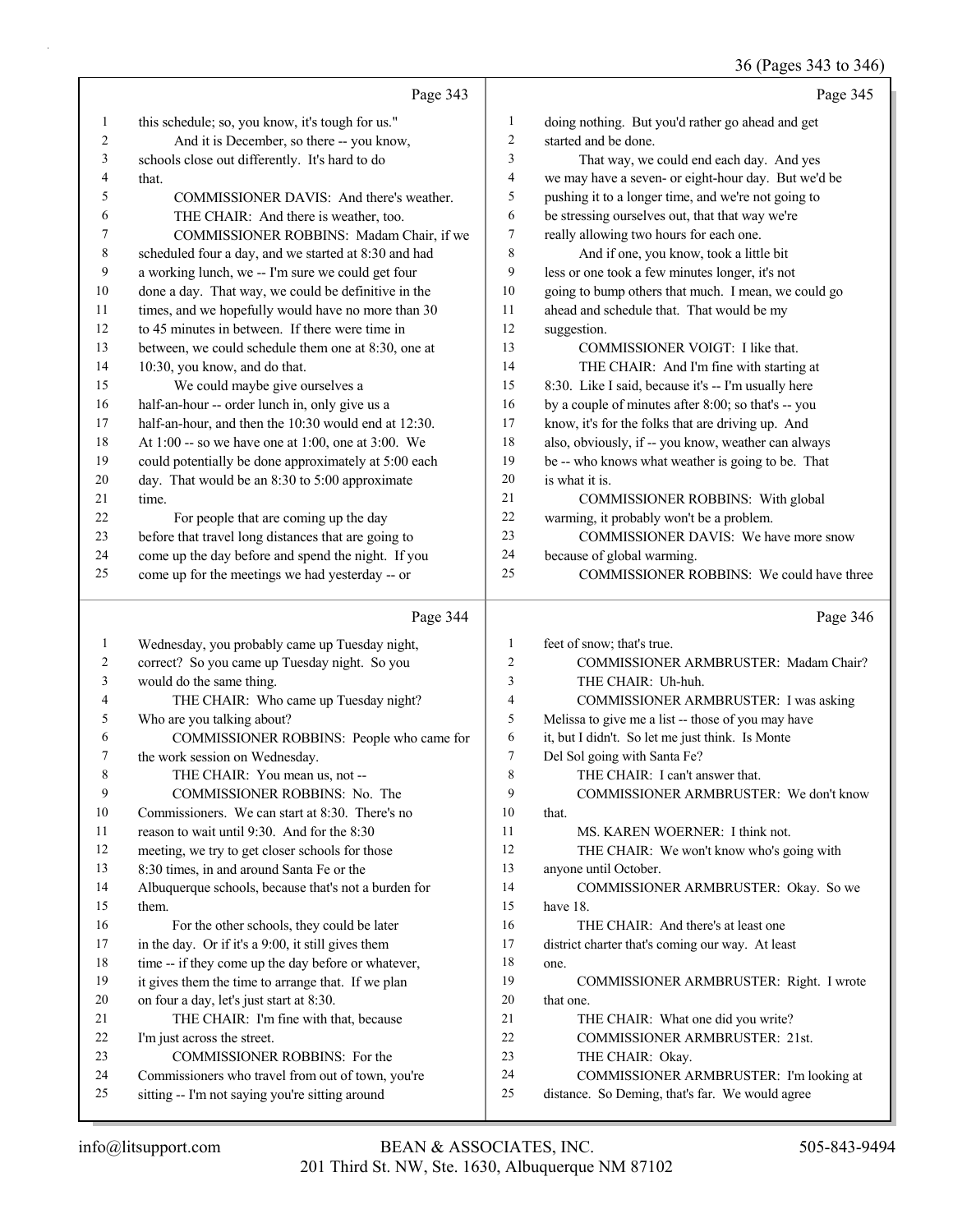37 (Pages 347 to 350)

|                | Page 347                                                                                  |                          | Page 349                                                    |
|----------------|-------------------------------------------------------------------------------------------|--------------------------|-------------------------------------------------------------|
| 1              | that, right? La Montañas from Las Cruces? That's a                                        | $\mathbf{1}$             | the 9th; so 9, 10, 11, 12.                                  |
| 2              | long distance. And Taos is really long-distance.                                          | $\sqrt{2}$               | THE CHAIR: 9, 10, 11, 12, 13. And                           |
| 3              | It is not close and it is a horrible road. And DEAP                                       | 3                        | hopefully, if they're -- generally, we do not -- the        |
| 4              | is long-distance. We have four that are                                                   | $\overline{\mathcal{A}}$ | only other things that we would have -- and then I          |
| 5              | long-distance ones. I was trying to listen to David                                       | 5                        | would ask is that there be no amendment submissions         |
| 6              | when I was doing this.                                                                    | 6                        | for December.                                               |
| 7              | COMMISSIONER ROBBINS: We could do those                                                   | 7                        | MS. KAREN WOERNER: If any are submitted,                    |
| 8              | at 1:00 in the afternoon. That way --                                                     | 8                        | you want me to hold those till the next meeting?            |
| 9              | THE CHAIR: And honestly, we don't need                                                    | 9                        | THE CHAIR: That's tough. I would just                       |
| 10             | to -- we don't need to schedule the schools right                                         | 10                       | try to use your powers of persuasion, unless it was         |
| 11             | now. We simply need to make the schedule of what                                          | 11                       | absolutely an emergency --                                  |
| 12             | days. And it's on them to figure the schedule out.                                        | 12                       | MS. KAREN WOERNER: Okay.                                    |
| 13             | We don't have to dig into who's going when                                                | 13                       | THE CHAIR: -- that something came up and                    |
| 14             | at this moment in time. I'm simply asking folks to                                        | 14                       | said, "Hey, we have to do this now," you know, then         |
| 15             | look at how many schools, how many days, so that                                          | 15                       | we can look at that. But otherwise, we don't want           |
| 16             | we've got our block of dates that we will be                                              | 16                       | to be digging into -- you know, we'll do a consent          |
| 17             | meeting.                                                                                  | 17                       | agenda, so that anything that -- you know, notices          |
| 18             | That's all I'm looking for now. And the                                                   | 18                       | and governing councils and thing like that, that'll         |
| 19             | details of when -- and it will -- that'll certainly                                       | 19                       | take five minutes to do.                                    |
| 20             | at least give them the opportunity to say, "Well,                                         | 20                       | But that if they're -- unless there's an                    |
| 21             | you know, the meetings are going to take place                                            | 21                       | emergency amendment that the school absolutely needs        |
| 22             | between these dates," so we know that for sure. And                                       | 22                       | done in December                                            |
| 23             | the schedule will come out later. And those details                                       | 23                       | MS. KAREN WOERNER: Madam Chair, I just                      |
| 24             | can be figured out.                                                                       | 24                       | propose that if any are -- we will do our best to           |
| 25             | So we were originally scheduled for --                                                    | 25                       | encourage them another time. If anything comes up,          |
|                | Page 348                                                                                  |                          |                                                             |
|                |                                                                                           |                          | Page 350                                                    |
| 1              |                                                                                           | $\mathbf{1}$             |                                                             |
| $\overline{c}$ | excuse me -- December 10th through the 13th.<br>COMMISSIONER RUIZ: So if we added the     | $\sqrt{2}$               | we'll be in touch with you before we have set the           |
| 3              | 9th.                                                                                      | 3                        | agenda anyway, and we can bring those to your<br>attention. |
| 4              | THE CHAIR: So we would have to add the                                                    | $\overline{4}$           | THE CHAIR: Yeah. Yeah.                                      |
| 5              | 9th.                                                                                      | 5                        | Okay. So we're good with those dates?                       |
| 6              | COMMISSIONER ROBBINS: And we could                                                        | 6                        | Okay. So if it's already there, then I                      |
| 7              | potentially be finished early on Friday.                                                  | $\boldsymbol{7}$         | guess we don't have to vote to make any changes,            |
| 8              | THE CHAIR: And that's always my                                                           | $\,8\,$                  | because, apparently -- is that on the website? The          |
| 9              | preference.                                                                               | 9                        | 9th?                                                        |
| 10             | COMMISSIONER ROBBINS: That last person on                                                 | 10                       | COMMISSIONER DAVIS: The last time I                         |
| 11             | Friday, we're not running up until 5:00 on Friday.                                        | 11                       | looked, it wasn't. It was the 10th.                         |
| 12             | So I think, you know, if we are tired, we're not                                          | 12                       | MS. KAREN WOERNER: I would say better                       |
| 13             | going to be as tired.                                                                     | 13                       | safe than sorry.                                            |
| 14             | COMMISSIONER CRONE: If you look on the                                                    | 14                       | MS. AMI JAEGER: Because we do vote on --                    |
| 15             | next page, it does say the 9th.                                                           | 15                       | THE CHAIR: We do. We vote on the                            |
| 16             | COMMISSIONER ARMBRUSTER: Oh. That we'd                                                    | 16                       | calendar at the meeting. So I guess if it's not on          |
| 17             | already blocked it off?                                                                   | 17                       | the website, then we should amend the calendar by           |
| 18             | THE CHAIR: Did we? 'Cause I have --                                                       | 18                       | vote.                                                       |
| 19             | COMMISSIONER DAVIS: I've got the 10th.                                                    | 19                       | Okay. So I am going to move that the                        |
| 20             | THE CHAIR: I have the 10th on my                                                          | $20\,$                   | Public Education Commission amend their calendar for        |
| 21             | calendar.                                                                                 | 21                       | December to indicate that we will be meeting from           |
| 22             | MS. KAREN WOERNER: I think Beverly put                                                    | 22                       | December 9th through December 13th.                         |
| 23             | the 9th on there.                                                                         | 23                       | COMMISSIONER DAVIS: Second.                                 |
| 24<br>25       | COMMISSIONER ARMBRUSTER: She probably<br>knows us better than we do. So we're starting on | 24<br>25                 | THE CHAIR: There's a second by<br>Commissioner Davis.       |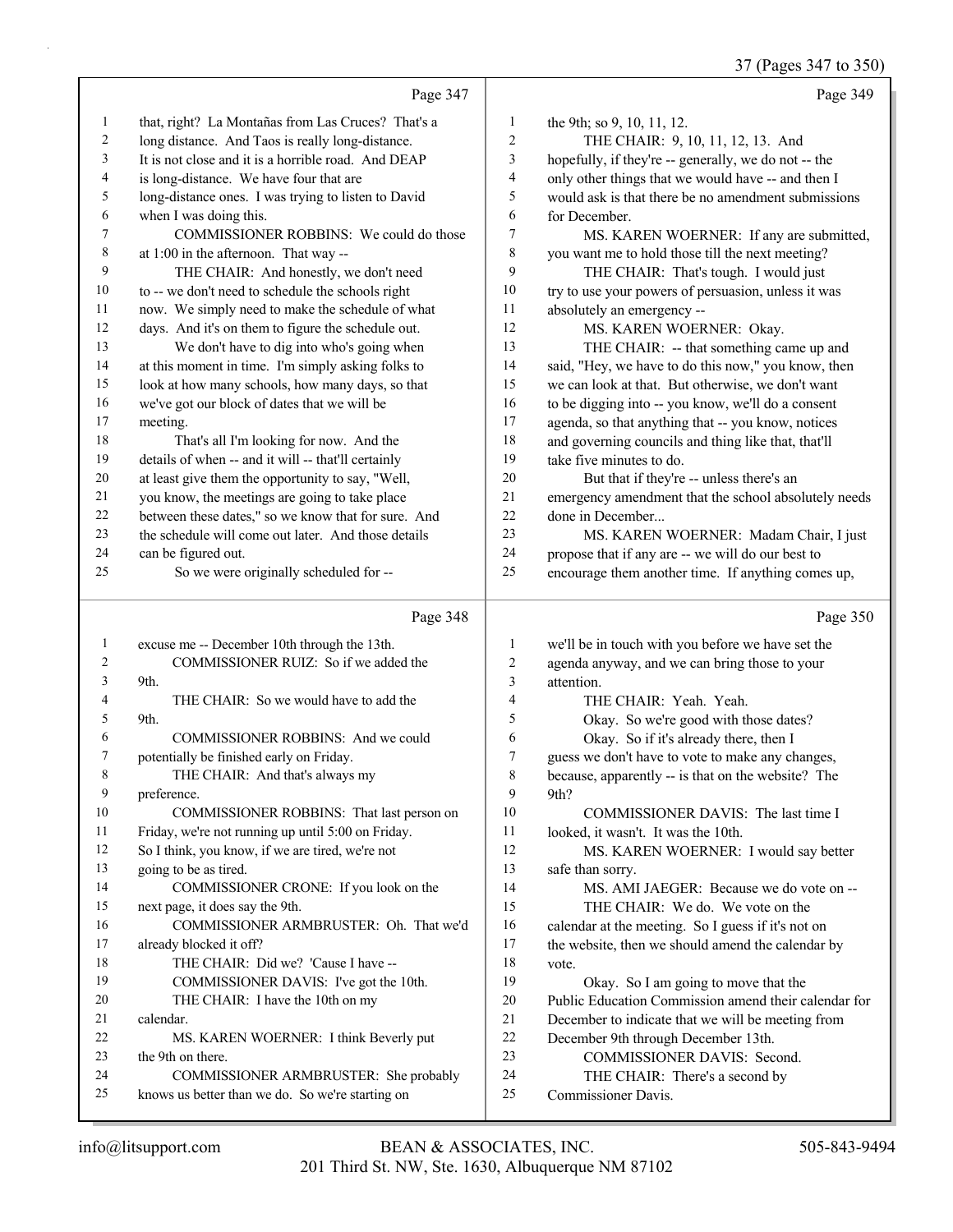#### 38 (Pages 351 to 354)

|                | Page 351                                             |                         | Page 353                                             |
|----------------|------------------------------------------------------|-------------------------|------------------------------------------------------|
| 1              | Any further discussion?                              | $\mathbf{1}$            | positive direction in terms of a cooperative         |
| $\overline{c}$ | (No response.)                                       | $\overline{c}$          | relationship and trying to -- to reach out and       |
| 3              | THE CHAIR: Yeah. Do we have roll call?               | 3                       | understand that we all really do have the same goal  |
| 4              | MS. AMI JAEGER: You can do voice.                    | 4                       | of servicing kids here in New Mexico the best that   |
| 5              | THE CHAIR: Okay. We can do voice. All                | 5                       | we can, and that hopefully, we can create those --   |
| 6              | in favor?                                            | 6                       | those partnerships.                                  |
| 7              | (Commissioners so indicate.)                         | $\overline{7}$          | We talked a little bit about the                     |
| 8              | THE CHAIR: Opposed?                                  | 8                       | partnership between State and district-authorized    |
| 9              | (No response.)                                       | 9                       | schools and what does that look like, should look    |
| 10             | THE CHAIR: Hearing no opposition, the                | 10                      | like.                                                |
| 11             | motion passes.                                       | 11                      | So once again, I appreciate that. I also             |
| 12             | Oh. So we're on to Report from the Chair.            | 12                      | appreciate the fact that they scheduled it the week  |
| 13             | I'll make this as quick as I can.                    | 13                      | of Indian Market, so it obligated me to three nights |
| 14             | Let's see. I had -- I had the opportunity            | 14                      | here instead of just the one night up and back. So   |
| 15             | last Thursday to attend a meeting from the LESC and  | 15                      | it was a little hit to my budget; but that's okay.   |
| 16             | the LFC staff. And that meeting included the         | 16                      | It was well-intended.                                |
| 17             | director, the interim acting secretary, interim      | 17                      | I also had lunch with folks from 21st                |
| 18             | secretary, LESC, LFC staff, Albuquerque Public       | 18                      | Century Charter School. And that's how I knew that   |
| 19             | Schools, myself -- I guess that -- that -- oh,       | 19                      | they were intending on renewing with the State.      |
| $20\,$         | yes -- and the public charters were there as well.   | 20                      | They're currently an APS-authorized school. And it   |
| 21             | And the discussion went in a lot of                  | 21                      | was -- it was a good conversation. They actually --  |
| 22             | directions. We talked about the -- the impact that   | 22                      | their intention initially was they wanted to renew   |
| 23             | the budget has had on charters, what has happened as | 23                      | early with us, and they wanted to be on the          |
| 24             | a result of the increase or what hasn't happened as  | 24                      | September agenda.                                    |
| 25             | a result of the -- the increase, where schools are   | 25                      | And I told them that that just can't                 |
|                | Page 352                                             |                         | Page 354                                             |
| $\mathbf{1}$   | still struggling in terms of servicing.              | $\mathbf{1}$            | happen. It's outside of our processes. It's          |
| 2              | And, certainly, we talked a little bit               | $\overline{c}$          | outside of the statute. We didn't have the State     |
| 3              | about any struggles with trying to implement the     | 3                       | Accountability information until November, so that   |
| 4              | multicultural framework and where schools are having | $\overline{\mathbf{4}}$ | there was absolutely no way that this could take     |
| 5              | some challenges with that.                           | 5                       | place.                                               |
| 6              | We talked lease assistance. We talked --             | 6                       | And we already told our own schools that             |
| 7              | we even talked expansion, which kind of threw me for | 7                       | were renewing that we couldn't hear them in          |
|                |                                                      |                         |                                                      |

 we even talked expansion, which kind of threw me for a loop a little bit. But the LFC staff wanted to

- know what our -- what we saw as -- did we see MAS as
- our model for expansions, which I was surprised when 11 that came up.
- 12 So it was a -- I thought a good conversation. And I appreciate, absolutely, that
- 14 the LFC and the LESC staff included us in that
- conversation; because it is the first time that
- we've been invited to that table. And I'm presuming
- 17 that those conversations have taken place before.
- 18 So I appreciate that they're reaching out and asking for our input on that. Touched a little
- bit on a couple of things that maybe legislatively might be going forward for -- for coming-up budget
- year, understanding that it's only a 30-day session,
- so that depending on the call, what the limitations
- of -- of that session might be.
- 25 So I think it's -- we're moving in a
- Commissioners when we're looking at the significant number of schools that are renewing. We all have schools in our district, and we all have to be responsive to the schools in our district. But there's a fine line with the conversation that we have when the school is up for renewal, that we do have to steer clear of giving any direct recommendation to a school about what they should be putting in an application, because you don't want it coming back to you when they're sitting here, saying, "Commissioner X said I should do this, so we thought this was okay, and now you're all saying it's not." 24 So conversations about how the process

November, so we couldn't take a district charter and

10 But that does lead me to a caution to

take them earlier.

works and answering questions about that is -- is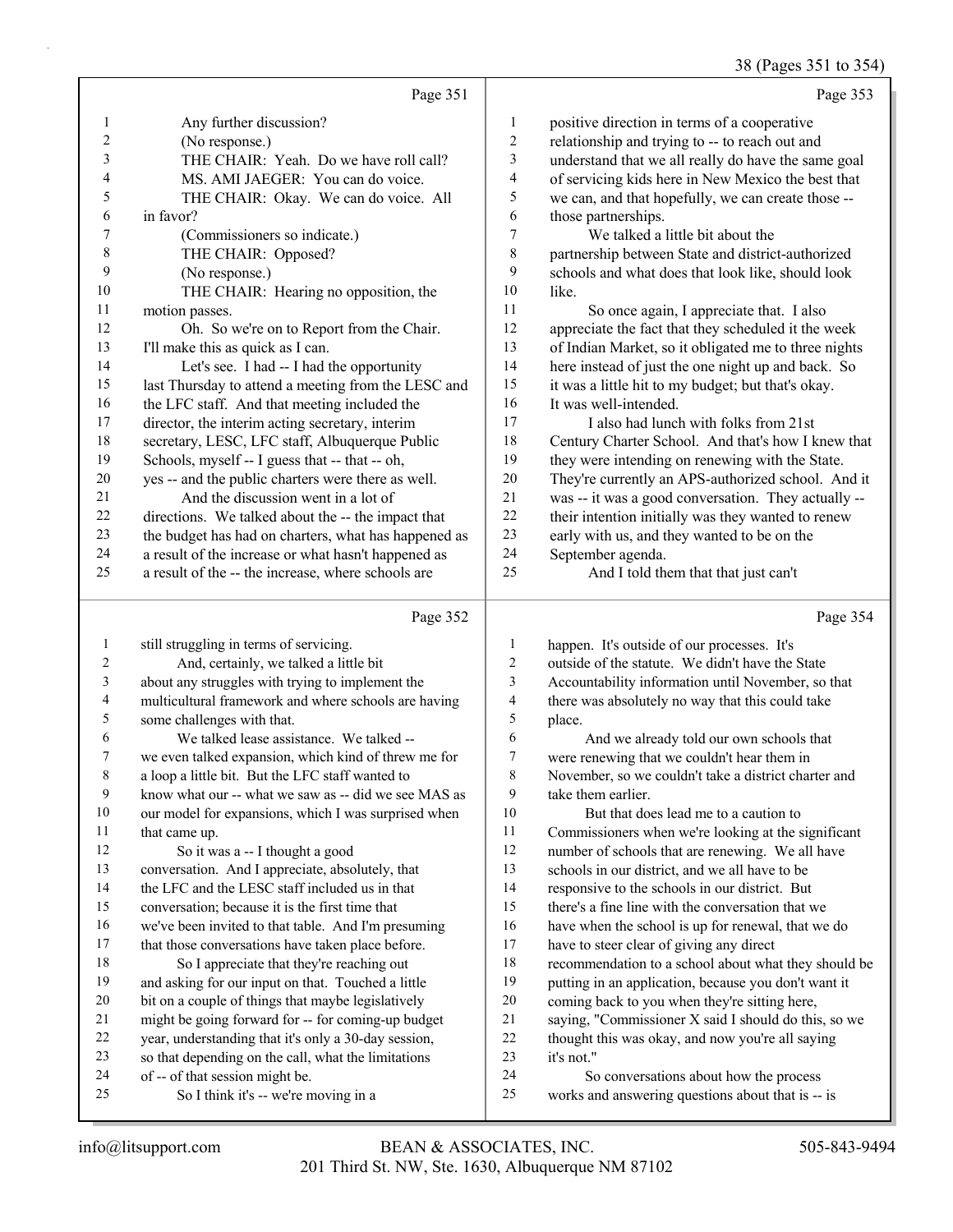# 39 (Pages 355 to 358)

|          | Page 355                                                                                      |          | Page 357                                                   |
|----------|-----------------------------------------------------------------------------------------------|----------|------------------------------------------------------------|
| 1        | all well and good, and certainly encouraged. But                                              | 1        | conference. It's happening at the same time. And           |
| 2        | specifics about what should go into an application                                            | 2        | Matt made a phone call to me. And, unfortunately,          |
| 3        | should be left to CSD to be able to answer those                                              | 3        | it's -- you know, he's owning that his -- that the         |
| 4        | questions.                                                                                    | 4        | staff didn't look at our calendar, you know. And           |
| 5        | And I'm also going to lead into a little                                                      | 5        | they scheduled it -- they are unable to move it            |
| 6        | bit of an ethics caution in terms of -- and I know                                            | 6        | because they made a commitment to the space.               |
| 7        | it's, in all likelihood, not intended by a school.                                            | 7        | So I'm going to make this proposition to                   |
| 8        | But if a school invites you to lunch to go talk                                               | 8        | the Commission, that we simply don't schedule -- we        |
| 9        | about something, there is no problem with you -- and                                          | 9        | don't have our November meeting. If we have to have        |
| 10       | they're up for renewal, there is no problem with                                              | 10       | a November meeting -- because I know we did ask            |
| 11       | going.                                                                                        | 11       | Alma -- I know -- Matt has promised space where            |
| 12       | But you should be paying for it yourself,                                                     | 12       | they're having their conference -- that we could           |
| 13       | that it's -- and I know with 21st Century, they were                                          | 13       | hold a short meeting there in Albuquerque, so that         |
| 14       | kind of offended, you know. And I simply told them,                                           | 14       | we can look at -- we'll change our meeting date and        |
| 15       | you know, "I'm sorry, but I -- I need to pay for                                              | 15       | time to Albuquerque.                                       |
| 16       | this myself, 'cause you just don't want that -- you                                           | 16       | We won't have a work session, and we'll                    |
| 17       | know, any semblance of it looking like" --                                                    | 17       | have a short meeting at some point in time at a            |
| 18       | COMMISSIONER VOIGT: You're being bribed.                                                      |          |                                                            |
| 19       | THE CHAIR: -- "there might be something."                                                     | 18<br>19 | space provided by Public Charters.                         |
| 20       | So just be a little cautious. And like I said, the                                            |          | And where is the conference?                               |
| 21       | schools are not -- this isn't an intent on the                                                | 20       | MR. MATT PAHL: It's at the Rankin                          |
| 22       |                                                                                               | 21       | Conference -- same as last year.                           |
|          | school to buy your vote. But you have to look at                                              | $22\,$   | THE CHAIR: The same as our November                        |
| 23       | what appearances look like. So I'll just offer that                                           | 23       | meeting.                                                   |
| 24       | caution.                                                                                      | 24       | COMMISSIONER ARMBRUSTER: Madam Chair,                      |
| 25       | I also, on my way up on Tuesday, had an                                                       | 25       | it's -- it's a Thursday-Friday conference?                 |
|          |                                                                                               |          |                                                            |
|          | Page 356                                                                                      |          | Page 358                                                   |
| 1        |                                                                                               | 1        | MR. MATT PAHL: Yes.                                        |
| 2        | opportunity to stop in -- MAS had asked me to be                                              | 2        |                                                            |
| 3        | there for their first day of opening. And it was                                              | 3        | COMMISSIONER ARMBRUSTER: And not                           |
| 4        | the Monday before Thursday that I was coming. And I                                           | 4        | Saturday?                                                  |
| 5        | said, "I just can't make it that Monday." But I did                                           | 5        | MR. MATT PAHL: Not Saturday.                               |
| 6        | stop in Tuesday and spent three hours with the                                                | 6        | COMMISSIONER RAFTERY: So what day would                    |
| 7        | tiny -- mostly the tiny ones.                                                                 | 7        | the meeting be, if we had a meeting?                       |
|          | So I had an opportunity to speak with the                                                     | 8        | THE CHAIR: Because it's already on your                    |
| 8<br>9   | school and go through the school. And that's always                                           | 9        | calendar for November, so just plan on going to<br>the $-$ |
| 10       | the nice part of what we do is to go in and, you                                              | 10       |                                                            |
| 11       | know, see the kids at work.                                                                   | 11       | COMMISSIONER DAVIS: So will we get                         |
|          | So I want to thank them for taking that                                                       |          | information about the conference?                          |
| 12       | time out and inviting me.                                                                     | 12       | THE CHAIR: Yeah. Yeah. But just target                     |
| 13       | And I think I'm done. Unfortunately, I'm                                                      | 13       | those. We already have the dates blocked out. So           |
| 14       | missing LESC, because they're meeting now.                                                    | 14       | for those of you who live in Albuquerque, you don't        |
| 15       | COMMISSIONER CRONE: In Red River?                                                             | 15       | have to drive as far. For those of you that                |
| 16       | THE CHAIR: No, that's LFC in Red River.                                                       | 16       | don't -- I don't have to drive as far.                     |
| 17       | LESC is in Aztec. So it's -- so I think that's --                                             | 17       | So it's -- we'll just figure out --                        |
| 18       | because you already know that I had the conversation                                          | 18       | because right now, the only thing that we would have       |
| 19       | with the property manager, so we've gone through                                              | 19       | to do so far is the -- anything that's on the              |
| 20       | that. So I think I'm good at this moment in time.                                             | 20       | consent agenda, we can easily do that; so notices          |
| 21       | COMMISSIONER ARMBRUSTER: Matt was just                                                        | 21       | and things like that. And if there was an                  |
| 22       | out there.                                                                                    | $22\,$   | amendment, we'll certainly do those. And we'll deal        |
| 23       | THE CHAIR: Oh, I think he's on the phone.                                                     | $23\,$   | with the Alma issue.                                       |
| 24<br>25 | Oh, ding. The calendar. There's a conflict with<br>our November date and the Public Charters' | 24<br>25 | But that should be -- you know, that<br>should be short.   |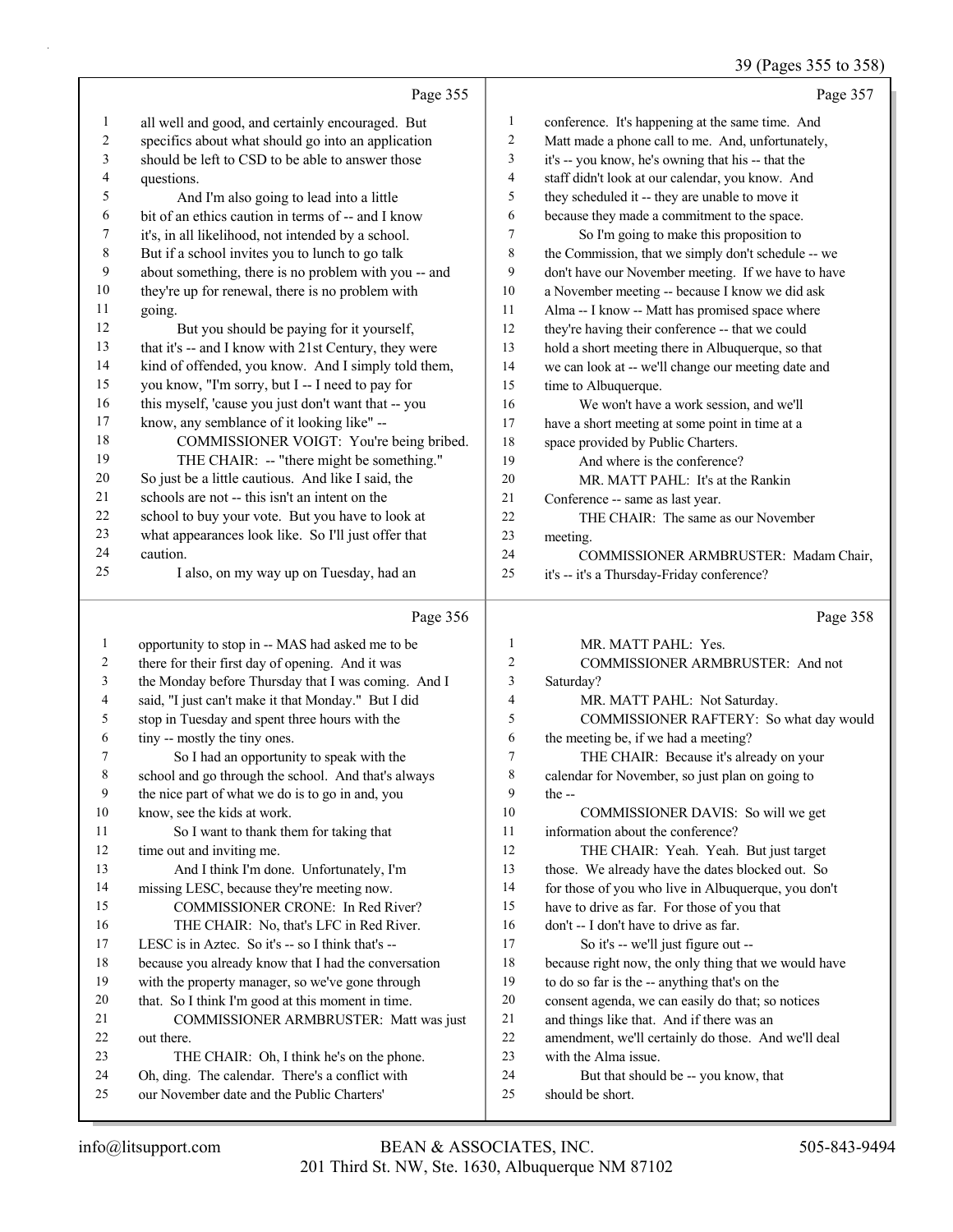$(40 \text{ (Page 359 to 362)}$ 

|                |                                                                                                           |                | 40 (Pages 359 to 362)                                                                                     |
|----------------|-----------------------------------------------------------------------------------------------------------|----------------|-----------------------------------------------------------------------------------------------------------|
|                | Page 359                                                                                                  |                | Page 361                                                                                                  |
| $\mathbf{1}$   | MS. KAREN WOERNER: I hope so.                                                                             | $\mathbf{1}$   | THE CHAIR: If we could do that in                                                                         |
| 2              | THE CHAIR: And based on whenever we get                                                                   | $\overline{c}$ | October, yeah. Yeah.                                                                                      |
| 3              | eyes on what the conference looks like, we can                                                            | 3              | MS. KAREN WOERNER: Okay. Thank you.                                                                       |
| 4              | figure out the best time for the meeting based on                                                         | $\overline{4}$ | THE CHAIR: Thanks.                                                                                        |
| 5              | the schedule of the conference. If it's best to do                                                        | 5              | COMMISSIONER RUIZ: Who do we give this                                                                    |
| 6              | it first thing in a morning, we can do that, okay?                                                        | 6              | to? I'm sorry. (Indicates.)                                                                               |
| 7              | MS. KAREN WOERNER: That will be the 15th,                                                                 | 7              | THE CHAIR: Wait. Matt has to go. I'm                                                                      |
| $\,$ 8 $\,$    | the Friday, that meeting, then?                                                                           | $\,8\,$        | done. Yeah.                                                                                               |
| 9              | COMMISSIONER ARMBRUSTER: Or are you                                                                       | 9              | MR. MATT PAHL: Okay. Madam Chair,                                                                         |
| $10\,$         | thinking it might be Thursday?                                                                            | 10             | members of the Commission, it's a great segue to                                                          |
| 11             | THE CHAIR: It could be Thursday. Like I                                                                   | 11             | talk about our conference on November 14th and 15th                                                       |
| 12             | said, it depends on what the conference schedule                                                          | 12             | at the APS Rankin Training Facility. The theme of                                                         |
| 13             | looks like, which day it would be best -- you know,                                                       | 13             | this year's conference is Looking Back and Looking                                                        |
| 14             | if we think it's best just to get it over with                                                            | 14             | Forward. It's a nod to the 20th anniversary of                                                            |
| 15<br>16       | Thursday morning or Friday morning, or whenever                                                           | 15             | having charter schools in the state of New Mexico.                                                        |
| 17             | we -- we'll get that information to you as soon as<br>Matt gets us the information, which he already told | 16<br>17       | We'll have some panels and discussions                                                                    |
| 18             | me a week and a half ago he was going to send out                                                         | 18             | that really take some of the people who were at the<br>founding parts of the movement and get to hear how |
| 19             | the "Save the Date" to us, and that hasn't happened.                                                      | 19             | they've watched it grow over time. And in                                                                 |
| 20             | So I'm not anticipating this information coming                                                           | $20\,$         | looking -- looking forward, I'll see -- in looking                                                        |
| 21             | quickly.                                                                                                  | 21             | forward, we'll highlight some schools and some of                                                         |
| 22             | COMMISSIONER DAVIS: And all our e-mails                                                                   | 22             | the great work they're doing. We'll note some of                                                          |
| 23             | work.                                                                                                     | 23             | the innovations we've accomplished as charter                                                             |
| 24             | THE CHAIR: Do you have all our new                                                                        | 24             | schools that have actually been adopted by school                                                         |
| 25             | e-mails?                                                                                                  | 25             | districts.                                                                                                |
|                |                                                                                                           |                |                                                                                                           |
|                |                                                                                                           |                |                                                                                                           |
|                | Page 360                                                                                                  |                | Page 362                                                                                                  |
| $\mathbf{1}$   | MR. MATT PAHL: Not new, if they're new                                                                    | 1              | You know, that never looks like, you know,                                                                |
| $\overline{c}$ | from what's on the website; so                                                                            | 2              | a school district starts a new program and says,                                                          |
| 3              | COMMISSIONER VOIGT: The website is                                                                        | 3              | "This is thanks to that charter school." It doesn't                                                       |
| 4              | correct.                                                                                                  | 4              | look like that.                                                                                           |
| 5              | MS. KAREN WOERNER: It has changed                                                                         | 5              | And -- but I do think there's more                                                                        |
| 6              | yesterday. If you were looking at an old page of                                                          | 6              | collaboration going on than people give it credit                                                         |
| 7              | the website, please check again.                                                                          | 7              | for. And we actually are engaging with some                                                               |
| 8              | THE CHAIR: Certainly, if you send it out                                                                  | 8              | superintendents to co-present with charter schools                                                        |
| 9              | to all the Commissioners, we'll get it, because                                                           | 9              | to talk about how they've pushed one another in the                                                       |
| 10             | someone will get it.                                                                                      | 10             | work that they do.                                                                                        |
| 11             | MR. MATT PAHL: Fair enough.                                                                               | 11             | At the end of the day, if you're a charter                                                                |
| 12<br>13       | THE CHAIR: Because the -- it's still all                                                                  | 12<br>13       | school in Roswell, and you're working within the                                                          |
| 14             | the same numbers. The faces have changed that go<br>with the numbers.                                     | 14             | Roswell school district, you're all serving the same<br>kids at the end of the day. And I think there's   |
| 15             |                                                                                                           | 15             |                                                                                                           |
| 16             | MR. MATT PAHL: Oh, I see. Okay.<br>THE CHAIR: Karen?                                                      | 16             | some really good examples of superintendents and<br>charter school leaders that showed this. And I        |
| 17             | MS. KAREN WOERNER: I just made notes from                                                                 | 17             | think it's important for other people to see that,                                                        |
| 18             | what you want us to prepare for November. So I just                                                       | 18             | because it doesn't always look that way.                                                                  |
| 19             | want to ask about -- we had talked about having some                                                      | 19             | So we're really excited for the                                                                           |
| 20             | work session discussion in November on the pre-K                                                          | $20\,$         | conference. I will get that sent out to you.                                                              |
| 21             | early childhood.                                                                                          | 21             | We're trying to join the current century                                                                  |
| 22             | THE CHAIR: I know. We're going to have                                                                    | $22\,$         | and have online registration. Up until this point,                                                        |
| 23             | to change that.                                                                                           | 23             | you called Donna and you e-mailed Donna. And it                                                           |
| 24<br>25       | MS. KAREN WOERNER: Do you want to have<br>that in October?                                                | 24<br>25       | turns out Donna does a lot of work to get all that<br>done.                                               |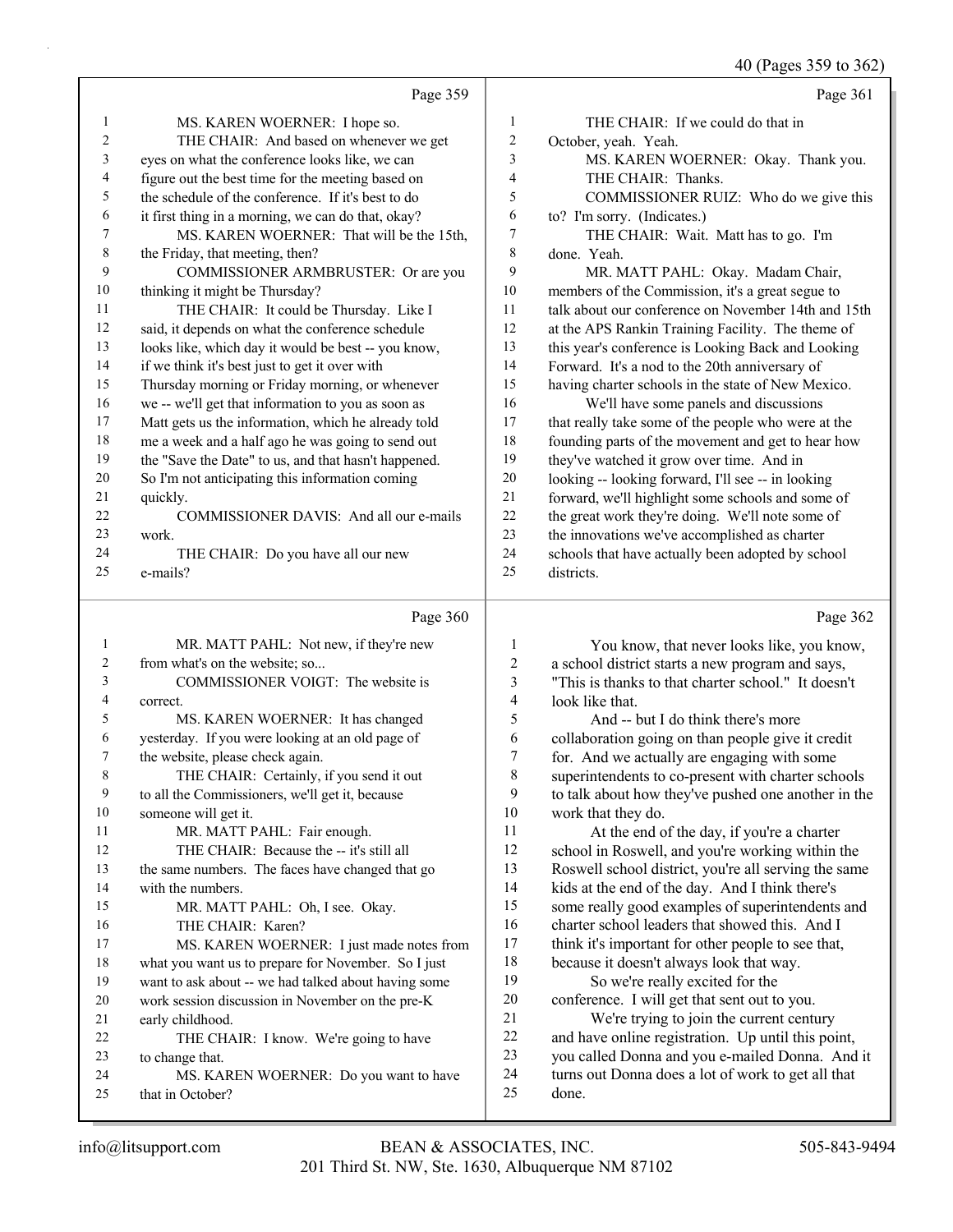41 (Pages 363 to 366)

|                  |                                                      |                  | 41 (Pages 505 to 500                                 |
|------------------|------------------------------------------------------|------------------|------------------------------------------------------|
|                  | Page 363                                             |                  | Page 365                                             |
| $\mathbf{1}$     | So we're having our initial stumbles in              | 1                | available. Right now, they simply have to say, "No,  |
| 2                | making sure we have online registration; but that    | $\boldsymbol{2}$ | we don't, it's not available."                       |
| 3                | link will be available to you. But just to ask you   | 3                | And we know that there are districts that            |
| 4                | to hold the calendars for the 14th and 15th.         | 4                | have space available that a charter could go into,   |
| 5                | There are just a couple of other                     | 5                | and they're simply not making it available. So if    |
| 6                | announcements. And if it's okay, Madam Chair, I'd    | 6                | we can put it into statute that they have to make it |
| 7                | like to give some updates on NM ACES as well during  | $\boldsymbol{7}$ | available --                                         |
| 8                | this time.                                           | 8                | MR. MATT PAHL: Madam Chair, that is                  |
| 9                | THE CHAIR: Sure.                                     | 9                | certainly a piece of it. And that is in the bill, a  |
| 10               | MR. MATT PAHL: Now that the two                      | 10               | provision to strengthen that.                        |
| 11               | organizations are formally working together, NM ACES | 11               | And another element is funding to help               |
| 12               | recently approved two vendors for security training  | 12               | make some of these long unused or under-used         |
| 13               | and unarmed security personnel to be on campus. The  | 13               | facilities, something that's good for a charter      |
| 14               | RFP was completed a couple of weeks ago. So this     | 14               | school to move in.                                   |
| 15               | makes it so schools can contact ACES and work with   | 15               | And if you go down Paseo on the south end            |
| 16               | either of these two vendors to provide training to   | 16               | here in town, there's the Alvord School that was     |
| 17               | their staff or unarmed security personnel, either at | 17               | sold by the district. It was offered to charters.    |
| 18               | events or just on campus in general.                 | 18               | It was offered. To get that school into good shape   |
| 19               | In addition, we just want to note -- I               | 19               | would cost \$3 million. And there's just nobody      |
| 20               | mean, today, and yet in general, a lot of talk about | 20               | with -- no schools are sitting on that kind of money |
| 21               | facilities. And not a -- I mean, Madam Chair, we've  | 21               | to renovate that. And so that's actually a small     |
| 22               | spoken about this many times outside of meetings.    | 22               | amount of money to put a public facility to good use |
| 23               | No real clear answers on -- on how to make sure      | 23               | for a charter school.                                |
| 24               | we're doing the right thing without burdening        | 24               | So these are some of the challenges that             |
| 25               | schools to the point where there's no way they're    | 25               | we're facing. And I know you all know it well.       |
|                  | Page 364                                             |                  | Page 366                                             |
| 1                | going to be able to find -- find facilities.         | 1                | Just know that we're open to feedback on what would  |
| $\overline{c}$   | I just want to note that we really want to           | $\overline{c}$   | be presented in that bill if we find there are some  |
| 3                | start thinking about that and trying -- proposing    | 3                | provisions that would help that process.             |
| 4                | some items as a matter of policy, whether it's for   | $\overline{4}$   | COMMISSIONER ARMBRUSTER: Madam Chair?                |
| 5                | the PEC or in State statute. We have our facilities  | 5                | Because I wanted to ask you a question.              |
| 6                | bill. And Senators Candelaria and Ortiz y Pino are   | 6                | MR. MATT PAHL: Uh-huh.                               |
| $\boldsymbol{7}$ | planning on working on that again this next upcoming | 7                | COMMISSIONER ARMBRUSTER: So if a school              |
| 8                | session.                                             | 8                | district has facilities they rent out, and they're   |

- 9 That does some things. But I don't
- know -- as I was watching the new school
- applications -- if it would fix anything for those
- schools. So it's important for us to just give some
- thought to that. As we get closer to Session, I'll
- get copies of that bill as we think it will be
- dropped to see if there's any ideas there.
- 16 But just to remind everyone, that went out of the Senate Education unanimously. So we feel 18 like we have some decent traction. It's rare for a
- first-year bill to get passed in the first year.
- But unanimous votes mean something. So we're real
- hopeful we can do something in this next 30-day and
- get some feedback. 23 THE CHAIR: We did talk this last week
- about holding districts more to the fire, if they
- do, in fact, have space, that they have to make it
- facilities they rent out, and they're
- making -- people are making lease payments to them,
- do they have to get rid of those people to give it
- 11 to the charter?
- 12 MR. MATT PAHL: That's a good question.
- 13 THE CHAIR: What do you mean? Rent it out
- to whom?
- 15 COMMISSIONER ARMBRUSTER: A preschool, a -- the Lab.
- 17 THE CHAIR: Oh, okay.
- 18 COMMISSIONER ARMBRUSTER: So I don't know
- the answer. That's why I'm asking.
- 20 MR. MATT PAHL: I actually don't, either.
- There hasn't been a lot of challenging on this
- provision of statute in the courts from what I know.
- But "available" is the term in statute. So you
- know, if you're under a current lease, I would
- assume that's probably not available. But at what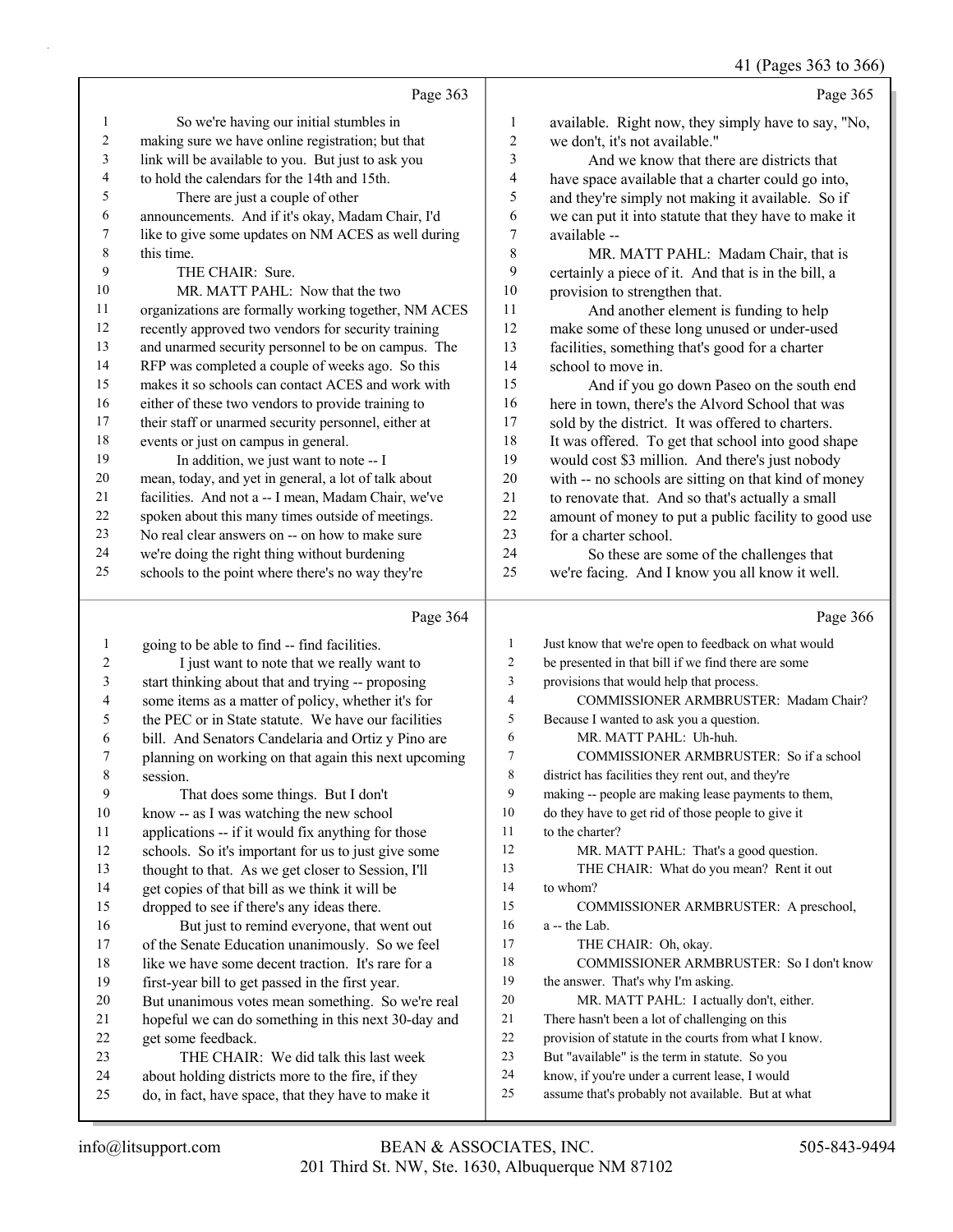#### 42 (Pages 367 to 370)

|                | Page 367                                             |                | Page 369                                             |
|----------------|------------------------------------------------------|----------------|------------------------------------------------------|
| 1              | point was it unavailable prior to that lease? I      | 1              | really, it is a good thing, because there have been  |
| $\overline{2}$ | don't know. Yeah. "Don't know" is the answer.        | $\overline{c}$ | some offers to charters where the school -- to take  |
| 3              | THE CHAIR: And I'm going to say if there             | 3              | the whole school over is too large for the charter.  |
| 4              | could be a look at -- and I don't know whether there | $\overline{4}$ | The school may be able to accommodate 600 students   |
| 5              | is a possible fix to this -- is that if a -- if a    | 5              | and a charter with 150 students.                     |
| 6              | charter is currently leasing space from a district,  | 6              | They have tried, with some of the APS                |
| 7              | that the district can't just arbitrarily say, "No, I | 7              | charters, to get two or three charters to move into  |
| 8              | need that space back," that we fix that, that the -- | 8              | an existing school to co-locate. And they've had     |
| 9              | you know, that they -- you know, they have an        | 9              | difficulty, because they feel the programs are so    |
| 10             | assurance that as long as that charter is still      | 10             | different, and they -- you know, they cannibalize    |
| 11             | using the space, that the district can't just        | 11             | each other's students.                               |
| 12             | arbitrarily say, "No."                               | 12             | That becomes somewhat of a challenge,                |
| 13             | Because now that we're expanding pre-K,              | 13             | because of that. But again, with the way the         |
| 14             | districts are saying, "Hey, I'd like to centralize   | 14             | demographics in Albuquerque has changed -- and       |
| 15             | my pre-K program." So that's looking pretty good     | 15             | they've had a lot of elementary schools built, which |
| 16             | right now. So it's -- it's worrisome. You should     | 16             | right now, are only half of the students that they   |
| 17             | be assured that you can keep the space.              | 17             | were built for. And so that's a challenge, also. I   |
| 18             | COMMISSIONER ARMBRUSTER: And the other               | 18             | mean, they don't have portables or anything, and     |
| 19             | part of that -- and I just missed, because I think   | 19             | they have 300 students in a school that's built for  |
| 20             | you did answer it. So if School Q in Albuquerque is  | 20             | 500 or 600 students.                                 |
| 21             | going to be empty now, in order for a charter to go  | 21             | So that is a challenge. They still have              |
| 22             | in there, number one, do they get lease              | 22             | these facilities, and then they have the outlying    |
| 23             | reimbursement payments or not?                       | 23             | ones they're having to build because the city is     |
| 24             | And, number two, the probability that it's           | 24             | growing that direction. But a charter being able to  |
| 25             | an E-Occupancy now is probably pretty low.           | 25             | use it, I think accommodations in statute to address |
|                | Page 368                                             |                | Page 370                                             |

#### Page 368

1 So would they have to give the school to a charter and make the E-Occupancy -- make the building up to E-Occupancy, and then they get the lease payments? 5 MR. MATT PAHL: My guesses on that are that they would need to make it available. The school has to say, "Yeah, we want to go into that building." There's kind of an offer and consent on the offer there. 10 And then, secondly, it's likely that it probably still would be E-Occupancy. But whether 12 the conditions index is something that would be -- something that would be acceptable to the school -- and, Commissioner Robbins, you probably know more than I do on this. 16 COMMISSIONER ROBBINS: Well, since the school still owns the building, they could apply for PSCOC funding. And if they're leasing it to a charter, the lease payments would go to the school. 20 Generally, from what I've seen, like in APS, what they've done is they've at least tried to cover maintenance and utility expenses. They don't try to cover improvements. They let the capital bonds handle any capital improvements. 25 But just routine maintenance and -- so, 1 that would be very helpful. 2 MR. MATT PAHL: And, Madam Chair, I think you'll remember this from the meeting that, you know, from a macro sense -- David Abby of the LFC -- and he's said this for years, "There's a lot of unused square footage." That is true. 7 I think more often than not, we have a location issue, because we have a lot of square footage in areas that don't have charter schools. But also this condition that Commissioner Robbins brings up, schools that are maybe half-full or two-thirds full, that doesn't always mean that the other third is ripe for use from a charter school. 14 And I think that's something -- it's just a complex part of whatever the solution is in the long-term. 17 THE CHAIR: Right. But I think it begs 18 that greater conversation that how could we attempt to accommodate that co-location? And is there anything in either statute or something that we can help with the process, to bring the parties together and figure this -- figure this out? 23 It can work in some cases. You're right. I think it's harder if you're asking three charters to be in the same space. Because unless you're a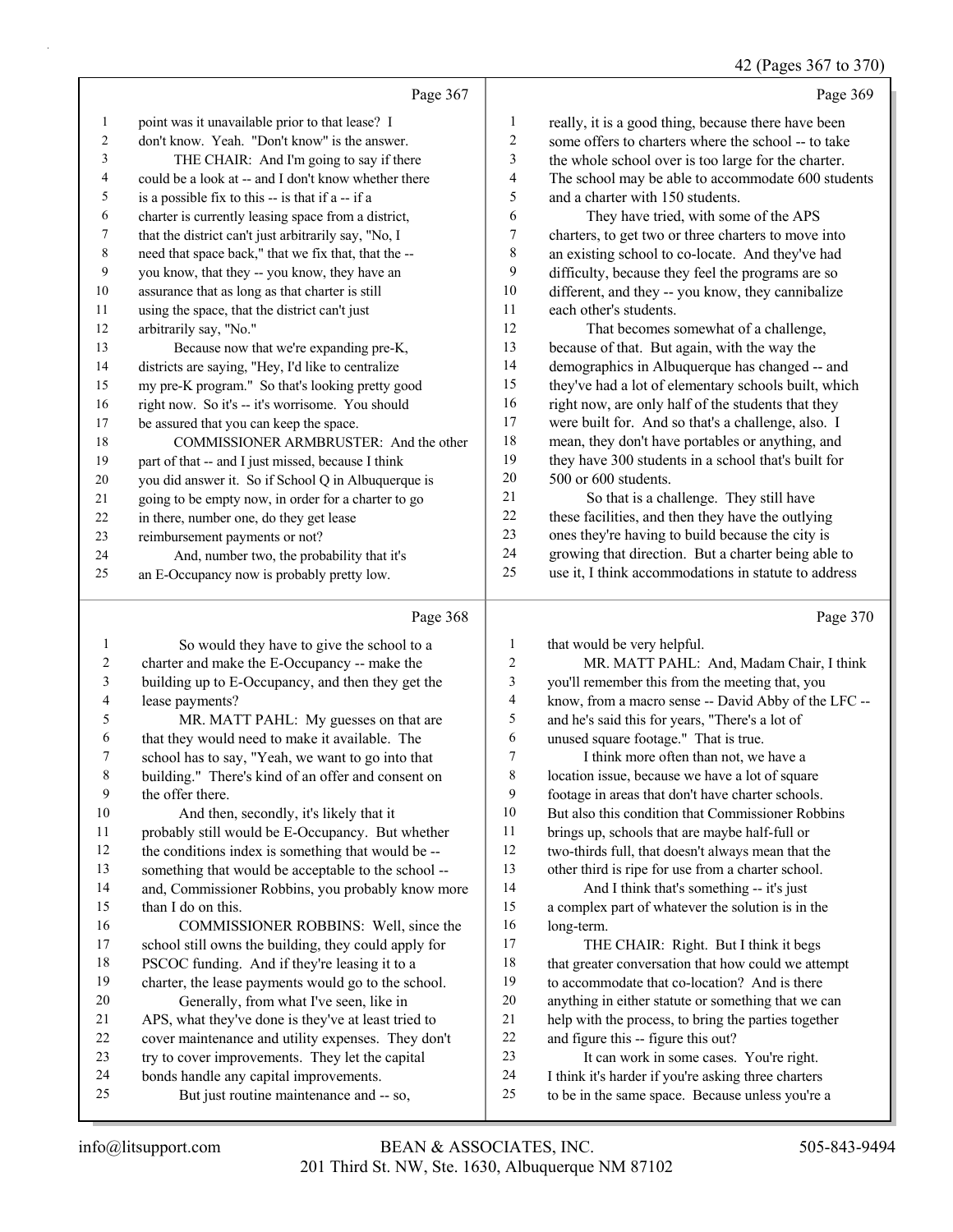43 (Pages 371 to 374)

|              |                                                                                      |                  | 43 (Pages 371 to 374)                                      |
|--------------|--------------------------------------------------------------------------------------|------------------|------------------------------------------------------------|
|              | Page 371                                                                             |                  | Page 373                                                   |
| 1            | K-5, a 6-8, and a 9-12, that may work.                                               | 1                | Chair.                                                     |
| 2            | But when you're all high school, yeah,                                               | 2                | THE CHAIR: Okay. Thank you. We're on to                    |
| 3            | you're thinking "Oh, wait a minute. You're going to                                  | 3                | comments. Commissioner Chavez?                             |
| 4            | start poaching my kids," and things like that.                                       | 4                | COMMISSIONER CHAVEZ: I just think it's a                   |
| 5            | So that's -- but I think to be able to                                               | 5                | great idea when you can partner, like with this            |
| 6            | facilitate that bigger conversation is important.                                    | 6                | conference. And if we need to meet there, it just          |
| 7            | MR. MATT PAHL: Yeah. Yeah.                                                           | $\boldsymbol{7}$ | kind of kills two birds with one stone. I really           |
| 8            | One last item for the Commission,                                                    | 8                | like that idea. That's all I have.                         |
| 9            | Madam Chair, and it was mentioned by Commissioner                                    | 9                | THE CHAIR: Thanks.                                         |
| 10           | Voigt, that the best kind of training for boards                                     | 10               | Commissioner Voigt?                                        |
| 11           | happens right there with them.                                                       | 11               | COMMISSIONER VOIGT: I was at MAS Charter                   |
| 12           | Our pilot -- and I think Alan --                                                     | 12               | School on their first day. And it was really great         |
| 13           | Mr. Brauer -- mentioned this as well -- I don't know                                 | 13               | to see that environment. I had never been to MAS,          |
| 14           | that we're calling it a pilot. But we kind of kept                                   | 14               | and they had a lot of really great things going on.        |
| 15           | the numbers low this year.                                                           | 15               | It was really nice that they hosted us and talked          |
| 16           | Kelly Callahan will be doing on-site board                                           | 16               | about their program and did a really nice formal           |
| 17           | training for schools. She'll be at four board                                        | 17               | presentation, as well as a great school tour.              |
| 18           | meetings each year. And there will be bookend board                                  | 18               | I'll be going to Southwest Secondary later                 |
| 19           | meetings to kind of determine strategy, the things                                   | 19               | this month. I think Mr. Robbins will be joining me         |
| 20           | we want to work on, and then closing out based on                                    | 20               | there. They're having some governing board                 |
| 21           | those goals.                                                                         | 21               | training, and they just invited us to see what's           |
| 22           | We're real excited about this, and it                                                | 22               | going on at their school.                                  |
| 23           | turns out the schools are, too. It took about four                                   | 23               | So it's really great to be receiving these                 |
| 24           | days for us to fill up our six slots. And we had                                     | 24               | invitations to be coming out to the schools. I miss        |
| 25           | four more on a waiting list before we said, "Okay, I                                 | 25               | being on a campus and having that energy, you know,        |
|              | Page 372                                                                             |                  | Page 374                                                   |
| $\mathbf{1}$ | don't know that we're going to get past ten."                                        | 1                | of the heart and soul of what's going on.                  |
| 2            | There's a desire by schools to get                                                   | $\boldsymbol{2}$ | I also met with Mary Tarango and Virginia                  |
| 3            | training like this. And we'll learn a lot in the                                     | 3                | Trujillo, before you did, for lunch. And they              |
| 4            | first year and leverage all the resources in the                                     | $\overline{4}$   | introduced the idea that they were going to be             |
| 5            | larger charter community to be able to meet boards                                   | 5                | applying as a State charter school. Of course, I           |
| 6            | where they're at, and also get that coaching during                                  | 6                | just advised them of the general procedure of going        |
| 7            | the board meeting.                                                                   | 7                | to the website and looking at the application.             |
| 8            | I've been in a number of board meetings                                              | 8                | And Mary and I used to work together at                    |
| 9            | where they're just not quite -- "Do we do a motion                                   | 9                | Valley High School. Full disclosure. And we also           |
| 10           | right now?" I think they are appropriately                                           | 10               | played soccer together, and her daughter, back when        |
| 11           | conservative when they make their choice and just                                    | 11               | my knees were fully functional. Can't do that              |
| 12           | make sure they over-process things. Having somebody                                  | 12               | anymore. Now I think I need shoulder surgery also.         |
| 13           | that has run boards and been on boards and have that                                 | 13               | But I think it would be great to consider                  |
| 14           | experience, they can have that confidence to push                                    | 14               | for next year, 2020, for the Public Education              |
| 15           | that through and be a well-oiled machine and feel                                    | 15               | Commission to present at the NACSA conference. I           |
| 16           | confident walking into each of their board meetings.                                 | 16               | would be up for that, if someone else would join me,       |
| 17           | We're excited about that, and I think the schools                                    | 17               | to talk about our authorizing practices in                 |
| 18           | are too.                                                                             | 18               | New Mexico, along with someone from the Charter            |
| 19           | THE CHAIR: I think New America is one of                                             | 19<br>$20\,$     | School Division.                                           |
| 20           | them.                                                                                | 21               | I know there are many states that have --                  |
| 21           | MR. MATT PAHL: Yes.                                                                  | 22               | that are just now forming their authorization              |
| 22<br>23     | THE CHAIR: Not to take business away from                                            | 23               | practices or just now implementing charter school<br>laws. |
| 24           | you, but there may be schools that can help the<br>other schools in their community. | 24               | This will be my first NACSA conference. I                  |
| 25           | MR. MATT PAHL: Yes. Thank you, Madam                                                 | 25               | have been to other charter school conferences, but         |
|              |                                                                                      |                  |                                                            |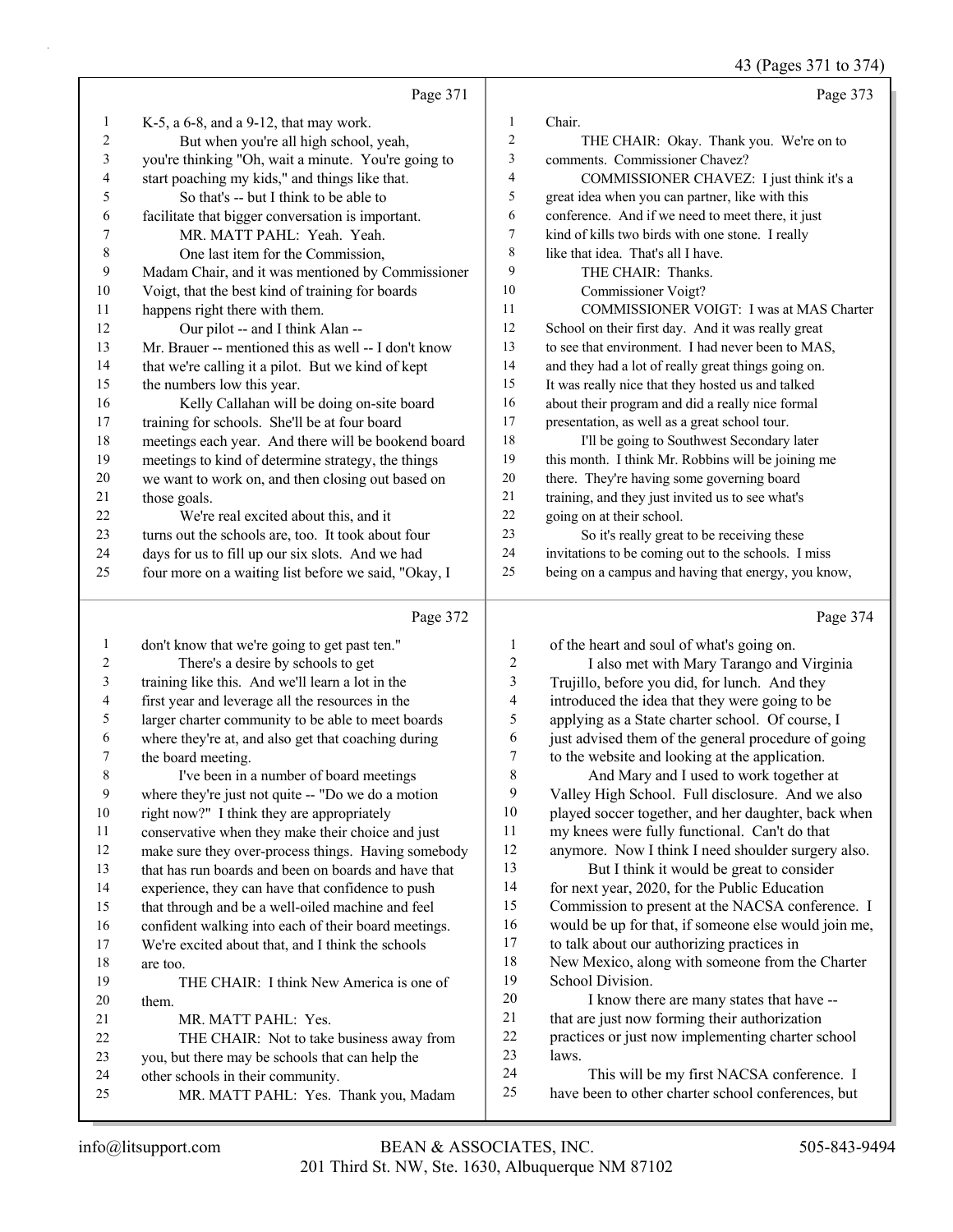# 44 (Pages 375 to 378)

|    | Page 375                                             |    | Page 377                                             |
|----|------------------------------------------------------|----|------------------------------------------------------|
| 1  | not as an authorizer. When I go in October, I'm      | 1  | ag land or something like that you're putting a      |
| 2  | going to be scoping that out to see where there      | 2  | school on, that may be high.                         |
| 3  | might be a fit for the PEC to possibly come in as a  | 3  | But they're going to be looking at that.             |
| 4  | presenter. I think it's always good to talk about    | 4  | So they're not -- I think they're open to the idea   |
| 5  | the great work we're doing here; not from a boastful | 5  | that the land leases and the building lease may be   |
| 6  | place, but from a sharing of information and sharing | 6  | two separate entities. So it's valid that you have   |
| 7  | knowledge place.                                     | 7  | a land lease, so they're not excluding it totally.   |
| 8  | And it would be healthy, I think, for us             | 8  | What they're trying to do is, you know,              |
| 9  | to do that. So -- cool. All right. Robbins.          | 9  | you don't lease 50 acres and utilize three, and      |
| 10 | Thank you. He just volunteered. Yeah. Thanks.        | 10 | you're paying for all this extra stuff, and you're   |
| 11 | <b>COMMISSIONER ROBBINS: Next. Me?</b>               | 11 | just getting lease assistance. So I hope we get      |
| 12 | THE CHAIR: Uh-huh.                                   | 12 | some movement on that.                               |
| 13 | COMMISSIONER ROBBINS: PSCOC is having                | 13 | THE CHAIR: Thank you.                                |
| 14 | public input hearings or meetings in Los Lunas. I    | 14 | Commissioner Crone?                                  |
| 15 | get Los Lunas and Las Cruces tongue-tied. I know     | 15 | COMMISSIONER CRONE: We had a NMPSIA                  |
| 16 | they're different. They're 200 miles apart. Or       | 16 | meeting in the Taos Ski Valley at The Blake. So I    |
| 17 | they're 180 miles apart.                             | 17 | recommend that we have a meeting there. I've got my  |
| 18 | COMMISSIONER CHAVEZ: It's a "Los" and a              | 18 | little pin from there.                               |
| 19 | "Las."                                               | 19 | Under the discussion, I don't think it               |
| 20 | COMMISSIONER ROBBINS: L-A-S. L-O-S.                  | 20 | impacts charters. But in the south, in your part of  |
| 21 | Okay. It's like Las Vegas and Los Lunas. L-A-S.      | 21 | the country, school buildings are being utilized for |
| 22 | Both on the 9th and 10th of November, two            | 22 | people crossing the border. And so if it's a gym or  |
| 23 | days, probably won't last all day, but just give the | 23 | a school facility. And NMPSIA is looking at perhaps  |
| 24 | opportunity for public input on the funding and      | 24 | a new provision, where you would have to -- if       |
| 25 | things like that.                                    | 25 | you're going to do something like that, the same     |
|    | Page 376                                             |    | Page 378                                             |

|    | They are looking at, and we have an ASM              | 1            | kind of thing occurs in weather situations --       |
|----|------------------------------------------------------|--------------|-----------------------------------------------------|
| 2  | subcommittee meeting next Tuesday. And then at       | $\mathbf{2}$ | THE CHAIR: Right.                                   |
| 3  | those public input hearings, I'm hoping that we'll   | 3            | COMMISSIONER CRONE: -- where the schools            |
| 4  | have some sort of additional information on the      | 4            | have to open up. And they're looking at possibly    |
| 5  | lease assistance and what they're looking at and     | 5            | maybe a little bit more, like opening costs, if     |
| 6  | everything and their land leases.                    | 6            | those schools -- it wouldn't be universal; but if   |
| 7  | One of the things that David Abby had                | 7            | they do that.                                       |
| 8  | requested is that they look at property values from  | 8            | THE CHAIR: Okay. So --                              |
| 9  |                                                      | 9            | COMMISSIONER CRONE: Go ahead.                       |
|    | a property tax standpoint, what's on the tax records |              |                                                     |
| 10 | for this property; because if the property, you      | 10           | THE CHAIR: So let me just ask. Because              |
| 11 | know, is -- they were saying SODA. You know, you     | 11           | it was -- it really was temporary, because it was   |
| 12 | look at land or the school that's out at -- what's   | 12           | during break time that that was being used. So      |
| 13 | the word -- Mesa del Sol -- you know, you look at an | 13           | would this be a -- I don't know how they're looking |
| 14 | acre of land, a dollar a square foot for an acre of  | 14           | at it, which, if you used it, there would be some   |
| 15 | land that has utilities and all that isn't an        | 15           | additional cost that you'd have to pay?             |
| 16 | unreasonable price for leasing, because it would     | 16           | Or is this, like, a surcharge that they're          |
| 17 | sell for around 10, maybe even more if it has all    | 17           | going to charge because you did use it and          |
| 18 | the infrastructure in place and all you have to do   | 18           | potentially you may in the future have to? I'm      |
| 19 | is put a building up.                                | 19           | not -- because we don't -- we don't regularly,      |
| 20 | It could go for \$10 or \$12 a square foot.          | 20           | because there were no students in when it was used. |
| 21 | I talked to a Realtor who was at the last PSCOC      | 21           | COMMISSIONER CRONE: Yeah. I don't know              |
| 22 | meeting. She said, "You're right on."                | 22           | that we got that far in the discussions. It seemed  |
| 23 | So if you're only paying 50 cents, a                 | 23           | to me that it would be if you ever planned to do    |
| 24 | dollar a square foot for land, that's cheap in some  | 24           | that. But you can't predict the weather.            |
| 25 | areas. Now, in other areas, you know, if it's just   | 25           | COMMISSIONER ROBBINS: I'd suggest maybe,            |
|    |                                                      |              |                                                     |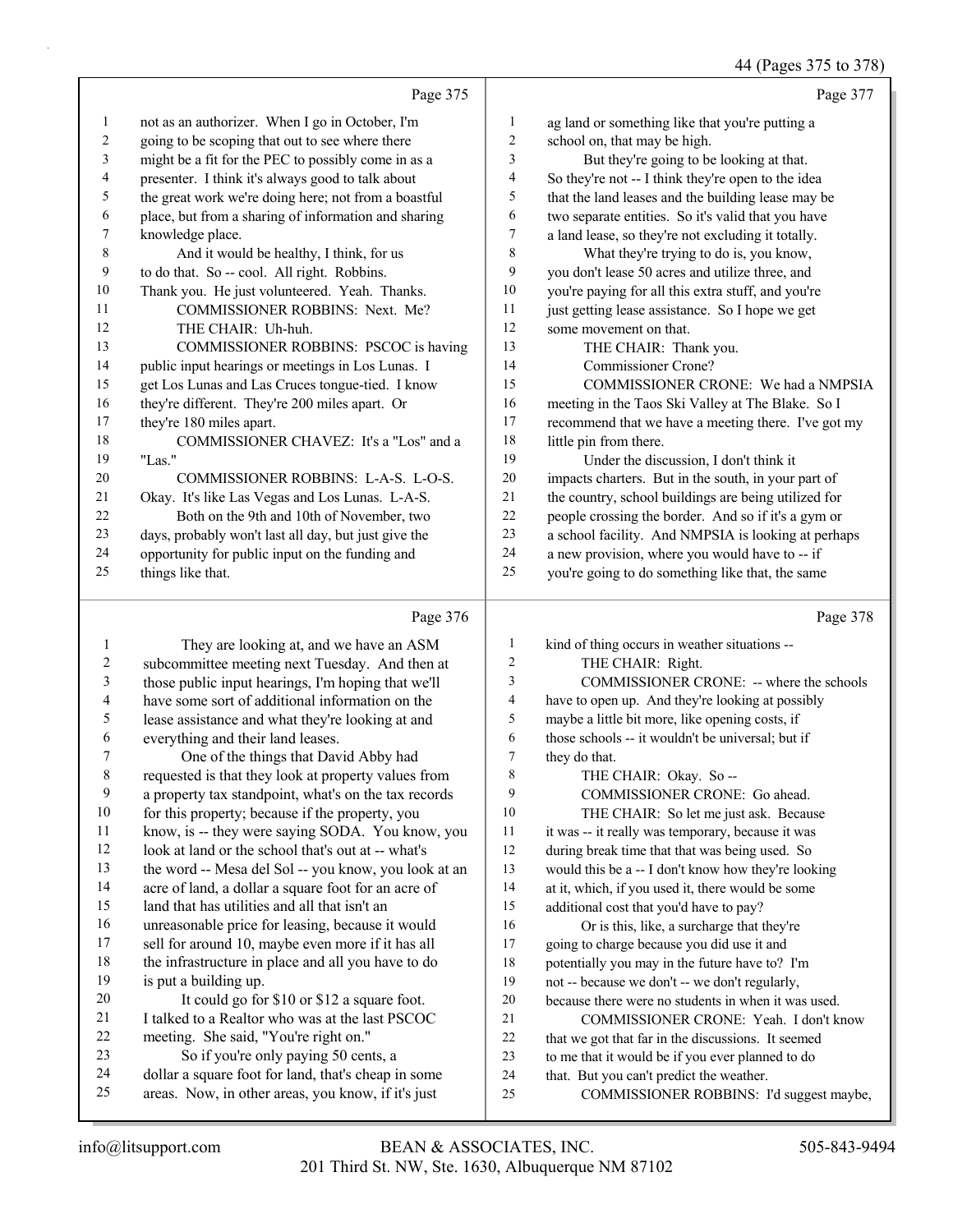# 45 (Pages 379 to 382)

|              | Page 379                                                                                    |                | Page 381                                                            |
|--------------|---------------------------------------------------------------------------------------------|----------------|---------------------------------------------------------------------|
|              | in this conversation, that -- again, getting statute                                        | 1              |                                                                     |
| 1            |                                                                                             | 2              | room. And I really -- I really enjoy the                            |
| 2            | changed is not easy. But if the Governor declares a                                         |                | conversations and listening to all the input from                   |
| 3            | weather emergency or things like that -- because we                                         | 3              | everybody, because it helps me understand better and                |
| 4            | had this a few years back in Northern New Mexico                                            | $\overline{4}$ | make better decisions, I hope.                                      |
| 5            | with gas supplies and everything. And if you can                                            | 5              | THE CHAIR: Thanks.                                                  |
| 6            | get a declaration, either by a local governing body,                                        | 6              | Commissioner Raftery?                                               |
| 7            | maybe it's the County Commission, or it's the                                               | 7              | COMMISSIONER RAFTERY: I just want to say                            |
| 8            | Governor, that that would relieve the school                                                | 8              | I was really happy to hear that we're going to have                 |
| 9            | district of liability, provided it was an emergency                                         | 9<br>10        | board trainings. And in addition to board                           |
| 10           | declaration by some authorized thing.                                                       | 11             | trainings, I really think that they should have,                    |
| 11<br>12     | But that would relieve them. Then the                                                       | 12             | like, a set of questions to ask when they interview                 |
| 13           | school is not in the position, "We really can't let                                         | 13             | for the superintendent or for the people who are                    |
|              | you have use the facility because we have increased                                         | 14             | going to be driving the schools; because a lot of                   |
| 14<br>15     | risk and we can get sued and all that."                                                     | 15             | them will hire people who are not qualified just                    |
| 16           | You can change the statute to state,<br>"We're going to protect you and prevent you in tort | 16             | because they think that they're a doctor or a Ph.D.<br>or whatever. |
| 17           | claims from being sued."                                                                    | 17             | So, you know, if you would put that in                              |
| 18           | So that might be one thing NMPSIA could do                                                  | 18             | there that they need to be trained as to who they                   |
| 19           | to pursue that as an alternative to raising rates.                                          | 19             | need in those positions, you know. Also, I want to                  |
| 20           | COMMISSIONER CRONE: Yeah. We're meeting                                                     | 20             | thank everybody for all of your comments. It's                      |
| 21           | in a couple of weeks; so I'll bring that up.                                                | 21             | really interesting to hear everybody. I won't be                    |
| 22           | THE CHAIR: Okay. Thanks. And it's --                                                        | 22             | here for the September meeting; I will be out of                    |
| 23           | yeah, I didn't know that was an -- it's an                                                  | 23             | pocket. But I will be up here for the November and                  |
| 24           | interesting issue.                                                                          | 24             | look forward to the December.                                       |
| 25           | COMMISSIONER CRONE: Yeah. Also, we                                                          | 25             | THE CHAIR: Okay. Thanks. Do I have a                                |
|              |                                                                                             |                |                                                                     |
|              | Page 380                                                                                    |                | Page 382                                                            |
| $\mathbf{1}$ | continued to discuss the school safety and some of                                          | 1              | motion to adjourn?                                                  |
| 2            | the plans that the vendors -- trainings and so                                              | $\overline{2}$ | COMMISSIONER RUIZ: So move.                                         |
| 3            | forth, things like that. And, otherwise, I plead                                            | 3              | <b>COMMISSIONER ROBBINS: Second.</b>                                |
| 4            | the Fifth.                                                                                  | 4              | (Proceedings concluded at 12:59 p.m.)                               |
| 5            | THE CHAIR: Okay. Thanks.                                                                    |                |                                                                     |
| 6            |                                                                                             | 5              |                                                                     |
|              | Commissioner Armbruster?                                                                    | 6              |                                                                     |
| 7            | COMMISSIONER ARMBRUSTER: I'm fine. I'm                                                      | 7              |                                                                     |
| 8            | done.                                                                                       | 8              |                                                                     |
| 9            | THE CHAIR: Commissioner Ruiz?                                                               | 9              |                                                                     |
| 10           | COMMISSIONER RUIZ: Just thank you. Thank                                                    | 10             |                                                                     |
| 11           | you all. I want you to know that when I'm sitting                                           | 11             |                                                                     |
| 12           | here trying to make sure that I'm alert, I just                                             | 12             |                                                                     |
| 13           | watch you.                                                                                  | 13             |                                                                     |
| 14           | THE REPORTER: To make sure I'm still                                                        | 14             |                                                                     |
| 15           | awake?                                                                                      | 15             |                                                                     |
| 16           | COMMISSIONER RUIZ: Short, sweet, and                                                        | 16             |                                                                     |
| 17           | simple.                                                                                     | 17             |                                                                     |
| 18           | THE CHAIR: I just want to say the same                                                      | 18             |                                                                     |
| 19           | thing. There's a lot of supports that go into                                               | 19             |                                                                     |
| 20           | especially yesterday, you know. And I appreciate                                            | 20             |                                                                     |
| 21           | all the -- the work that goes into what gets us                                             | 21             |                                                                     |
| 22           | ready, especially for those new applications.                                               | 22             |                                                                     |
| 23           | <b>Commissioner Davis?</b>                                                                  | 23             |                                                                     |
| 24<br>25     | COMMISSIONER DAVIS: Well, I appreciate<br>all the experience and expertise that's in this   | 24<br>25       |                                                                     |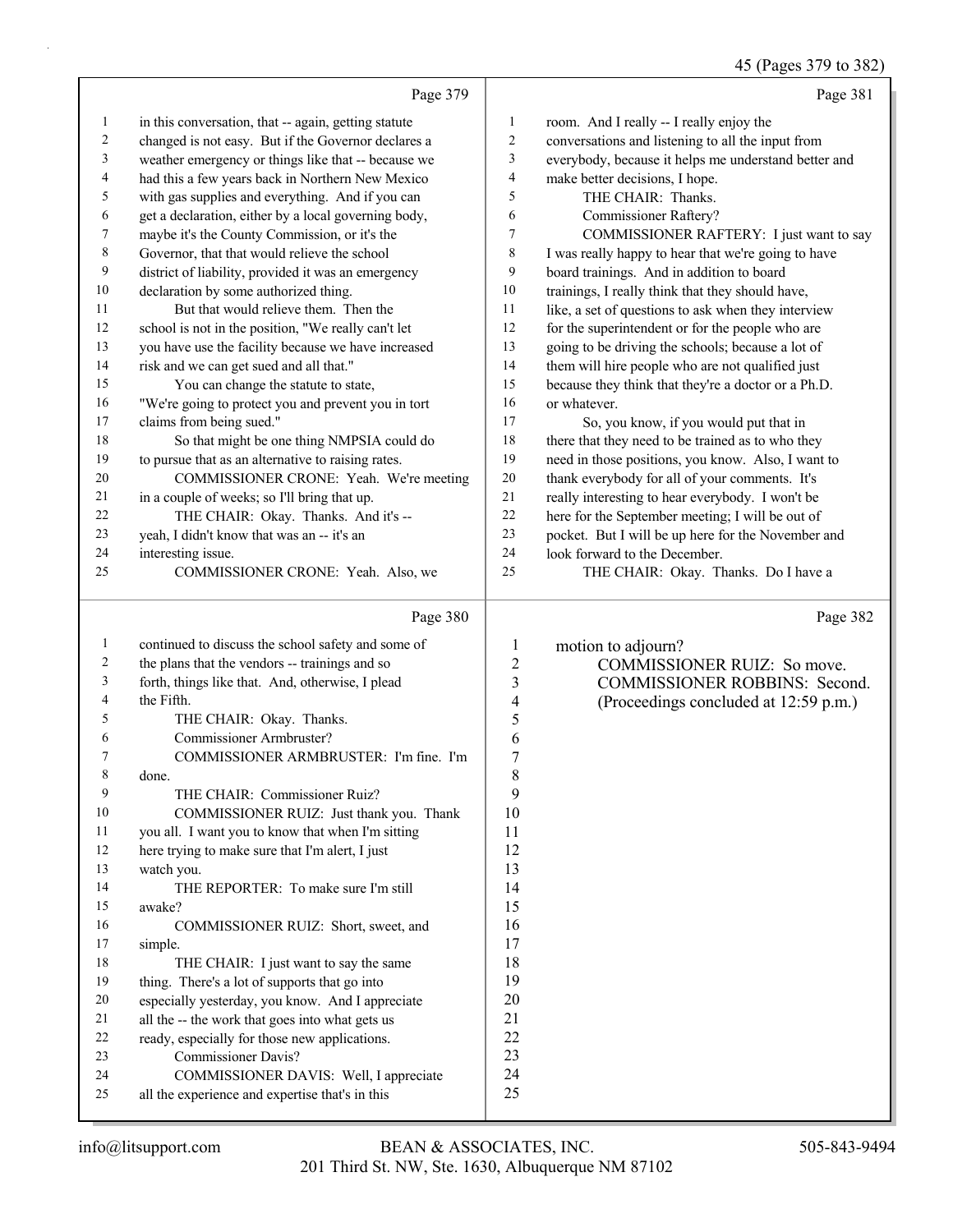|                | Page 383                                                                                                |  |
|----------------|---------------------------------------------------------------------------------------------------------|--|
| 1              | BEFORE THE PUBLIC EDUCATION COMMISSION                                                                  |  |
| $\mathfrak{2}$ | <b>STATE OF NEW MEXICO</b>                                                                              |  |
| 3              |                                                                                                         |  |
| 4              |                                                                                                         |  |
| 5              |                                                                                                         |  |
| 6              |                                                                                                         |  |
| 7<br>8         | REPORTER'S CERTIFICATE                                                                                  |  |
| 9              | I, Cynthia C. Chapman, RMR, CCR #219, Certified<br>Court Reporter in the State of New Mexico, do hereby |  |
| 10             | certify that the foregoing pages constitute a true                                                      |  |
| 11             | transcript of proceedings had before the said                                                           |  |
| 12             | NEW MEXICO PUBLIC EDUCATION COMMISSION, held in the                                                     |  |
| 13             | State of New Mexico, County of Santa Fe, in the                                                         |  |
| 14             | matter therein stated.                                                                                  |  |
| 15             | In testimony whereof, I have hereunto set my                                                            |  |
| 16<br>17       | hand on September 5, 2019.                                                                              |  |
| 18             |                                                                                                         |  |
| 19             |                                                                                                         |  |
|                | Cynthia C. Chapman, RMR-CRR, NM CCR #219                                                                |  |
| 20             | BEAN & ASSOCIATES, INC.                                                                                 |  |
|                | 201 Third Street, NW, Suite 1630                                                                        |  |
| 21             | Albuquerque, New Mexico 87102                                                                           |  |
| 22<br>23       |                                                                                                         |  |
| 24             |                                                                                                         |  |
| 25             | Job No.: 2365N (CC)                                                                                     |  |
|                |                                                                                                         |  |
|                |                                                                                                         |  |
|                | Page 384                                                                                                |  |
| $\mathbf{1}$   | <b>RECEIPT</b>                                                                                          |  |
| 2              | JOB NUMBER: 2365N CC Date: 8/23/19                                                                      |  |
| 3<br>4         | PROCEEDINGS: OPEN PUBLIC MEETING, Volume Two                                                            |  |
| 5              | CASE CAPTION: In re: Public Meeting of the Public<br><b>Education Commission</b>                        |  |
| 6              | **************************                                                                              |  |
| 7              | ATTORNEY: MS. BEVERLY FRIEDMAN - PED                                                                    |  |
| 8              | DOCUMENT: Transcript / Exhibits / Disks / Other                                                         |  |
| 9              | DATE DELIVERED: DEL'D BY:                                                                               |  |
| 10             | $RECD BY:$ TIME:                                                                                        |  |
| 11             | **************************                                                                              |  |
| 12             | ATTORNEY:                                                                                               |  |
| 13             | DOCUMENT: Transcript / Exhibits / Disks / Other                                                         |  |
| 14             | DATE DELIVERED: ______________________DEL'D BY: _________________________________                       |  |
| 15             | REC'D BY: TIME:<br>**************************                                                           |  |
| 16             |                                                                                                         |  |
| 17<br>18       | ATTORNEY:                                                                                               |  |
| 19             | DOCUMENT: Transcript / Exhibits / Disks / Other                                                         |  |
| 20             | REC'D BY: TIME:                                                                                         |  |
| 21             | ***************************                                                                             |  |
| 22             | ATTORNEY:                                                                                               |  |
| 23             | DOCUMENT: Transcript / Exhibits / Disks / Other                                                         |  |
| 24             |                                                                                                         |  |
| 25             |                                                                                                         |  |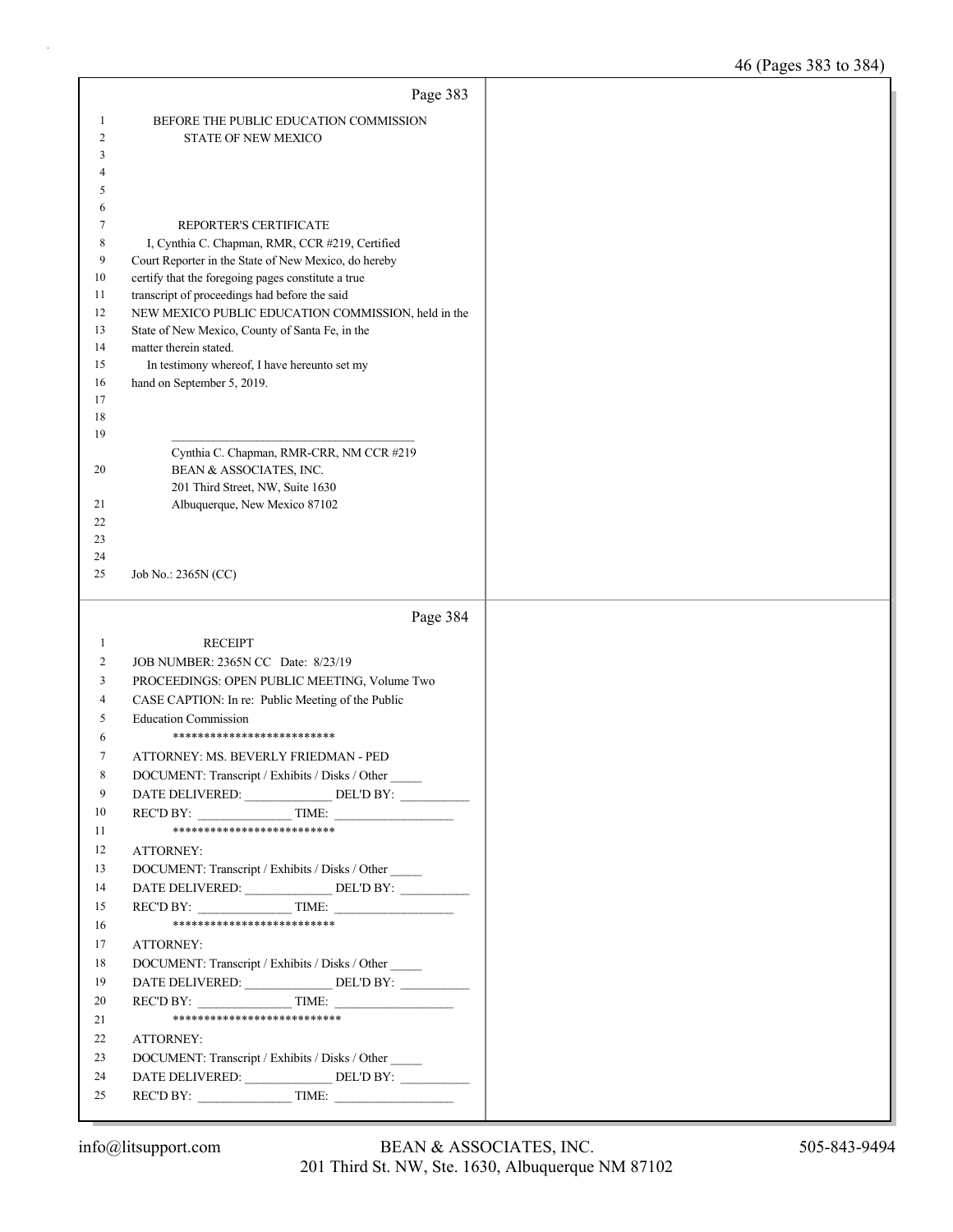| A                                                        | added 250:6 265:3 273:16,17,19             | 329:9 346:25                                                   |
|----------------------------------------------------------|--------------------------------------------|----------------------------------------------------------------|
| A-B 260:25                                               | 273:20 310:22 348:2                        | agreement 300:15 310:8                                         |
| A-level 282:14,24 283:15,16                              | addition 278:11 291:9,22 306:25            | Aguilar 309:21 319:25 326:17,18                                |
| $A-to-F 225:21$                                          | 307:23 308:15 319:24 363:19                | 327:20,24 328:6,12 329:15                                      |
| a.m 206:12 304:17,17                                     | 381:9                                      | ahead 209:12 258:20 342:16                                     |
| Abby 370:4 376:7                                         | additional 217:15 248:11 263:9             | 345:1,11 378:9                                                 |
| ability 232:18 330:5                                     | 265:3 270:17,18 276:20 290:12              | aide 212:2                                                     |
| able 209:3 210:11,22 213:13,20                           | 310:10 327:17 376:4 378:15                 | <b>AIMS</b> 215:23                                             |
| 239:15 243:3 249:5 250:25                                | address 239:1 243:4 251:11                 | airport 219:19                                                 |
| 263:20,21,24 279:6 299:16                                | 252:21 261:24 262:16 279:19                | Alan 207:9 209:7,24 212:13                                     |
| 312:3 313:10,15 321:15,16,24                             | 284:25 293:13 297:6 299:15                 | 213:12,19 214:3 215:4,15,21                                    |
| 322:9 325:9 339:11 355:3 364:1                           | 300:19 302:6 309:25 369:25                 | 219:1,4,19 224:13 225:9 265:8                                  |
| 369:4,24 371:5 372:5                                     | addressed 217:1 240:7 247:18               | 291:15,23 292:13,22 298:4,14                                   |
| absolutely 215:15 229:18 243:19                          | 253:1 268:7 284:13 287:2                   | 299:24 300:1,18 325:14,17                                      |
| 243:21 272:19 273:8 276:12                               | 288:23 306:2 313:24                        | 328:24 329:4,8 371:12                                          |
| 278:24 279:4 300:1,3,15 332:15                           | addresses 239:12                           | Albertson's 221:6                                              |
| 338:22 349:11,21 352:13 354:4                            | addressing 287:10,17 306:22<br>adds 340:21 | <b>Albuquerque 206:22 216:1</b>                                |
| academic 208:5 230:4,20 234:14                           | adequate 258:7 281:10                      | 220:18 221:1,18 316:16,16,18<br>316:21,23 317:1,12 318:4,11,13 |
| Academy 219:15                                           | adequately 277:13                          | 318:15,21 331:18,19 332:1,24                                   |
| acceptable 368:13                                        | adjourn 208:19 382:1                       | 341:22,23 342:2 344:14 351:18                                  |
| accepted 255:16                                          | administration 270:12 275:1                | 357:13,15 358:14 367:20                                        |
| access 220:12 314:2 321:4                                | administrator 207:12 211:16,18             | 369:14 383:21                                                  |
| accommodate 232:18 369:4                                 | 221:12 235:5 239:7 266:7,11                | alert 380:12                                                   |
| 370:19                                                   | 269:6,19 270:3                             | align 208:6 230:22                                             |
| accommodations 369:25                                    | adopt 230:19 335:25                        | alignment 300:3                                                |
| accomplish 278:1                                         | adopted 335:17 361:24                      | all-day 296:23                                                 |
| accomplished 361:23                                      | advance 229:2                              | allowed 297:25                                                 |
| accountability 208:6 225:24<br>226:6 227:16 230:23 354:3 | advanced 273:20                            | allowing 345:7                                                 |
|                                                          | advice 331:1                               | allows 332:11                                                  |
| accounting 263:12<br>accurate 287:13                     | advise 319:10                              | Alma 208:10 248:24 249:1,4                                     |
| ace 275:19                                               | advised 374:6                              | 270:3 301:3 357:11 358:23                                      |
| ACES 363:7,11,15                                         | advocating 264:10                          | alternative 379:19                                             |
| <b>Achievement 220:16</b>                                | <b>Aeronautics 219:14</b>                  | altogether 250:9                                               |
| acknowledged 267:14                                      | affidavit 298:11,16                        | Altura 208:8 304:23 309:17                                     |
| acre 376:14,14                                           | affirmative 298:22                         | 325:18 328:25 329:13 331:13                                    |
| acres 377:9                                              | after-school 237:19 240:16                 | <b>Alvord</b> 365:16                                           |
| acting 207:9 319:12 351:17                               | afternoon 341:6 347:8                      | amalgamation 254:17                                            |
| action 208:5,7,9,11,14,15 223:9                          | ag 267:9 377:1                             | amend 254:3 350:17,20                                          |
| 233:4 234:21 239:20,22,22                                | AG's 267:16                                | amendment 301:17 332:12,18                                     |
| 243:2 244:20 246:20 256:17,24                            | agenda 349:17 350:2 353:24                 | 349:5,21 358:22                                                |
| 304:23 334:12                                            | 358:20                                     | <b>America 372:19</b>                                          |
| <b>Actions 208:4</b>                                     | agendas 235:11 248:2                       | Ami 207:15 219:1,3 223:3 224:7                                 |
| active 283:14                                            | <b>Aggie 209:22</b>                        | 233:12 265:9 305:4,7,10,12,19                                  |
| <b>Adam 248:25</b>                                       | ago 221:4 236:1 246:22 268:3               | 305:19 315:24 334:20,23,25                                     |
| add 238:17 274:19 286:1 310:23                           | 290:16 359:18 363:14                       | 340:17 350:14 351:4                                            |
| 340:23 348:4                                             | agree 214:20 227:8 228:9 277:1             | amount 324:22 327:14 328:12                                    |
|                                                          | 293:14 300:2 318:23 320:5,19               | 331:13 365:22                                                  |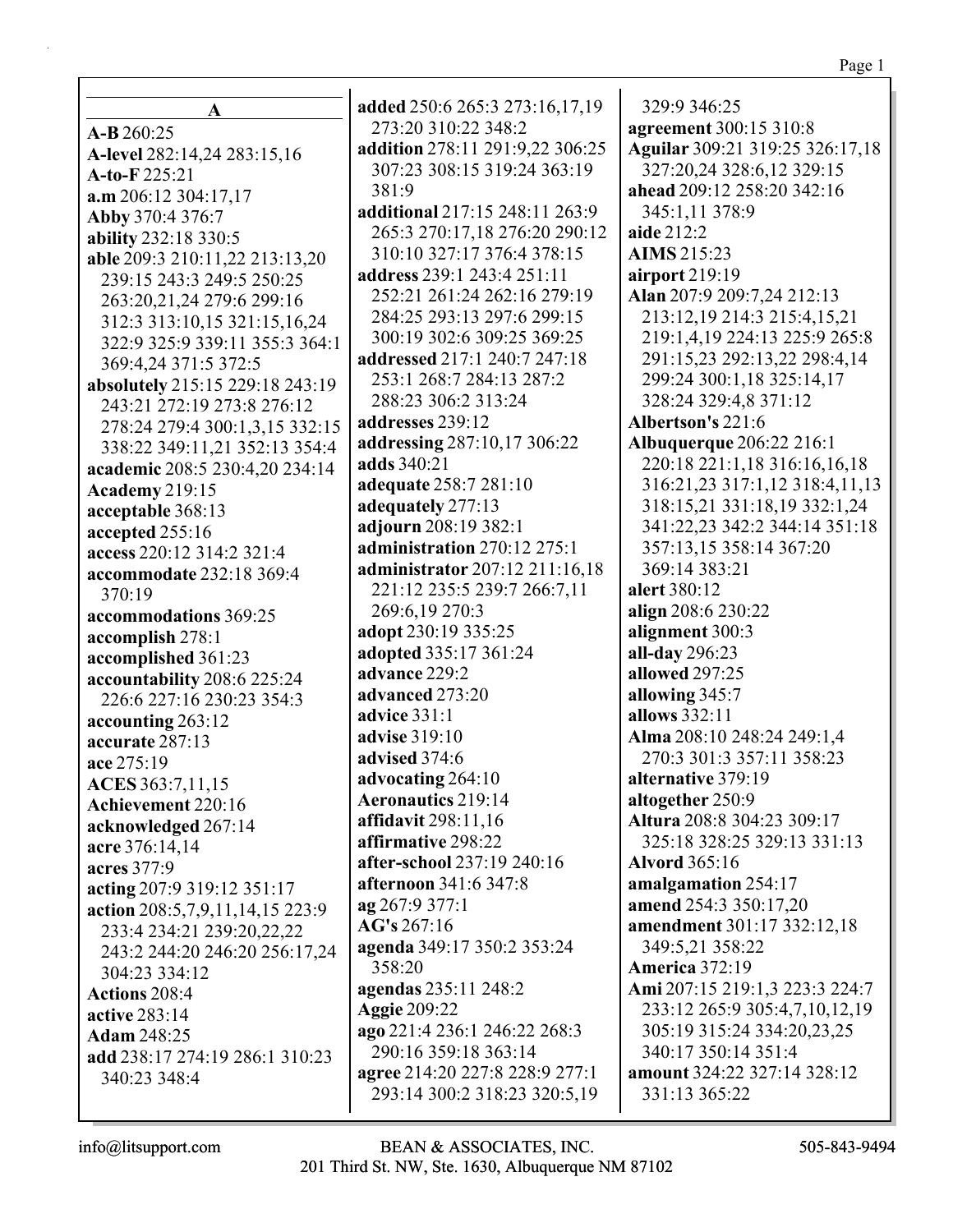**ancillary** 274:24 **and/or** 297:14 **Angela** 214:8 **ANN** 207:4 **anniversary** 361:14 **announcements** 363:6 **annual** 252:20 258:25 268:13 **annually** 258:24 **answer** 213:14 236:21,21 238:7 240:13 269:20 346:8 355:3 366:19 367:2,20 **answered** 323:25 **answering** 354:25 **answers** 363:23 **anticipate** 277:9 307:19 324:2 **anticipated** 211:25 307:10 312:19 325:23 326:12 **anticipating** 215:1 223:10 359:20 **anticipation** 215:5 **anymore** 221:8 374:12 **anyway** 245:18 350:2 **apart** 375:16,17 **apiece** 337:24 **Apodaca** 206:12 **apologize** 229:1 233:24 245:16 277:19 300:23 **apparently** 254:4 323:19 350:8 **appearances** 355:23 **appeared** 235:20,22 245:22 **appears** 295:8 320:8 **application** 208:8 304:25 331:15 332:10,22,24 354:19 355:2 374:7 **applications** 209:4 337:16 340:12 364:11 380:22 **apply** 368:17 **applying** 374:5 **appointed** 210:4 **appreciate** 218:18 220:14,23 222:6 232:16 242:6 248:13,14 262:18 264:14 268:19 276:13 278:22,25 309:24 324:23 328:7 334:7 352:13,18 353:11,12 380:20,24 **appreciation** 221:18 **appreciations** 219:6 **apprised** 218:15 **approach** 249:17

**appropriate** 218:21 260:2 **appropriately** 372:10 **approval** 263:23 298:24 **approve** 298:6 335:17 **approved** 226:12 236:13 263:24 317:19,20 363:12 **approximate** 327:14 328:12 343:20 **approximately** 237:16 284:2,4 316:14 340:9 343:19 **April** 216:19 244:12 257:5 264:19 265:4,7 289:3 310:13 **APS** 209:12 317:15,19 361:12 368:21 369:6 **APS-authorized** 353:20 **arbitrarily** 367:7,12 **area** 208:8 211:17 219:19 304:24 307:14,18 308:3,10,14 311:2 314:5 323:11 326:24 327:5,16 327:18 332:6,24 **areas** 227:4 235:15 261:11 332:1 370:9 376:25,25 **argument** 284:20 320:7 **arises** 332:6 **Armbruster** 207:4 228:25 229:4 229:9 231:9,12,15,16,19,22,25 232:3,6,9,12 238:6,12 248:15 282:3,5,18 283:7,13,19 284:6 286:4,7,15,21 287:5,9,14,21 288:5,21 289:10,21 290:14 291:6,11 293:3,15 294:15,16,22 295:16,21 301:16 302:1,11,16 302:20,23 303:1,4,5,8,11,14,17 303:20 305:23 323:7,10,18,21 329:22,24 330:11,21 331:2 334:20 336:4,7,10,14,17,20,21 336:24 337:2,5 338:1 346:2,4,9 346:14,19,22,24 348:16,24 356:21 357:24 358:2 359:9 366:4,7,15,18 367:18 380:6,7 **arose** 212:16 **arrange** 344:19 **arranged** 263:14 **arriving** 222:17,20 **articulating** 311:23 **arts** 217:22 221:22 272:23 273:12,19 **aside** 273:13

**asked** 229:1 240:6 242:1 244:17 251:12 254:22,22 277:22 290:7 306:7 311:5 356:1 **asking** 240:12 241:7 255:13 278:17 279:3 280:6,9 297:9 310:15 311:23,25 346:4 347:14 352:19 366:19 370:24 **ASM** 376:1 **aspect** 250:8 **asphalt** 327:6 **assessment** 236:10 312:12 **assistance** 352:6 376:5 377:11 **assistant** 211:20,21 **Associates** 206:20 383:20 **Association** 328:20 **assume** 241:17 249:12 254:1,1 288:21,22 366:25 **assuming** 282:20 **assumption** 258:11,15 **assumptions** 258:9 **assurance** 212:20 287:10 367:10 **assure** 234:1 **assured** 367:17 **attachment** 235:8 **ATTACHMENTS** 208:21 **attempt** 265:17,20 370:18 **attend** 249:5 314:6 351:15 **attended** 234:25 314:17 **attending** 217:11 271:7 **attention** 350:3 **attest** 244:11 271:9 277:13 **attorney** 207:15 235:2 263:8 309:21 316:9,9 342:7 384:7,12 384:17,22 **attracts** 273:2 **audit** 232:16,21,24 233:5,22 239:10 246:21 249:18 250:2,5 251:21 255:19 257:14,16,17,20 294:13 **auditor** 233:11 **August** 206:11 208:22 210:23 212:8,9,15 213:21 214:7 275:13 281:21 310:3 313:7 **authority** 224:8 **authorization** 374:21 **authorize** 320:9 **authorized** 211:7 221:17 331:14 379:10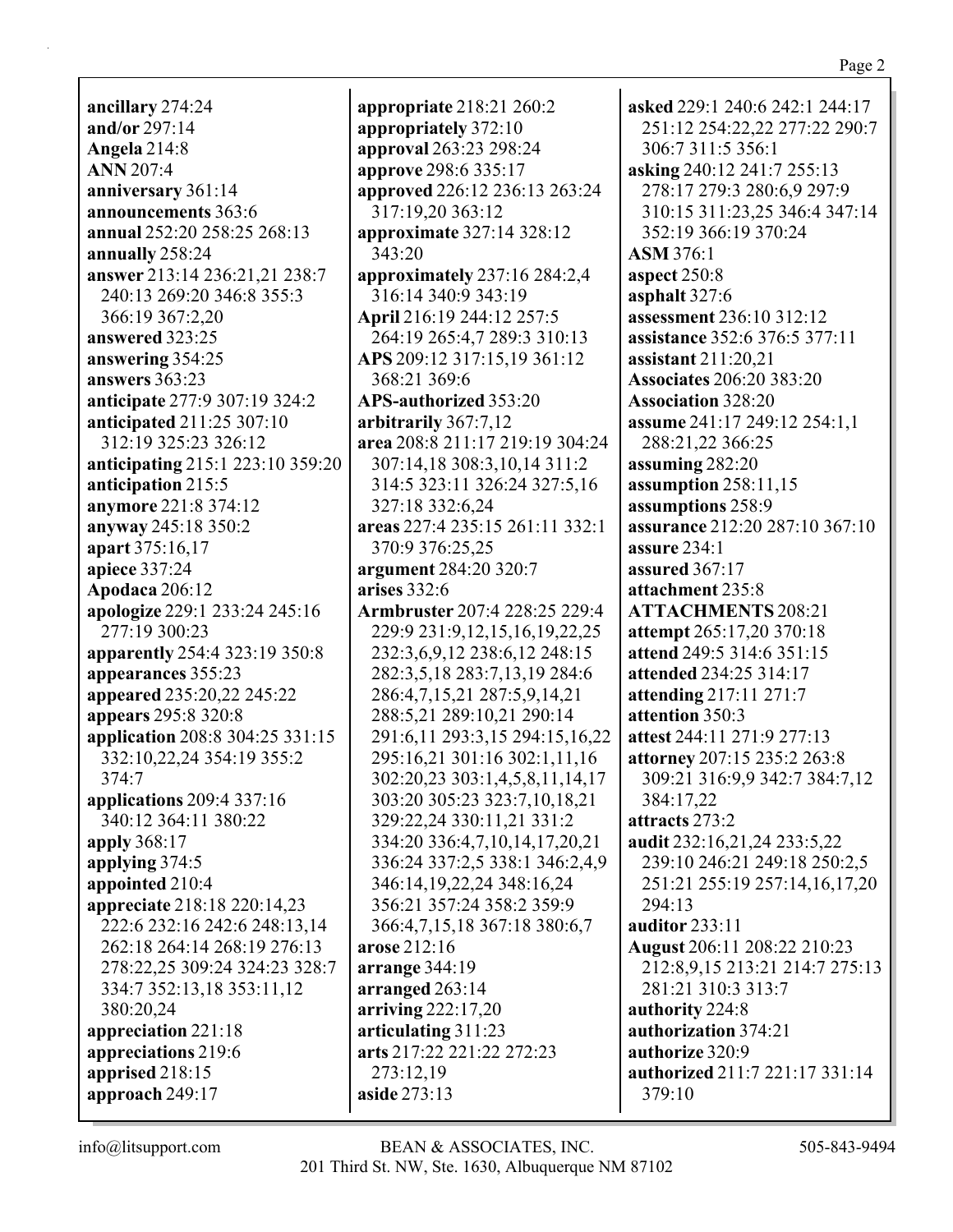|                                                        |                                | Page 3                                |
|--------------------------------------------------------|--------------------------------|---------------------------------------|
| authorizer 375:1                                       | 234:10 236:12 239:12 262:1     | <b>bookend</b> 371:18                 |
| authorizing 374:17                                     | 263:9 265:18 273:14 275:22     | <b>books</b> 305:18                   |
| available 269:15 300:13 317:13                         | 283:11 284:5 290:17 293:25     | <b>Boom 337:18</b>                    |
| 325:11 326:2 327:2 331:2 363:3                         | 306:11 315:1                   | <b>border</b> 377:22                  |
| 365:1,2,4,5,7 366:23,25 368:6                          | benefit 296:23                 | <b>bottle 315:17</b>                  |
| average 228:2,6 316:18                                 | best 227:14 277:5 314:9 322:23 | bottom 226:18 227:7,13                |
| awake 380:15                                           | 349:24 353:4 359:4,5,13,14     | <b>Brauer</b> 207:9 209:7,24 212:13   |
| aware 264:2 302:3                                      | 371:10                         | 213:12,19 214:3 215:4,15,21           |
|                                                        | better 215:13 248:16 262:12    | 219:1,4,19 224:13 225:9,14            |
| awesome 321:14,14                                      | 263:4 264:13 294:12 297:20     |                                       |
| Ayik 221:14<br><b>Aztec 356:17</b>                     |                                | 265:8 291:15,23 292:13,22             |
|                                                        | 348:25 350:12 381:3,4          | 297:24 298:4,14 299:24 300:1          |
| B                                                      | Beverly 341:4 348:22 384:7     | 300:18 325:14,17 328:24 329:4         |
| <b>B-level</b> 282:14,14                               | beyond 217:15 280:13 318:3     | 329:8 371:13                          |
| bachelor's 217:8                                       | 319:1                          | breach 208:10 236:4 242:1,2,4         |
| back 210:20 213:23 216:25                              | big 219:24 228:4,11 276:20,21  | 247:7,8,12 249:20 250:7 251:6         |
| 219:16 220:17 221:7,13 224:10                          | bigger 338:10 371:6            | 254:14 255:2 256:14 257:13            |
| 225:16 240:19 245:13 249:6                             | bill 364:6,14,19 365:9 366:2   | 301:3,4                               |
| 250:5,6,13 251:21 253:20 259:9                         | <b>binder</b> 245:21           | break 209:13 215:2,6,13 269:14        |
| 263:18 264:3,17 267:7,7 268:2                          | binding $324:13$               | 281:24 304:16 315:13,14               |
| 270:19 280:7,10 287:19 291:2                           | bio 269:11                     | 378:12                                |
|                                                        | <b>birds</b> 373:7             | <b>Brian 267:14</b>                   |
| 293:10 296:10,13,14 304:8<br>315:12 331:7 337:10 340:1 | bit 209:25 215:23 221:7,12,16  | <b>bribed</b> 355:18                  |
|                                                        | 223:12 225:1 227:20 236:7      | briefly 239:9 334:13                  |
| 341:13,21 342:25 353:14<br>354:20 361:13 367:8 374:10  | 249:17 261:8 268:2 285:15      | bring 278:18 321:24 322:10            |
| 379:4                                                  | 300:5 306:5 307:9 345:8 352:2  | 338:8 339:19 350:2 370:21             |
|                                                        | 352:8,20 353:7 355:6 378:5     | 379:21                                |
| background 212:18 319:9<br>backs 257:10 296:9          | <b>bite 278:2</b>              | bringing 209:17 260:10 311:12         |
|                                                        | <b>Blake</b> 377:16            | brings $370:11$                       |
| backwards 323:11                                       | block 240:2 241:2 347:16       | broad 226:14 227:13                   |
| <b>bad</b> 229:11                                      | blocked 348:17 358:13          | broke 315:9,11,15                     |
| bad-school 267:18                                      | <b>blocks</b> 271:24           | brother 327:24                        |
| <b>baking 273:20</b>                                   | board 215:19 216:4,20,21 217:4 | brought 218:11 236:3 265:5,11         |
| <b>Barnes</b> 309:19                                   | 217:10,13,15,16 218:1,10       | 269:17 310:25 311:4 312:6             |
| based 229:19,21,23 246:21                              | 235:16 240:2 249:15 251:3      | 341:4                                 |
| 316:12 359:2,4 371:20                                  | 253:6,10 255:25 258:4 259:12   | <b>Brown 207:12 298:7</b>             |
| basically 270:16 279:12 337:20                         | 263:1,3,16,18,23 264:2 266:12  | <b>Bruce</b> 310:14                   |
| <b>Bean</b> 206:20 383:20                              | 266:13 269:7 290:24 296:23     | <b>Bs</b> 282:22 283:14               |
| beautiful 219:20                                       | 299:6,7,12,14,19 309:18,19,20  | <b>budget</b> 208:14 223:24 224:1,2,6 |
| becoming $274:22$                                      | 371:16,17,18 372:7,8,16 373:20 | 224:15,25 225:5,6,7,7 334:12          |
| <b>beds</b> 274:6                                      | 381:9,9                        | 334:14,15,24 335:18,25 351:23         |
| <b>beg</b> 324:20                                      | boards 262:23 299:10 371:10    | 352:21 353:15                         |
| began 239:8 313:8                                      | 372:5,13,13                    | budgeted 309:8                        |
| beginning 213:1 234:24 274:25                          | boastful 375:5                 | <b>bugged</b> 268:25 321:8            |
| beginning-of-the-year 211:8                            | <b>bobcat</b> 327:25           | bugging $271:1$                       |
| 212:10                                                 | <b>body</b> 379:6              | <b>bugs</b> 322:2                     |
| begs 370:17                                            | boilerplate 299:19             | <b>build</b> 369:23                   |
| <b>behalf</b> 326:17                                   | <b>bonds</b> 368:24            | <b>build-in</b> 281:22                |
| <b>believe</b> 210:2 224:14 233:18                     | <b>book 305:22</b>             | build-out 307:9 310:4                 |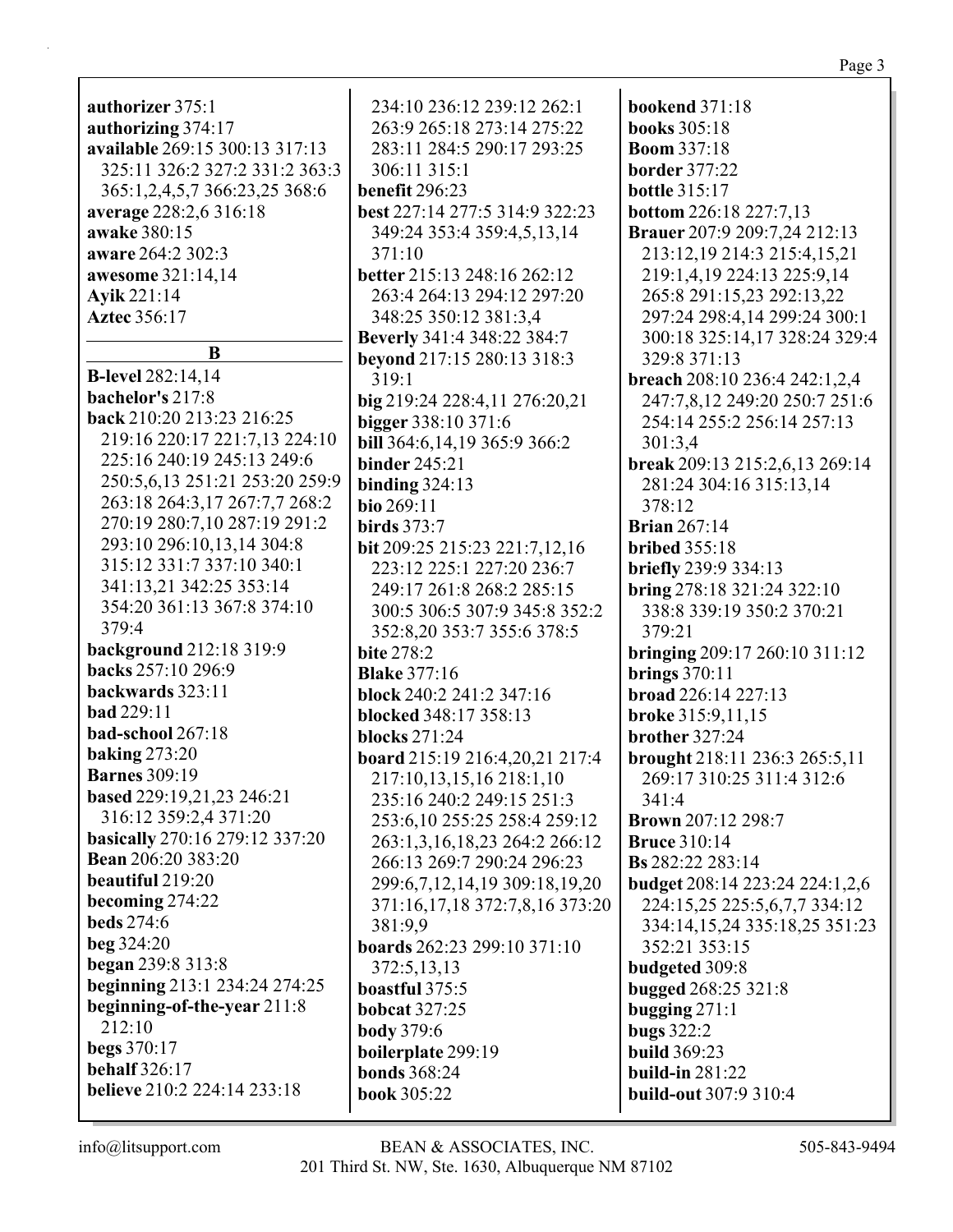| building 206:12 219:22 221:5            | Candelaria 364:6                 | cetera $254:9$                        |
|-----------------------------------------|----------------------------------|---------------------------------------|
| 310:2,17 311:4,7,10,25 313:7,9          | cannibalize 369:10               | chair 207:3,3 208:17 209:1,8,22       |
| 313:10, 14, 21 333:13 368:3, 8, 17      | cap 235:22,24,25 236:2,8 254:15  | 213:10,12,18,25 214:25 215:4          |
| 376:19 377:5                            | 255:17,18 256:10,15,17 257:4     | 215:11,20 218:18 219:4,18             |
| buildings 317:12 377:21                 | 257:10 270:10 310:24             | 222:13,18,25 223:7,13,16,22           |
| <b>built</b> 369:15,17,19               | capacity 213:7,8,17,23 214:10,12 | 224:5, 13, 23 225: 10, 15 226: 9      |
| <b>bull</b> 266:22                      | 214:21 215:19 266:8 270:5        | 227:8, 19, 25 228:9 229:8, 12, 17     |
| <b>bump</b> 345:10                      | 317:15,18                        | 230:6, 10, 13, 15, 17, 25 231:3, 6, 8 |
| <b>burden</b> 344:14                    | capital 368:23,24                | 231:24 232:14 233:6, 15, 17, 19       |
| burdening 363:24                        | <b>CAPTION 384:4</b>             | 234:3,7,8 235:18 236:5,14,18          |
| burdensome 291:22 307:10                | cards 228:14                     | 238:11, 17, 25 239:3, 18 242:2, 8     |
| Bureau 237:25 243:6,11 244:3            | care 220:5 236:11 240:8 243:1    | 242:13 243:5,17 244:1,10,14,24        |
| 244:17 245:2,7 252:10 253:2             | 258:15 261:16,20 263:6 280:11    | 245:13 246:4,6,7,19,24 247:5          |
| 254:12 259:13,21 261:25 262:6           | 293:7                            | 247:19,23 248:8,10,13,18,21           |
| 275:16 284:19 285:2,25 289:14           | career 283:17                    | 249:2,4,7,9 255:11 256:4,19,23        |
| 289:23 290:2,3 293:25 294:5,6           | <b>CARLOS</b> 207:4              | 257:3 258:2 262:18 264:14,20          |
| <b>Bureau's</b> 244:15 284:24 296:10    | carpeting 213:4                  | 264:22,25 265:5,10 266:1,10,17        |
| bureaus 294:4,8,10,19                   | carpool 322:24                   | 266:18 267:1,6,20 268:2,5,9,15        |
| <b>Burnett</b> 309:22 324:9,9 330:25    | carpools 314:9                   | 268:19,22 269:2,23,24 270:1,15        |
| bus 211:16 313:18 314:7 321:9           | cart 239:2                       | 271:9 272:3,7,8,23 273:1,7,22         |
| 322:24                                  | <b>CASE 384:4</b>                | 274:2,8,13,18,20 275:5,8,21           |
| business 255:7,9 372:22                 | caseload 260:6                   | 276:7,10 277:7,18,21 278:14,20        |
| busy 213:25 291:19 322:13               | cases 370:23                     | 279:11 280:5,8,15,24 281:13,19        |
| buy 328:21 355:22                       | categories 226:13 227:11         | 281:25 282:3 283:24 285:18            |
| bylaws 217:4,6,9 297:2                  | category 226:14 227:3 251:24     | 286:3,6 288:3,14 289:5,9,20,25        |
| $\mathbf C$                             | 261:1 271:5                      | 291:4,8,13,15,21,23 292:3,13          |
|                                         | catered 273:23                   | 292:20,23 293:20,21 294:21            |
| C 206:20 207:1 208:1 383:8,19           | cattywampus 266:18               | 295:15,18 296:6,14,21 297:9,13        |
| Caballero 207:4 212:12 223:13           | caught 216:15 242:22 244:12      | 298:2,4 299:4,5,21,24,25 300:1        |
| 232:10,11 250:11 268:24                 | cause 348:18 355:16              | 300:24 301:12,15,23 302:2,5,7         |
| 270:25 271:18 272:10,13                 | caution 354:10 355:6,24          | 302:14,17 303:19,23 304:2,6,11        |
| 276:23 281:2,6 282:2 301:11,13          | cautious 355:20                  | 304:15,18,21 305:5,8,11,13            |
| 301:14 302:21,22 320:17,18              | CC 206:25 383:25 384:2           | 306:1 309:13,18,19,20 314:23          |
| 322:8, 12, 19 328: 19 333: 12           | CCR 206:20 383:8,19              | 315:5,8,20 316:1,4 319:16             |
| 336:11<br>cafeteria/multi-purpose 311:9 | <b>Center 318:10</b>             | 320:6,18 322:4,11,16 323:5,8,9        |
| calendar 275:10 348:21 350:16           | <b>Central 271:25</b>            | 323:20,24 324:10,16 325:14,15         |
| 350:17,20 356:24 357:4 358:8            | centralize 367:14                | 325:17,21 326:4,11,16,18,19           |
| calendars 363:4                         | cents 376:23                     | 327:13,20,23 328:5,7,19,23,24         |
| call 231:8 282:15 302:18 305:13         | century 353:18 355:13 362:21     | 329:3,6,18,22,23 330:8,17,22          |
| 305:14 316:2 336:3 342:7 351:3          | certain 318:3 332:23             | 331:1,4,5,6,17,24 332:15 333:2        |
| 352:23 357:2                            | certainly 230:17 250:9 262:5     | 333:11 334:4, 10, 21, 24 335:2, 4     |
| <b>Callahan</b> 371:16                  | 297:4 309:1 347:19 352:2 355:1   | 335:15, 19, 23 336: 3 337: 1, 7, 20   |
| called 274:16 315:12 333:10             | 358:22 360:8 365:9               | 337:25 338:3 339:14 340:16,18         |
| 362:23                                  | <b>CERTIFICATE 208:20 383:7</b>  | 340:20,23 341:9,17,22 342:1,13        |
| calling $371:14$                        | certificates 213:11 267:11       | 342:24 343:6,7 344:4,8,21             |
| calls 342:6                             | certified 220:4 383:8            | 345:14 346:2,3,8,12,16,21,23          |
| campus 363:13,18 373:25                 | certify 383:10                   | 347:9 348:4,8,18,20 349:2,9,13        |
|                                         | CES 212:21                       | 349:23 350:4,15,24 351:3,5,8          |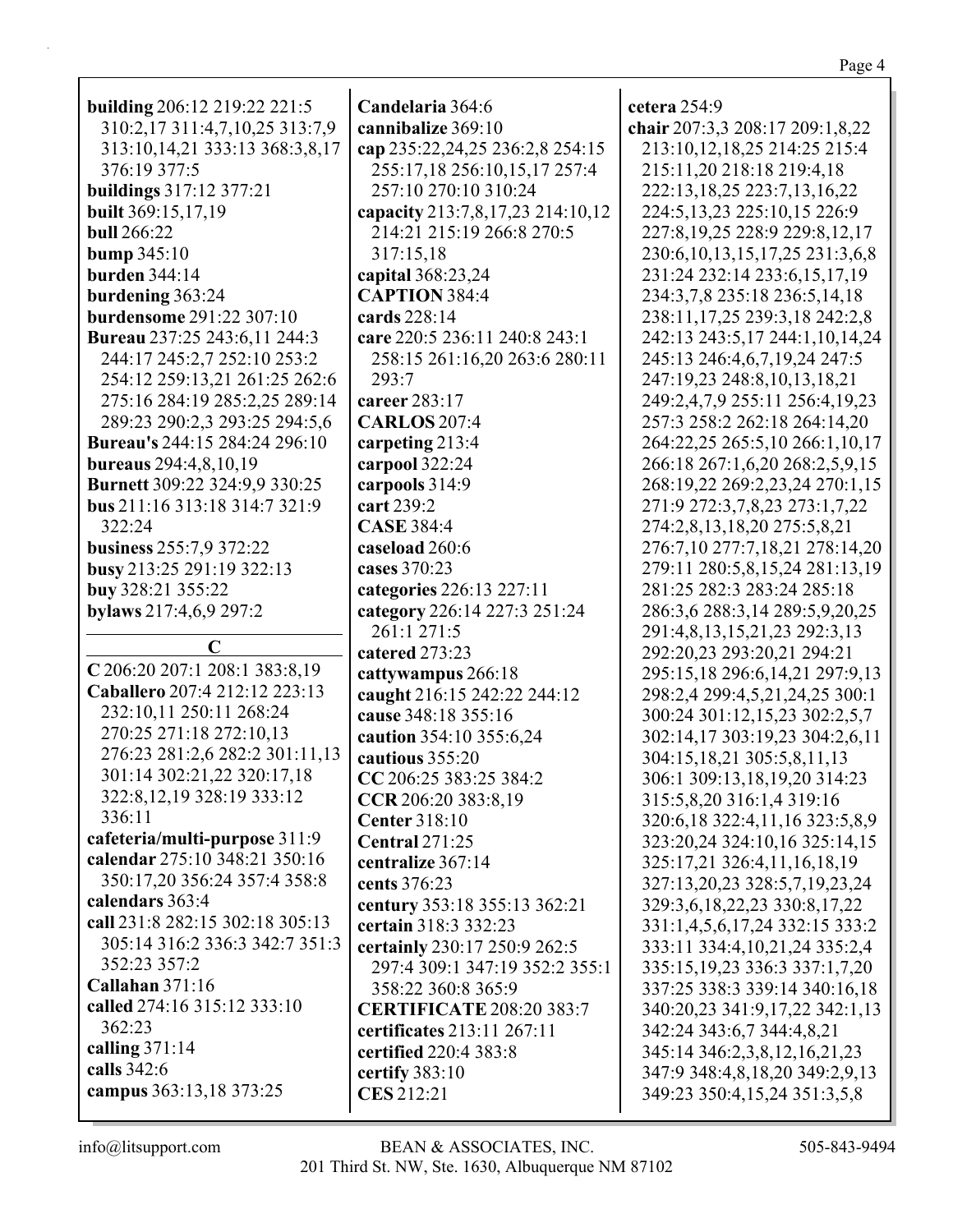| 351:10,12 355:19 356:16,23<br>357:22,24 358:7,12 359:2,11,24<br>360:8, 12, 16, 22 361:1, 4, 7, 9<br>363:6,9,21 364:23 365:8 366:4<br>366:13,17 367:3 370:2,17 371:9<br>372:19,22 373:1,2,9 375:12<br>377:13 378:2,8,10 379:22 380:5<br>380:9,18 381:5,25 | 292:18 360:7<br>checked 242:19<br>checking 245:21<br>checks 212:18<br>Cherrin 232:15,25 233:10,14,16<br>233:18,21,22 234:8 236:5,17<br>239:9,16 241:23,23 242:11,13<br>245:1,5,11,17 246:8,16 247:1 | co-locate 369:8<br>co-location 370:19<br>co-present 362:8<br>coaching 372:6<br>code 313:10,11 314:14,15,18,19<br>329:19 331:20<br>coded 332:1<br>codes 314:12,13 331:21,25,25 |
|----------------------------------------------------------------------------------------------------------------------------------------------------------------------------------------------------------------------------------------------------------|-----------------------------------------------------------------------------------------------------------------------------------------------------------------------------------------------------|-------------------------------------------------------------------------------------------------------------------------------------------------------------------------------|
| <b>Chairwoman 215:25 309:11</b>                                                                                                                                                                                                                          | 247:14,21,25 248:9 250:23                                                                                                                                                                           | cofounder 323:3                                                                                                                                                               |
| challenge 317:18 331:11 332:7                                                                                                                                                                                                                            | 251:18 254:22 255:5 289:8                                                                                                                                                                           | collaborate 222:9 275:15                                                                                                                                                      |
| 369:12,17,21                                                                                                                                                                                                                                             | <b>Cherrin's 247:10 297:7</b>                                                                                                                                                                       | collaboration 362:6                                                                                                                                                           |
| challenges 299:9,15 352:5<br>365:24                                                                                                                                                                                                                      | child 272:17 319:13 322:20,23                                                                                                                                                                       | <b>Collaborative 221:22</b>                                                                                                                                                   |
|                                                                                                                                                                                                                                                          | childhood 360:21                                                                                                                                                                                    | collect 287:19                                                                                                                                                                |
| challenging 366:21                                                                                                                                                                                                                                       | children 253:15 287:6 295:4                                                                                                                                                                         | collecting 248:6                                                                                                                                                              |
| chance 214:7 219:12 220:8,15                                                                                                                                                                                                                             | choice 256:12 322:15 372:11                                                                                                                                                                         | college 217:9,21,23                                                                                                                                                           |
| 221:1,2,14,21<br>change 259:14 286:1 314:21                                                                                                                                                                                                              | choices 256:9,12 270:17,23<br><b>Christine 309:18</b>                                                                                                                                               | colleges 218:4<br>Collegiate 211:11                                                                                                                                           |
| 318:3 327:23 357:14 360:23                                                                                                                                                                                                                               | circumstances 216:5                                                                                                                                                                                 | combination 260:14                                                                                                                                                            |
| 379:15                                                                                                                                                                                                                                                   | city 316:17 317:3 318:5,17                                                                                                                                                                          | come 232:17,22 233:1 248:19                                                                                                                                                   |
| changed 360:5,13 369:14 379:2                                                                                                                                                                                                                            | 369:23                                                                                                                                                                                              | 250:5,6,24 254:15 257:14                                                                                                                                                      |
| changes 230:20,22 335:1 350:7                                                                                                                                                                                                                            | claiming 307:2                                                                                                                                                                                      | 259:10 262:6 270:9,19 275:17                                                                                                                                                  |
| changing 300:4                                                                                                                                                                                                                                           | claims 379:17                                                                                                                                                                                       | 275:18 279:12 280:7,10 287:17                                                                                                                                                 |
| Chapman 206:20 383:8,19                                                                                                                                                                                                                                  | clarification 219:1 236:15                                                                                                                                                                          | 288:15 289:15,18 296:11,13,14                                                                                                                                                 |
| charge 378:17                                                                                                                                                                                                                                            | clarify 236:6                                                                                                                                                                                       | 305:1 318:9 320:22 321:25                                                                                                                                                     |
| charging 330:4,9                                                                                                                                                                                                                                         | clarity 297:14                                                                                                                                                                                      | 339:4 340:1 341:13,20,20                                                                                                                                                      |
| chart 300:5                                                                                                                                                                                                                                              | class 272:18 273:18,19,20                                                                                                                                                                           | 343:24,25 344:18 347:23 375:3                                                                                                                                                 |
| charter 208:3,10 210:1,8 211:11                                                                                                                                                                                                                          | classes 311:8                                                                                                                                                                                       | comes 257:17 262:9 308:2 316:6                                                                                                                                                |
| 219:10,11 220:11,16 222:5                                                                                                                                                                                                                                | classified 210:5                                                                                                                                                                                    | 334:20 349:25                                                                                                                                                                 |
| 230:21 233:22 234:19 248:24                                                                                                                                                                                                                              | classroom 252:3 253:22 261:10                                                                                                                                                                       | comfortable 251:14 281:5                                                                                                                                                      |
| 249:1 266:22 271:19,23 272:11                                                                                                                                                                                                                            | 283:3 301:21                                                                                                                                                                                        | coming 290:19 291:4 292:23                                                                                                                                                    |
| 288:15 294:24 295:4 300:11                                                                                                                                                                                                                               | classrooms 212:23 220:21                                                                                                                                                                            | 307:9,17 314:5,6,18 317:3,5                                                                                                                                                   |
| 306:11 316:7 320:12 321:22,23                                                                                                                                                                                                                            | 311:10,18                                                                                                                                                                                           | 321:13 324:3 338:17 342:10,11                                                                                                                                                 |
| 321:23 325:8 328:8,20 331:11                                                                                                                                                                                                                             | clear 226:15 238:4 251:15                                                                                                                                                                           | 343:22 346:17 354:20 356:3                                                                                                                                                    |
| 332:10,11,13 333:23 334:1,2                                                                                                                                                                                                                              | 256:20 259:9 266:3 319:16                                                                                                                                                                           | 359:20 373:24                                                                                                                                                                 |
| 346:17 353:18 354:8 361:15,23                                                                                                                                                                                                                            | 322:4 354:17 363:23                                                                                                                                                                                 | coming-up 352:21                                                                                                                                                              |
| 362:3,8,11,16 365:4,13,23                                                                                                                                                                                                                                | cleared 210:24                                                                                                                                                                                      | commence 211:7                                                                                                                                                                |
| 366:11 367:6,10,21 368:2,19                                                                                                                                                                                                                              | clearly 246:11 252:2,25                                                                                                                                                                             | commend 276:11                                                                                                                                                                |
| 369:3,5,24 370:9,13 372:5                                                                                                                                                                                                                                | clients $277:17$                                                                                                                                                                                    | commensurate 210:6                                                                                                                                                            |
| 373:11 374:5,18,22,25                                                                                                                                                                                                                                    | close 213:1 219:5 236:15 256:10                                                                                                                                                                     | comment 338:8                                                                                                                                                                 |
| charters 308:19 317:13,19                                                                                                                                                                                                                                | 257:10 271:19 343:3 347:3                                                                                                                                                                           | comments 208:18 213:14 309:24                                                                                                                                                 |
| 320:22 351:20,23 357:18                                                                                                                                                                                                                                  | closed 235:24,25 255:14 340:15                                                                                                                                                                      | 338:13 373:3 381:20                                                                                                                                                           |
| 365:17 369:2,7,7 370:24 377:20                                                                                                                                                                                                                           | closely 222:11 275:15                                                                                                                                                                               | <b>Commission</b> 206:1 209:2,8 210:3                                                                                                                                         |
| Charters' 356:25                                                                                                                                                                                                                                         | closer 344:12 364:13                                                                                                                                                                                | 211:6 215:5 216:7 218:14 219:5                                                                                                                                                |
| Chavez 207:5 214:1 231:20,21                                                                                                                                                                                                                             | closest 271:22 342:22                                                                                                                                                                               | 222:10 224:14 225:10 230:19                                                                                                                                                   |
| 293:20,21,22 294:17 303:9,10                                                                                                                                                                                                                             | closing 317:16 329:7 371:20                                                                                                                                                                         | 234:9,23 236:6,9,9 239:1                                                                                                                                                      |
| 336:22,23 373:3,4 375:18                                                                                                                                                                                                                                 | closure 325:7                                                                                                                                                                                       | 242:14 247:15 249:18 250:20                                                                                                                                                   |
| cheap 376:24                                                                                                                                                                                                                                             | co-director 323:3                                                                                                                                                                                   | 251:4 255:16 257:6 267:6                                                                                                                                                      |
| check 243:2 245:14 282:7 291:3                                                                                                                                                                                                                           | co-directors 309:17                                                                                                                                                                                 | 270:16 291:16,24 292:14 298:5                                                                                                                                                 |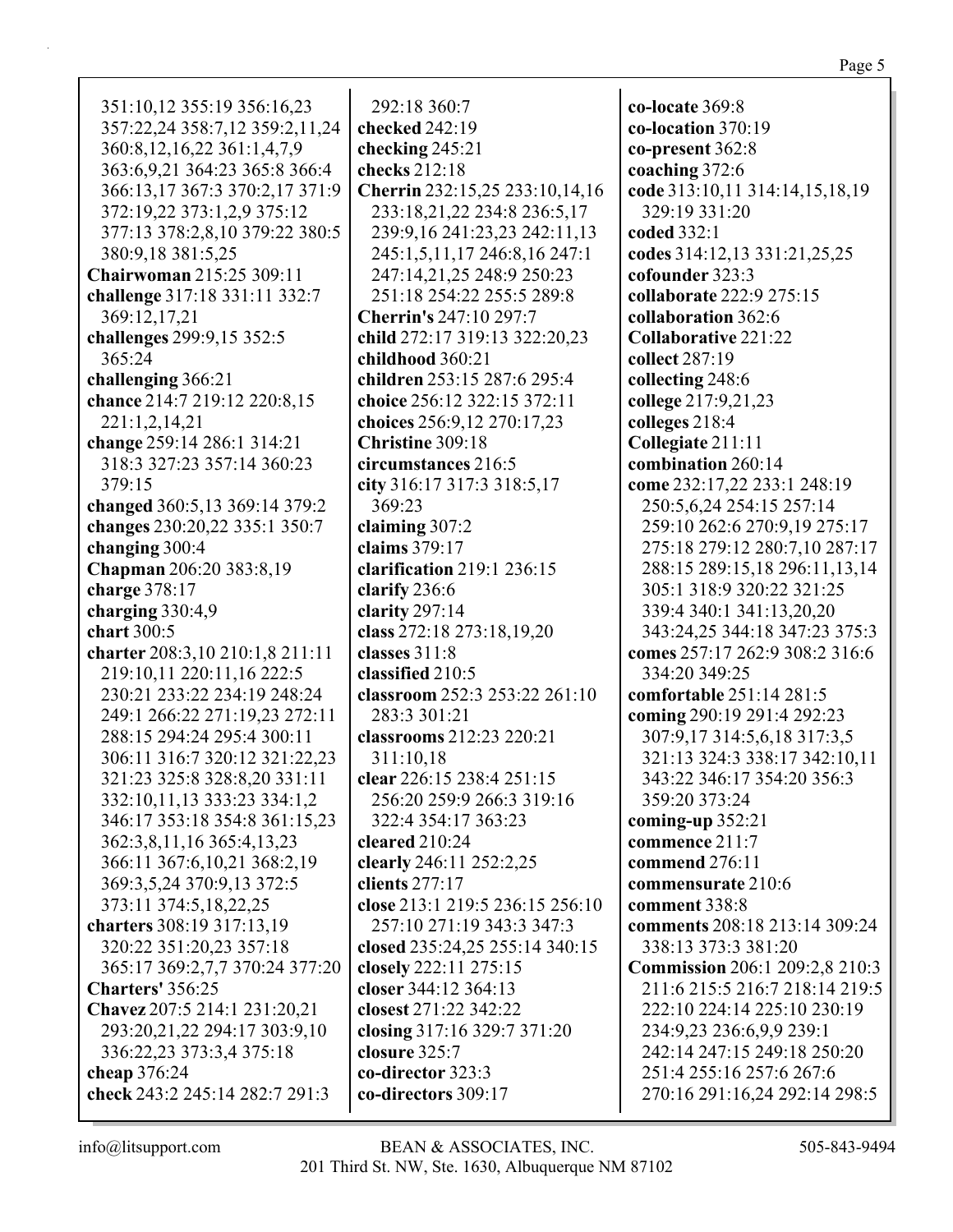300:2 301:2 306:18 324:17 325:18 328:25 350:20 357:8 361:10 371:8 374:15 379:7 383:1,12 384:5 **Commission's** 253:12 **Commission/Public** 208:12 **Commissioner** 212:12 214:1 221:21 223:6,13,22 224:9,14 225:3,13 226:9 227:18,23 228:1 228:25 229:4,9 230:2,14,15,18 230:24 231:1,1,2,5,9,9,11,12,12 231:14,15,15,17,18,19,19,21,22 231:22,25,25 232:2,3,3,5,6,6,8 232:9,9,11,12 238:6,12 246:6,7 246:8,16,18 248:15,17 250:11 268:24 269:23,24,25 270:14,25 271:18 272:7,9,10,13,15,20,25 273:5 274:15,19 275:7,11,20 276:9,10,23,24 277:1,6 279:11 279:22 280:1 281:2,6,6,16 282:2,3,5,18 283:7,13,19 284:6 286:4,7,15,21 287:5,9,14,21 288:5,21 289:10,21 290:14 291:6,11 293:3,14,15,20,21,22 293:25 294:14,16,17,22 295:16 295:21 299:5,23 300:16,17,21 301:10,11,13,13,14,16 302:1,11 302:16,20,20,22,23,23,25 303:1 303:1,3,4,4,6,7,8,8,10,11,11,13 303:14,14,16,17,17,20,20,22 304:20 305:23 316:4 320:5,17 320:18 322:8,12,18 323:7,10,18 323:21 326:4 328:19 329:22,24 330:11,21 331:2,5,6,7,22 332:2 332:21 333:9,12 334:2,20 335:2 335:5,16,20,22,24,24 336:4,4,6 336:7,7,9,10,10,12,13,14,14,16 336:17,17,19,20,20,22,23,24,24 337:2,2,4,5,23 338:1 340:13,19 340:21,25 341:3,7,14,19,24 342:9,15 343:5,7 344:6,9,23 345:13,21,23,25 346:2,4,9,14 346:19,22,24 347:7 348:2,6,10 348:14,16,19,24 350:10,23,25 354:21 355:18 356:15,21 357:24 358:2,5,10 359:9,22 360:3 361:5 366:4,7,15,18 367:18 368:14,16 370:10 371:9 **complicate** 217:24

373:3,4,10,11 375:11,13,18,20 377:14,15 378:3,9,21,25 379:20 379:25 380:6,7,9,10,16,23,24 381:6,7 382:2,3 **Commissioners** 207:2 215:25 220:8 225:17 234:6 235:24 246:4 248:10 258:3 264:23 268:22 289:18 300:2 305:2 309:12 344:10,24 351:7 354:11 360:9 **commitment** 261:20 314:22 357:6 **committed** 314:3 **committing** 332:5 **common** 261:14 284:13 **communicate** 308:18 322:9 328:14 339:12 **communicating** 216:25 **communication** 223:8 236:25 294:4,7,18 321:21 325:10 333:17 **communities** 228:20 **community** 228:18 273:9 308:4,5 308:20 317:11 318:2 319:20 320:10,13 321:3,6,7,12 332:19 339:19 372:5,24 **commute** 316:20,23 **commuter** 316:18 **comp** 278:13 279:19,21 **company** 306:19,22 **compensatory** 236:23 237:2,9,14 237:19,24 238:4,8 239:14,24 242:3,22 245:12,19 246:2 252:14,22,24 254:5 258:9,14 261:17 280:11 286:10 287:6 **complaint** 267:3,24 268:1 **complete** 209:3 212:5 223:1 239:8 258:21 279:6 311:16 333:7 **completed** 237:2 241:10 242:9 246:21 278:18 311:11 363:14 **completely** 239:19 307:25 308:9 **completion** 241:14 **complex** 370:15 **compliance** 217:6 250:12 257:15 270:9,20 274:22 **compliant** 266:12,14

**component** 272:24 **comprehensive** 241:25 **compress** 252:19 279:16 **concern** 214:23,23 215:19 216:2 218:21,22,24 226:23,25 227:5 228:2 236:4 237:7 252:18 256:14 257:12 269:13,14,18 285:7,12 306:1,8,10,25 307:21 308:12,15 309:1 312:6 319:22 319:23 320:3 321:2 341:9,10,11 **concerned** 235:9,10 288:6,11 320:10 **concerns** 212:11,16 214:4,9 234:5 236:11,19 255:22 259:21 261:24 265:2,12 277:3 287:25 297:6 306:21 307:13 **concluded** 382:4 **condition** 256:21,25 257:3 370:10 **conditions** 368:12 **conducive** 292:2 **conduct** 234:11 **conducted** 233:22 **conference** 357:1,12,19,21,25 358:11 359:3,5,12 361:11,13 362:20 373:6 374:15,24 **conferences** 374:25 **confidence** 372:14 **confident** 262:8,15 372:16 **confirmed** 212:18 323:16 **conflict** 356:24 **confused** 284:24 **confusion** 309:5 **conjunction** 258:21 **connect** 292:17 **connected** 291:17 **consent** 349:16 358:20 368:8 **conservative** 372:11 **consider** 332:11 374:13 **consideration** 301:2 **consistently** 239:23 240:7 241:4 256:9 257:5 308:18 **constitute** 383:10 **construction** 326:20 327:11 **consultant** 296:8 **consultants** 249:23 **consults** 234:7 277:17 **contact** 245:25 269:7 363:15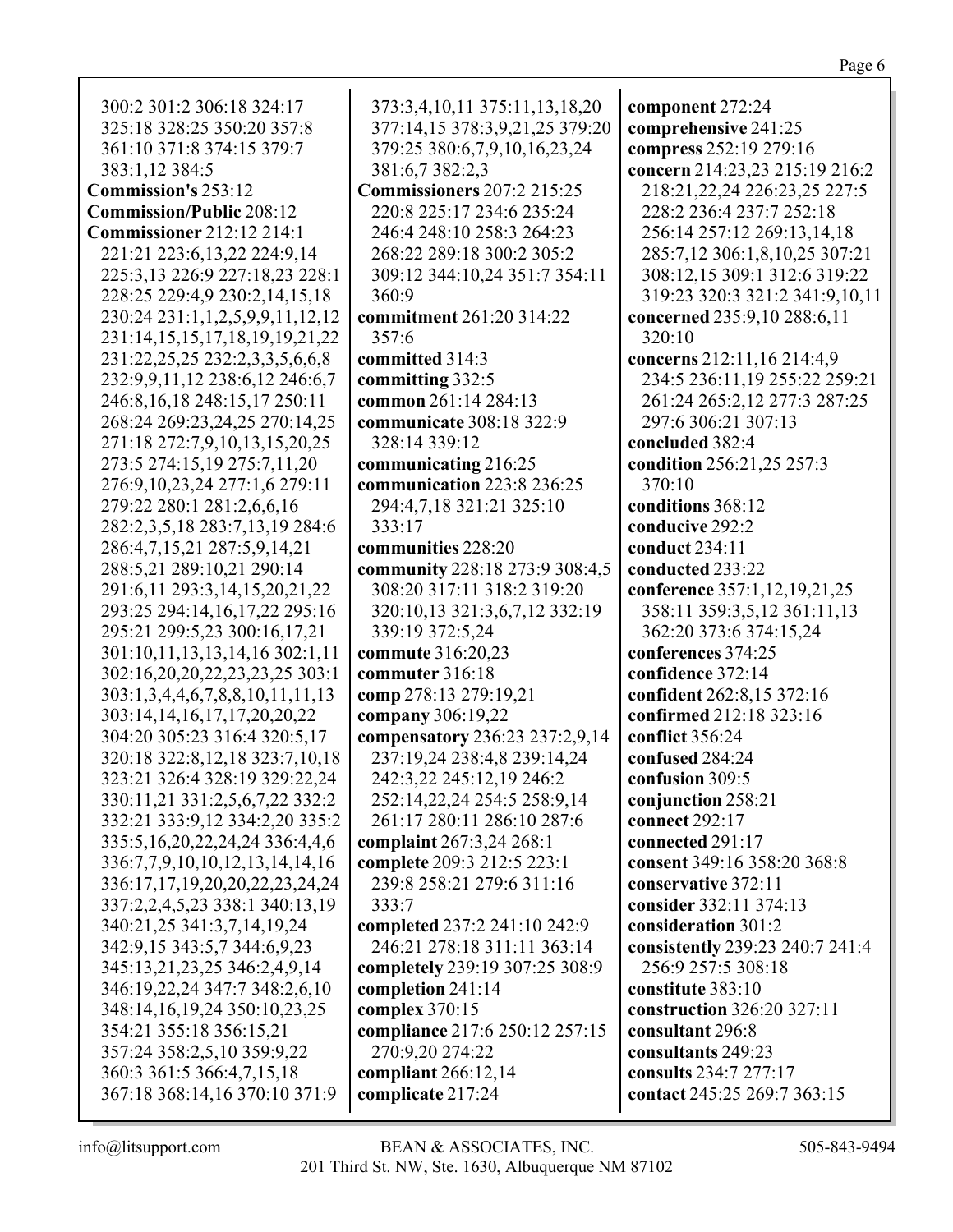**contacted** 265:19 **contacting** 287:15 **contemplated** 319:2 **contesting** 247:10 **continue** 245:16 277:2 307:19 326:8 **continued** 380:1 **continuing** 222:9 249:19 326:8 **contract** 212:19 230:5,21 254:17 254:18 256:7,7 265:6 338:16 **contracted** 212:19 234:9 313:17 **contractor** 326:19 **contracts** 225:20 265:9 **conversation** 242:17 250:22 306:17 313:24 319:25 323:2 324:21 331:8 352:13,15 353:21 354:15 356:18 370:18 371:6 379:1 **conversations** 224:10 260:9 338:20 352:17 354:24 381:2 **cool** 375:9 **cooperative** 353:1 **cooperatively** 250:21 **coordinator** 235:5,6 242:18 245:20 255:10 296:8 **copies** 223:4 234:20 284:7 364:14 **copy** 222:18 236:7 289:1 305:3 305:17,21 315:5,18,23 316:1 **cordially** 209:9 **Core** 284:13 **corner** 270:7 274:21 313:20 **Coronado** 318:9 **correct** 224:15 225:3 229:16 244:4 254:4 265:7 276:12 278:6 282:25 291:6,14 295:5 344:2 360:4 **corrected** 214:9 **correction** 234:20 329:9 **Corrective** 234:21 239:20,21,22 246:20 256:17,24 **correctly** 254:9 **correspondence** 267:13 **cost** 313:22 327:14,17 328:1,4 365:19 378:15 **cost-bearing** 308:16 **costs** 378:5 **Cottonwood** 318:8

**council** 214:23 234:12 235:7,11 238:18 241:1,3 246:25 247:6 248:3 251:5 265:16 269:10,11 276:15 288:19 299:1 301:9,19 **councils** 349:18 **counsel** 207:14 234:7 265:19 324:8 **count** 297:25 **country** 377:21 **County** 379:7 383:13 **couple** 216:3 220:17 256:5 271:11,24 273:13 275:4 282:7 338:23 345:16 352:20 363:5,14 379:21 **course** 218:21 299:21 306:6 307:1 374:5 **Court** 206:21 383:9 **courts** 366:22 **cover** 236:11 368:22,23 **CPS** 213:10 **cream** 221:23 **create** 210:6 310:7 353:5 **credit** 298:1 362:6 **Crone** 207:5 232:4,5 303:15,16 336:15,16 348:14 356:15 377:14,15 378:3,9,21 379:20,25 **crossing** 377:22 **Cruces** 255:24 267:8 271:21 272:4,5 274:13 331:21 347:1 375:15 **CSD** 210:16 280:18 288:17,18 289:11,13 296:4 297:14 326:8 338:13 355:3 **CSP** 309:3,4 **CSP-reimbursable** 312:13 **culinary** 273:19,23,25 **Culture** 294:6 **curious** 330:1,2,13 **current** 214:12 217:11 263:3 279:12 300:20 322:5 326:13,23 362:21 366:24 **current-** 211:14 **currently** 211:14,18,25 216:20 279:15 312:8 326:20 353:20 367:6 **curricular** 212:24 **curriculum** 312:12 **cusp** 227:12

**cutoff** 229:20 **cycle** 230:7 **Cynthia** 206:20 383:8,19 **D D** 208:1,1 **d'Arte** 208:10 248:24 249:1,4 270:3 301:3 **D-level** 212:1 **damage** 307:1 **Dan** 248:23,23 258:2 262:19 264:19 268:21 270:14 271:6,20 272:5,19 273:17,24 274:5,9 275:20 277:6 280:5,9 281:4,22 285:1,24 286:18,23 287:8,12,20 289:2 296:25 302:5,9 304:1 **dance** 273:16,17 **dangerous** 277:20 **dashboard** 228:12,16 **date** 212:5 239:21 245:10 258:25 279:15,16 280:22 326:12 342:12,14 356:25 357:14 359:19 384:2,9,14,19,24 **dated** 234:1 245:4,6 **dates** 347:16,22 350:5 358:13 **daughter** 374:10 **David** 207:7 347:5 370:4 376:7 **Davis** 207:6 231:1,2,5,17,18 293:14 303:12,13 336:18,19 343:5 345:23 348:19 350:10,23 350:25 358:10 359:22 380:23 380:24 **day** 209:18 211:12,17 212:2 219:16 263:23 274:1 286:12 321:18 339:12 340:9 341:2 342:17,18,20,21,21 343:8,10,20 343:22,24 344:17,18,20 345:3,4 356:2 358:5 359:13 362:11,14 373:12 375:23 **day-care** 313:19 **days** 251:1 252:7,23 254:3 259:1 260:17 280:17 310:3 321:19 340:8 347:12,15 371:24 375:23 **deadline** 277:23 **deadlines** 278:19 **deal** 256:24 278:12 279:20 319:13 358:22 **dealt** 342:2,3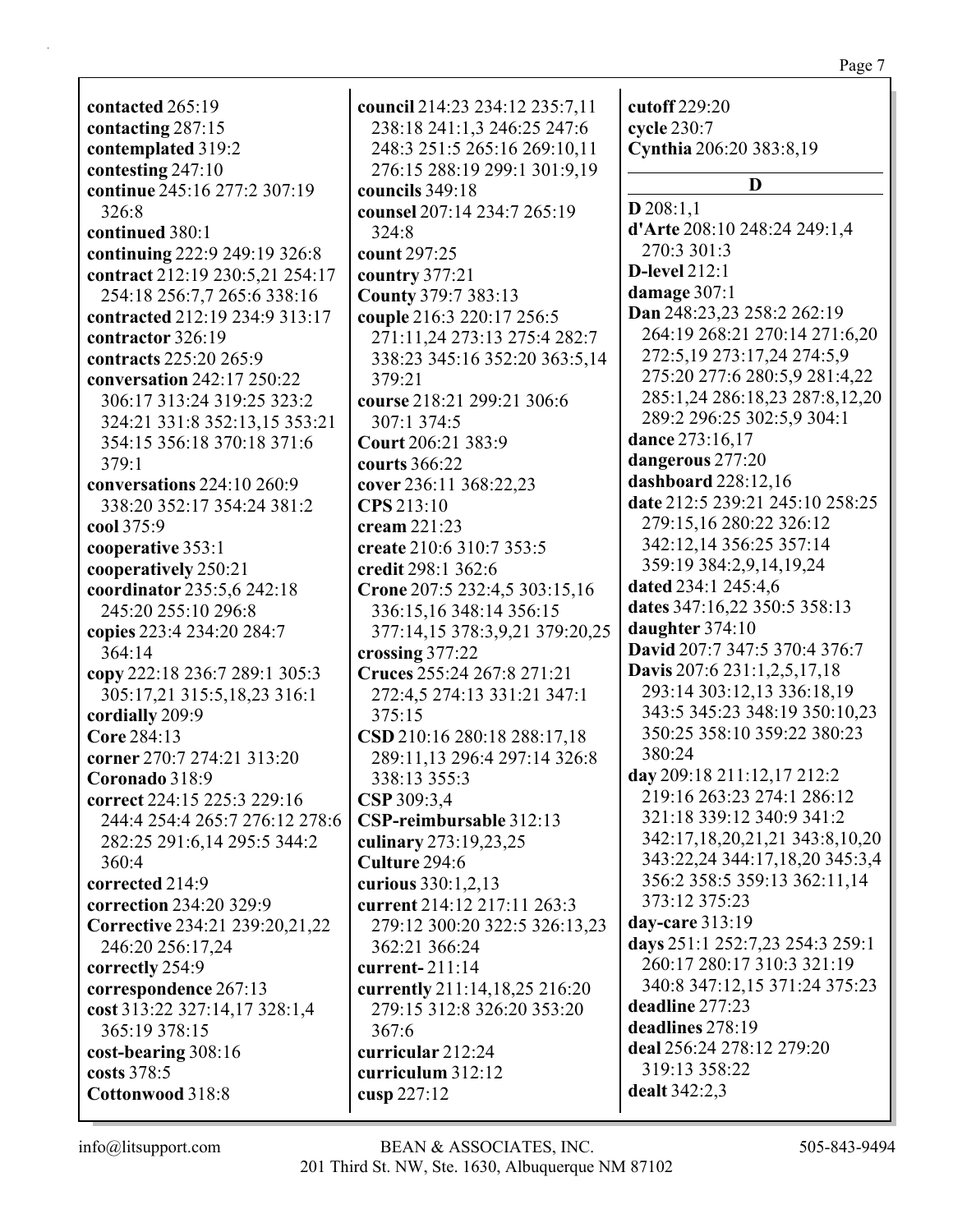**dean** 217:20,21,22 **DEAP** 347:3 **December** 208:16 290:17 337:10 340:8 343:2 348:1 349:6,22 350:21,22,22 381:24 **decent** 364:18 **decided** 243:1 253:20,23 **decision** 210:1,21 **decisions** 381:4 **declaration** 379:6,10 **declares** 379:2 **deeply** 222:1 **deer** 339:24 **defense** 249:19 **deficiencies** 252:10 257:21 287:10 **definitely** 268:11 270:20 300:6 323:2 **definitive** 343:10 **definitively** 280:10 **deflection** 300:23 **degree** 217:8 **del** 346:7 376:13 **DEL'D** 384:9,14,19,24 **delay** 253:20 **delayed** 223:12 **deliberate** 263:12 **delivered** 246:13,15 253:3 327:17 384:9,14,19,24 **delivery** 327:15 **demand** 305:3,6,7,8,10,11,16 306:21 307:12 308:16 324:2,11 324:13,20 330:18,23 333:16 **Deming** 346:25 **demographics** 369:14 **demonstrate** 275:15 **demonstration** 270:4 **department** 208:12 235:1 267:23 300:3 **departmental** 300:8 **depending** 293:4 323:1 324:21 338:13 352:23 **depends** 359:12 **Deputy** 207:11 215:22 219:7 **designation** 216:12,16 **designations** 216:4,14,16 218:16 **desire** 372:2 **detail** 228:5 235:14 261:8 287:3

**details** 208:16 347:19,23 **determine** 243:3 251:22 270:18 371:19 **determined** 252:16 **develop** 246:2 **developed** 239:5,16 **developing** 268:12 **development** 312:11 **DFA** 224:4 **dictates** 217:25 **did-not-get-services** 251:24 **difference** 323:19 **different** 213:7 219:8 260:2 262:21 294:4,8 299:9 308:1,10 342:20 369:10 375:16 **differentiated** 285:14 **differently** 343:3 **difficult** 218:7 228:14 250:12 311:7 **difficulty** 369:9 **dig** 227:9,19 228:5,7 347:13 **digging** 234:18 258:12 349:16 **diligently** 270:13 **ding** 356:24 **dinner** 318:7 **dip** 215:9 **direct** 354:17 **direction** 289:17 353:1 369:24 **directions** 351:22 **directly** 291:17 **director** 207:9,11 210:1,8 215:22 239:6 351:17 **disagree** 239:19 244:25 251:25 284:20 **disclosure** 374:9 **discuss** 245:11 310:19 316:10 380:1 **discussed** 223:24 310:8 **discussing** 215:12 311:5 **discussion** 208:3,5,7,9,11,14,15 222:24 225:18 231:6 233:3 237:12,17 242:4,24 269:3 301:15 302:18 304:23 334:11 336:1 351:1,21 360:20 377:19 **discussions** 235:4 255:20 271:15 361:16 378:22 **Disks** 384:8,13,18,23 **dismissed** 267:24

**disposal** 320:1 325:7 329:2,3,6 329:20 333:18 **disposition** 326:10 **dispute** 319:18 **disputed** 324:12 **disputes** 316:6 319:11 **dissertation** 262:22 **disservice** 226:12 **distance** 342:12 346:25 347:2 **distances** 343:23 **distant** 272:4 **district** 219:9 271:21 308:7 346:17 354:8,13,14 362:2,13 365:17 366:8 367:6,7,11 379:9 **district-authorized** 353:8 **districts** 361:25 364:24 365:3 367:14 **Division** 208:3 233:23 234:19 297:20 306:11 325:9 328:8 374:19 **Division's** 288:15 **doable** 281:17 **doctor** 232:19 381:15 **doctoral** 262:21 **document** 287:24 384:8,13,18,23 **documentation** 240:21 241:9 245:24 246:14 251:14 254:2 258:8 291:8 301:8 307:16 **documented** 268:7 288:16 **documenting** 263:12 **documents** 234:19 235:4 258:13 **doing** 226:19,20 228:19 240:16 241:12 249:8 253:11 256:6 261:7,12,21 262:7 263:13,13 264:10 266:19 282:23 283:3,4 286:10 291:9 295:1 326:20 345:1 347:6 361:22 363:24 371:16 375:5 **dollar** 324:21 327:14 328:12 376:14,24 **dollars** 312:9,14 **Dolores** 216:24 **Donna** 362:23,23,24 **Dooley** 222:6 **door** 271:22 **doors** 209:15 211:12 212:9 220:24 255:8 **DOT** 215:3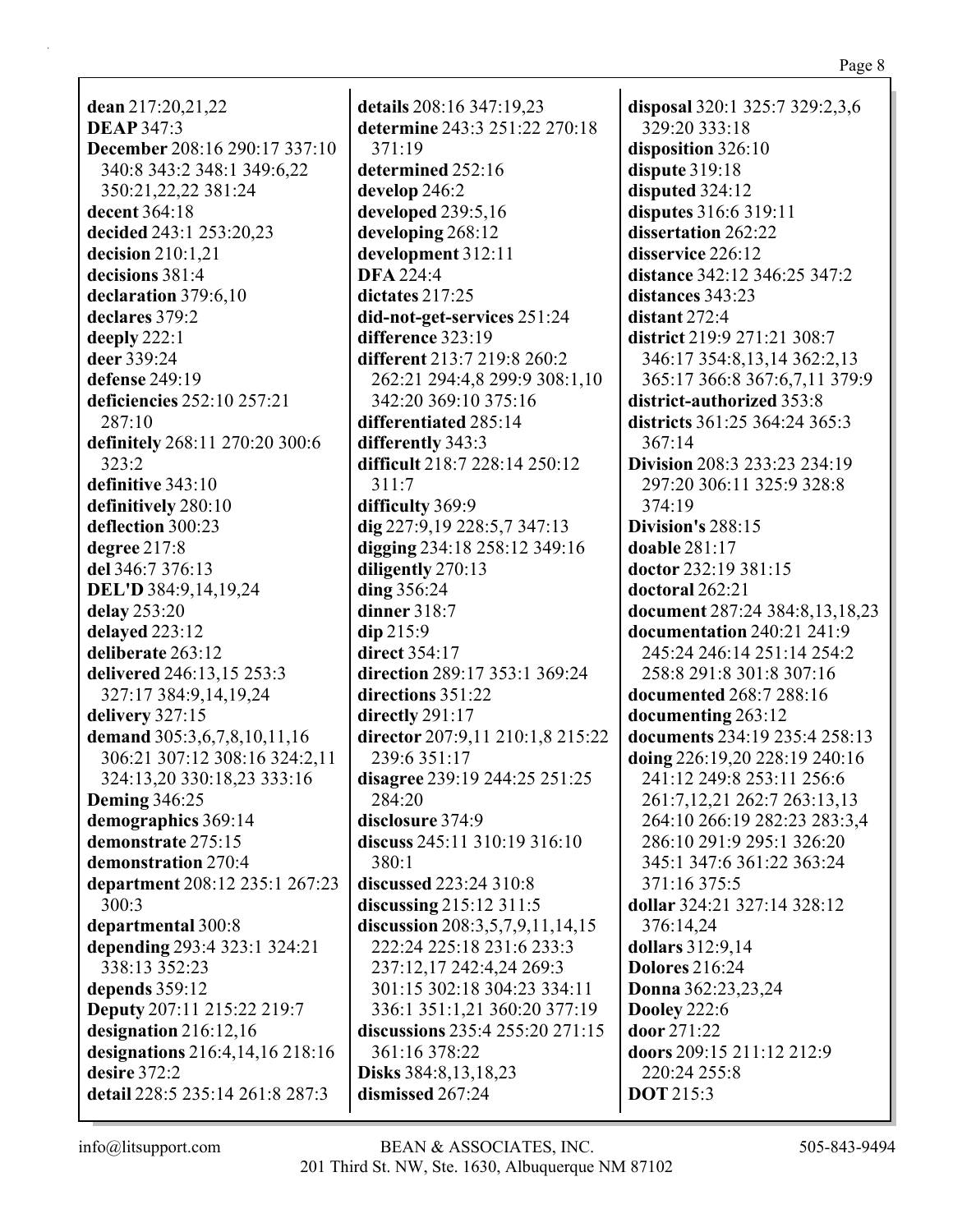**Double 219:17 doubts** 258:18 Dr 241:22 242:15 248:5,23,23 249:12 251:1,2,7,8,8,17 252:25 253:6 254:19 255:23 256:1 257:25 258:2 261:18 262:19 264:19 266:8 267:21 268:12.21 270:14 271:6,20 272:5,19 273:17,24 274:5,9 275:20 276:14 277:6 280:4,5,9 281:4 281:22 285:1,24 286:18,23 287:8,12,20 288:25 289:2 293:23 296:22,25 302:5,9 304:1 309:20  $$ drive 316:15,25 317:6 318:5,6 358:15.16 driving 275:11 345:17 381:13  $drop-down 269:9$ dropped  $364:15$ dropping 296:4 314:8 drops 335:11 dry 315:23 316:1 ducks 275:2 due 216:2 224:4 279:4,6 280:13 283:21 dumped 251:24 dysfunction 263:2  $E$  $E$  207:1,1 208:1,1,1 e-mailed  $362:23$ e-mails 359:22,25 **E-Occupancy** 213:6,11,13 313:14 317:12 367:25 368:2,3 368:11 **E-Occupancy-approved 332:8 Eagle 219:17** earlier 215:7 249:13 291:25 307:9 312:2 319:25 325:13 354:9 earliest  $311:23$ early 210:23 237:15 278:9,23,23 279:18 292:1,4,14,20 310:13 315:3 339:10 348:7 353:23  $360:21$ easier 228:22 easily 245:14 358:20

East 316:24 eastside 318:8,9 easy 223:5 284:21 338:2 379:2 ed 211:23 235:1,5 236:20 237:25 242:17 243:6,11 245:2,7,20 251:23 257:7 258:5,6 259:12 260:16 262:10 271:12 273:2 275:22,24,25 281:12 284:9,19 284:24 286:10 289:14,23,25 290:2,3,4 293:24 294:5 296:1,8 edible 274:11,16 education 206:1,12 208:12,12 209:2 211:6 212:19 217:23 230:19 234:15,23 235:16 239:7 243:21,23,25 244:2,17,22 249:24 250:8.12 251:11 252:4 253:1,5,7,21 254:12 255:15 259:13,20,21 260:1 261:24 262:6 267:23,23 268:1 270:10 272:11,16 275:16 285:2,25 301:1 350:20 364:17 374:14 383:1,12 384:5 Education's 244:15 educational 211:21 educator 249:1 effect 230:21 effectively 251:21 279:24 effort 232:17 273:11 317:8 eight 216:22 230:8 295:4 eight-hour  $345:4$ either 246:11 254:17 317:19 342:17,21 363:16,17 366:20 370:20 379:6 EL 235:6,24 236:1,8 253:9 257:8 284:3 election 287:25 element 365:11 elementary 271:24,25 369:15 elephant  $278:2,3$ eleven 314:12 318:18 ELL 239:7 255:13 262:11 276:25 **Elliott 249:4** ELs 235:21 embedded 299:7 emergency 332:13 349:11,21 379:3,9 empathize 331:9 emphasis 227:6

empty 276:2 367:21 encourage 220:7 349:25 encouraged 355:1 ended 234:22 energy  $373:25$ engage 220:20,21 222:1 engaging  $362:7$ engineering  $217:21218:5$ **English** 234:15 235:16,21 enjov  $381:1$ enrollment 214:12 215:9 ensure  $293:18$ enters  $212:12$ entire 285:9 entities 377:6 environment 272:18 373:13 equally 219:22 272:3 equipment 306:23,25 320:2 325:5, 11, 12, 19, 23 326: 9 328: 11 328:14 329:10 330:3 333:19 especially 328:9 332:21 380:20 380:22 essence 287:5 establish 239:21 established 252:25 et 254:9 ethics 355:6 evaluating  $324:15$ evaluations 283:20 evening 322:2,2,14 event 275:9 events 273:22 363:18 eventually 299:11 everybody 381:3,20,21 everyone's 337:12 evidence 213:16 215:21 258:13 Evolution 333:10 evolving  $333:10$ exact 283:10 284:1 342:4 exactly 230:9 263:13 266:21 290:10,12 337:14 example  $252:11$ examples 362:15 exceeding 225:25 260:20 **Excellence** 221:2,19 317:2 exception 214:10 excess 317:15,18 excited 362:19 371:22 372:17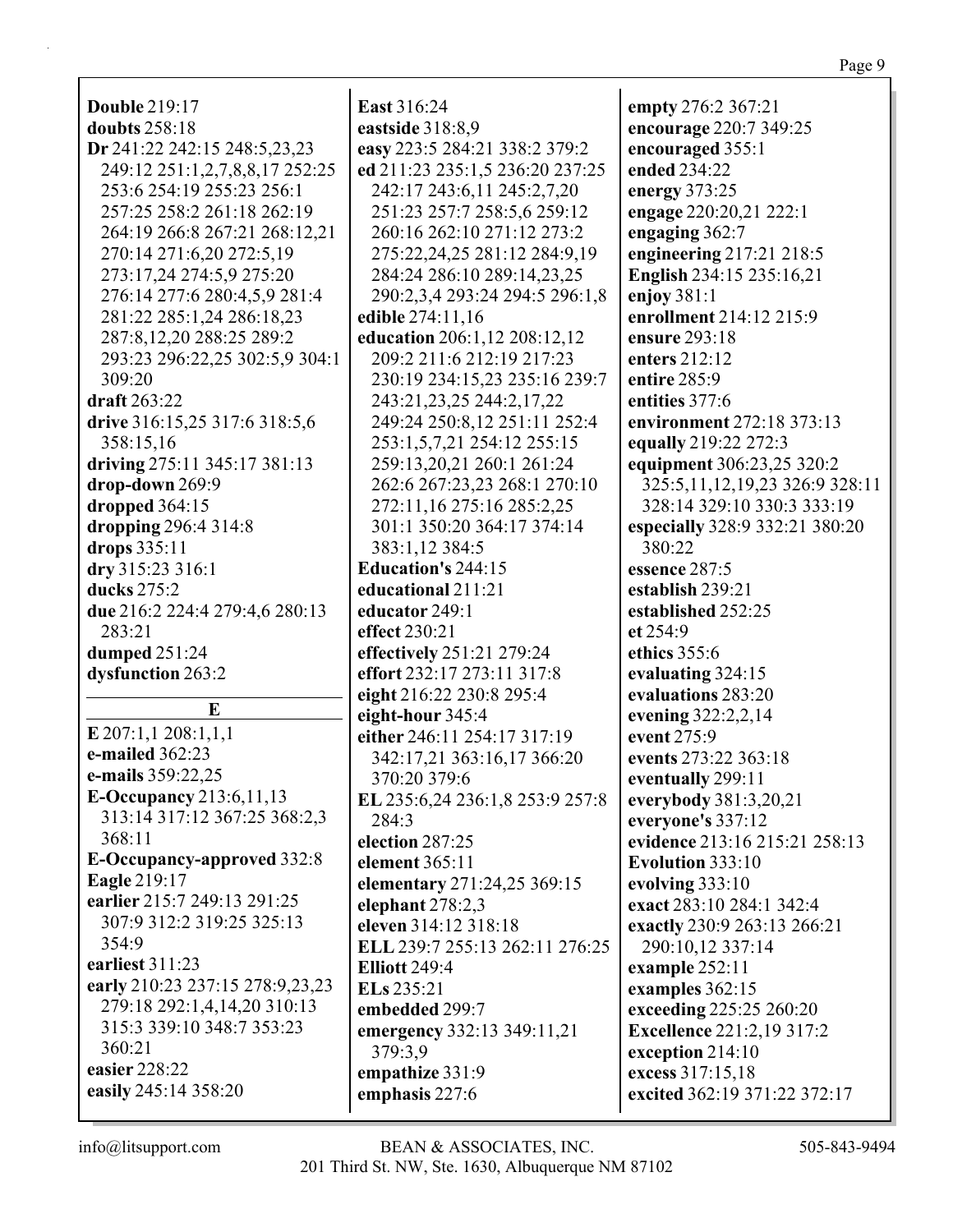| excluding 377:7                   | 274:20 277:14 278:22 280:15          | 251:12 277:8 309:2 314:9           |
|-----------------------------------|--------------------------------------|------------------------------------|
| excuse 254:4 348:1                | 297:18 307:14 320:8 324:3            | 339:20 347:12 358:17 359:4         |
| Exhibits 384:8,13,18,23           | 340:8 353:12 364:25                  | 370:22,22                          |
| existed 256:15 265:2              | factors 338:23                       | figured 237:4 240:11 241:8         |
| existing 369:8                    | faculty 217:17,20                    | 249:15 347:24                      |
| exists 246:14                     | failing $246:20$                     | file 224:11 268:17                 |
| expand 311:20                     | fair 218:13 338:24 339:2,13          | <b>filed</b> 268:1                 |
| expanding 313:12 317:22 367:13    | 340:2,4,4 342:7 360:11               | fill 211:3 371:24                  |
| expansion 352:7                   | fairer 339:18,21                     | final 210:10,21 250:23             |
| expansions 352:10                 | fairly 259:5                         | finalized 255:5                    |
| expect 298:16 339:4               | fairness 239:6                       | finalizing 279:7                   |
| expectation 297:14                | faith 224:17 225:6,6                 | finally $221:6$                    |
| expecting 262:13                  | fall 250:17 281:23 291:14            | <b>Finance 216:21</b>              |
| expediently 270:9                 | falls 226:8 229:13                   | financial 236:1                    |
| expedite 254:6 292:10             | false 292:7                          | find 228:13 246:1 254:2 258:13     |
| expedited 278:7,11                | familiar 281:8                       | 268:16 299:14 313:10,15            |
| expediting 252:8                  | families 207:10,11,13 215:14         | 317:20 319:5 324:19 331:10,12      |
| expenses 368:22                   | 253:23 314:8                         | 364:1,1 366:2                      |
| experience 276:15 297:23 372:14   | family 311:3 314:2 322:20 323:4      | finding $218:7$                    |
| 380:25                            | far 226:8 240:22 250:16 314:15       | findings 257:18,24 268:6           |
| experiences 210:7                 | 318:8, 9, 14 346: 25 358: 15, 16, 19 | fine 247:13 279:7 302:13 344:21    |
| expert 262:24                     | 378:22                               | 345:14 354:15 380:7                |
| expertise 266:6 380:25            | fascinated 331:19                    | finish 294:25                      |
| expiring $281:14$                 | fashion 260:11 299:16                | finished 322:5 339:9 348:7         |
| explanation 228:11                | fast $255:1$                         | fire $213:18,20,21,23$ 214:3       |
| exploring 210:3                   | fast-forward 258:25                  | 364:24                             |
| express 278:12 311:13             | favor 351:6                          | firm $306:17$                      |
| expressed 307:20 308:5            | Fe 206:13 342:22 344:13 346:7        | first 209:9 211:10,12 215:12       |
| expression 273:5                  | 383:13                               | 216:10 221:4 244:15,16 249:11      |
| extend 301:3                      | feasible 291:24                      | 249:14 250:9 255:7,9 258:3         |
| extensive 261:3                   | February 257:5                       | 262:19 276:11 294:24 308:3         |
| extent 247:4                      | federal 329:11,19                    | 313:23 334:1 342:17 352:15         |
| extenuating 216:5                 | feedback 297:19 364:22 366:1         | 356:2 359:6 364:19 372:4           |
| extra 377:10                      | feel 251:14 254:21 261:22 262:8      | 373:12 374:24                      |
| eyes 359:3                        | 290:23 339:25 340:5 364:17           | <b>first-graders</b> 212:15 214:19 |
|                                   | 369:9 372:15                         | first-year $364:19$                |
| $\mathbf F$                       | feeling $248:16$                     | fiscal 316:7 335:20                |
| fabric 242:4                      | feelings 266:24                      | fit 325:21,23 375:3                |
| faced 277:4                       | feet 214:14 346:1                    | five 279:6 284:4,5 295:20 298:1    |
| faces 275:6 360:13                | <b>fellow</b> 289:18                 | 341:1 349:19                       |
| facilitate 371:6                  | felt 216:6 258:7 307:8 314:1         | five-day 254:25                    |
| facilities 363:21 364:1,5 365:13  | fence 327:6                          | five-year $295:15$                 |
| 366:8 369:22                      | fenced-in 326:24                     | fix 223:6 257:12 364:11 367:5,8    |
| facility 212:3 322:6 331:10 332:8 | ferret 227:22                        | fixable $263:6$                    |
| 332:13 361:12 365:22 377:23       | field 219:21                         | <b>fixed 240:20</b>                |
| 379:13                            | fifth 310:23 317:23 380:4            | fixing 239:24 256:11 285:20        |
| facing $365:25$                   | <b>fight</b> 320:20                  | flashback 221:9                    |
| fact 232:16 244:11 249:22 271:9   | figure 225:11 238:2 242:25           | flat 249:5 339:7                   |
|                                   |                                      |                                    |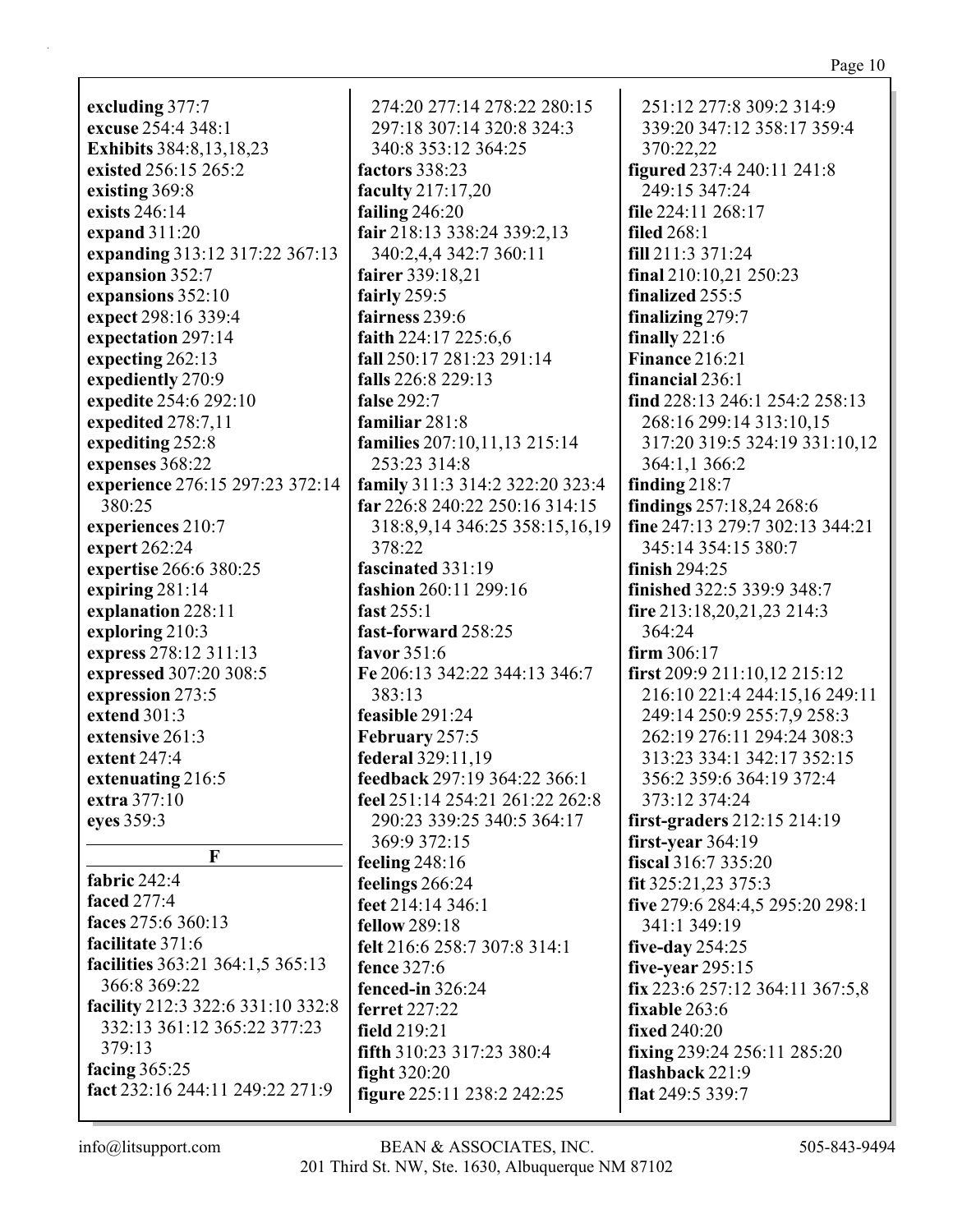**flight** 219:25 **floor** 248:20,25 309:11 329:1,14 **fluctuate** 229:22 **fly** 321:17 322:7 **folks** 209:17 210:20 228:22 232:22 253:7 305:14 328:21 345:17 347:14 353:17 **follow** 299:6 329:20 **followed** 250:18 **following** 214:5 261:4 329:2,12 329:16 **foot** 376:14,20,24 **footage** 214:14,18 370:6,9 **football** 219:21 **footprint** 221:8 **foregoing** 383:10 **forget** 248:2 **formal** 209:14 210:14 292:16 373:16 **formally** 210:11 363:11 **former** 284:8 286:9 313:21 **forming** 374:21 **forth** 216:25 226:11 291:2 293:11 380:3 **forthcoming** 223:11 **forward** 222:8 240:5,12 245:23 247:12 253:25 254:1,3,15 267:18 295:9 297:6 332:9 352:21 361:14,20,21 381:24 **found** 247:22 312:25 **foundation** 212:4 **founding** 361:18 **four** 210:17 217:17 218:1,3 219:11 233:9 260:17 285:5,10 341:1,1 343:8,9 344:20 347:4 371:17,23,25 **four-year** 217:14 **fourth** 283:12 310:23 **frame** 291:25 **framework** 227:10,21 230:4 352:4 **frameworks** 208:6 230:20 **free** 326:21 334:5 **free-and-reduced** 323:12,15 **fresh** 337:12

**flexibility** 342:18,19

**friendlier** 228:17 **friendly** 301:17 **front** 233:24 321:10 **fronted** 312:9 **frustrating** 264:15 265:24 294:3 **frustration** 256:10 **fuel** 328:2,4 **fulfilled** 262:14 **fulfilling** 260:22 301:22 **full** 211:1 257:14 279:25 280:22 370:12 374:9 **full-time** 281:12 **fully** 222:25 374:11 **function** 263:2 **functional** 374:11 **funding** 222:6 365:11 368:18 375:24 **funds** 308:21 312:16 324:3 329:11 **furnished** 212:23 **furniture** 312:10 **further** 227:9 231:6 251:11 336:1 351:1 **furthest** 342:10 **future** 262:2 311:6 313:4 317:25 332:9 378:18 **FY** 223:25 **G G** 208:1 **gap** 254:25 266:9 **gaps** 339:8 **garden** 274:3,4 **gas** 379:5 **gather** 246:9 **GC** 269:18 **gear** 209:23 **Geist** 310:6,12,14 311:3,13 312:21 313:3 **Geists** 315:6 **Gene** 248:3 **general** 363:18,20 374:6 **General's** 342:7 **generally** 282:24 291:12 340:24 349:3 368:20 **generosity** 298:15 **gentle** 266:2 **geographic** 331:16 332:5,23

**GEORGINA** 207:6 **getting** 210:10 213:4 220:12 224:1 238:8 253:16 259:2 270:13 273:12 298:24,25 301:19 309:8 316:5 328:17 333:22 377:11 379:1 **Gipson** 207:3 231:23 303:18 336:25 **give** 226:15 234:4 254:23 257:11 257:11 270:11,17 287:18 298:22 329:21 330:24 342:18 343:15,16 346:5 347:20 361:5 362:6 363:7 364:12 366:10 368:1 375:23 **given** 218:19 222:19 225:19 260:15 270:3 274:20 294:11 **gives** 344:17,19 **giving** 258:3 275:1 295:2 354:17 **glad** 276:18 303:24 **GLENNA** 207:7 **glib** 327:21 **global** 345:21,24 **go** 210:12 213:20 214:1 220:2,8 220:15 221:1,3,21 226:10 227:10 245:13 247:12 251:7,11 251:21 253:25,25 254:6 258:20 259:9,18 269:14,20 270:22 272:17 276:1 289:14 290:3,8 292:24 296:12 299:13 302:11 313:16 317:24 318:7,7 323:11 326:14 333:23 334:1 339:5 340:14 345:1,10 355:2,8 356:8 356:9 360:13 361:7 365:4,15 367:21 368:7,19 375:1 376:20 378:9 380:19 **goal** 228:10 234:10 252:11 279:17 284:22,23 285:6,6 294:23 353:3 **goals** 252:12 254:8 259:6,10,24 282:24 283:1 285:20 286:1,1 287:18 301:7,22,25 302:2,4 371:21 **God** 339:9 **goes** 264:17 266:18 380:21 **going** 209:1,14 210:22 211:10 214:17 215:1,9,21 218:23 222:13 223:1,2,4,10 224:10,11 225:25 226:2 228:6,10 232:20

**FRIEDMAN** 384:7

**Friday** 348:7,11,11 359:8,15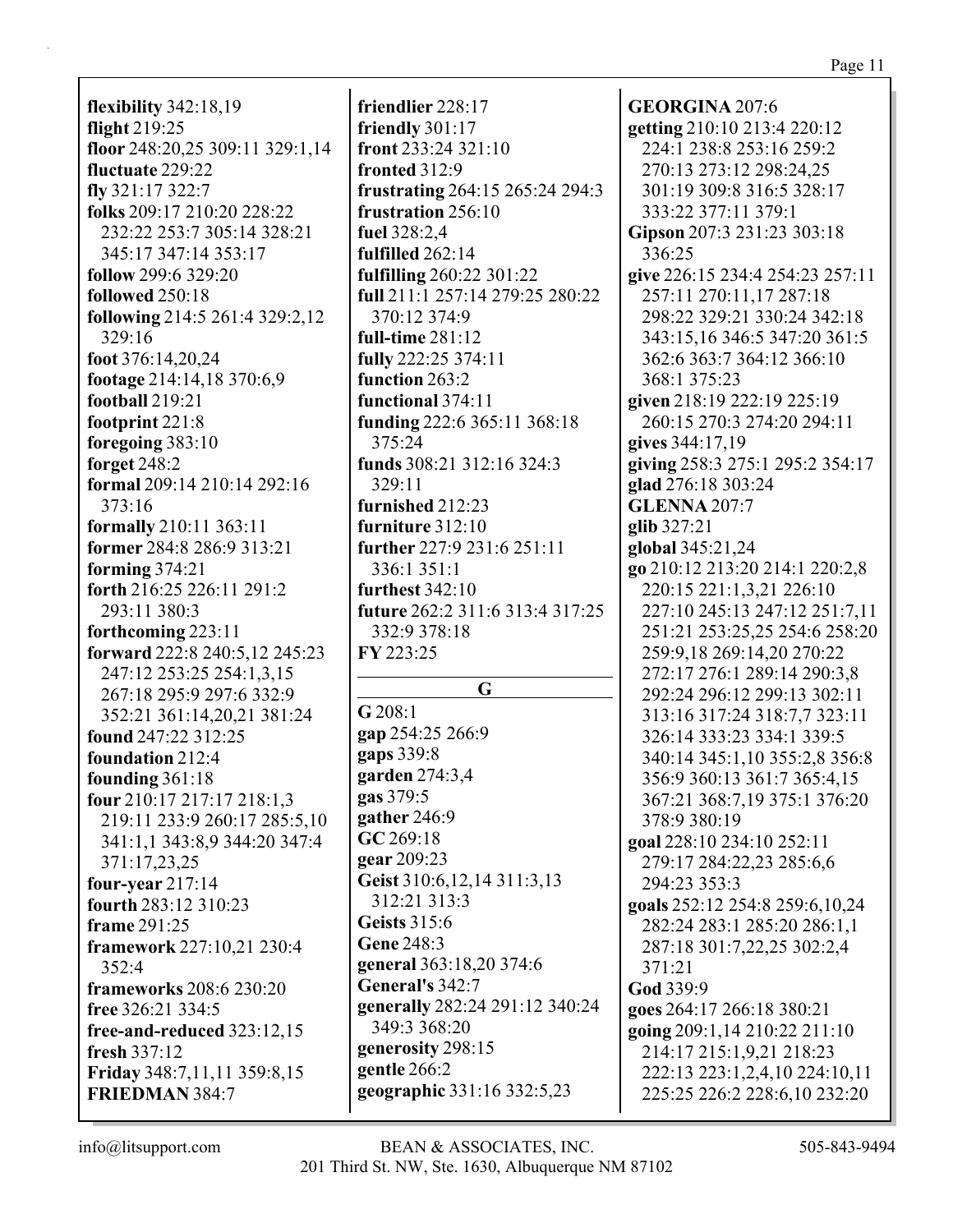| 233:4 237:19 238:14,14,20      | Governor 210:5 379:2,8         | happy 257:15 381:8              |
|--------------------------------|--------------------------------|---------------------------------|
| 239:18 240:12,16,17,19 242:25  | grade 310:10,22,23,23 317:23   | hard 253:14 266:23,23 276:12    |
| 243:10 244:24 245:23,25        | grading 225:21                 | 343:3                           |
| 249:23 250:24 253:20 256:13    | grants 329:19                  | <b>harder</b> 370:24            |
| 256:23 257:20 258:19,19,25     | grasp $270:8$                  | hash 316:10                     |
| 259:9,11 260:4,8 261:22,23     | great 219:23 272:20 333:23     | hat 209:19                      |
| 262:1,11 266:4 274:10,19       | 334:4 361:10,22 373:5,12,14,17 | hate 338:3                      |
| 275:13,18,23 276:16 278:22     | 373:23 374:13 375:5            | head 211:15,18 220:11 221:11    |
| 279:24 282:11 283:14,25 284:1  | greater 293:2 370:18           | 224:22 235:5 239:6 266:11,13    |
| 284:11 285:16,25 289:16,17,23  | grounds 221:22 249:19          | 269:6,19                        |
| 289:25 290:18,19 291:2,13      | group 261:11                   | head's 265:16                   |
| 292:6,7,11 293:10,16 294:11,12 | grow 274:18 310:9,20 311:1     | headlights 339:24               |
| 294:23,25 295:3,9,22 297:16    | 313:4 361:19                   | healthy 375:8                   |
| 298:16 300:25 304:15 305:16    | growing 274:11 311:14 369:24   | hear 210:20 213:23 223:10 233:5 |
| 307:5,15 311:17 312:17 314:21  | grown 319:12                   | 249:11 294:14 296:20 308:4      |
| 315:8 320:23,24,25 322:16      | growth 311:6 317:21            | 339:14 354:7 361:18 381:8,21    |
| 323:11,23 324:1 326:14 329:21  | guarantee 250:13 266:20        | heard 231:3 293:8,23 340:5      |
| 330:17,23 331:16 332:23        | guarantees 320:15              | 342:5                           |
| 334:25 337:21 338:12 339:14    | guess 223:11 236:8 246:9 249:5 | hearing 256:13,21 308:4 318:24  |
| 342:7 343:23 345:5,10,19 346:7 | 249:17 283:10 290:14 297:13    | 340:2 351:10                    |
| 346:12 347:13,21 348:13        | 304:7 323:24 324:16 325:2      | hearings 234:24 252:1 337:13    |
| 350:19 352:21 355:5,11 357:7   | 330:4 350:7,16 351:19          | 375:14 376:3                    |
| 358:8 359:18 360:22 362:6      | guesses 368:5                  | <b>heart</b> 374:1              |
| 364:1 367:3,21 371:3 372:1     | guessing 304:2                 | heavy $275:3$                   |
| 373:14,18,22 374:1,4,6 375:2   | guys 209:16                    | held 222:24 277:10 383:12       |
| 377:3,25 378:17 379:16 381:8   | gym 377:22                     | hell 321:8                      |
| 381:13                         |                                | help 227:12 228:20 253:18       |
| good 209:7 215:24 224:17 225:6 | $\bf H$                        | 308:22 322:22,25 325:9,12       |
| 225:6 233:15,16 248:19,20      | <b>H-I-N-D-M-A-N 309:16</b>    | 328:16 333:22 365:11 366:3      |
| 262:2,21 266:8 276:16 281:25   | half 278:16 359:18 369:16      | 370:21 372:23                   |
| 284:10 290:23 293:8 294:7      | half-an-hour 343:16,17         | helped 314:8,9                  |
| 295:9 299:4 308:19,20,25 318:1 | half-full 370:11               | helpful $370:1$                 |
| 318:12,16 319:20 320:9,16      | <b>Hall</b> 206:12             | helps 228:20 273:7 381:3        |
| 325:2 333:14 338:1,4 350:5     | hand 267:22 383:16             | hereunto 383:15                 |
| 352:12 353:21 355:1 356:20     | handle 218:17 368:24           | Hey 240:1,20 241:8 340:2 349:14 |
| 362:15 365:13,18,22 366:12     | hang 339:4                     | 367:14                          |
| 367:15 369:1 375:4             | hangar $219:18$                | Hi 233:14                       |
| gotten 210:19 342:6            | happen 240:22,23,24 250:10     | high 208:10 238:13 249:1 271:25 |
| governance 238:18 240:25 241:2 | 254:2 275:23 279:18 294:18     | 272:1,4 371:2 374:9 377:2       |
| 246:25 247:6 255:18 256:1,2    | 304:14 321:1 354:1             | higher $217:8$                  |
| 262:17 265:16 269:10,11        | happened 218:16 224:16 243:16  | highest 314:14,17               |
| 276:15 288:19 296:17 297:12    | 250:15 251:13 267:2 313:1,2    | highlight 219:11 220:13 361:21  |
| 301:9                          | 320:13 333:20 351:23,24        | highlights 219:6,24 234:4       |
| governing 214:23 215:19 234:12 | 359:19                         | highly $220:7$                  |
| 235:6,11,15 248:3 299:1,6,7,12 | happening 216:23 226:16 228:8  | Hindman 309:15,16 315:2,7,17    |
| 299:13,19 301:19 349:18        | 239:13 241:4 243:16 322:21     | 315:22 316:3 322:18 323:14      |
| 373:20 379:6                   | 357:1                          | 326:16 334:8                    |
| Government 342:4               | happens 333:5,5 371:11         | <b>Hines</b> 323:3              |
|                                |                                |                                 |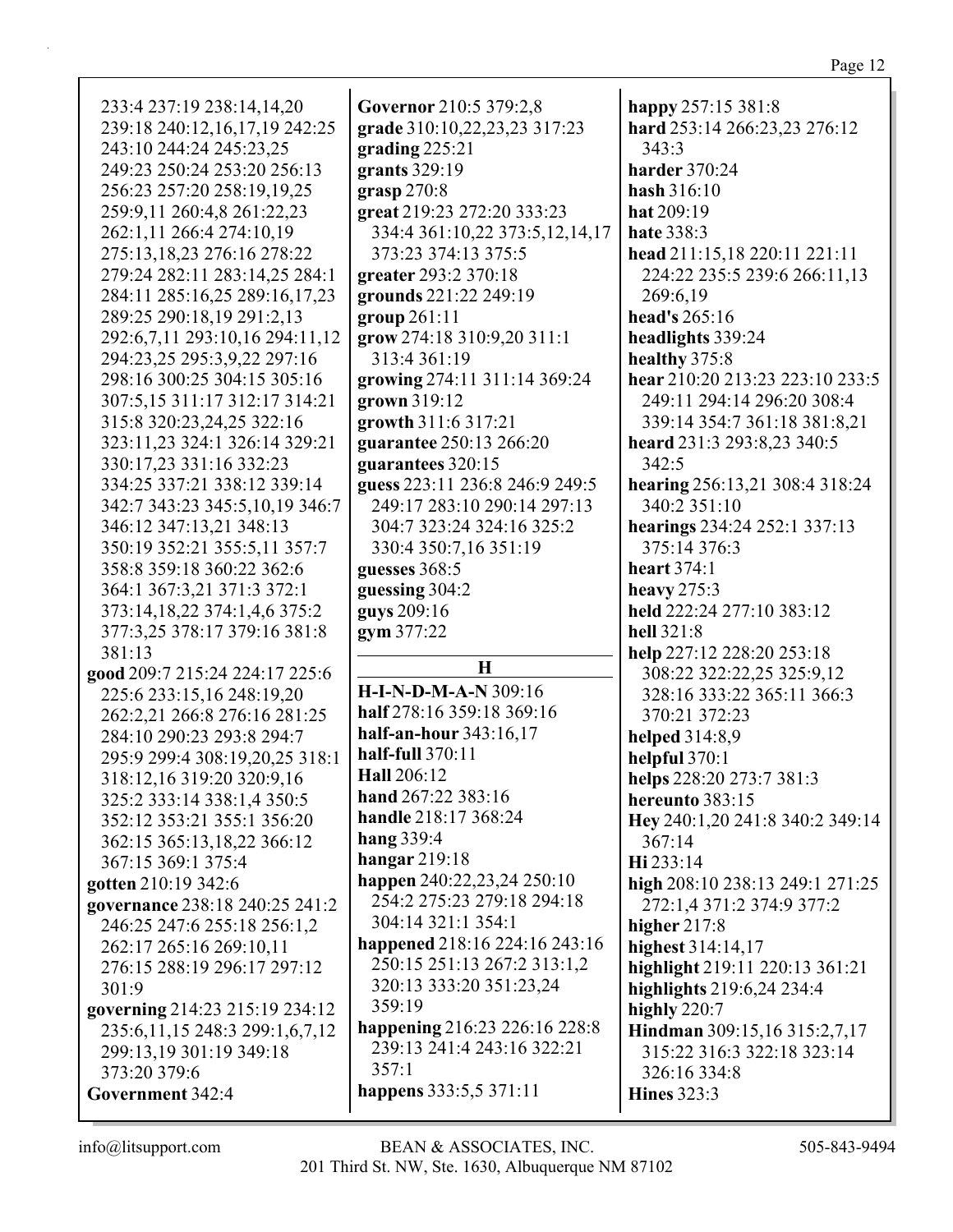**hire** 210:13,22 211:22 253:6 265:13 381:14 **hired** 249:23 260:5 276:14 **hiring** 276:1,19 **Hispanic** 321:6 **hit** 353:15 **hold** 213:10 216:6 217:8 223:2 251:25 252:13,21 256:4,4 284:1 324:18,19 349:8 357:13 363:4 **holding** 256:13 364:24 **home** 304:8 **homework** 283:3 **honest** 292:3 338:15 339:22 **honestly** 341:18 347:9 **honesty** 266:11 **hook** 319:21 **hope** 210:10 227:16,20 228:9,19 248:15 359:1 377:11 381:4 **hoped** 262:14 **hopeful** 210:22 364:21 **hopefully** 210:23 227:11 232:18 304:11 333:21 337:12 343:11 349:3 353:5 **hoping** 278:20 327:9 376:3 **horns** 266:22 **horrible** 347:3 **horse** 239:2 **host** 338:8 **hosted** 373:15 **hour-and-a-half** 337:24 338:22 **hours** 237:6,10,14,16 238:2,9 240:10 242:22,24,25 243:8 244:5 251:19 258:9,14 261:17 263:18 268:25 280:11 286:25 298:1 299:17,18 345:7 356:5 **house** 321:10 **HR** 210:19 **huge** 237:8 238:24 272:25 323:18 331:10 332:7 **hustling** 274:24 **I ice** 221:23 **idea** 252:19 263:16 294:12 296:7 296:17,19 318:1 320:20 340:3 373:5,8 374:4 377:4 **ideal** 292:21

**identical** 285:4,8 **identified** 208:8 225:23 226:4 238:1 244:20 252:11 254:9,11 254:13 258:16 259:21 264:16 304:25 **identifies** 331:20 **identify** 227:12 233:20 243:7,12 244:4,5,7 248:22 309:13 **IEP** 237:11 252:5,20,21 258:24 259:14,14,17 260:22,23 271:5 277:10 278:12 279:16,18,20,25 279:25 281:8 283:14 284:8,18 284:19 285:9,22 286:2 301:6,6 301:22 **IEPs** 244:18 246:13 252:8,9,13 254:7 255:8 258:6,22,23 259:2 259:4,23,25 260:13 261:3 271:2 271:3,8 274:25 277:16 278:8 279:9,14 280:12 281:14 285:8 285:17,19 289:24 290:1 301:7 301:19 **ignore** 222:23 250:7 **illness** 310:13 **imagine** 287:16 **immediately** 251:25 327:3 **impact** 308:1,8,10 351:22 **impacts** 377:20 **implement** 352:3 **implementation** 292:5 301:25 **implemented** 255:8 261:6 301:8 302:3 **implementing** 277:15 374:22 **important** 329:25 362:17 364:12 371:6 **impossible** 260:7 **impressive** 219:21,22 220:10 **improbable** 285:11 **improve** 277:3 **improvements** 368:23,24 **in-class** 260:14 **inadequate** 286:20 **incentive** 209:12 **inclined** 277:1 **include** 285:20 332:19 **included** 241:24 313:23 351:16 352:14 **includes** 314:16 **inclusion** 282:15,21,23

**inclusive** 272:17 **incomplete** 213:8 259:6 **incorrect** 243:19,19 **increase** 271:12 335:8,11 351:24 351:25 **increased** 273:14 379:13 **increasing** 272:11 **incredibly** 314:1 **incrementally** 313:12 **independent** 260:1 **index** 368:12 **Indian** 353:13 **indicate** 307:6,16 314:25 350:21 351:7 **indicated** 236:22,23 242:21 306:19 307:3,4,15 315:9 **Indicates** 219:3 238:5 276:8 289:8 361:6 **indicating** 214:16 **indication** 226:15 238:3 **individual** 260:1 296:10,13 **individualized** 259:20 260:15 **individually** 261:11 **individuals** 228:6 266:24 **indulge** 304:15 **information** 214:10 218:18 224:21 280:18,19 285:2 287:18 292:6 301:6,19 308:2 314:24 319:8 354:3 358:11 359:16,17 359:20 375:6 376:4 **infrastructure** 376:18 **initial** 264:23 363:1 **initially** 353:22 **innovations** 361:23 **input** 282:16 308:4 318:2,24,25 352:19 375:14,24 376:3 381:2 **instance** 259:6 263:14 **Institute** 216:1 **instruction** 253:2 260:15,23 **intend** 263:4 **intended** 355:7 **intending** 353:19 **intensive** 237:20 **intent** 249:22 312:24 355:21 **intention** 353:22 **interconnect** 224:1 **interest** 308:6 311:14 325:18 **interested** 215:7

**ideas** 364:15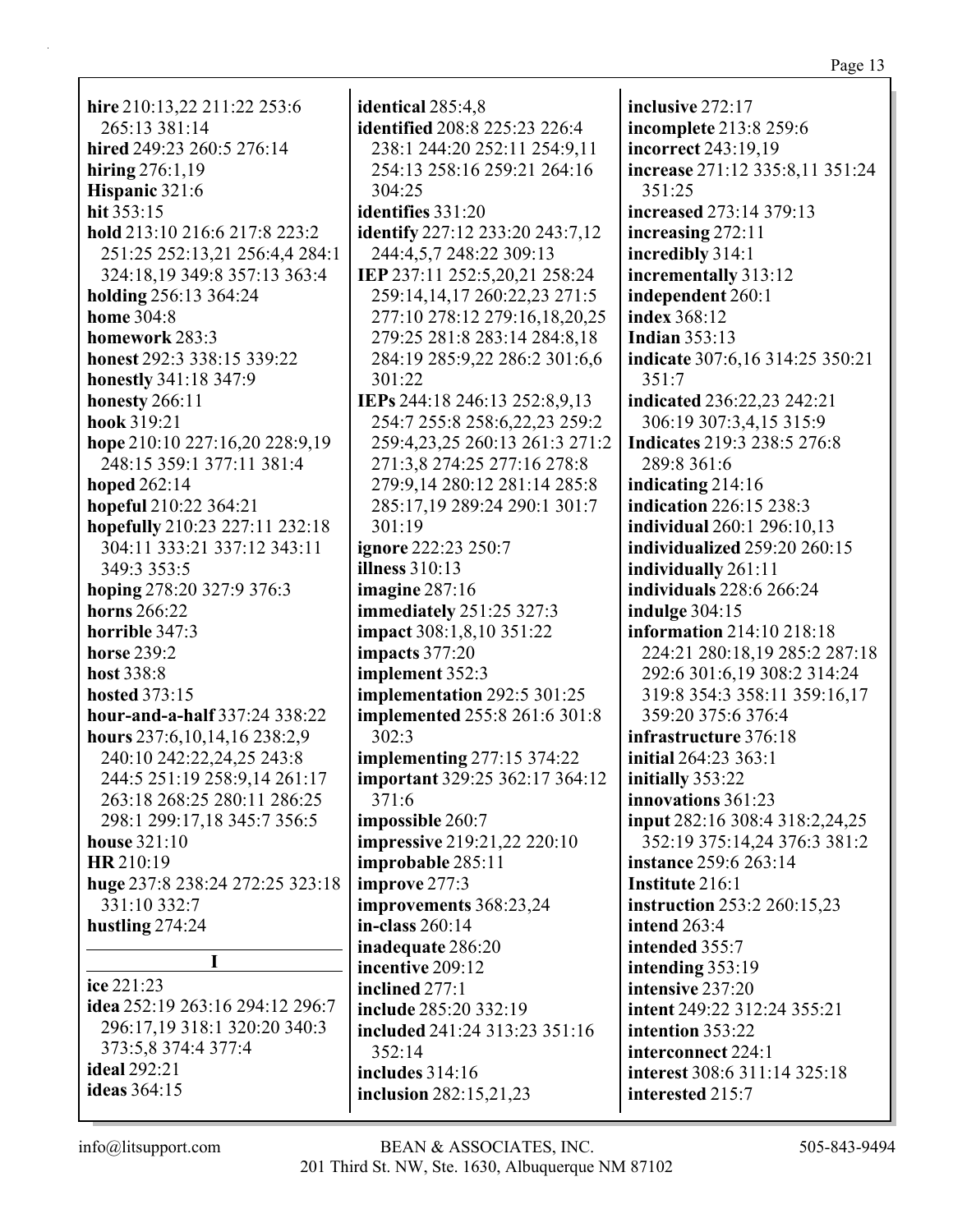**interesting** 379:24 381:21 **interests** 341:10 **interim** 248:23 351:17,17 **interrupt** 226:10 **intervene** 319:17 **intervening** 320:7 **intervention** 250:16 **interview** 210:14 381:11 **interviewed** 210:17 **interviewing** 253:22,23 **introduced** 374:4 **invitation** 209:14 275:17 **invitations** 373:24 **invite** 209:10 293:24 294:1 **invited** 219:15 220:17 352:16 373:21 **invites** 355:8 **inviting** 356:12 **involved** 316:5 **IPRA** 267:3,13 **iron** 327:6 **issue** 214:11,18 215:3 240:6 243:24 244:1,2,13,16 245:22 247:6,12 252:11,21 279:19 290:7 296:1 316:7 358:23 370:8 379:24 **issued** 254:14 **issues** 251:11 253:1 262:17 277:3 279:17 290:15 296:2 297:22 316:6 **it'll** 223:16 337:23 340:9 **item** 209:3,5 225:4,16 232:20 233:3 257:1 278:19 304:22 334:11 337:9 371:8 **items** 307:12 335:14 364:4 **iteration** 256:6 **J J** 271:23 274:3 **Jaeger** 207:15 219:3 224:7 233:12 265:9 304:10 305:4,7,10 305:12 315:24 334:23,25 335:7 340:17 350:14 351:4 **January** 212:6 237:16 250:14 257:4,5 270:4 275:13 288:1

**jibe** 309:9 **Job** 206:25 383:25 384:2 **join** 209:10,13 219:7,15 221:22 362:21 374:16 **joining** 373:19 **Judge** 315:20 **judgment** 317:24 **Judy** 315:20 **July** 210:18,18 211:9 212:17 219:16 234:10 238:15 251:7,8 265:24 306:13,15,16,24 **July's** 210:2 **jump** 259:1 **June** 216:13 244:12,16,19,22 249:21 250:14 251:6 254:11 265:24 306:13 315:3 **K K-2** 310:22 **K-5** 313:5 371:1 **Karen** 207:11 215:24 222:16 229:17 230:9,11 233:9 264:22 265:1 293:12 295:19 337:19 339:13 346:11 348:22 349:7,12 349:23 350:12 359:1,7 360:5,16 360:17,24 361:3 **KARYL** 207:4 **keep** 237:9 283:15 291:2 293:10 294:10 316:1 324:12 367:17 **keeping** 237:13 291:18 **keeps** 271:1 **Kelly** 371:16 **Kemp** 267:14 **kept** 371:14 **key** 329:14 **kidding** 334:3 **kiddos** 239:13 251:13 **kids** 251:16,23,23 252:4,9 260:19 276:21,25 282:13,24 283:25 284:2,17,21 285:5 287:11 293:7 353:4 356:10 362:14 371:4 **kills** 373:7 **kind** 221:6,8 254:16 273:12 290:16 293:5,18 352:7 355:14 365:20 368:8 371:10,14,19 373:7 378:1 **kindergarteners** 212:14 214:19 **knees** 374:11

**knew** 260:6 286:6 353:18 **knock** 330:15 **know** 209:11 210:4 213:5,16 215:3 216:9,24 219:20 220:10 221:16 224:25 225:5 226:18,21 227:2,17 228:13 234:3 236:20 237:5,8,11,14 238:16 240:8,22 240:23 241:6,8 243:14,15 245:23 248:2 249:10 251:20 253:19 254:24 255:4 262:16,24 264:2,11 265:20,23,25 266:5,5 267:2,2,4,17 269:3,5,15 270:20 270:21 271:14 272:10 273:3,6 273:11 274:3 275:3,14,17,18 277:4,11,12 278:4,5 280:21 281:8 282:6,9 283:25 284:7,15 284:16 286:22,25,25 287:1,23 289:5,12 290:10 292:8,18 294:1 294:10,23 297:3,5 298:5,8 299:1,17,18,23 304:6,9 305:14 305:23 306:23 307:24 309:3 310:16 311:21 312:10,20 316:5 316:12,14,16,24 317:1,7,19,21 317:23 318:7,11,14 319:12,24 322:21 323:25 324:6,6,8,17,20 325:6,13 326:13 327:22 329:10 331:3,11,18,20,25 332:3,7 333:9,21,25 334:17 338:4,5,6 338:15 339:1,22 341:15,21 342:6,23 343:1,2,14 345:8,17 345:18 346:9,12 347:21,22 348:12 349:14,16,17 352:9 355:6,13,14,15,17 356:10,18 357:3,4,10,11 358:24 359:13 360:22 362:1,1 364:10 365:3,25 365:25 366:1,18,22,24 367:2,2 367:4,9,9 368:14 369:10 370:4 371:13 372:1 373:25 374:20 375:15 376:11,11,13,25 377:8 378:13,21 379:23 380:11,20 381:17,19 **knowing** 278:25 281:5 **knowledge** 270:5 290:1 375:7 **known** 241:5 **knows** 345:19 348:25 **kudos** 270:11 **L**

**jersey** 209:18,19

**Jason** 309:21 324:9,9 330:25 **Jerry** 206:12 310:6 312:21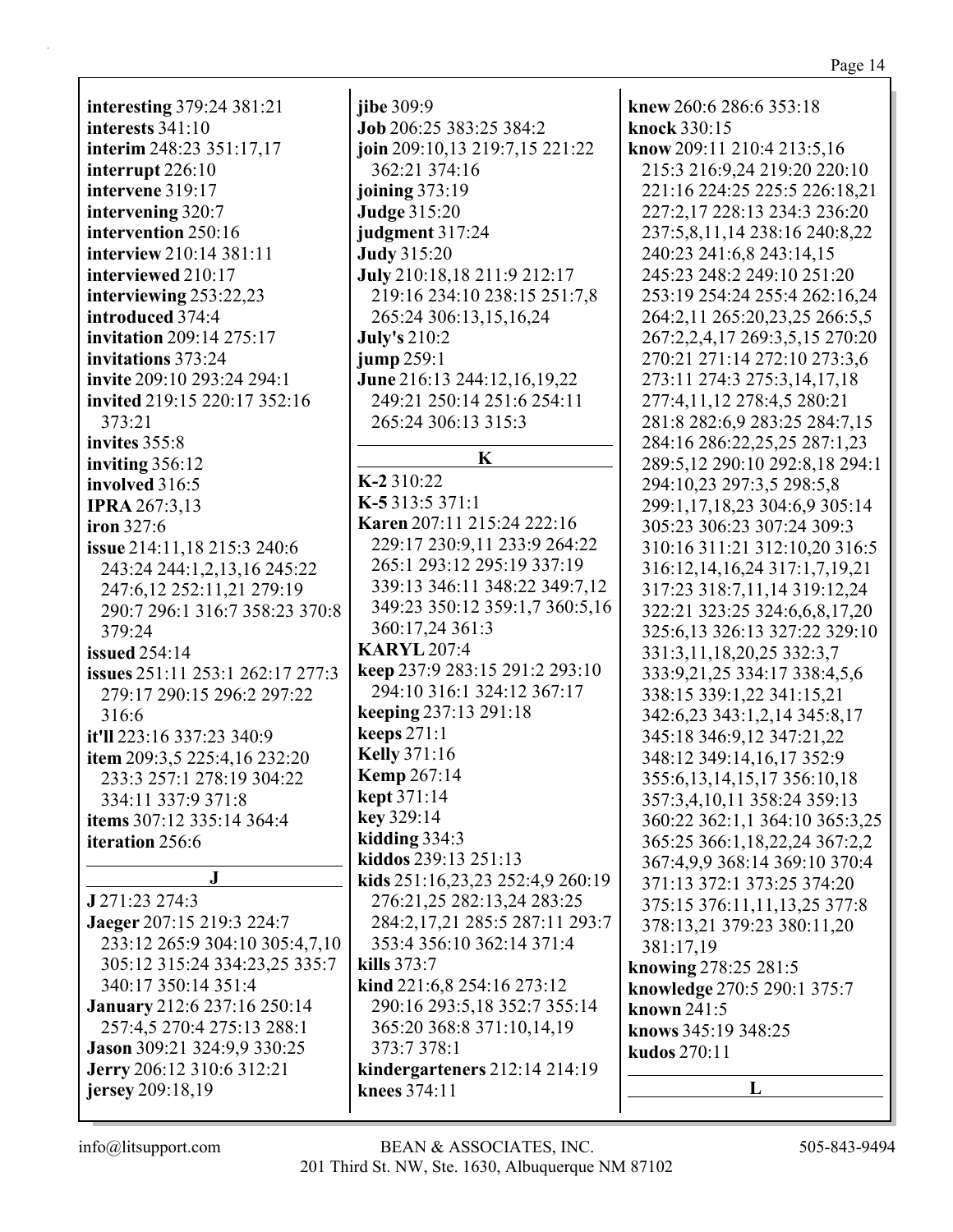**L-A-S**  $375:20,21$  $L-O-S 375:20$  $La 347:1$ **Lab**  $366:16$ lack 216:2 294:3 land 376:6,12,14,15,24 377:1,5,7 landlord 310:6 311:16 316:10,13  $319:14$ landlord-lessee 319:18 landlords  $312:20$ language 294:6 332:10,22 lapse 218:20 large 316:16 318:5 369:3 larger 211:24 324:21 372:5 Las 255:24 267:8 271:21 272:4,5 274:13 331:21 347:1 375:15,19 375:21 late 219:16 307:7 309:2,4,6 310:13 312:7,7 322:2 latest 236:8 launch  $210:12$ launched 210:10 law 207:15 258:23 284:17 laws 374:23 lawyers 249:11 laying  $289:13$ LCPS  $213:11$ lead 249:10 273:8 354:10 355:5 leaders 220:18 362:16 leadership 220:20 225:11 276:16 learn 221:15 372:3 **Learners** 234:16 235:17 lease 309:8 310:8 311:21 315:9 315:11, 13, 14, 16 320: 7, 19, 20 352:6 366:9,24 367:1,22 368:4 368:19 376:5 377:5,7,9,11 leases 376:6 377:5 leasing 367:6 368:18 376:16 leave 218:16 223:3 282:21 307:14 308:21 321:18 322:7  $330:1$ leaves 313:18 leaving  $321:15$ left 209:3 231:4 243:3 245:23 256:8 258:17 307:1 333:12  $355:3$ legal 265:18 329:21 330:24 legislatively 352:20

length  $306:8$ Lere 242:15 248:5,23,23 249:12 251:1,8 253:6 254:19 255:23 256:1 257:25 258:2 262:19 264:19 266:8 267:21 268:12,21 270:14 271:6,20 272:5,19 273:17,24 274:5,9 275:20 276:14 277:6 280:4,5,9 281:4 281:22 285:1.24 286:18.23 287:8, 12, 20 288: 25 289: 2 293:23 296:22,25 302:5,9 304:1 LESC 351:15,18 352:14 356:14 356:17 let's 214:1 277:11 324:5 337:10 338:15 339:22,25 342:9 344:20  $351:14$ **letter** 218:21,22,23 219:2 236:3 237:22 250:16 257:12 267:18 305:3,6,7,9,10,11,16 306:21 307:12 308:16 312:5 313:3,6,12 315:6 316:13 319:4 324:2,14,20 330:18,23 333:16 **letters** 288:12 letting  $312:20$ level 228:4 263:2 308:24 levels 283:6 310:10 leverage 372:4 LFC 351:16,18 352:8,14 356:16 370:4 liability 379:9 **license** 220:3.13 lift 275:3 276:21 likelihood 355:7  $\lim$  it 318:3 limitations 352:23 line 225:4 295:12 354:15 link  $363:3$ Lissa  $323:3$ list 346:5 371:25 listen  $347:5$ listening 270:2 381:2 literacy 312:12 literally 249:5 little 209:25 215:23 221:12,16 225:1 227:19 236:7 250:21 256:8 259:14 261:8 274:3 285:15 292:2 300:5 306:4 307:9 321:21 345:8 352:2,8,19 353:7

353:15 355:5.20 377:18 378:5 live 316:21,22 358:14 **loaded** 328:3 local 317:11 379:6 location 319:6 331:12,16 370:8 locations 317:20 318:3 332:1 lock 342:12,13  $log 237:14$ logs 242:20 243:8,13,14,18,20,22 244:5,22 252:2,5 274:23,24 Lonergan 241:22 242:12 251:2,8 251:17 252:25 261:18 long 283:15 310:4 317:10 338:12 343:23 347:2 365:12 367:10 long-distance  $347:2,4,5$  $long-term 370:16$ longer 312:18 345:5,9 **longest** 342:11 look 221:7 222:8 259:9 289:23 290:1 313:12 320:13,19 325:1 332:16,17 333:4 335:6 339:23 340:7 342:9,11 347:15 348:14 349:15 353:9,9 355:22,23 357:4 357:14 362:4,18 367:4 376:8,12 376:13 381:24 looked 225:2 250:13,15 285:9,13 289:6 350:11 looking 210:7 211:22 230:1 253:6 276:19 278:3 281:10 285:20 287:23 297:1 299:25 305:24 317:22 323:17 328:11 328:13 346:24 347:18 354:11 355:17 360:6 361:13,13,20,20 361:20 367:15 374:7 376:1,5 377:3,23 378:4,13 looks 268:4 270:7 278:6 304:13 359:3,13 362:1 loop 352:8 loosey-goosey 298:18 Los 316:24 317:5 375:14,15,18 375:21 loss 238:24 243:9,15  $\text{lost } 218:5 \, 306:4$ lot 209:11 216:24 221:25 222:5 227:2 228:5,14 234:18,19 261:14 281:8 282:5 283:1 286:24 295:10 296:2 299:7 316:22 317:12,15 318:18

 $info@$ litsupport.com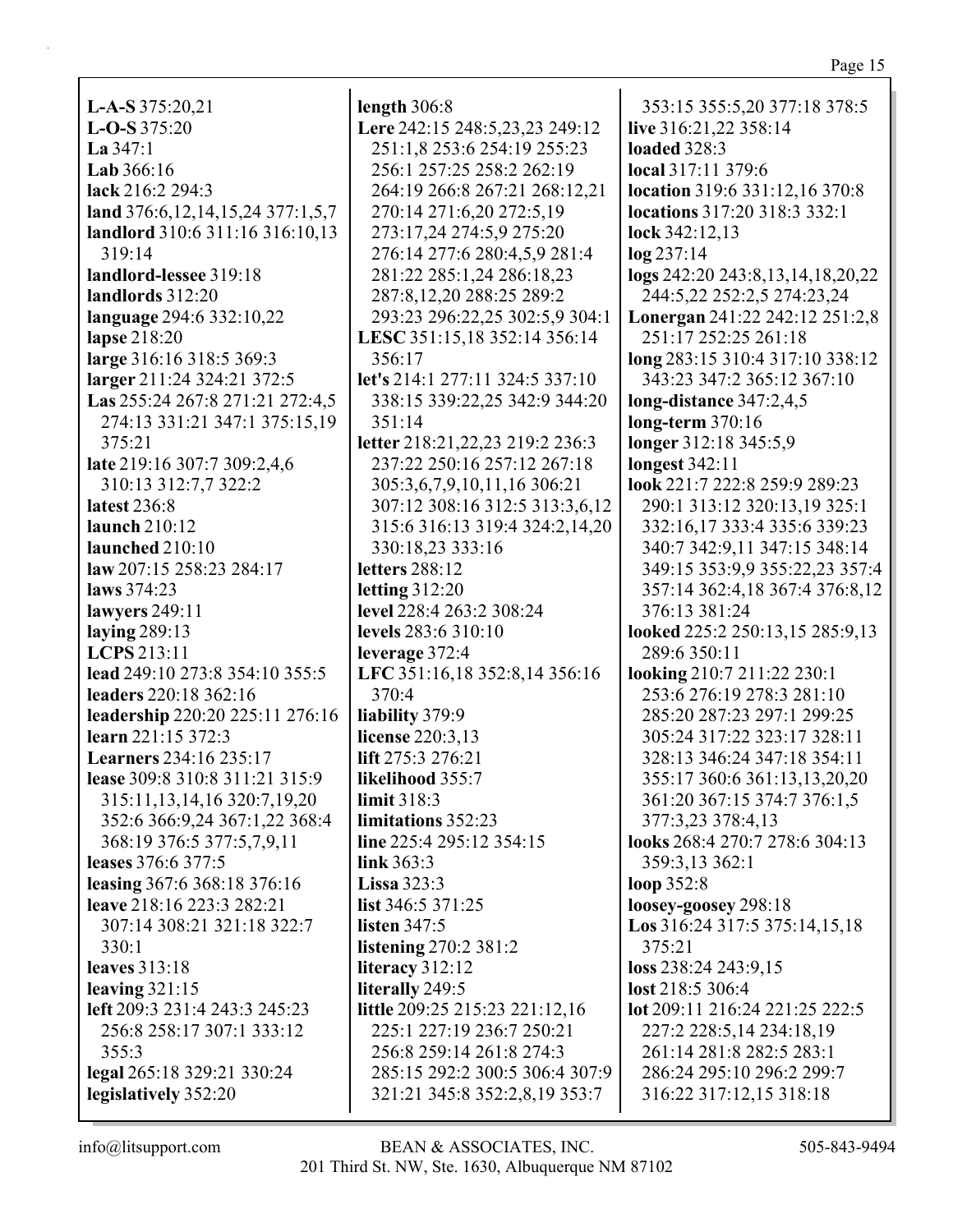| 338:14,19,21 351:21 362:24     | n           |
|--------------------------------|-------------|
|                                |             |
| 363:20 366:21 369:15 370:5,8   |             |
| 372:3 373:14 380:19 381:13     | n           |
| lots 274:15 338:25             | n           |
| love 209:21 289:12             | $\mathbf n$ |
| low $367:25371:15$             | N           |
| <b>lowest</b> 226:6            | N           |
| Lucero 248:25 249:12 251:2     | n           |
| 253:8 254:19 260:5 261:7       | N           |
| 276:18 278:1,7 282:17 283:5,11 | N           |
|                                |             |
| 283:16,23 284:4                | n           |
| Lunas 316:24 317:5 375:14,15   | n           |
| 375:21                         | n           |
| lunch 273:25 323:13,15 341:3,4 |             |
| 341:5 343:9,16 353:17 355:8    | N           |
| 374:3                          | N           |
|                                |             |
| M                              |             |
| M 207:6                        |             |
| M-E-A-G-H-A-N 309:16           | n           |
| ma'am 283:5,23 295:19          |             |
| Mabry 206:12 341:25 342:1      | n           |
| machine 372:15                 | N           |
| <b>macro</b> 370:4             |             |
| Madam 209:8 213:12 215:4       |             |
| 219:4 223:13,22 224:13 225:10  |             |
| 226:9 229:17 230:15 234:8      |             |
|                                |             |
| 236:5 238:25 242:13 243:17     |             |
| 244:14 246:6,19 247:5 249:4,9  |             |
| 256:19 258:2 264:22 266:1,17   |             |
| 267:6 269:23 270:1 272:7       |             |
| 274:20 276:10 277:18 279:11    |             |
| 280:5 291:15,23 292:13 293:20  |             |
| 296:6 298:4 299:5,24 300:1     |             |
| 302:5 309:11 316:4 320:18      | N           |
|                                | N           |
| 323:8 324:10 325:14,17 326:4   |             |
| 326:16,18,19 327:20 328:19,24  |             |
| 329:22 331:5 335:2 343:7 346:2 | n           |
| 349:23 357:24 361:9 363:6,21   |             |
| 365:8 366:4 370:2 371:9 372:25 |             |
| main 209:15                    |             |
| maintain 314:2                 |             |
| maintaining 248:7              |             |
| maintenance 368:22,25          | n           |
| majority 321:25                | n           |
| makeup 217:25 237:20           | n           |
| making 210:5 212:3 325:5 363:2 | n           |
|                                | n           |
| 365:5 366:9,9                  | n           |

**nanagement** 305:15 306:17,19 306:22 nanager 211:19 356:19 nanager/educational 211:20 nap 214:15 331:25 March 257:5 310:13 312:8 **Market 353:13** narshal 213:20,21,23 214:3 **Mary 374:2,8** MAS 352:9 356:1 373:11,13 natch 248:1 naterial 327:8 nath 216:1 226:22 261:12,13  $285:6$ **Math-Science 219:14** Matt 356:21 357:2,11,20 358:1,4 359:17 360:1,11,15 361:7,9 363:10 365:8 366:6,12,20 368:5 370:2 371:7 372:21,25 natter 218:17 249:14 282:20 364:4 383:14 nattered 222:2 Matthews 232:23 233:2,7,11 238:25 239:4 241:17 242:6,10 243:17 244:8,14 245:3,7,9 247:4 249:3,3,8 255:12 256:19 257:2 258:10 266:1,16,19 267:5 267:21 268:4,6,10,16 271:16 276:5 277:17,18 278:4,17 279:14,23 280:2,21 286:13 288:22,24 289:4 295:20 296:6 296:16,22 297:1,11,17 298:10 298:14 299:2 300:22 304:4,9,13 **Aayfield** 272:1,4 Meaghan 309:15,15 315:2,7,17 315:22 316:3 322:18 323:14 326:16 334:8 nean 245:18 251:5 255:12,14 260:1 275:4 281:17 282:9 287:15 318:5 330:6 344:8 345:10 363:20,21 364:20 366:13 369:18 370:12 neaningful 299:8 neans 227:2 321:21 322:8 neant 282:21 neasurable 259:8 neasure 284:11 neasurements 259:10

**Media 221:22** meet 226:4 246:20 261:23,23 278:15 310:15 372:5 373:6 meeting 206:10 208:16,22 209:2 210:2 212:12 216:13 218:10,12 223:14,15,17,21 226:2 234:25 238:18 241:6 244:18 259:15 266:4 269:18 272:21 280:6,10 280:16,17,20,22 285:22 286:2 292:25 299:20 301:4 306:2,3,5 306:13,14,15,16 310:25 311:13 312:6 317:10 318:25 321:16 322:13,14 332:19 337:10 344:12 347:17 349:8 350:16,21 351:15,16 356:14 357:9,10,13 357:14,17,23 358:6,6 359:4,8 370:3 372:7 376:2,22 377:16,17 379:20 381:22 384:3.4 meetings 234:23 235:11 237:12 259:17 277:10,14 299:14 301:6 343:25 347:21 363:22 371:18 371:19 372:8,16 375:14 Melissa 207:12 298:7 346:5 member 207:4,5,5,6,6,7,7 217:10 217:12.15.20 218:6 263:15.17 members 209:8 215:5 216:20,21 216:22 217:5,7,13,17 218:1,3 219:4 224:13 225:10 234:9,25 236:5 242:14 247:15 263:16 267:6 269:7,10,11 291:15,23 292:13 297:3 298:4 325:17 328:24 361:10 memo 209:19 **Memorandum** 208:12 mention 237:5,22 244:21 **mentioned** 210:2 215:18 218:4 271:2 326:14 334:13 371:9,13 mentor 249:24 276:1 **mentoring 250:8 275:23** merely 306:6 Mesa 211:17 376:13 met 248:5 310:14,18 322:19 374:2 Mexico 206:2,13,22 217:18,19 221:5 225:23 226:5 274:16 300:11 331:12 353:4 361:15 374:18 379:4 383:2,9,12,13,21 **MICHAEL 207:5**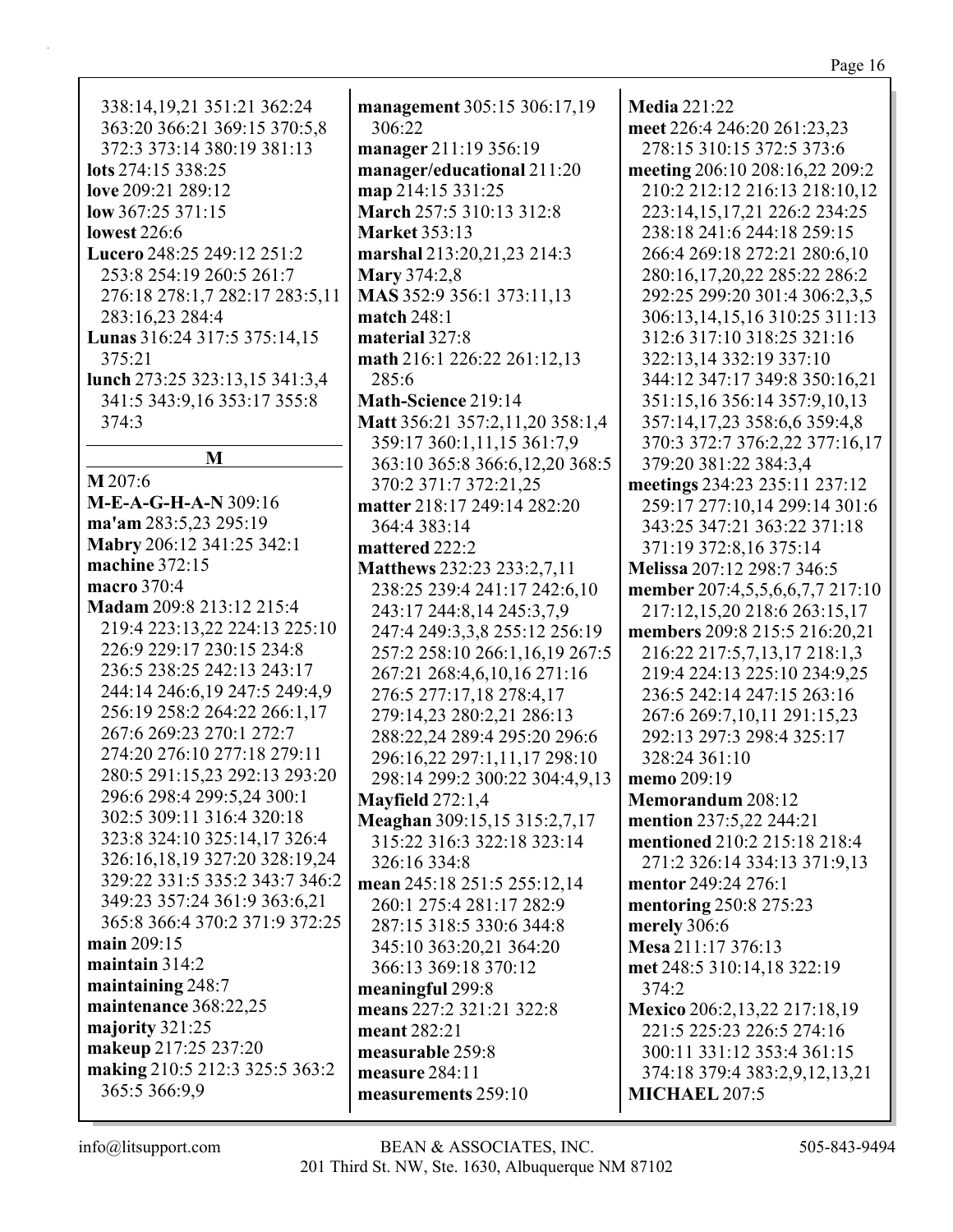**microphone** 229:3 **middle** 226:2,14,24 227:1,13 229:5,10 330:6 **midstream** 215:10 **mile** 318:3 **miles** 272:2 313:15,16 316:15,17 318:4,18,19 319:2 321:11 375:16,17 **million** 365:19 **mind** 324:12 337:12 **minimum** 337:25 338:22 **minus** 280:17 **minute** 221:3 371:3 **minutes** 234:22 235:10 247:17 247:23,25 248:1 249:25 256:20 260:19,21 263:15,16,17,18,22 263:24 316:19,25 318:6 338:7 343:12 345:9,16 349:19 **miraculously** 241:14 **misdated** 245:3 **miserable** 299:22 **misrepresentation** 242:9 **missed** 209:18 367:19 **missing** 247:24 248:1 356:14 **Mission** 220:15 **misstatement** 241:22 **mistake** 245:8 **misunderstanding** 242:11 **mitigate** 227:14 328:16 **mix** 266:24 281:23 **model** 299:13 352:10 **moment** 307:5 324:24 333:3 347:14 356:20 **Monday** 213:21 255:24 267:7 268:13,17 305:15,17 324:14 339:4 356:3,4 **money** 309:4,4 365:20,22 **monies** 319:22 **monitored** 253:3 **monitoring** 254:9 261:2 266:14 266:15 283:7 **Montañas** 347:1 **Monte** 346:6 **month** 219:13 239:23 240:7 263:25 275:12 303:25 304:3,10 334:14 373:19 **monthly** 275:9 326:8 **months** 223:19 255:20 275:4

277:4 295:5 326:6 **morning** 209:7 215:24 222:23 233:15,16 235:3 248:19,20 322:14 341:6 359:6,15,15 **motion** 228:23 230:16,25 232:12 250:1 270:21 300:25 302:8 303:23 333:8 335:23 337:7 351:11 372:9 382:1 **MOU** 208:13 217:25 223:8,23 224:1,6,18,23 **Mountains** 316:24 **move** 208:8 215:6 223:2,4 230:18 232:20 254:3 299:11 301:1 304:24 306:2,4,9,12,14 307:21 307:23,25 310:5 311:7 314:25 319:1 320:23,24 326:12 332:16 332:25 335:17 350:19 357:5 365:14 369:7 382:2 **move-in** 212:5 **moved** 213:1 223:19 306:8 310:2 327:10 **movement** 361:18 377:12 **moves** 308:9 **moving** 215:7 222:21 240:5 267:17 307:21 317:17 320:21 332:9 352:25 **multicultural** 352:4 **multiple** 250:14 **N N** 207:1 208:1,1 **NACSA** 374:15,24 **name** 248:3 309:15 **nature** 210:15 **near** 313:11 **nearest** 271:25 **necessarily** 317:16 318:14 **necessary** 307:11 314:1 317:9 327:1 **necessitate** 223:20 **need** 211:2 223:4 228:23 263:4,4 263:11 264:2,3,12,13 274:23 279:8,17 285:14 289:19 293:1 297:13 304:10 317:10 325:4,25 326:1 328:25 329:9 331:25 332:16 340:7 347:9,10,11 355:15 367:8 368:6 373:6 374:12 381:18,19

**needed** 209:12 218:14 237:7,10 237:11 238:9 253:18 299:18 313:6 323:1 **needs** 210:13 211:24 264:5 266:3 270:8 280:18 289:14 294:18 295:10 299:9,20 327:8 349:21 **negotiations** 264:21 265:6 338:17 **neighborhood** 307:22 308:1 313:21 314:7 317:2 320:21 321:4 322:1 **network** 318:16 **never** 219:16,25 221:2 241:15 244:21 255:17 282:11 312:24 362:1 373:13 **new** 206:2,13,22 208:6 209:4 211:5 213:4 217:18,19 221:5,11 221:11,11,17 222:15,19 223:8 223:12 225:18,19,23 226:5 228:11 240:2 241:1 242:17 249:14 255:10,17 268:19 270:3 270:12 274:16 275:1,6 300:11 306:24 313:21 314:5,16 319:5 322:6,7 323:10 324:25,25 325:19,24 326:2 327:11 328:3 331:12 337:16 340:12 353:4 359:24 360:1,1 361:15 362:2 364:10 372:19 374:18 377:24 379:4 380:22 383:2,9,12,13,21 **nice** 328:20 356:9 373:15,16 **nicely** 262:12 **night** 268:18 343:24 344:1,2,4 353:14 **nights** 353:13 **nine** 211:20,25 217:5 **nine-to-zero** 337:6 **nine-zero** 337:7 **NM** 206:20 363:7,11 383:19 **NMPED's** 209:10 **NMPSIA** 377:15,23 379:18 **nod** 361:14 **nominated** 217:20 **nominations** 288:7,9 **nominee** 217:19 **nominees** 218:9 **non-compliance** 268:7 **north** 272:2 **Northern** 379:4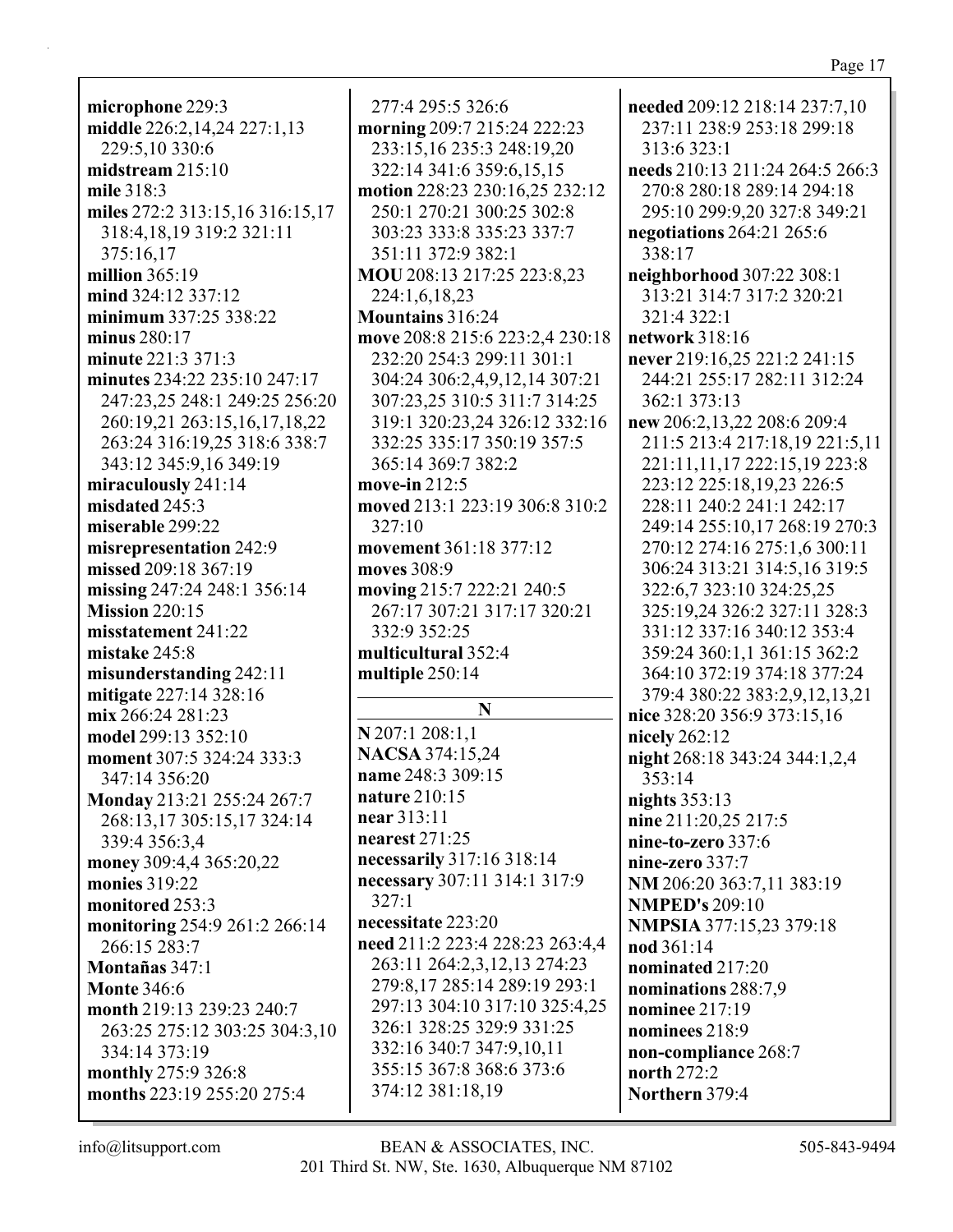**note** 361:22 363:19 364:2 **noted** 268:14 288:18,18 **notes** 360:17 **notice** 208:10 236:4 241:25 242:2 242:3 247:7,8,11 250:7 251:6 254:14 255:2 256:13,14 257:13 290:17 301:3,4 306:3,3,6,14 314:25 332:17 **notices** 265:21 349:17 358:20 **notification** 214:21,24 318:25 319:8 **notifying** 312:19 313:6 **November** 281:3,5,7,10,19 282:1 283:22 291:5 292:15,20,24,24 292:25 293:4,5,17 296:13,15 301:4 354:3,8 356:25 357:9,10 357:22 358:8 360:18,20 361:11 375:22 381:23 **number** 229:6 240:10 260:21 261:13 271:12 273:2 284:2 288:12 307:7,17 314:14,15,17 317:13 354:12 367:22,24 372:8 384:2 **numbers** 272:11 314:11,24 315:3 323:16 360:13,14 371:15 **numerous** 237:1 **nurturing** 273:9 **NW** 206:21 383:20 **O O** 208:1,1 **objection** 247:5 **obligated** 353:13 **obligation** 319:19 **obtain** 332:8 **obviously** 223:18 255:10,12 327:15 345:18 **occupancy** 320:25 **occupying** 330:10 **occurred** 218:20 286:25 **occurring** 286:10,11 **occurs** 378:1 **October** 215:8 216:18 264:24,25

**oftentimes** 333:4 **oh** 228:23 231:3 237:23 238:11 239:18 244:24 249:7 257:18 272:8 280:24,25 294:23 302:9 323:20 339:9 348:16 351:12,19 356:23,24 360:15 366:17 371:3 **okay** 214:25 215:20 218:25 222:13,18 225:9,16 228:23 230:13 232:14 233:6,19,21 235:18 236:17 246:4 247:3 249:2 256:4 262:19 265:10 267:20 268:5,5,9,21 272:9 274:8 276:5 280:15 281:25 282:3 283:19,24 284:6 285:18 286:3 287:19 288:5 289:4,9,9 297:13 300:24 302:1,9 304:18 304:21 305:25 316:3 323:5,19 323:20 327:13 328:5 329:8 333:14 334:6,10 335:15,16 340:19 346:14,23 349:12 350:5 350:6,19 351:5 353:15 354:22 359:6 360:15 361:3,9 363:6 366:17 371:25 373:2 375:21 378:8 379:22 380:5 381:25 **old** 221:21 224:23 225:20 360:6 **OMA** 246:25 265:11 267:13 268:15,17 **OMA-compliant** 265:14 **on-site** 371:16 **once** 214:21 252:23 254:14 331:1 353:11 **one-on-one** 297:21 **one-third** 281:11 **one-to-one** 212:2 **one-year** 217:12 288:8 **ones** 241:5 278:21 279:4 285:10 315:4,10 347:5 356:6 369:23 **online** 362:22 363:2

**offended** 355:14

**offers** 210:19 369:2

268:25 342:3,8 **officers** 288:1 **official** 294:13

368:9

365:18

**offer** 210:25 293:9 355:23 368:8

**offered** 326:21,21 328:1 365:17

**office** 210:13 211:19 267:16

**open** 206:10 236:2 264:8,9 266:4 320:12 342:3 366:1 377:4 378:4 384:3 **opened** 211:12 212:8 255:8 288:6 310:21,21 322:6 **opening** 219:15 308:3 356:2 378:5 **operation** 261:15 **operational** 232:16,21 234:11 250:2,5 257:13,16,17,20 261:9 312:9,14 340:14 **operations** 211:7,19 **opinion** 215:8 329:21 **opportunity** 220:20 241:18 254:23 256:8 292:17 310:9 347:20 351:14 356:1,7 375:24 **Opposed** 351:8 **opposition** 351:10 **opt-out** 237:22 **option** 322:23,25 **options** 207:10,11,13 208:3 209:6 295:2 313:9 **order** 220:2 234:17 255:7,9 343:16 367:21 **organizations** 363:11 **original** 307:18 319:1,8 **originally** 216:10 347:25 **Ortiz** 364:6 **other's** 369:11 **outlined** 306:20 **outlying** 369:22 **output** 282:16 **outrageous** 240:9 **outside** 208:8 209:15,15 304:24 306:22 316:21 327:16,18 354:1 354:2 363:22 **outstanding** 279:12 **outward** 313:13 **over-commit** 277:19 **over-process** 372:12 **overall** 213:24 229:23 299:17 **overdue** 216:14,17 312:8 **oversight** 308:23 **overwhelming** 282:9,10 **owed** 237:10,10 238:2 240:10 246:1,12 252:5,24 **owning** 357:3 **owns** 368:17

361:2 375:1

275:14 278:14,15 280:6,10,16 280:17,22,25,25 281:20,23 293:4 312:7,21 346:13 360:25

**October-November** 293:6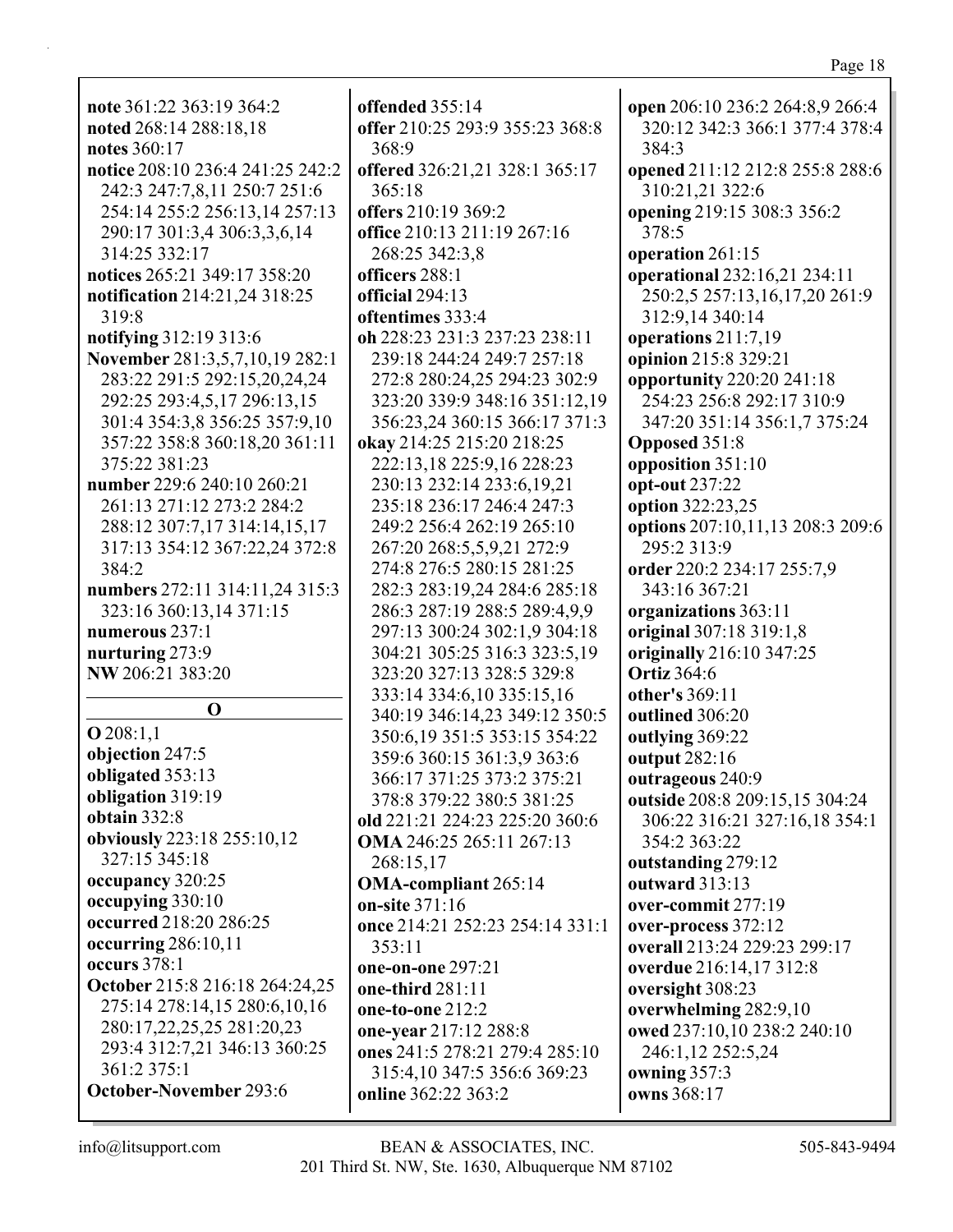| P                             | Paseo 365:15                            | perfect 262:3 264:10             |
|-------------------------------|-----------------------------------------|----------------------------------|
| P 207:1,1 208:1               | pass 215:22 268:13 304:11               | performance 208:5 227:10,21      |
| p.m 382:4                     | passed 268:17 305:19 310:12             | 230:20                           |
|                               | 364:19                                  | period 263:7 291:19              |
| packet 245:10                 | passes 232:13 303:23 337:7              | periods 260:18                   |
| page 208:2 225:18 234:18,18   | 351:11                                  | perjury $298:11$                 |
| 287:24 288:2 348:15 360:6     | path 250:18 295:8                       | permanent 210:8,8 212:3          |
| pages 383:10                  | pathway 220:6                           | person 220:1 239:8 253:9 260:6   |
| PAHL 357:20 358:1,4 360:1,11  | Patricia 207:3 232:23 233:2,7,11        | 260:10 269:21,22 310:19          |
| 360:15 361:9 363:10 365:8     | 238:25 239:4 241:17 242:6,10            | 348:10                           |
| 366:6,12,20 368:5 370:2 371:7 | 243:17 244:8,14 245:3,9 247:4           |                                  |
| 372:21,25                     |                                         | personally 290:23                |
| paid 329:11                   | 249:3,3,8 255:12 256:19 257:2           | personnel 210:13 363:13,17       |
| painful 342:23                | 266:1,16,19 267:5,21 268:4,6            | perspective 249:13               |
| paint 213:3 262:23            | 268:10,16 271:16 276:5 277:18           | persuasion 349:10                |
| painting 330:14               | 278:4,17 279:14,23 280:2,21             | pesky 298:3                      |
| panels 361:16                 | 286:13 288:24 289:4 295:20              | petty 330:11                     |
| paper 222:18                  | 296:6, 16, 22 297:1, 11, 17 298:10      | Ph.D 381:15                      |
| paperwork 214:15 216:3,11     | 299:2 300:22 304:4,9,13                 | phone 305:13,14 356:23 357:2     |
| parent 217:10,12 218:6 228:2  | <b>Patrick 309:19</b>                   | phones 269:20                    |
| 237:13 238:19 272:15 319:12   | <b>Pattie 258:10</b>                    | phrase 338:3                     |
| 321:16 342:6                  | Paul 271:23 274:3 309:21 326:17         | physically 277:24 332:5          |
| parents 207:10,11,13 208:3    | 326:18 327:20,24 328:6                  | picking $251:15$                 |
| 209:6 221:24 222:4 228:11,18  | pay 308:22 309:5 312:23,24              | piece 235:25 236:1 255:13,19     |
| 237:6,9 243:3 246:1 252:1     | 355:15 378:15                           | 256:3 260:23 262:11 294:3        |
| 273:2,8 314:7 317:6 321:22,24 | paying 355:12 376:23 377:10             | 296:17 297:12 308:5 339:1,5      |
| 321:25 322:10                 | payments 309:2 366:9 367:23             | 365:9                            |
| parked 209:16                 | 368:4,19                                | pieces 227:20 264:16 273:1       |
| parse 299:16                  | PEC 207:14 208:10,14,16,18              | pigeonhole 332:4                 |
| part 209:18,20 214:14 224:2   | 224:19 234:7 235:9,10 244:18            | pilot 220:3,4,5 371:12,14        |
| 228:10 233:6 239:19,22 242:3  | 297:14 331:14 334:12 335:25             | pilot's 220:13                   |
| 247:7,11 255:19,20 259:4,8    | 364:5 375:3                             | pin 377:18                       |
| 265:24 275:9 287:1 288:16     | <b>PEC/PED 208:13</b>                   | <b>Pino 364:6</b>                |
| 290:20,20,20 297:12,16 299:21 | PED 207:8 210:3 223:8 224:3,10          | place 212:20,21 224:18 239:20    |
| 302:13 306:20 307:24 308:11   | 224:19 225:5,7 226:12 227:24            | 277:14 301:7,9 306:12 308:14     |
| 308:22 314:23 330:18 356:9    | 228:19 245:10 335:14 384:7              | 326:22 330:5 347:21 352:17       |
|                               | <b>PED's 228:10</b>                     | 354:5 375:6,7 376:18             |
| 367:19 370:15 377:20          | penalty 298:11                          | plan 237:18 239:4,11,15,15,20,22 |
| particular 290:25             | people 210:23,24 228:15 233:9           | 239:22 240:14,15 241:12 246:2    |
| particularly 251:15           | 240:2 241:1 253:6 259:18                | 246:20 251:10 254:24 255:15      |
| parties 370:21                | 266:15 289:13 290:24 316:22             | 256:18,24 259:20 261:5,6,9,15    |
| partly 212:25 227:8           | 318:5,6,7 331:24 338:8 343:22           | 261:22 262:3 279:9 296:11        |
| partner 300:13 308:20 313:19  | 344:6 361:17 362:6,17 366:9,10          | 297:12,16 311:2 326:15,15        |
| 319:20 320:10 329:14 373:5    | 377:22 381:12,14                        | 344:19 358:8                     |
| partnership 308:25 320:15,16  |                                         |                                  |
| 353:8                         | <b>percent</b> 225:1 226:1,3,6,18,21,24 | planned 312:19 313:5 378:23      |
| partnerships 314:20 353:6     | 227:1,7 229:14,20,21,23 287:9           | planning 274:9 279:2 312:2       |
| parts 259:5 285:8 361:18      | 300:2 323:16,22,23 334:18               | 364:7                            |
| party 209:10,20               | percentage 271:3 323:12,13,15           | plans 234:21 260:1 270:20        |
|                               | percentage-wise 271:4                   | 310:16,19 311:1 322:22 380:2     |

Г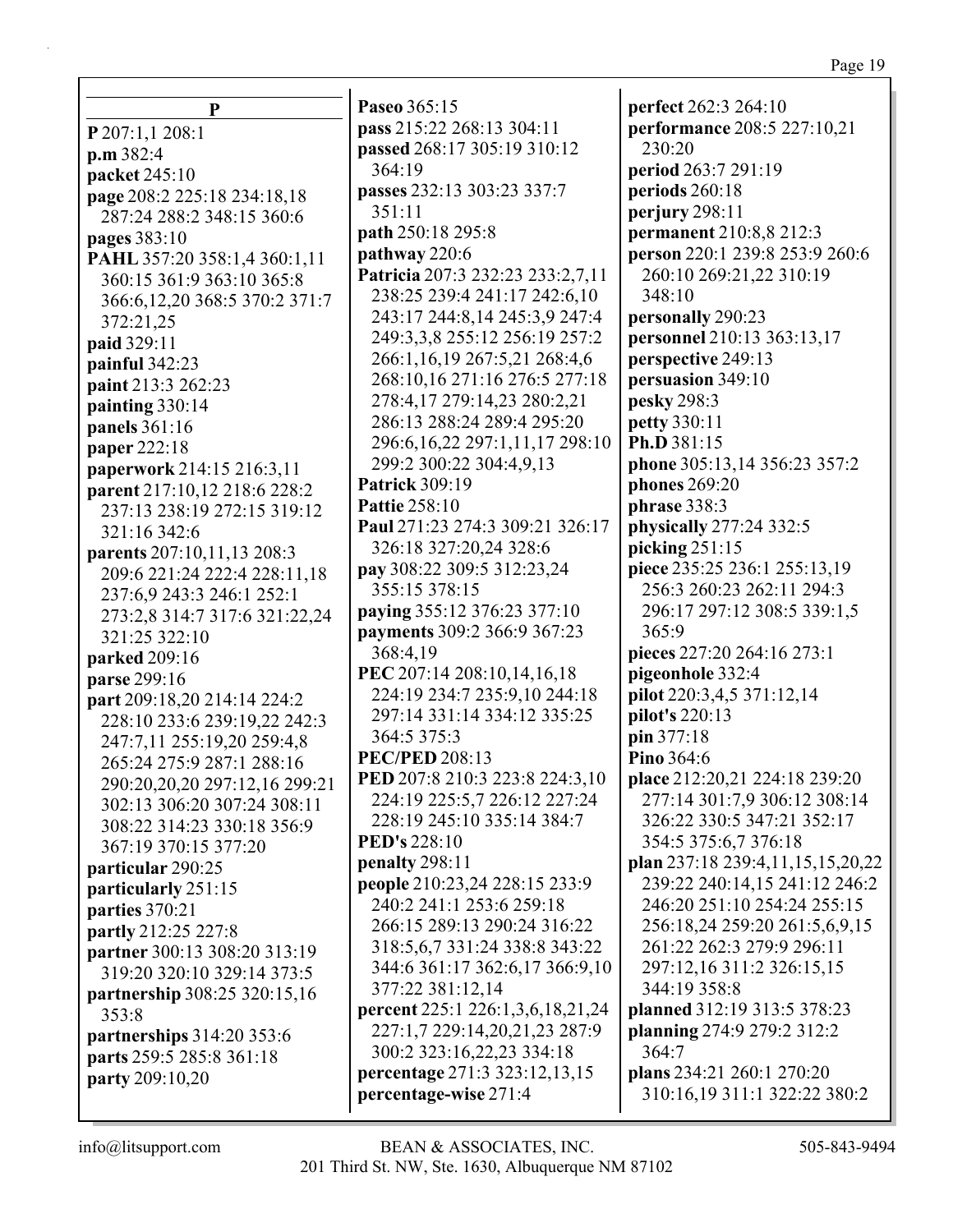**played** 374:10 **playground** 306:23 320:2 325:5 325:19,22,23,24 326:2,22 327:11 328:11,13 330:3 333:19 **plead** 380:3 **please** 231:8 302:19 324:12 336:3 360:7 **pleased** 276:24 **plumbing** 212:4 **poaching** 371:4 **pocket** 381:23 **point** 227:15 240:3 258:12 260:7 261:5 262:3,13,17 265:12,17,18 280:13 285:9,19 304:12 311:19 313:25 320:12 323:25 324:7,11 324:14,15 330:20 357:17 362:22 363:25 367:1 **points** 229:19 230:1 310:1 327:1 **policies** 234:12,14 235:9 247:17 268:13 297:2 **policy** 300:5 364:4 **politics** 266:24 **pool** 276:21 **poor** 322:1 **populated** 280:19 **population** 211:24 271:4,5 281:11 **portable** 214:21 **portables** 213:7,8,17 369:18 **portables'** 214:13 **portion** 262:21 **position** 211:2 292:11 310:5 312:25 379:12 **positions** 210:17 218:8 239:9 381:19 **positive** 274:21 292:7 353:1 **possibility** 310:9 **possible** 208:4,5,7,9,11,14,15 233:4 252:13,14 285:5 289:12 304:23 327:12 334:12 367:5 **possibly** 270:5 287:6 375:3 378:4 **potential** 308:10,15 **potentially** 343:19 348:7 378:18 **PowerPoint** 267:12 298:12 **powers** 349:10 **practices** 234:12 374:17,22 **practicing** 263:11 **pre-2018** 230:3,5

**Pre-2019** 208:5 **pre-K** 328:10 360:20 367:13,15 **pre-opening** 211:5 215:17 **precarious** 319:4 **preclude** 330:5 **predict** 378:24 **prefer** 327:1 334:1 **preference** 348:9 **preliminary** 279:25 **prep** 217:9 **Preparatory** 208:8 304:24 309:17 **prepare** 360:18 **prepared** 311:25 **preschool** 366:15 **present** 216:8 239:15 250:25 254:24 265:11 267:10 283:6 374:15 **presentation** 270:2 373:17 **presented** 240:14,15 241:25 249:19 255:15,18 314:24 366:2 **presenter** 375:4 **presents** 233:13 **president** 217:19 218:2 235:7 248:4 288:7,9 **pressure** 311:15 **presume** 327:19 **presuming** 352:16 **pretty** 219:21 261:3 262:2,8,15 290:16 295:13 318:17 324:11 337:19 367:15,25 **prevent** 379:16 **previous** 258:8 266:7 269:9 317:9 **previously** 223:24 254:12 **price** 376:16 **principal** 214:8 221:11 248:24 **prior** 264:21 265:2 271:1 306:15 367:1 **prioritization** 300:4 **privilege** 219:7 **probability** 367:24 **probably** 237:10 242:15 261:2 261:12,13,17 263:22 272:1,3 285:11 291:17 292:1 304:3 318:23 331:22 332:3 344:1 345:22 348:24 366:25 367:25 368:11,14 375:23

**problem** 249:16 256:11 290:9 298:2 299:22 325:22 345:22 355:9,10 **problems** 276:12 **procedure** 374:6 **proceed** 222:17 277:2 **proceedings** 206:10 382:4 383:11 384:3 **process** 210:9,13 221:16 250:17 252:7 254:5 297:2 298:6,7,24 306:6 312:2,18 329:2,12 333:6 354:24 366:3 370:21 **processes** 254:13 307:24 354:1 **procurement** 329:20 **produce** 274:2 **product** 328:2 **professional** 206:21 215:8 312:11 **proficiencies** 227:4 **proficient** 226:22,23 **program** 237:21 238:20,22 240:17 273:18,20,23 362:2 367:15 373:16 **programs** 273:15 328:11 369:9 **progress** 212:4 **project** 311:16 **projected** 335:11 **promise** 312:22 **promised** 357:11 **prong** 250:9 **proper** 329:2 **properly** 254:8 255:9 **property** 305:15 306:17,19,21 320:1 326:13 356:19 376:8,9,10 376:10 **proposal** 251:20 **propose** 349:24 **proposed** 223:24 251:10 300:11 335:10 **proposing** 252:6 296:4 364:3 **proposition** 357:7 **protect** 379:16 **protocol** 329:16 **prove** 241:10 **provide** 219:2 252:14 297:10,15 298:8 300:9 301:5 314:1 317:8 326:7,25 327:7 363:16 **provided** 216:13 243:23 277:16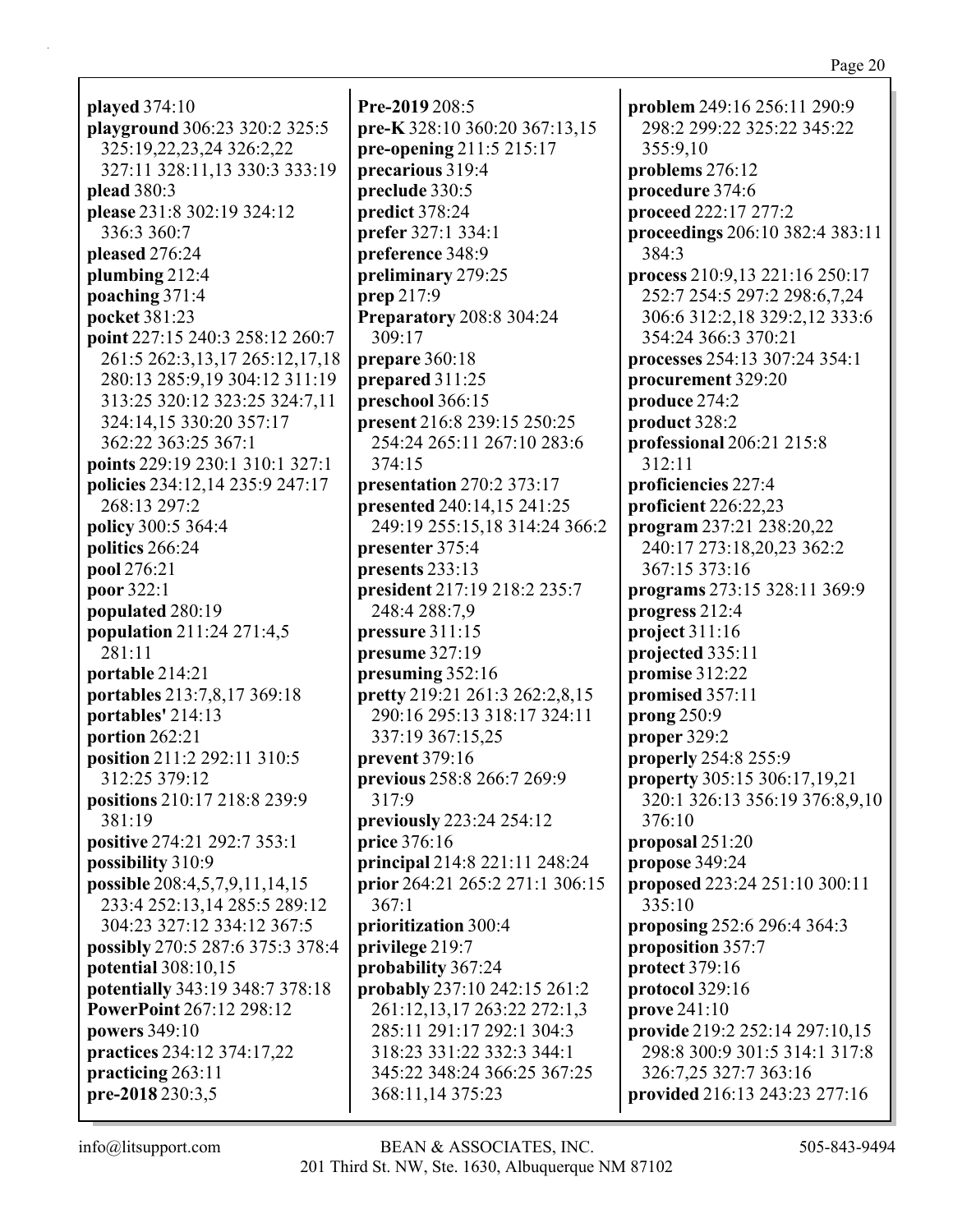279:9 288:17 319:9 321:5,6 334:16 357:18 379:9 provider 313:18 provides 220:12 297:20 providing 220:19 252:4 257:7 provision 365:10 366:22 377:24 provisions 366:3 PSCOC 368:18 375:13 376:21 **public** 206:1.10 208:11 209:2 211:6 219:9 226:3,7 230:19 234:23 271:21 300:10,10 301:1 308:19 315:25 318:12,24,25 319:1,21 333:25 337:17 338:7 338:12 350:20 351:18,20 356:25 357:18 365:22 374:14 375:14,24 376:3 383:1,12 384:3 384:4.4 pull 249:25 321:20 pulled  $315:4$ pulling  $260:19$ **Pullout** 282:17,19 purchase 325:11 326:2 purpose  $311:12$ pursue 379:19 push 372:14 pushed 362:9 pushing  $345:5$ put 224:11 226:11 227:21 235:14 245:15 247:13 263:21,24 275:24 278:7 286:24 296:18 310:4 311:15,17 312:14 317:25 319:4 327:4 328:15 348:22 365:6,22 376:19 381:17 puts  $292:10$ putting 213:3 220:24 227:6 239:2 277:23 328:17 354:19  $377:1$ puzzled 249:17 **PWN** 254:5  $\mathbf{O}$ quadrant 332:24 qualified 381:14 question 228:24 237:8 238:12,24 239:12 246:9 270:15,25 287:22 324:17 340:14 366:5,12 questioned 237:6 238:19

236:19 246:5 247:2.15 248:11 254:20 268:23 309:24 323:6 329:25 334:17 338:11,14,18 354:25 355:4 381:11 quibble 323:23 quick 223:6 351:13 quickly 225:16 249:16 252:12,13 253:17,17 318:17 327:11 359:21 quite 229:11 236:1 255:5 268:2 284:10 318:12 372:9

 $\mathbf R$  $R$  207:1,4 208:1 **Raftery** 207:6 230:24 231:2 232:1,2 303:21,22 337:3,4 358:5 381:6.7 Raíces 212:7,7,8 215:18 raise 307:13 raised 240:6 247:7 274:6 306:10 raising  $379:19$ ran 314:11 **Rancho 316:22** range 229:12,13,14 **Rankin 357:20 361:12** rare 364:18 **rate 230:3 rates** 379:19 reach 318:14 328:9 353:2 reached 310:14 reaches  $318:14$ reaching 352:18 read 250:1 316:19 340:6 readily 317:13 reading 226:23 235:18 284:23 ready 218:9 222:1 380:22 real 276:24 363:23 364:20 371:22 realistically 281:17 realize 221:4 233:25 258:4 333:5 really 210:21 217:2 219:23,23 220:7, 10, 13 221:13 222:1, 2, 6 226:15.17 227:6 228:7 230:6 249:13 262:13 266:18 276:13 276:16 281:20 282:9,25 284:10 286:22 291:18 294:7 295:7,9,24 298:18,19 319:9,15 328:20 332:7 333:24 340:2,11 345:7

347:2 353:3 361:17 362:15.19 364:2 369:1 373:7,12,14,15,16 373:23 378:11 379:12 381:1,1,8 381:10,21 **Realtor 376:21** reason 214:22 300:7 344:11 **reasonable** 260:9 277:12 298:20 338:24 339:2 reasonably 277:9 279:4 300:20 reasons 260:5 261:18 285:15 **REC'D 384:10,15,20,25** recall 224:24 244:15 250:11 **RECEIPT 384:1** receive 214:22 236:7 326:8 received 234:18,20 267:16,18,22 305:3,13,14 312:5 313:3,5,11 receives 319:3 receiving 244:6 373:23 **Recess 304:17** recognizing  $270:12$ recollection 337:14 recommend 377:17 recommendation 354:18 reconvening 209:1 record 222:24 223:1 226:11 233:20 247:6.13 248:22 249:22 250:6 300:15 309:14 315:25  $333:11$ recorded 253:4 records 248:7 286:16,16,19 376:9 recruited 314:4 Red 356:15,16 reevaluated 283:17 reference 225:20 235:21 refined  $262:1$ reflect 333:12 337:10 reflected 241:18 reflects  $225:19$ refocus  $273:12$ regard 223:23 253:2 254:20 regarding 216:3,11 223:8 299:9 regardless  $224:6241:1$ registration 362:22 363:2 regular 223:15,17 regularly 378:19 reimbursement 309:8 312:15,16 367:23

 $info@$ litsupport.com

questions 221:25 222:5 234:5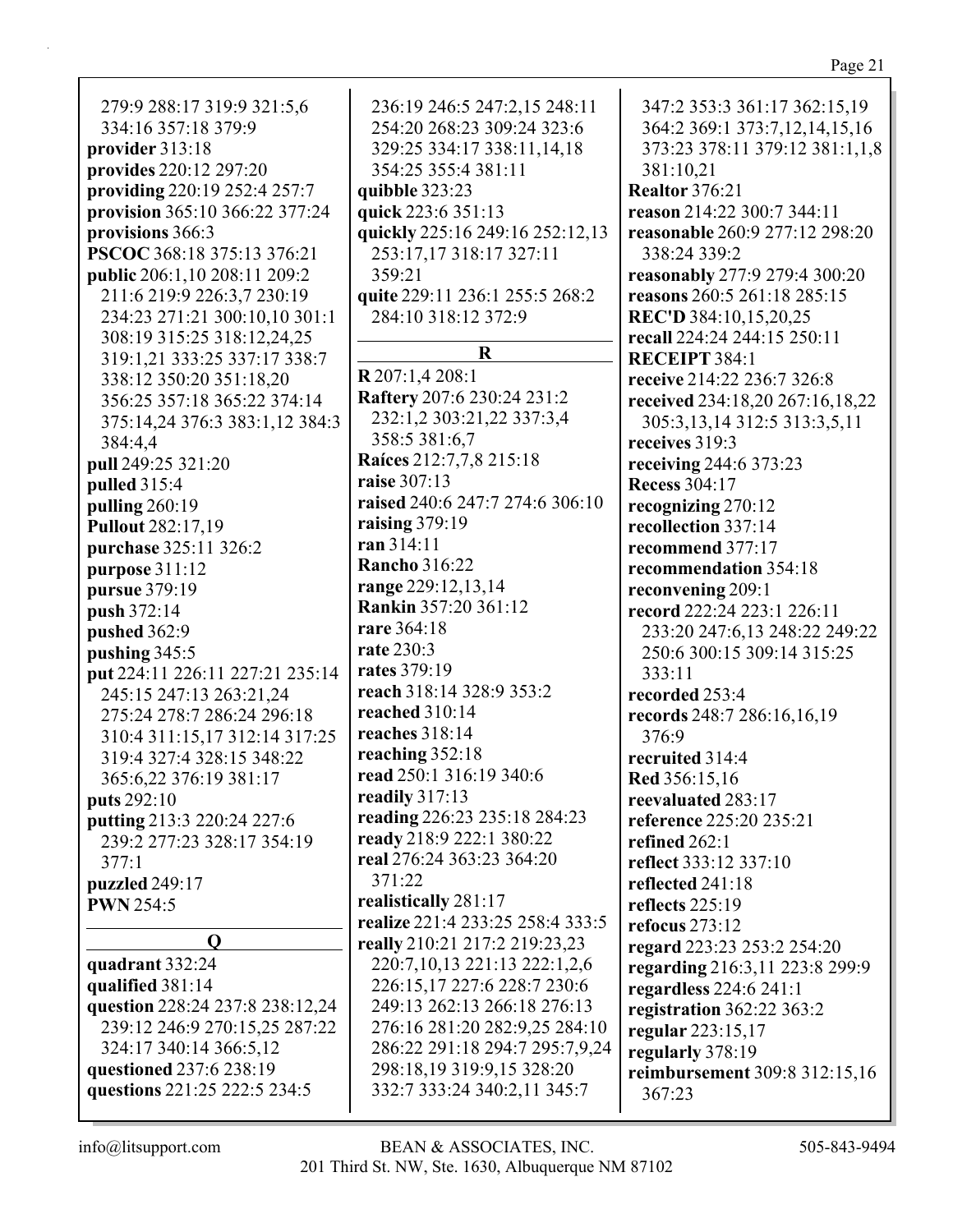**reinstated** 273:18 **reintroduced** 273:21 **related** 208:7 304:23 310:16 **relationship** 353:2 **relatively** 263:7 **relevant** 299:12 **relieve** 379:8,11 **relocation** 331:8 **remainder** 311:10 **remaining** 242:24,25 307:11 335:13 **remember** 224:21 286:8,12 310:21 313:24 370:3 **remembering** 238:7 **remind** 235:23 305:2 364:16 **removal** 333:18 **remove** 326:15,22 327:15 **removed** 327:3 **renew** 353:22 **renewal** 230:7 234:24 252:8,13 252:20,20 256:16,22,25 257:4 278:8 279:18,20 295:13 337:22 338:17 354:16 355:10 **renewals** 290:18 291:18 337:15 **renewed** 256:16,16 295:23,25 **renewing** 353:19 354:7,12 **renovate** 365:21 **rent** 307:8 308:22 309:2,5,6 312:6,17,23,25 330:4,5,9 366:8 366:13 **replaced** 225:23 **replacements** 218:8 **report** 208:3,17 209:5 212:13 228:14 232:21 235:8,15 236:22 241:19,20,21,24 244:16,22 245:2,6,18 247:2,11,16 254:11 255:1 264:17 289:1 292:11 297:7 351:12 **REPORTED** 206:20 **Reporter** 229:3 380:14 383:9 **REPORTER'S** 208:20 383:7 **Reporting** 206:21 **representative** 218:6 316:9 **representatives** 218:2 **represented** 251:18 267:9 314:12 314:13 **representing** 241:21 **reputation** 273:10

**request** 218:13 307:8 311:19 313:4 326:5,7 **requested** 288:9,11 376:8 **requesting** 293:11 312:15 **requests** 229:3 **require** 223:14 259:11 **required** 235:9 237:15 239:17 246:15 260:21 **requirement** 318:2,24 **requirements** 261:23 262:14 270:11 272:21 **requiring** 212:1 **rescheduling** 258:22 **resignations** 216:12,15 **resolution** 225:12 268:14,17 333:15 **resolved** 326:10 **resources** 212:24 372:4 **respect** 224:17 **respond** 241:18 242:14 324:7,24 330:19 342:25 **responded** 242:7 **response** 208:10 217:1 231:7 241:25 248:12 254:20 255:1 265:12,16 267:16 301:2 305:4,5 309:3,6,7 324:10,15 325:2 336:2 351:2,9 **responsibilities** 262:22 296:24 **responsibility** 308:23 **responsible** 241:3 251:5 301:22 **responsive** 354:14 **restrictions** 318:1 **result** 256:15 257:9 288:14 324:19 351:24,25 **reveals** 247:11 **revenue** 335:11 **reverted** 335:14 **review** 234:11,14 236:10 244:17 252:1 258:22 263:19 278:12 288:19 335:7 **reviewed** 247:16 335:5 **reviewing** 234:22 235:3 285:16 **reviews** 301:6 **revised** 208:14 334:12 335:18,25 **revision** 334:19,22 **revisions** 208:5 334:16 **revocation** 256:13 270:22 **revoke** 294:24 295:3

**rewritten** 252:12 **RFP** 363:14 **rid** 325:12 366:10 **ride** 211:16 **right** 210:19 213:19 219:2 221:15 222:14,19 223:3,7 224:19 227:8,23,25 229:22 230:13 240:9 244:8 245:15 247:19 248:8,10 249:25 253:15 259:18 261:17 262:4,7 264:11 264:11,20 265:5 266:10 267:20 268:9 271:22 272:18 275:7 277:21 278:3 280:1,4 284:13 286:3 287:20 289:17,24 294:21 299:2 302:9 306:16 307:24 310:5 311:16 315:18 321:9 322:11,11 324:16 328:23,23 329:18 330:12 332:15,16 333:2 333:2 337:11 346:19 347:1,10 358:18 363:24 365:1 367:16 369:16 370:17,23 371:11 372:10 375:9 376:22 378:2 **righted** 262:9 **Rio** 316:22 **ripe** 370:13 **risk** 327:21 379:14 **River** 356:15,16 **RMR** 383:8 **RMR-CRR** 206:20 383:19 **road** 304:12 347:3 **Robbins** 207:7 223:22 224:9,14 225:3,13 226:9 227:18,23 228:1 230:2 231:10,11 246:6,7,8,16 246:18 248:17 252:18 303:2,3 316:4 320:5 326:4 335:2,5,16 335:20,24 336:8,9 337:23 343:7 344:6,9,23 345:21,25 347:7 348:6,10 368:14,16 370:10 373:19 375:9,11,13,20 378:25 382:3 **Robert** 309:20 **role** 210:1,4,4,5 275:2 319:15 325:2 **roles** 220:12 262:22 296:24 **roll** 231:8 255:17 302:18 336:3 340:7 351:3 **rollout** 307:19 **room** 214:13 276:2 311:9 381:1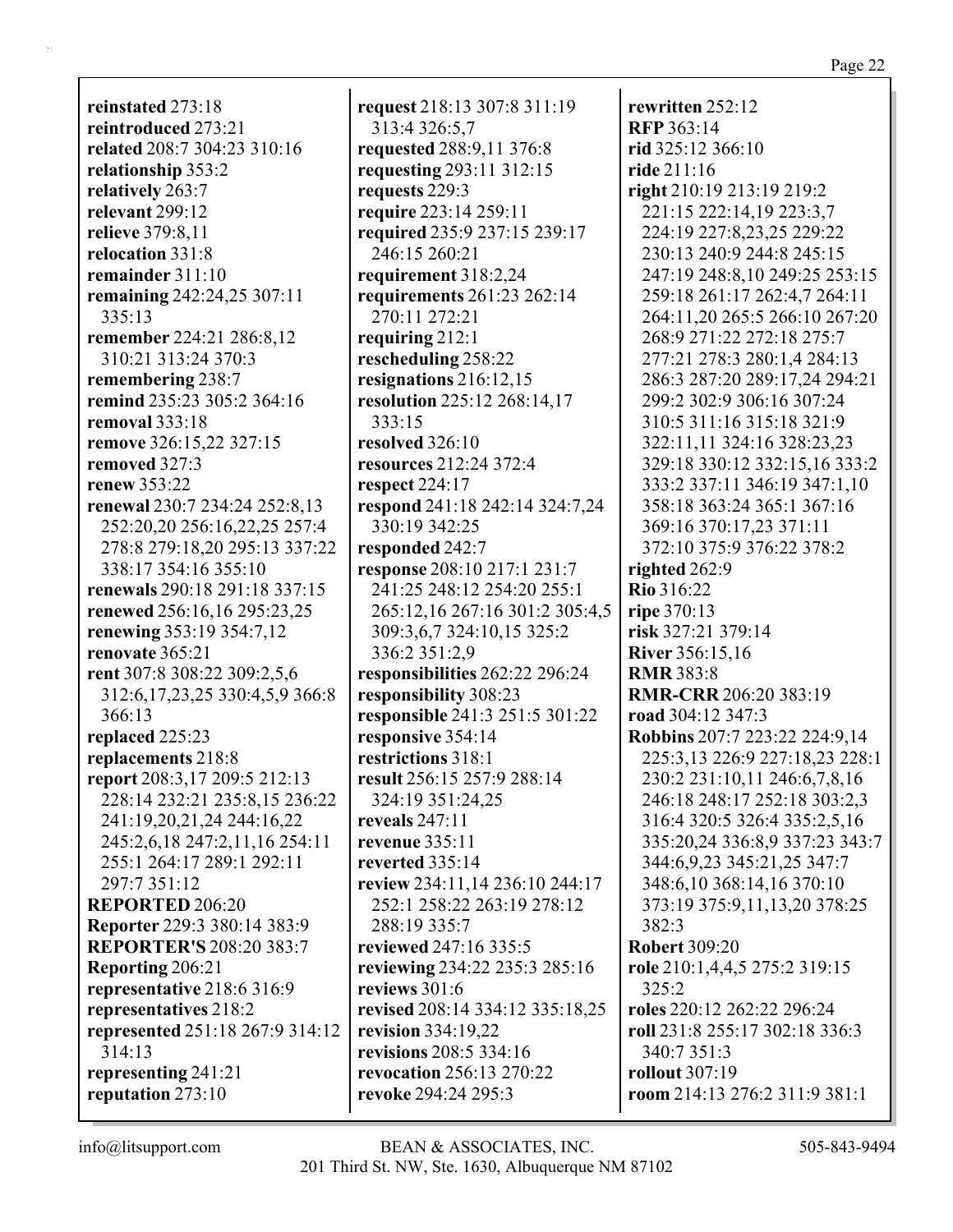| <b>Roswell</b> 362:12,13<br>roughly 211:16 251:1 335:8,10<br>route 313:15<br>routine 368:25<br>Ruiz 207:3 232:7,8 251:2 253:9<br>262:11 276:9,10,24,25 301:10<br>301:13 302:24,25 304:20<br>335:22,24 336:12,13 341:3 | 219:11 220:9,11,16,19 221:1,3<br>221:19 222:2,3,5,8 225:24<br>226:5 228:13 229:5,6 230:22<br>232:22 233:1,4,23 234:13,19<br>235:1,3 236:21,22 237:1,17<br>238:3,9,13,20 239:5,10,17<br>240:13 241:2,11,13,20,24 242:5<br>242:12 243:22 244:10,12 248:6 | 300:10,11,13 317:16,17 320:9<br>321:22,23,23 328:10 332:3,4,10<br>332:12 337:22 338:6,7,14,15,16<br>339:3,3,12,18,21 340:10,11,25<br>341:10,15,23 342:2,10,11,16,25<br>343:3 344:12,14,16 347:10,15<br>351:19,25 352:4 353:9 354:6,12<br>354:13,14 355:21 361:15,21,24 |
|-----------------------------------------------------------------------------------------------------------------------------------------------------------------------------------------------------------------------|--------------------------------------------------------------------------------------------------------------------------------------------------------------------------------------------------------------------------------------------------------|------------------------------------------------------------------------------------------------------------------------------------------------------------------------------------------------------------------------------------------------------------------------|
| 348:2 361:5 380:9,10,16 382:2<br>rule 298:3,18,20 299:22 300:4,20<br>run 290:24 311:8 372:13<br>running 241:2 255:1 348:11                                                                                            | 248:7,8,18,24 249:1 250:3,19<br>250:23,25 251:21 252:9 253:14<br>253:25 254:14,23 255:13 256:7<br>256:10 257:6,11,14 258:17<br>262:23 264:23 266:22 269:1,13                                                                                           | 362:8 363:15,25 364:12 365:20<br>369:15 370:9,11 371:17,23<br>372:2,17,23,24 373:24 378:3,6<br>381:13<br>Schullo 251:7                                                                                                                                                 |
| S                                                                                                                                                                                                                     | 269:19 270:17,19 271:5,7,11,13                                                                                                                                                                                                                         | Science 216:2                                                                                                                                                                                                                                                          |
| S 207:1 208:1                                                                                                                                                                                                         | 271:19,21,23,24,25 272:1,4,12                                                                                                                                                                                                                          | <b>Sciences 217:22</b>                                                                                                                                                                                                                                                 |
| safe 304:8 350:13                                                                                                                                                                                                     | 273:9 274:25 276:17 277:7                                                                                                                                                                                                                              | scope 298:8                                                                                                                                                                                                                                                            |
| safety 380:1                                                                                                                                                                                                          | 281:17 286:11 287:16 288:15                                                                                                                                                                                                                            | scoping 375:2                                                                                                                                                                                                                                                          |
| salaries 210:6                                                                                                                                                                                                        | 290:25,25,25 291:18 292:15                                                                                                                                                                                                                             | score 229:11,15,18,19,20,25                                                                                                                                                                                                                                            |
| <b>SAMS</b> 220:2                                                                                                                                                                                                     | 293:6,8 294:8,10 295:12 297:15                                                                                                                                                                                                                         | scores 229:12,13,14                                                                                                                                                                                                                                                    |
| Santa 206:13 342:22 344:13                                                                                                                                                                                            | 297:21 299:8 301:5 305:1                                                                                                                                                                                                                               | scramble 319:5 331:10,12                                                                                                                                                                                                                                               |
| 346:7 383:13                                                                                                                                                                                                          | 306:11 307:6,14,23,25 308:3,6                                                                                                                                                                                                                          | sculpture 273:19                                                                                                                                                                                                                                                       |
| <b>Sargent 309:18</b>                                                                                                                                                                                                 | 308:6,9 309:10,17 310:3,5,7,15                                                                                                                                                                                                                         | se 320:20                                                                                                                                                                                                                                                              |
| sat 241:11                                                                                                                                                                                                            | 310:20 311:8,24 313:17,20                                                                                                                                                                                                                              | seamless 338:5                                                                                                                                                                                                                                                         |
| satisfied 235:22 333:19                                                                                                                                                                                               | 314:6, 10, 12, 17, 22 315: 13, 15                                                                                                                                                                                                                      | search 313:8                                                                                                                                                                                                                                                           |
| satisfy 268:25                                                                                                                                                                                                        | 316:8,8,12 317:1,7 318:20                                                                                                                                                                                                                              | seated 216:20,22                                                                                                                                                                                                                                                       |
| Saturday 287:17 358:3,4                                                                                                                                                                                               | 319:3, 14, 20 320: 14 321: 5, 13, 14                                                                                                                                                                                                                   | second 223:2 230:24 231:1 238:7                                                                                                                                                                                                                                        |
| Saturdays 240:17,23 241:12                                                                                                                                                                                            | 321:14 322:5,6,21 325:8,12                                                                                                                                                                                                                             | 281:23 301:10,11,12 309:23                                                                                                                                                                                                                                             |
| 286:11                                                                                                                                                                                                                | 326:17,20,23,25 327:5,17 328:8                                                                                                                                                                                                                         | 329:1,14 330:13 335:22,24                                                                                                                                                                                                                                              |
| Save 359:19                                                                                                                                                                                                           | 328:20 329:17 331:9,9,11 332:2                                                                                                                                                                                                                         | 350:23,24 382:3                                                                                                                                                                                                                                                        |
| saw 285:8 352:9                                                                                                                                                                                                       | 333:24,25 337:17 338:12,13,19                                                                                                                                                                                                                          | Secondary 373:18                                                                                                                                                                                                                                                       |
| saying 218:23 224:24 240:20                                                                                                                                                                                           | 339:4, 10, 22 340: 1, 5, 15 341: 11                                                                                                                                                                                                                    | secondly 368:10                                                                                                                                                                                                                                                        |
| 243:11 245:7 250:12 264:9                                                                                                                                                                                             | 342:5,14,22 349:21 353:18,20                                                                                                                                                                                                                           | secretary 207:4 219:8,8 223:12                                                                                                                                                                                                                                         |
| 281:19 288:13 293:12 294:14                                                                                                                                                                                           | 354:16,18 355:7,8,22 356:8,8                                                                                                                                                                                                                           | 288:7 351:17,18                                                                                                                                                                                                                                                        |
| 294:25 295:1 297:15 305:15                                                                                                                                                                                            | 361:24 362:2,3,12,13,16 364:10                                                                                                                                                                                                                         | section 235:20                                                                                                                                                                                                                                                         |
| 312:21 344:25 354:21,22                                                                                                                                                                                               | 365:14, 16, 18, 23 366: 7 367: 20                                                                                                                                                                                                                      | security 326:25 327:7 363:12,13                                                                                                                                                                                                                                        |
| 367:14 376:11                                                                                                                                                                                                         | 368:1,7,13,17,19 369:2,3,4,8,19                                                                                                                                                                                                                        | 363:17                                                                                                                                                                                                                                                                 |
| says 217:3,18 218:1 241:20                                                                                                                                                                                            | 370:13 371:2 373:12,17,22                                                                                                                                                                                                                              | see 214:4 227:17 228:18 241:9                                                                                                                                                                                                                                          |
| 258:24 268:8 288:2 298:13                                                                                                                                                                                             | 374:5,9,19,22,25 376:12 377:2                                                                                                                                                                                                                          | 243:5 258:23 269:4 272:20                                                                                                                                                                                                                                              |
| 362:2                                                                                                                                                                                                                 | 377:21,23 379:8,12 380:1                                                                                                                                                                                                                               | 275:5 284:11 289:16,21 293:19                                                                                                                                                                                                                                          |
| schedule 259:16 260:17 278:5,7                                                                                                                                                                                        | school's 208:8 211:23 212:3                                                                                                                                                                                                                            | 304:3 305:24 321:14 323:22                                                                                                                                                                                                                                             |
| 293:5 343:1,13 345:11 347:10                                                                                                                                                                                          | 290:15 299:20 304:24 305:5                                                                                                                                                                                                                             | 325:4 330:21 351:14 352:9                                                                                                                                                                                                                                              |
| 347:11,12,23 357:8 359:5,12                                                                                                                                                                                           | 306:1 311:1                                                                                                                                                                                                                                            | 356:10 360:15 361:20 362:17                                                                                                                                                                                                                                            |
| scheduled 212:6 259:2 343:8                                                                                                                                                                                           | school-based 300:12                                                                                                                                                                                                                                    | 364:15 373:13,21 375:2                                                                                                                                                                                                                                                 |
| 347:25 353:12 357:5                                                                                                                                                                                                   | school-specific 299:12                                                                                                                                                                                                                                 | seeing 219:20 303:24                                                                                                                                                                                                                                                   |
| school 208:3,6,10 210:1,8 211:11                                                                                                                                                                                      | schools 211:6,9 221:17 222:9,10                                                                                                                                                                                                                        | seen 219:25 222:22 271:11                                                                                                                                                                                                                                              |
| 211:13, 13, 14, 22 212:13, 22                                                                                                                                                                                         | 226:1,3,7,13,16,16 227:12                                                                                                                                                                                                                              | 368:20                                                                                                                                                                                                                                                                 |
| 213:1,2,16,22 214:4,20 215:8                                                                                                                                                                                          | 228:19 229:19,22,24 230:4,8,21                                                                                                                                                                                                                         | segue $361:10$                                                                                                                                                                                                                                                         |
| 216:25 217:1,9,20 219:8,9,10                                                                                                                                                                                          | 269:4,14 271:19,21 299:8 300:8                                                                                                                                                                                                                         | select 218:3                                                                                                                                                                                                                                                           |
|                                                                                                                                                                                                                       |                                                                                                                                                                                                                                                        |                                                                                                                                                                                                                                                                        |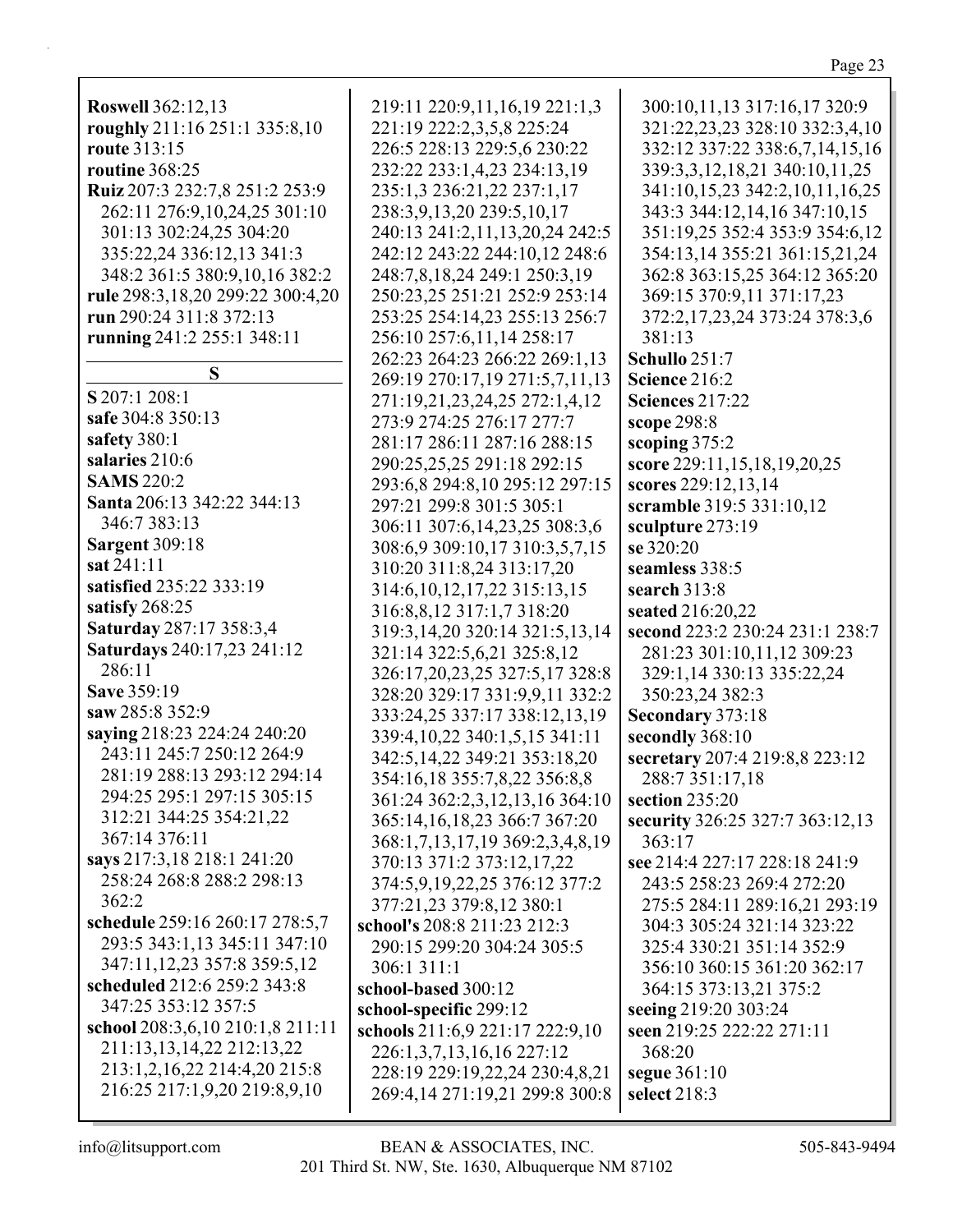| sell 325:25 326:1 328:21 329:10                             | Shelly 232:15,25 233:10,14,16,18              | 251:13,23 252:15 255:20                                          |
|-------------------------------------------------------------|-----------------------------------------------|------------------------------------------------------------------|
| 376:17                                                      | 233:21,21 234:8 236:5,17                      | 258:18 274:7,7 371:24                                            |
| selling 329:17                                              | 242:13 245:1,5,11,17 246:16                   | size 222:3 272:18 325:22                                         |
| semblance 355:17                                            | 247:1,14,21,25 248:9 268:14                   | Ski 377:16                                                       |
| <b>Senate 364:17</b>                                        | 287:23 288:16,18 289:6,8                      | skills 287:7                                                     |
| <b>Senators</b> 364:6                                       | shift 298:19                                  | skip 222:14                                                      |
| send 214:20 218:23 275:16                                   | shifts 300:9                                  | skipped 304:18                                                   |
| 305:16 335:7 359:18 360:8                                   | ship 262:9                                    | slots 371:24                                                     |
| sense 276:1 308:7 325:10 370:4                              | shop 300:5                                    | small 222:3 261:11 272:17 273:9                                  |
| sent 214:15 235:7,8 237:22 248:4                            | short 263:7 304:16 331:13                     | 365:21                                                           |
| 267:11,15 305:16 315:6 362:20                               | 357:13,17 358:25 380:16                       | small-group 260:14                                               |
| separate 256:25 377:6                                       | shortly 235:2                                 | smaller 272:18 307:18,20                                         |
| separately 290:11                                           | shoulder 374:12                               | snow 345:23 346:1                                                |
| September 210:24 216:6 218:10                               | show 245:9 252:3 257:20 270:19                | soccer 374:10                                                    |
| 218:12 224:4 275:14 277:24                                  | 291:8 319:19                                  | social 221:23                                                    |
| 278:16 281:1,20,21 292:1,4                                  | showed 362:16                                 | <b>SODA</b> 376:11                                               |
| 353:24 381:22 383:16                                        | showing 257:6 308:24                          | Sol 346:7 376:13                                                 |
| sequencing 250:15                                           | shown $317:8$                                 | Solare 211:9,10,11,18 215:6                                      |
| serious $307:13$                                            | sick 287:24                                   | 326:20                                                           |
| serve 217:13,13,14,15 218:2,3                               | side 296:18 341:20                            | sold 365:17                                                      |
| 307:16 310:9 311:1,3 313:4,5                                | <b>Sign-In 208:22</b>                         | solid 212:4                                                      |
| 331:16                                                      | signed $224:20$                               | solution 370:15                                                  |
| served 208:8 304:24 324:14                                  | significant 218:20 237:7 271:12               | solved 249:16                                                    |
| serves 217:12                                               | 354:11                                        | solvency 316:7                                                   |
| service 206:21 242:20 243:8,12                              |                                               | somebody 372:12                                                  |
| 243:13,18,20,21 244:5 274:23                                | significantly 216:14,17 327:16<br>327:18      | somethings 282:6                                                 |
| serviced 261:10                                             | similar 210:12 215:6 291:19                   | somewhat 244:24 306:2 369:12                                     |
| services 212:19 239:14 241:10                               | 337:19                                        | son 310:14                                                       |
| 245:12,19 246:2,12,14 251:16                                | similarities 259:23                           | <b>SONIA 207:6</b>                                               |
| 252:4,15,22,24 253:16 254:6                                 |                                               | soon 223:11 258:4 359:16                                         |
|                                                             | similarly $215:11$                            | sooner 311:6                                                     |
| 257:7,7,8 260:12,13 328:21                                  | simple 246:9 380:17                           |                                                                  |
| servicing 236:20 240:10 307:22                              | simply 218:22 307:4 308:14                    | sorry 226:10,10 228:24 231:3,4<br>233:2 237:18 244:2 245:6 249:7 |
| 308:13 352:1 353:4                                          | 311:13 312:1 333:15 347:11,14                 |                                                                  |
| serving 211:15 332:23 362:13<br>session 225:18 269:4 340:15 | 355:14 357:8 365:1,5<br>simulator 219:25      | 272:8 280:8 282:11 287:23                                        |
|                                                             |                                               | 288:4 289:5 302:10,10 305:12<br>315:23 350:13 355:15 361:6       |
| 344:7 352:22,24 357:16 360:20                               | single 275:12 279:16 322:20,20<br>sit $276:1$ |                                                                  |
| 364:8,13                                                    |                                               | sort 250:23 252:1 262:9 278:12<br>282:10 284:24 296:23 297:7     |
| set 273:13 314:8 337:14 350:1                               | site 212:10 215:16,17 262:5                   |                                                                  |
| 381:11 383:15                                               | 264:16,17 265:2 288:19 289:1                  | 376:4                                                            |
| seven 258:16                                                | 289:15,20 290:12 291:10,13                    | sorted 252:23                                                    |
| seven-345:4                                                 | 292:16 317:9 319:1 325:20                     | soul 374:1                                                       |
| shape 365:18                                                | 328:4                                         | sounding 327:21                                                  |
| share 209:25 211:5 215:22 216:9                             | sitting 242:16 339:23 344:25,25               | sounds 318:18 319:11                                             |
| 274:5 300:10,14                                             | 354:20 365:20 380:11                          | south 317:4 365:15 377:20                                        |
| <b>SharePoint 335:6</b>                                     | situation 216:8 218:15 319:5,13               | Southwest 211:17 219:14 373:18                                   |
| sharing $375:6,6$                                           | 328:17 332:14                                 | space 310:10 313:4 325:24 330:8                                  |
| <b>She'll 371:17</b>                                        | situations 378:1                              | 330:9 357:6,11,18 364:25 365:4                                   |
| <b>Sheets</b> 208:22                                        | six 216:20,22 230:7 239:13                    | 367:6,8,11,17 370:25                                             |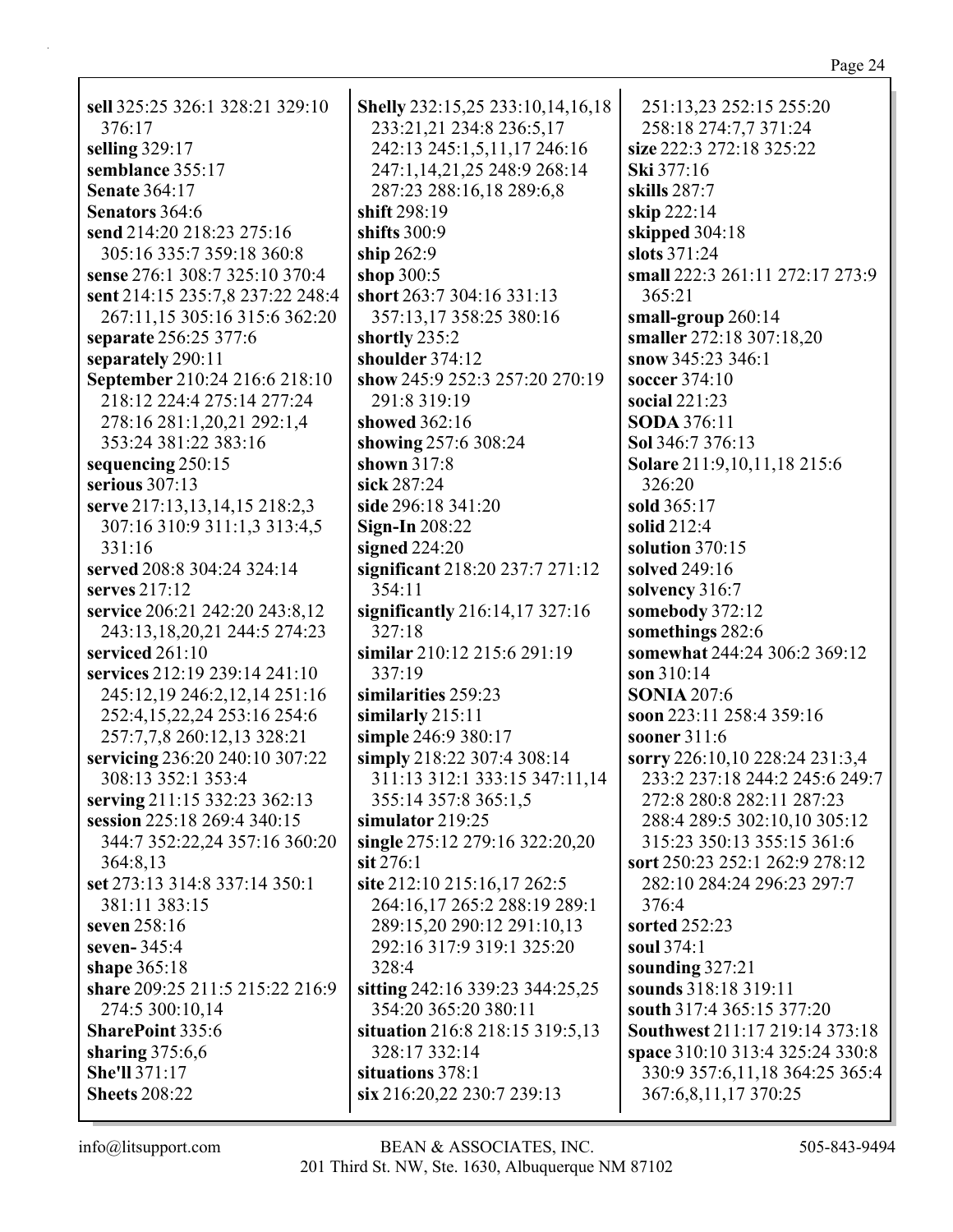**Spanish** 273:21 **speak** 256:1 257:25 269:15 309:10 326:17 356:7 **speaking** 232:15 **special** 211:23,24 212:19 223:14 223:21 234:15 235:1,5,16 236:20 237:25 239:7 242:17 243:6,11,20,23,25 244:2,15,17 244:22 245:2,7,20 248:25 249:24 250:8,12 251:11,23 252:4 253:1,5,7,21 254:11 255:15 257:7 258:5,6 259:12,13 259:21 260:16 261:24 262:6,10 267:23,25 270:10 271:12 272:10,16 273:2 275:16,22,22 275:24,25 281:12 284:8,19,24 285:2,25 286:9 289:14,23,25 290:2,3,4 293:24 294:5 296:1,8 **specialized** 253:2 260:15,23 **specific** 214:6 225:4 247:15 278:19 286:23 297:22 300:12 332:5 **specifically** 224:24 234:13 287:2 331:15 332:22 **specifics** 355:2 **SpEd** 236:2 239:6 244:23 252:10 255:10 276:18 284:3 296:10 **speed** 329:1 **spend** 318:21 343:24 **spending** 258:12 312:14 335:9,10 **spent** 216:24 235:3 287:1 339:7 356:5 **spilled** 315:18 **spirit** 298:15,24 **spoke** 244:3 306:24 **spoken** 215:2 306:15 363:22 **spot-on** 338:11 **spotlight** 229:15 **spring** 264:20 281:15 **square** 214:13,14,18 316:17 318:4 370:6,8 376:14,20,24 **stab** 250:23 **staff** 207:8 211:1,8 219:16,22 221:23 258:5 260:16 263:15,17 269:21,21 301:20 302:3 351:16 351:18 352:8,14 357:4 363:17 **staffing** 209:24 210:16 272:21 273:15

**stand** 254:19 **standard** 226:2 **standards** 284:13 **standing** 243:11 279:13 **standpoint** 246:19 376:9 **start** 209:9 211:10 234:5,9 263:11 311:5 312:1 329:16 344:10,20 364:3 371:4 **started** 235:2 251:8 253:8 260:13 263:8 279:10 282:11 310:3,6 311:8 313:12 343:8 345:2 **starting** 238:21 292:5 345:14 348:25 **starts** 362:2 **state** 206:2 208:6 210:13 217:4 226:1,3,7 228:6 308:21 320:1 325:6 329:20 334:2 353:8,19 354:2 361:15 364:5 374:5 379:15 383:2,9,13 **stated** 236:12 246:11 331:15 332:22 383:14 **statement** 243:18 287:13 **states** 220:11 262:21 374:20 **statewide** 226:22 **stating** 246:10 **status** 326:6,7 **statute** 354:2 364:5 365:6 366:22 366:23 369:25 370:20 379:1,15 **statutory** 224:7 **stay** 215:1 287:16 319:10 **staying** 311:14 **steer** 354:17 **Stock** 214:8 **stomping** 221:22 **stone** 373:7 **stop** 356:1,5 **storage** 326:14,23 327:4 **store** 327:9 **stored** 327:8 **straight-and-narrow** 290:22 294:20 **strategy** 371:19 **street** 206:21 344:22 383:20 **streets** 313:16 **strengthen** 365:10 **strengths** 299:14 **stressing** 345:6 **stricken** 225:21

**structure** 234:14 **struggle** 243:5 280:23 **struggled** 339:6 **struggles** 352:3 **struggling** 226:17,19,25 227:3 352:1 **stuck** 305:24 **student** 212:1 217:11 244:6 272:16 281:11 282:15 **students** 211:13,15,16,23,25 212:1 220:2,5,22 221:24 222:4 226:13,20,22 227:3 234:15 240:9,11 242:21 246:12 254:7 258:17,17 260:3,12,25 261:10 261:15 271:4,7,13 272:22 273:3 273:25,25 307:17 308:13 310:24 311:2,3,17 313:5,20 314:2,4,5,14,16,18 317:3 369:4 369:5,11,16,19,20 378:20 **stuff** 281:9 328:21 377:10 **stumbled** 254:16 **stumbles** 363:1 **sub-group** 227:11 **subcommittee** 376:2 **submission** 216:3 224:3 **submissions** 349:5 **submit** 224:11 225:5 311:22 334:25 335:1 **submitted** 216:11 224:2,2,15 225:7 239:11 315:3 334:15 349:7 **submitting** 224:5 **subsequent** 244:20 **Subsidy** 222:3 **substantiate** 242:15 **succeed** 293:7 **succeeding** 283:2 **success** 220:16 270:21 **successful** 293:16 **successfully** 211:12 280:12 **sudden** 240:19 241:13,15 243:13 **Sue** 265:19 **sued** 379:14,17 **sufficient** 240:3 297:5 **suggest** 263:5 326:5 378:25 **suggested** 242:20 294:1 **suggesting** 294:9 **suggestion** 345:12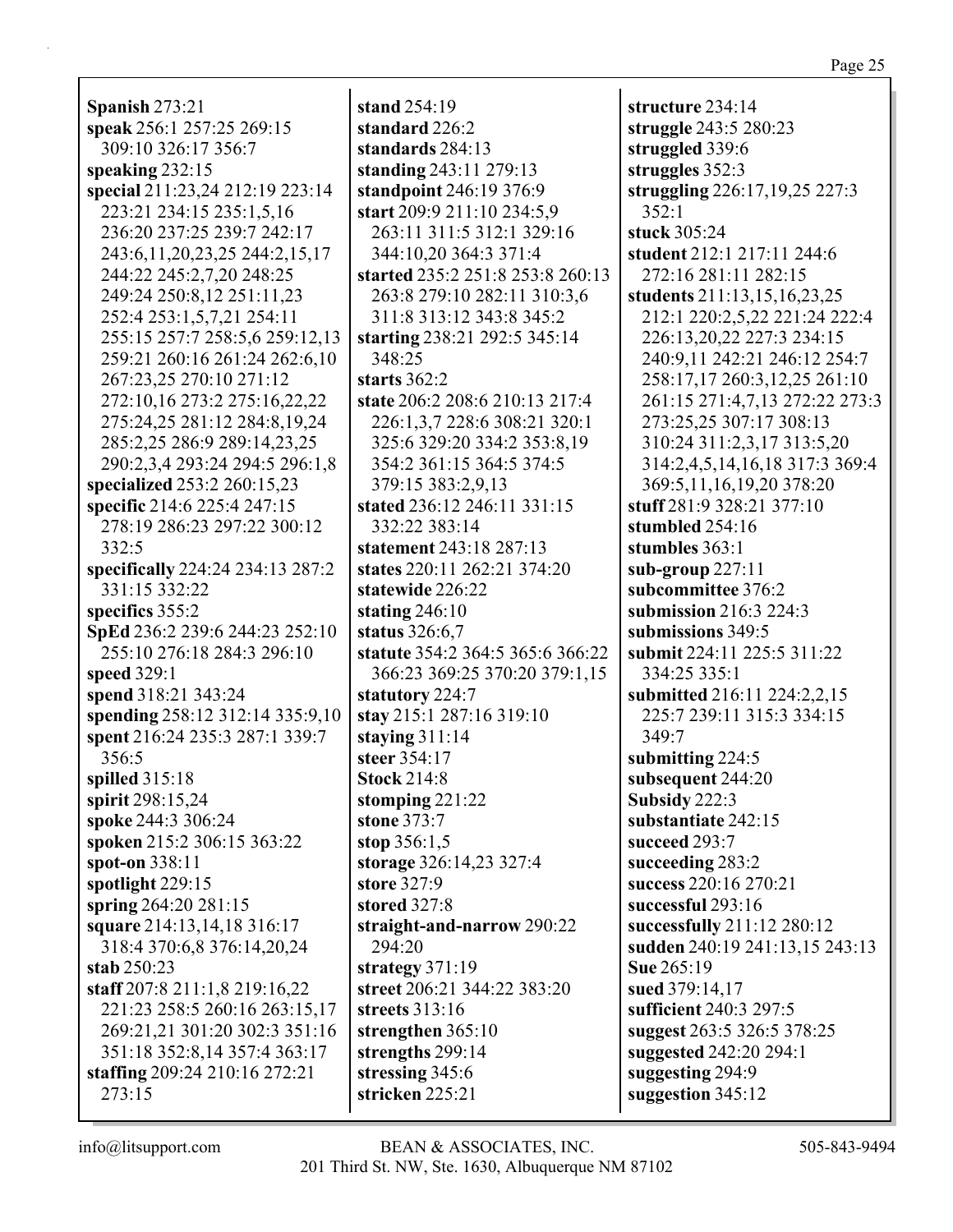**Suite** 206:21 383:20 **summarized** 235:13 **summary** 247:16 **summer** 237:21 238:10,20,21 240:18,23 241:12 269:14 **sunset** 222:3 224:20 **Super** 300:17 **super-prepared** 221:25 **superintendent** 262:20 266:21 381:12 **superintendents** 362:8,15 **supplies** 379:5 **support** 207:12 208:6 225:24 226:5 228:21 230:23 234:15 250:6 253:7 275:1 **supporting** 235:14 **supportive** 272:17 **supports** 380:19 **supposed** 216:5 228:17,17 234:13 250:17 254:15 262:8 264:7 265:19,20 **surcharge** 378:16 **sure** 209:21 210:15 224:17 225:11,12 228:25 252:9 253:12 253:16,17 254:8 255:7 259:17 259:19 260:8,10,22 261:4 262:7 264:7,13 266:12,13 274:11 279:22 289:7,16 290:17 291:1 294:16,19 295:11 296:21 298:22 299:1 301:17,20 302:12 307:4 309:25 321:17 325:6 329:1,12,13,14,15,15,25 334:18 335:4 343:9 347:22 363:2,9,23 372:12 380:12,14 **surface** 308:24 320:8 **surgery** 374:12 **surplus** 335:11,13 **surprised** 250:21 352:10 **surrounding** 271:19 **swear** 298:10 **sweet** 380:16 **system** 208:6 225:21,24 226:5 227:16 230:23 **systems** 234:12,14 292:17 **T T** 208:1 **table** 242:16 276:4 297:3 302:8

304:3 352:16 **tailgate** 209:10,20 **take** 209:13,20 228:4,7 232:19 243:2 249:9 252:6 260:4 261:20 263:15,16,17 281:9 284:25 287:19 295:20 296:9,9 301:2 309:23 313:20 316:17 326:3 337:23 338:7,12 340:9 347:21 349:19 354:4,8,9 361:17 369:2 372:22 **taken** 226:7 243:1 244:21 258:15 263:6 280:11 301:7,9 304:17 310:4 352:17 **takes** 220:5 266:22 316:19 **talk** 214:8 233:5 246:24 256:2 261:7 288:3,12 296:7 310:15 355:8 361:11 362:9 363:20 364:23 374:17 375:4 **talked** 248:6 284:9 296:17 351:22 352:2,6,6,7 353:7 360:19 373:15 376:21 **talking** 237:15 255:23 259:12 280:16 283:21 330:14 340:3 344:5 **Taos** 347:2 377:16 **Tarango** 374:2 **target** 358:12 **taught** 284:15 **tax** 376:9,9 **Taylor** 271:23 **Taylor's** 274:3 **teacher** 211:23 252:3 253:21 258:6 273:16 275:25,25 284:9 286:10,25 **teachers** 211:20 253:22 276:20 301:21 312:11 **team** 212:7 213:6 221:13,23 225:11 278:5 283:18 325:18 328:25 **telephoned** 322:19 **tell** 315:8,13 339:15 **telling** 242:8 **temporary** 378:11 **ten** 280:17 283:11,13 284:15 372:1 **ten-to-zero** 232:13 **ten-zero** 303:23 **tenant-landlord** 316:6 319:11

**tenor** 250:22 **tentative** 212:5 **term** 217:12 366:23 **termination** 224:20 316:13 319:3 **terms** 209:24 210:16,21 211:4 214:18 215:18 216:21 217:13 217:14,14,15,16 237:13 284:12 288:8,11 333:22 352:1 353:1 355:6 **testimony** 383:15 **thank** 222:13 225:13,15 233:13 246:18,23 248:13,17 255:11 269:25 270:14 275:20 276:5,11 277:6 282:8 299:2 300:21,24 303:24 304:1,7 323:19 324:10 326:18 328:7 329:8 330:25 331:7 333:13 334:6,8 335:15 337:8 356:11 361:3 372:25 373:2 375:10 377:13 380:10,10 381:20 **thanks** 218:25 232:14 246:24 258:3 268:9 361:4 362:3 373:9 375:10 379:22 380:5 381:5,25 **theater** 273:18 **theme** 361:12 **thing** 211:4 213:5 235:19 250:17 276:17 277:20 282:12 286:8 294:15 318:21 340:11 344:3 349:18 358:18 359:6 363:24 369:1 378:1 379:10,18 380:19 **things** 210:14 217:24 222:1 223:23 228:4,15 244:20 254:1 254:10 255:4 256:5 261:19 263:3,5 264:1,3,3,5 265:3 267:8 274:10 282:7 287:22 289:13,22 293:8,23 294:2 295:12,22 296:4 308:17 312:10,10 316:10 318:20 349:4 352:20 358:21 364:9 371:4,19 372:12 373:14 375:25 376:7 379:3 380:3 **think** 211:2 213:13 214:11,17 215:7,9 217:2 218:13,19,20 219:24 220:9 222:16 223:16,20 224:3,16 225:2 226:12 227:5,15 227:15 229:20 234:17 236:13 239:1,3,5,14 242:15 248:2 249:9 250:20 251:10,17 253:11 253:19 255:4 262:2,3,4 263:8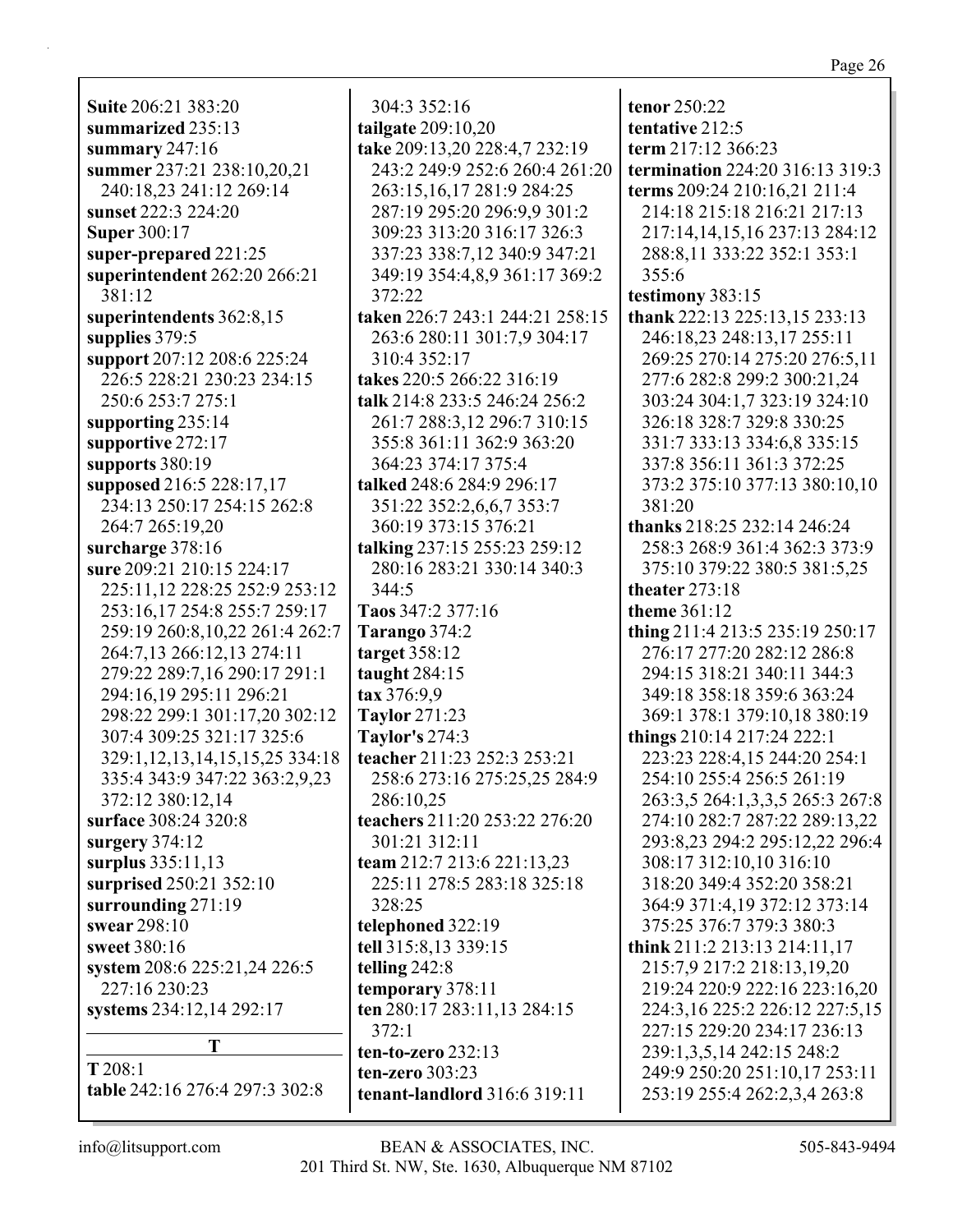| 263:10 264:1,4,8 266:7,8         | 215:13 216:24 218:7,20 220:24   | town 344:24 365:16               |
|----------------------------------|---------------------------------|----------------------------------|
| 269:12,17 272:23 273:7 276:15    | 221:6 223:9 227:15 228:7 236:9  | track 237:9 253:21 254:6 262:4,7 |
| 276:16 278:6 281:4,7,9 282:15    | 236:23 237:2,20,21,24 238:1,1   | 294:19 296:11                    |
| 282:19 284:12,18,21 285:7        | 238:4,8 239:16,25 240:3 242:3   | traction 364:18                  |
| 286:9 287:12 288:1 291:22,24     | 242:5,12 243:6 244:16 248:14    | traditional 219:9                |
| 292:5,6,9,20 293:1,3,22,23       | 252:7 254:15 255:5,10 257:12    | trailer 327:25 328:1             |
| 294:2,15 295:9 296:23 297:18     | 258:4,12 260:4 263:7 265:12,14  | trailers 328:3                   |
| 297:22 298:5,17,19 299:7,25      | 265:17,18 270:17,18 275:2,18    | trained 381:18                   |
| 302:14 306:5 307:20 308:18       | 277:8 278:2,13 279:17,19,21     | trainers 299:13                  |
| 313:23,24 315:3 316:8 317:4,7    | 283:21 286:10 287:1 291:19,25   | training 207:12 255:25 263:9,9   |
| 317:9, 10, 21 318:1 319:4, 7, 14 | 293:19 295:2 301:5 304:12       | 266:6 267:10,12 296:24 297:19    |
| 319:19,22 322:16,22 324:10       | 306:7 307:3,5,11 310:4,7,11     | 297:20,25 298:9,25 299:7,12,16   |
| 325:8,15 329:11 330:17,19        | 312:8 313:8 318:22 320:12       | 299:19 301:9 361:12 363:12,16    |
| 332:17 337:11 339:12,18,21       | 322:9 324:1,7,24 325:1 326:9    | 371:10,17 372:3 373:21           |
| 340:4 341:5, 14, 15 342: 13, 14  | 330:20 331:13,19 333:3 334:6,9  | trainings 264:5 298:6 300:8,12   |
| 346:6,11 348:12,22 352:25        | 339:5, 15 340:22, 23 342:4      | 380:2 381:9,10                   |
| 356:13,17,20,23 359:14 362:5     | 343:12,21 344:18,19 345:5       | transcript 206:10 383:11 384:8   |
| 362:14,17 364:14 367:19          | 347:14 349:25 350:10 352:15     | 384:13,18,23                     |
| 369:25 370:2,7,14,17,24 371:5    | 356:12,20 357:1,15,17 359:4     | transcripts 245:14               |
| 371:12 372:10,17,19 373:4,19     | 361:19 363:8 378:12 384:10,15   | transit $318:13$                 |
| 374:12,13 375:4,8 377:4,19       | 384:20,25                       | transition 223:11                |
| 381:10,15                        | time-being $300:19$             | transitioning 210:3              |
| thinking 282:25 289:11 290:15    | time-sensitive 224:3            | transport 328:2                  |
| 359:10 364:3 371:3               | timely $260:11$                 | transportation 313:18,22 317:8   |
| third 206:21 211:22 260:10       | times 237:1 250:14 260:20       | 318:11,16 321:5,7                |
| 310:22 370:13 383:20             | 271:17 287:3 307:7 339:1,8,8    | transported 327:3 328:3          |
| thorough 234:11                  | 343:11 344:13 363:22            | travel 290:6 343:23 344:24       |
| thought 218:14 233:3 238:14,19   | timing 276:7 285:23 293:2 306:4 | traveling 318:19                 |
| 250:24 251:18 280:24 284:10      | 337:13,15,21                    | travels 304:8                    |
| 285:13 291:2 341:8 352:12        | tiny $356:6,6$                  | treasurer 288:8                  |
| 354:22 364:13                    | tired 348:12,13                 | treat 216:7                      |
| three 216:11,15 226:13 234:2     | today 209:11,18 222:12 230:1    | tremendously 272:14              |
| 242:23 262:20 283:18 284:5       | 232:17 250:22 261:18,20         | trend 271:10 274:22 331:23       |
| 285:5,10 295:17,18,24 318:19     | 363:20                          | tried 250:19 368:21 369:6        |
| 326:6 340:9,9,11 345:25 353:13   | told 264:12 321:9 353:25 354:6  | <b>TRISH 207:3</b>               |
| 356:5 369:7 370:24 377:9         | 355:14 359:17                   | true 259:25 272:6 346:1 370:6    |
| three-year $283:20$              | <b>tomato</b> 274:18            | 383:10                           |
| threw 352:7                      | tomorrow $341:13$               | Trujillo 374:3                   |
| thrilled 295:7                   | tongue-tied 375:15              | truly 228:10,18 243:15 259:19,25 |
| throes $210:10$                  | top 220:10 224:22 226:1 229:19  | 340:5                            |
| throw 331:24                     | 229:23                          | trust 227:23 286:24              |
| Thursday 351:15 356:3 359:10     | tort 379:16                     | trustees 217:4                   |
| 359:11,15                        | total 271:2,3,6 335:8,9         | try 257:12 265:13,21 277:2       |
| Thursday-Friday 357:25           | totally 327:6 377:7             | 311:17 319:10 344:12 349:10      |
| till 215:1 216:6 227:17 281:15   | touch 350:1                     | 368:23                           |
| 349:8                            | <b>Touched 352:19</b>           | trying 228:13 253:14,21 255:6    |
| <b>TIM 207:5</b>                 | tough 310:5 343:1 349:9         | 258:13 275:8 277:8 278:1         |
| time 211:3 212:18,24,25 214:19   | tour 373:17                     | 279:16,19 304:4 308:18,19,20     |
|                                  |                                 |                                  |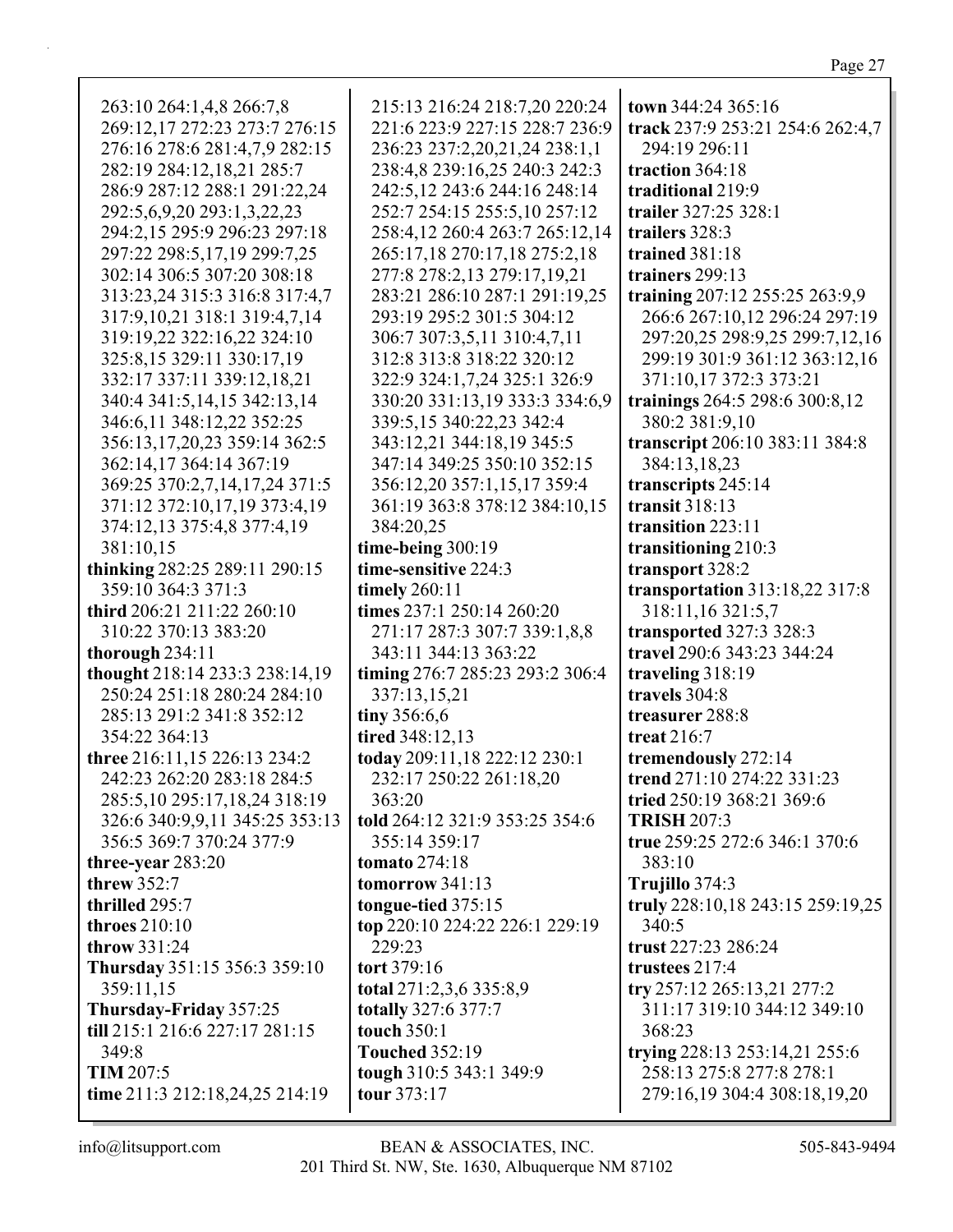312:23 317:22 319:13,17 327:21 347:5 352:3 353:2 362:21 364:3 377:8 380:12 **Tuesday** 267:7,14 339:15,16,16 339:17 344:1,2,4 355:25 356:5 376:2 **Tuesdays** 286:13,14 **turn** 259:25 **turning** 270:7 274:21 **turnover** 239:8 **turns** 362:24 371:23 **tweak** 296:12 **two** 206:11 210:22,24 211:5 216:13,16 217:11,13,14,16 218:9,15 220:1 238:21 246:21 249:23 253:5 256:9,12 261:11 270:16,22 271:17 280:22 281:13 284:17 287:22 295:13 295:25 301:14 309:9 318:19 326:6 338:16,23 341:5,6,8,8 345:7 363:10,12,16 367:24 369:7 373:7 375:22 377:6 384:3 **two-and-a-half** 321:11 **two-hour** 255:25 339:8 **two-thirds** 217:16 370:12 **twofold** 270:16 **type** 298:23 332:12,13 **typical** 340:14 **typically** 292:19 **U Uh-huh** 323:9 346:3 366:6 375:12 **ultimately** 241:3 251:5 310:24 **unable** 256:9 257:9 357:5 **unanimous** 364:20 **unanimously** 364:17 **unarmed** 363:13,17 **unavailable** 367:1 **unclear** 257:22 **uncommon** 318:21 **under-used** 365:12 **understaffed** 258:5 **understand** 227:18,24 228:3,7,15 247:9 251:4 252:18 253:12,13 254:21,25 255:6,21,22 257:2 266:9,9,16 275:12 288:13 302:16 320:21 334:5 353:3

381:3 **understanding** 208:12 213:15 228:16,21 229:13 250:4 257:19 280:15 285:1,24 325:25 332:20 340:8 341:15 352:22 **understood** 249:21 282:19 286:9 302:15,17 **undue** 311:15 **unexpected** 332:6 **unfortunate** 241:23 **unfortunately** 249:11 273:13 310:12 313:1 317:11 356:13 357:2 **universal** 378:6 **University** 217:18,19 **UNM** 217:17,25 218:2 **unreasonable** 277:23 376:16 **unused** 365:12 370:6 **upcoming** 252:20 364:7 **update** 264:3 267:5 306:18 326:5 333:15,16 **updated** 263:21 **updates** 209:25 210:16 211:5 215:16 294:11 326:9 363:7 **upload** 290:2,4 **uploaded** 290:8 **upward** 271:10 **urgent** 223:18 **use** 229:3 250:6,22 263:10 274:2 274:10 298:7 312:17 328:18 334:14 338:3 349:10 365:22 369:25 370:13 378:17 379:13 **user** 327:2 **user-friendly** 228:12 **usually** 345:15 **utilities** 376:15 **utility** 368:22 **utilize** 377:9 **utilized** 377:21 **V vacate** 313:6 315:6 **valid** 377:6 **Valley** 317:4 374:9 377:16 **value** 324:13 **values** 376:8 **variable** 338:9,10 **veer** 298:12

**Vegas** 375:21 **vegetables** 274:12,14 **vendors** 363:12,16 380:2 **Ventriloquist** 231:5 **verbatim** 212:8 220:25 260:18 **verbiage** 225:19 **verification** 267:11 301:24 **verifying** 301:6 **version** 222:19 254:18,18 **versus** 254:18 256:7 **vice** 207:3 288:7 309:19,20 **viewed** 257:18 **vigorously** 324:12 **violate** 325:16 **Virginia** 374:2 **visit** 212:10,17 213:9 219:12 221:10 262:6 264:17,18,23 288:19 289:1,15,20 290:12 291:10,14 292:10,16 294:13 **visited** 212:7 **Visitor** 208:22 **visits** 211:8 215:16,17 219:9,9,10 219:10,12 265:2 **voice** 351:4,5 **Voigt** 207:7 223:6 230:14,15,18 231:1,13,14 269:23,24,25 272:7 272:9,15,20,25 273:5 274:15,19 275:7,11 277:2 279:11,22 280:1 281:7,16 293:25 299:5,23 300:2 300:16,17,21 303:6,7 331:5,6,7 331:22 332:2,21 333:9 334:2 336:5,6 340:13,19,21,25 341:7 341:14,19,24 342:9,15 345:13 355:18 360:3 371:10 373:10,11 **Voigt's** 221:21 **Volume** 206:11 384:3 **volunteered** 375:10 **vote** 217:16 230:2 334:19,21 350:7,14,15,18 355:22 **voted** 334:14 **votes** 231:16 303:5 336:21 364:20 **voting** 217:7 **W wait** 233:12 344:11 361:7 371:3 **waiting** 210:20 213:22 279:20 371:25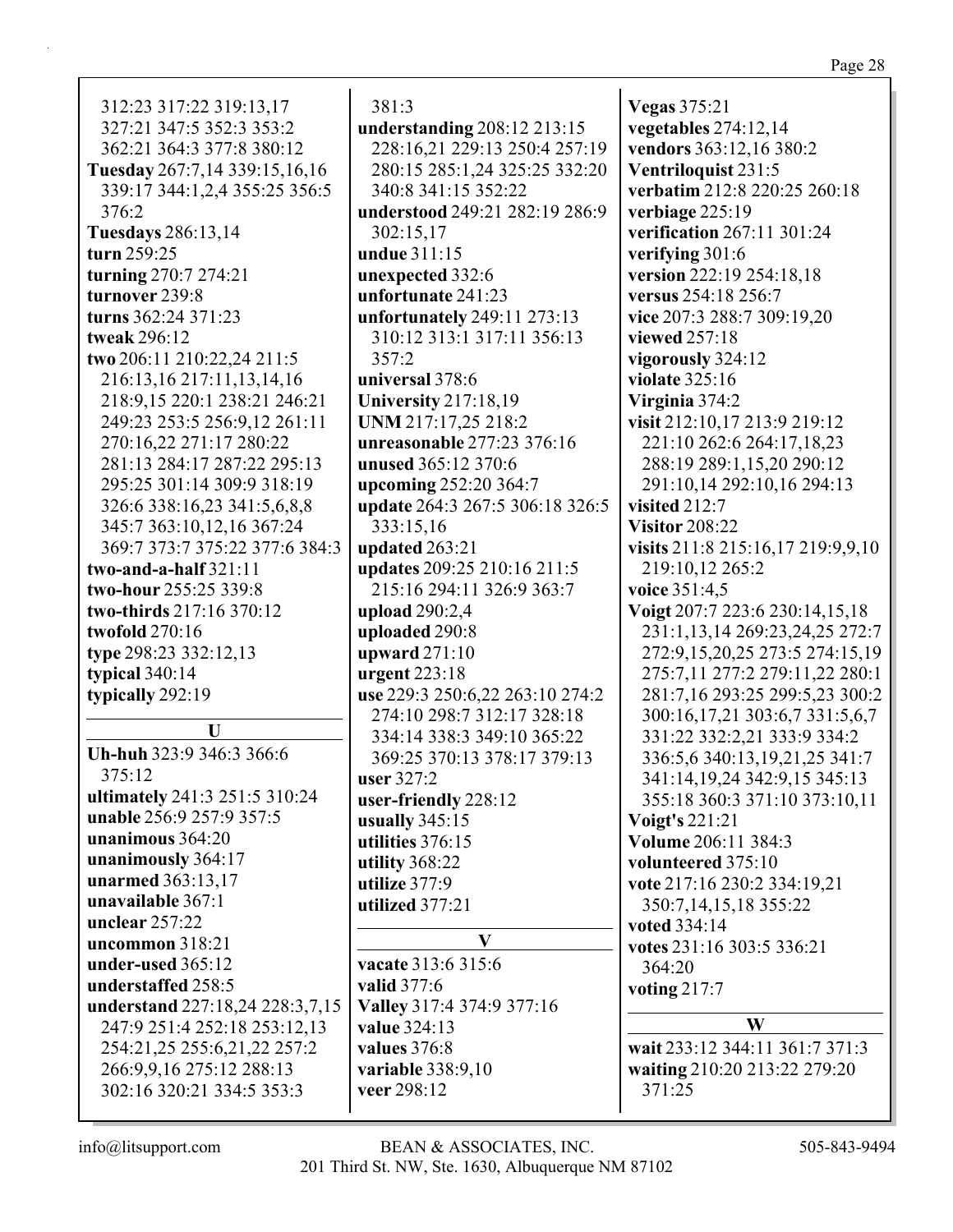| walk 315:19 321:10 330:6                                        | we're 209:17 210:9,20,22 218:23                             | welcome 262:5 276:14                                        |  |
|-----------------------------------------------------------------|-------------------------------------------------------------|-------------------------------------------------------------|--|
| walk-through 213:22                                             | 222:13 223:1,9,10 224:5 232:20<br>welcomed 293:24           |                                                             |  |
| walking $372:16$                                                | 237:19 239:1 240:2,5,12,16,16                               |                                                             |  |
| wall 257:10                                                     | 240:17,19,20 244:12 247:9,10                                | welcoming 219:23 220:19 221:14<br>222:7.7                   |  |
| walls 213:3                                                     | well-documented 287:4<br>254:24 256:6 257:23 258:19         |                                                             |  |
| want 216:7 218:17 220:23 224:17                                 | 259:9 260:8 261:4 262:4,7,7,8                               | well-intended 353:16                                        |  |
| 226:10 232:25 233:7 234:3                                       | 264:7 266:3 267:17 269:16                                   | well-oiled 372:15                                           |  |
| 246:24 255:16 256:5 262:23                                      | 271:20 274:9,10 275:13 277:8                                | well-written 259:5                                          |  |
| 266:2 270:11 272:16 275:21                                      | 277:14,23 278:1,2 279:19,24                                 | went 211:8 235:2 267:3 321:4                                |  |
| 277:19,21 278:9,11 279:5                                        | 280:16 281:10 283:21 292:6,6                                | 323:22 351:21 364:16                                        |  |
| 284:25 288:20 289:18 290:10                                     | 292:11 294:23,24,25 295:3                                   | weren't 247:17,21 255:5 286:19                              |  |
| 290:21 291:10 292:12 293:6,11                                   | 299:4,25 300:18 303:24,24                                   | 287:17 288:10,10 307:4 311:10                               |  |
| 294:15,22 295:5,11 296:19                                       | 308:17,19 312:22 314:21                                     | 321:5 322:12                                                |  |
| 300:14,19 309:23,25 315:19,24                                   | 319:12,19 320:23 327:9 329:5,6                              | whereof 383:15                                              |  |
| 317:25 319:16 320:19 324:6,6                                    | 329:12,16 333:7 334:25 339:14                               | wife 310:18                                                 |  |
| 324:24 329:5,12,13,15 330:1,19                                  | 342:7 345:5,6 348:11,12,25                                  | willing 218:7 264:6 297:4                                   |  |
| 331:3 332:11 335:1 339:19,23                                    | 350:5 351:12 352:25 354:11                                  | <b>Wilson 309:20</b>                                        |  |
| 340:1,7 349:8,15 354:19 355:16                                  | 360:22 362:19,21 363:1,24                                   | win 284:20                                                  |  |
| 356:11 360:18,19,24 363:19                                      | 364:20 365:25 366:1 367:13                                  | windows 330:15,16                                           |  |
| 364:2,2 368:7 371:20 380:11,18                                  |                                                             | Winrock 318:10                                              |  |
| 381:7,19                                                        | 371:14,22 372:1,17 373:2 375:5<br>379:16,20 381:8           |                                                             |  |
|                                                                 | we've 226:7 227:21 237:25 240:4                             | winter 215:2,6,12<br>wise 292:9                             |  |
| wanted 209:9,13,25 211:4 216:8<br>219:5,11 222:17 235:19 236:15 |                                                             | wish $277:4$                                                |  |
|                                                                 | 240:11 241:8 243:10,13 250:20<br>251:10 254:16 261:7 262:2  | wished $313:1$                                              |  |
| 243:21,25 282:6 289:6 290:12                                    |                                                             | wishes 258:1 324:17                                         |  |
| 291:1 300:6,10 302:6,12 310:19<br>312:1 323:22 330:12 342:4     | 263:14 271:15 273:17,18,18,20                               |                                                             |  |
|                                                                 | 273:21 275:6 279:5 280:11                                   | Woerner 207:11 215:22,24                                    |  |
| 352:8 353:22,23 366:5                                           | 292:25 293:1 304:18 314:8                                   | 222:16 229:17 230:9,11 233:9                                |  |
| wanting 295:22 298:18<br>wants 255:24 320:12                    | 328:1 333:16 338:19 339:24                                  | 264:22 265:1 288:25 295:19                                  |  |
|                                                                 | 341:20,20 342:6,25 347:16<br>352:16 356:19 361:23 363:21    | 337:19 339:13 346:11 348:22                                 |  |
| warming 345:22,24<br>wasn't 242:8 244:19 247:8 250:4            |                                                             | 349:7,12,23 350:12 359:1,7<br>360:5,17,24 361:3             |  |
| 256:23 270:6 288:17 305:17                                      | weaknesses 299:15                                           | wonderful 221:10                                            |  |
|                                                                 | weapon 257:19                                               |                                                             |  |
| 333:6 350:11                                                    | weaponizing 257:23                                          | wondering 237:3                                             |  |
| watch 380:13                                                    | weather 343:5,6 345:18,19 378:1                             | word 282:19,21 376:13                                       |  |
| watched 361:19                                                  | 378:24 379:3                                                | words 315:11<br>work 209:12 212:4 214:6 225:10              |  |
| watching 364:10                                                 | website 263:21,22,25 265:21<br>268:20,24 269:9 328:20 350:8 |                                                             |  |
| water 315:17,23                                                 |                                                             | 225:18 250:19,25 259:3 261:12                               |  |
| way 243:25 249:18 263:12 266:2                                  | 350:17 360:2,3,7 374:7<br>websites 269:5                    | 263:4 264:6,12 268:12 269:3                                 |  |
| 273:3 293:18 311:15 313:2                                       |                                                             | 278:24 292:15 296:11,19 298:6<br>298:23 300:20 311:2 318:20 |  |
| 314:9 317:5,23 318:8,15 322:2                                   | Wednesday 221:20 222:8 344:1                                |                                                             |  |
| 328:22 337:15 340:23 343:10                                     | 344:7                                                       | 328:22 329:13 344:7 356:10                                  |  |
| 345:3,6 346:17 347:8 354:4                                      | weeds 274:16,16                                             | 357:16 359:23 360:20 361:22                                 |  |
| 355:25 362:18 363:25 369:13                                     | week 210:11,11 260:17 281:23                                | 362:10,24 363:15 370:23 371:1                               |  |
| we'll 210:12,14 211:2 241:17                                    | 311:7 353:12 359:18 364:23                                  | 371:20 374:8 375:5 380:21                                   |  |
| 295:20 304:3 333:14,17 339:17                                   | weeks 220:17 234:2 238:21                                   | worked 263:1 310:7                                          |  |
| 349:16 350:1 357:14,16 358:17                                   | 246:22 321:19 363:14 379:21                                 | working 212:21 213:6 250:20                                 |  |
| 358:22,22 359:16 360:9 361:16                                   | weigh $308:7$                                               | 261:16 262:12 268:11 270:9,13                               |  |
| 361:21,22 372:3 376:3                                           | weighed $308:11$                                            | 276:12,25 283:2 289:22 300:7                                |  |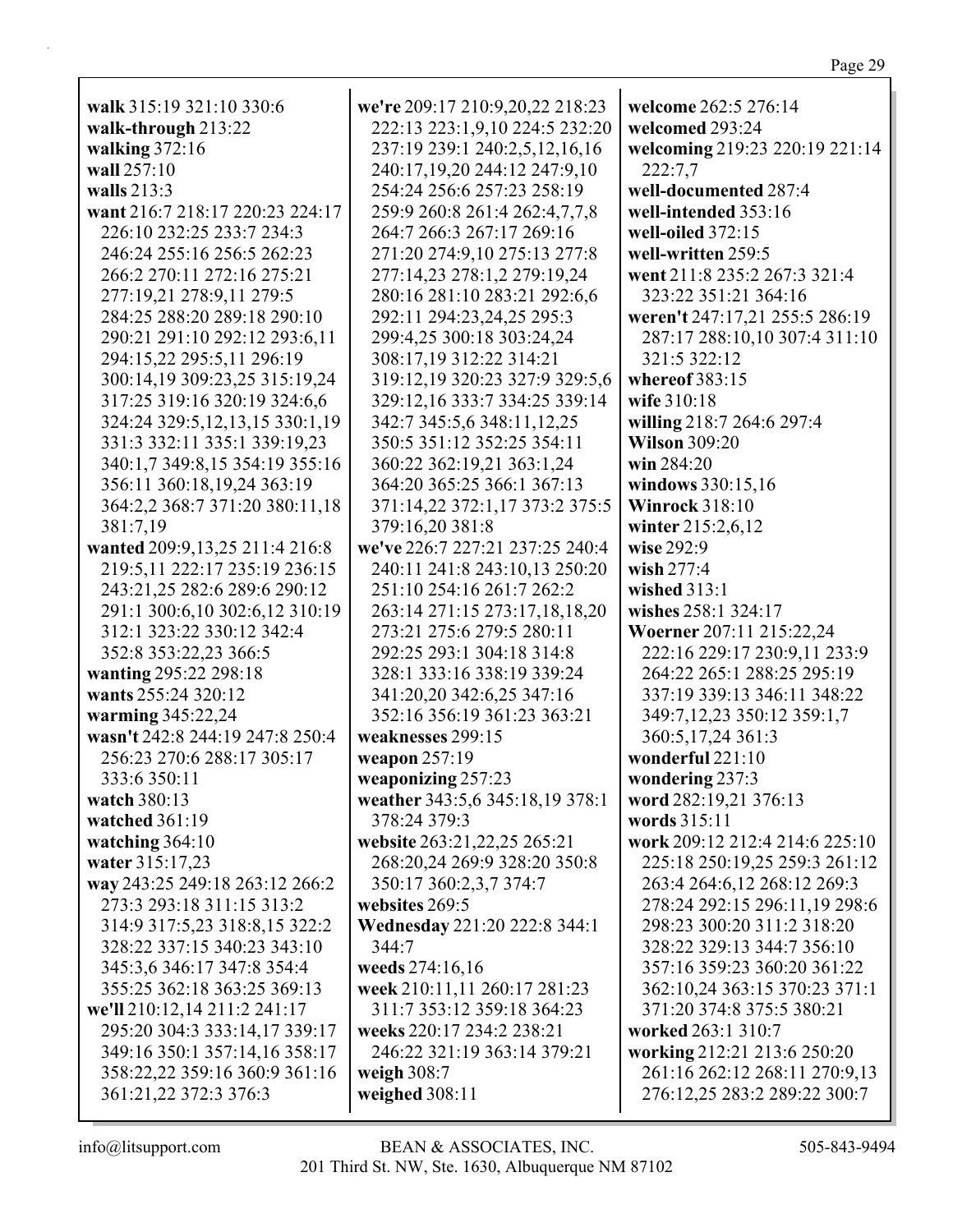Page 30

| 300:18 341:5 343:9 362:12       | 337:21 338:6 340:10,12 343:25   | 346:15                          |
|---------------------------------|---------------------------------|---------------------------------|
| 363:11 364:7                    | 360:6 380:20                    | 180 375:17                      |
| works 222:10 228:21 266:21      | you-all 209:14 274:20 276:14    | 18th 213:21                     |
|                                 |                                 |                                 |
| 354:25                          | Z                               | 1st 216:19 224:4                |
| workweeks 280:23                |                                 |                                 |
| world 272:12 331:11             | ZIP 313:10,11 314:12,13,14,15   | $\overline{2}$                  |
| worn 209:22                     | 314:18,19 331:20,21,24,25       | 2 2 3 4 : 18                    |
| worrisome 367:16                | <b>ZIP-coded 331:18</b>         | 20 221:4 260:8 261:1,2 266:20   |
| wouldn't 286:18 301:24 378:6    |                                 | 282:14,23 316:19                |
| wrestling 269:16                | $\boldsymbol{0}$                | 20-foot 327:25                  |
|                                 |                                 | 20-minute 316:15                |
| write 346:21                    | 1                               | 200 375:16                      |
| writing 261:13 284:22 285:6     | 1:00 209:11 343:18,18 347:8     |                                 |
| 311:22                          | 10 208:9 232:20,23 233:3 313:15 | 201 206:21 383:20               |
| written 217:1 252:12 254:8      |                                 | 2013 224:20                     |
| 284:8                           | 323:23 349:1,2 376:17,20        | 2018 230:21 234:1               |
| wrong 244:4 245:4               | 10-and-a-half 316:14            | 2019 206:11 208:22 216:11       |
| wrote 346:19                    | 10.5313:15,16                   | 230:22 383:16                   |
|                                 | 10:30 343:14,17                 | 2020 208:14 212:6 334:12 335:19 |
| wrought 327:6                   | 100 225:1 229:19 230:1 300:2    | 335:21,25 374:14                |
| $\mathbf X$                     | 334:18                          |                                 |
|                                 | 100-and 276:21                  | 2020-2021 311:24                |
| X 208:1 354:21                  | 100,000 335:8                   | 209 208:3                       |
|                                 |                                 | 20th 214:7 361:14               |
| Y                               | 10th 348:1,19,20 350:11 375:22  | 21 223:25                       |
| y 364:6                         | 11 208:11 223:5 316:14 349:1,2  | 219 206:20 383:8,19             |
| yeah 214:1 215:4,15 221:14      | 11,000 330:14                   | 21st 288:1 346:22 353:17 355:13 |
| 229:8 230:3,6,12,13 236:18,18   | 11:02 304:17                    | 22 212:14                       |
| 238:11 262:18 264:25 267:1,19   | 11:22 304:17                    | 223 208:11                      |
| 267:20 268:5,10 272:25 286:4,6  | 11:30 209:11                    |                                 |
| 329:23 331:4,4 333:9,11 337:19  | 12 208:14 262:20 274:6 334:11   | 225 208:5                       |
|                                 | 349:1,2 376:20                  | 22nd 251:9                      |
| 338:4 350:4,4 351:3 358:12,12   |                                 | 23 206:11 208:22                |
| 361:2,2,8 367:2 368:7 371:2,7,7 | 12:30 343:17                    | 232 208:9                       |
| 375:10 378:21 379:20,23,25      | 12:59 382:4                     | 2365N 206:25 383:25 384:2       |
| year 211:7 213:2 216:19,19      | 120 211:16                      | 25 226:1,6 227:7 229:20,23      |
| 224:16 225:8 230:12,12 234:24   | 12th 253:8                      | 25th 251:6                      |
| 235:12 240:5 249:16 258:8       | 13 208:15 314:13 337:9 349:2    | 26th 234:10 313:7               |
| 264:23 265:2,4 271:17 273:11    | 134 211:13                      | 28 212:14                       |
| 275:1 290:16 294:25 310:22,22   | 13th 348:1 350:22               |                                 |
|                                 | 14 208:17 287:24 288:2          | 29th 211:9 212:8,17             |
| 311:24 312:1,3,4 313:23 314:6   |                                 | 2nd 212:15                      |
| 314:13,13,16,17 322:5,6 323:15  | 140 211:15 271:6 316:17 318:4   |                                 |
| 323:16 334:15 335:21 339:7      | 140,000 335:9                   | $\mathbf{3}$                    |
| 342:3 352:22 357:21 364:19      | 14th 361:11 363:4               | 3 3 6 5 : 19                    |
| 371:15,18 372:4 374:14          | 15 208:18 338:7                 | 3:00 343:18                     |
| year's 361:13                   | 150 369:5                       | 30 251:1 252:7,22 254:3 260:19  |
| years 217:11 221:4 262:20       | 15th 251:8 359:7 361:11 363:4   | 316:19 318:6 343:11             |
| 266:20 271:11 273:13 283:18     | 16 208:19                       | 30-day 352:22 364:21            |
|                                 | 16-foot 327:25                  |                                 |
| 284:16 295:13,24 370:5 379:4    |                                 | 300 237:15,16 369:19            |
| yesterday 209:4 221:13,15       | 1630 206:21 383:20              | 304 208:7                       |
| 233:25 305:3,20 335:6 337:11    | 18 291:18 337:22 339:22 340:25  | 334 208:14                      |
|                                 |                                 |                                 |